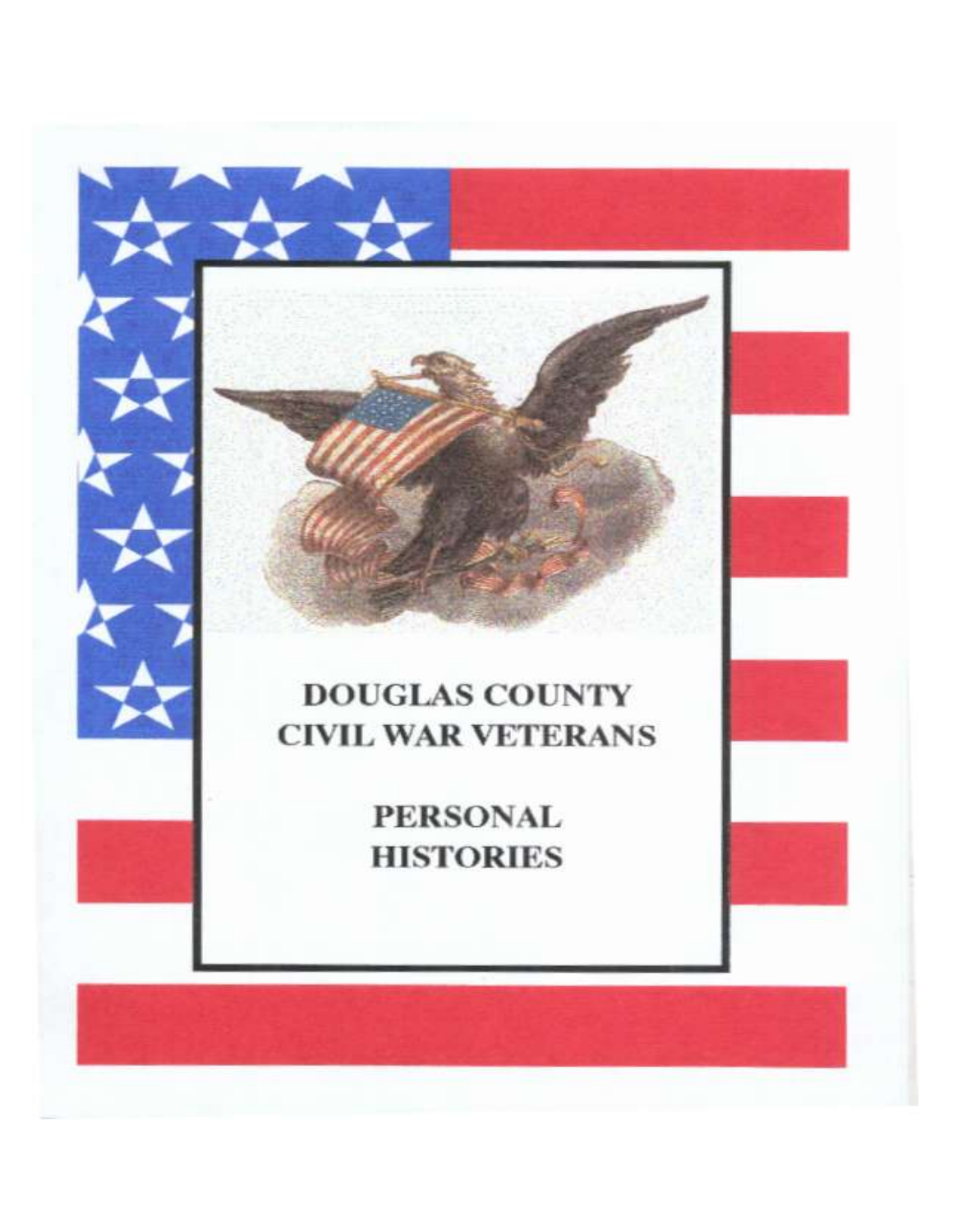# **CIVIL WAR VETERANS FAMILY HISTORIES**

| <b>JOHN ANDERSON<br/>HARVEY BANE</b>                     | $\mathbf{1}$                            | <b>J. PARK McGEE</b>             | 62  |
|----------------------------------------------------------|-----------------------------------------|----------------------------------|-----|
|                                                          | $\overline{2}$                          | <b>DAVID McKINNEY</b>            | 63  |
| DAVID BAILEY JR.                                         | $\mathbf{3}$                            | DR. JOHN WRIGHT McKINNEY 64      |     |
| <b>JOHN W. BARRUM</b>                                    | $\overline{\mathbf{4}}$                 | <b>GEORGE M. McKNIGHT</b>        | 65  |
| <b>WILLIAM R. BROWN</b>                                  | 5                                       | <b>ROBERT McPHERSON</b>          | 66  |
| JAMES BARR<br>WILLIAM H. BASSETT                         | $\overline{7}$                          | <b>CHARLES B. MONROE</b>         | 67  |
|                                                          | $\bf{8}$                                | <b>DANIEL E. MOORE</b>           | 68  |
| <b>SAMUEL BIERFELDT</b>                                  | $\overline{\mathbf{9}}$                 | <b>JAMES MORROW</b>              | 69  |
| <b>JOHN L. BERKLEY</b>                                   | <b>10</b>                               | <b>ANDREW P. MOOREHEAD</b>       | 70  |
| <b>ROBERT M. BLACK</b>                                   | 11                                      | PETER MOSBARGER                  | 71  |
| TRAVERSE BRADLEY 12                                      |                                         | <b>BENJAMIN F. MYERS</b>         | 72  |
| DR. W. H. BURRNETT                                       | 13                                      | <b>JOHN N. OUTCELT</b>           | 73  |
| <b>GEORGE WASHINGTON BUSBEY 14</b>                       |                                         | <b>LINES L. PARKER</b>           | 74  |
| <b>JOHN ADDISON CARAWAY 15</b>                           |                                         | <b>HENRY C. PAULLIN</b>          | 75  |
| <b>I. N. COVERT</b>                                      | <b>16</b>                               | JOHN B. PERRY                    | 76  |
| <b>DANIEL CONOVER</b>                                    | 17                                      | <b>LOUIS W. M. PFEIFER</b>       | 77  |
| <b>JAMES A. COX</b>                                      | <b>18</b>                               | <b>FRANK PILES</b>               | 78  |
|                                                          |                                         |                                  | 79  |
| <b>JOSHUA CAMBRIDGE</b>                                  | 19                                      | WILLIAM J. G. POUND              |     |
| 20<br><b>SETH B. COLLINS</b>                             |                                         | <b>WHIT READ</b>                 | 80  |
| <b>ROBERT COX</b>                                        | $\begin{array}{c} 21 \\ 22 \end{array}$ | PHILLIP D. RAY                   | 81  |
| <b>ROBERT COX<br/>WILLIAM W. DAVIS<br/>JOUN B. DAVIS</b> |                                         | JOHN W. REDMAN                   | 82  |
| <b>JOHN B. DAVIS</b>                                     | 23                                      | <b>DR. JAMES LEE REAT</b>        | 83  |
| <b>THOMAS J. DENNY</b><br>24                             |                                         | <b>BENJAMIN FRANKLIN REED 85</b> |     |
| <b>ROBERT B. EASLEY</b><br>25                            |                                         | <b>JAMES S. REEDER</b>           | 86  |
| <b>HARRISON ENTLER</b>                                   | 26                                      | <b>DANIEL O. ROOT</b>            | 88  |
| <b>JOHN ENTLER</b>                                       | 27                                      | <b>LAWRENCE E. ROOT</b>          | 89  |
| <b>WILLIAM HUGGARD EWING 28</b>                          |                                         | <b>JAMES A. RICHMAN</b>          | 90  |
| <b>LEGRAN HACKETT</b>                                    | 32                                      | <b>HORACE W. RIDEOUT</b>         | 91  |
| <b>JOHN HAWKINS</b>                                      | 34                                      | <b>WILLIAM SCOTT</b>             | 92  |
| <b>SAMUEL HAWKINS</b>                                    | 35                                      | <b>THOMAS SHAW</b>               | 93  |
| <b>GEORGE A. HARNER</b>                                  | 36                                      | <b>JAMES SKINNER</b>             | 94  |
| $\frac{3}{38}$<br>38                                     |                                         | <b>JOHN SKINNER</b>              | 96  |
| <b>ROBERT B. HELM<br/>HENRY HELTON</b>                   |                                         | DR. WILLIAM T. SMITSON           | 98  |
| <b>OLIVER P. HUNT</b>                                    | 39                                      | <b>JAMES C. STEVENSON</b>        | 99  |
| <b>HENRY R. INGRAHAM</b>                                 | 40                                      | <b>WESFORD TAGGART</b>           | 100 |
| Z.D. JAMES                                               | 41                                      | DR. LEONARD C. TAYLOR            | 101 |
| <b>GEORGE WASHINGTON JONES 42</b>                        |                                         | <b>JOHN R. TENBROOK</b>          | 102 |
| H.T. JONES                                               | 44                                      | <b>ALFRED THAYER</b>             | 103 |
| <b>HENRY C. JONES</b>                                    | 45                                      | <b>REUBEN THOMAS</b>             | 104 |
| <b>ANDREW JACKSON KENNEDY 46</b>                         |                                         | <b>LABAN A. TIMMONS</b>          | 106 |
| <b>JOHN W. KING</b>                                      | 47                                      | <b>JAMES TROWNSELL</b>           | 108 |
| <b>FRANCIS M. KIRBY</b>                                  | 49                                      | <b>ARCHIBALD VAN DEREN</b>       | 109 |
| <b>GEORGE KLINK</b>                                      | 50                                      | <b>JOSEPH VANDYNE</b>            | 110 |
| <b>CHARLES H. LAND</b>                                   | 51                                      | <b>DAVID A. WARD</b>             | 111 |
| <b>J. Z. LINTEN</b>                                      | 52                                      | <b>AARON T. WATSON</b>           | 112 |
|                                                          |                                         |                                  |     |
| <b>SAMUEL LOGAN</b>                                      | 53                                      | W. L. WATSON                     | 113 |
| <b>STRODER M. LONG</b>                                   | 54                                      | <b>DAVID WEH</b>                 | 114 |
| DR. ALBERT C. LUCAS                                      | 55                                      | <b>WILLIAM WEST</b>              | 115 |
| <b>D. N. MAGNER</b>                                      | 56                                      | <b>GEORGE WHITE</b>              | 116 |
| <b>JOHN H. MARTIN</b>                                    | 57                                      | <b>GEORGE WILEY</b>              | 117 |
| <b>JOSEPH MERRITT</b>                                    | 58                                      | <b>DAVID WINSHIP</b>             | 118 |
| <b>LEVI MARTIN</b>                                       | 59                                      | <b>S. L. WOODWORTH</b>           | 120 |
| <b>THOMAS MIDWINTER</b>                                  | 60                                      | <b>JOHN BEARD WRIGHT</b>         | 121 |
| <b>WILLIAM P. MILLER</b>                                 | 61                                      |                                  |     |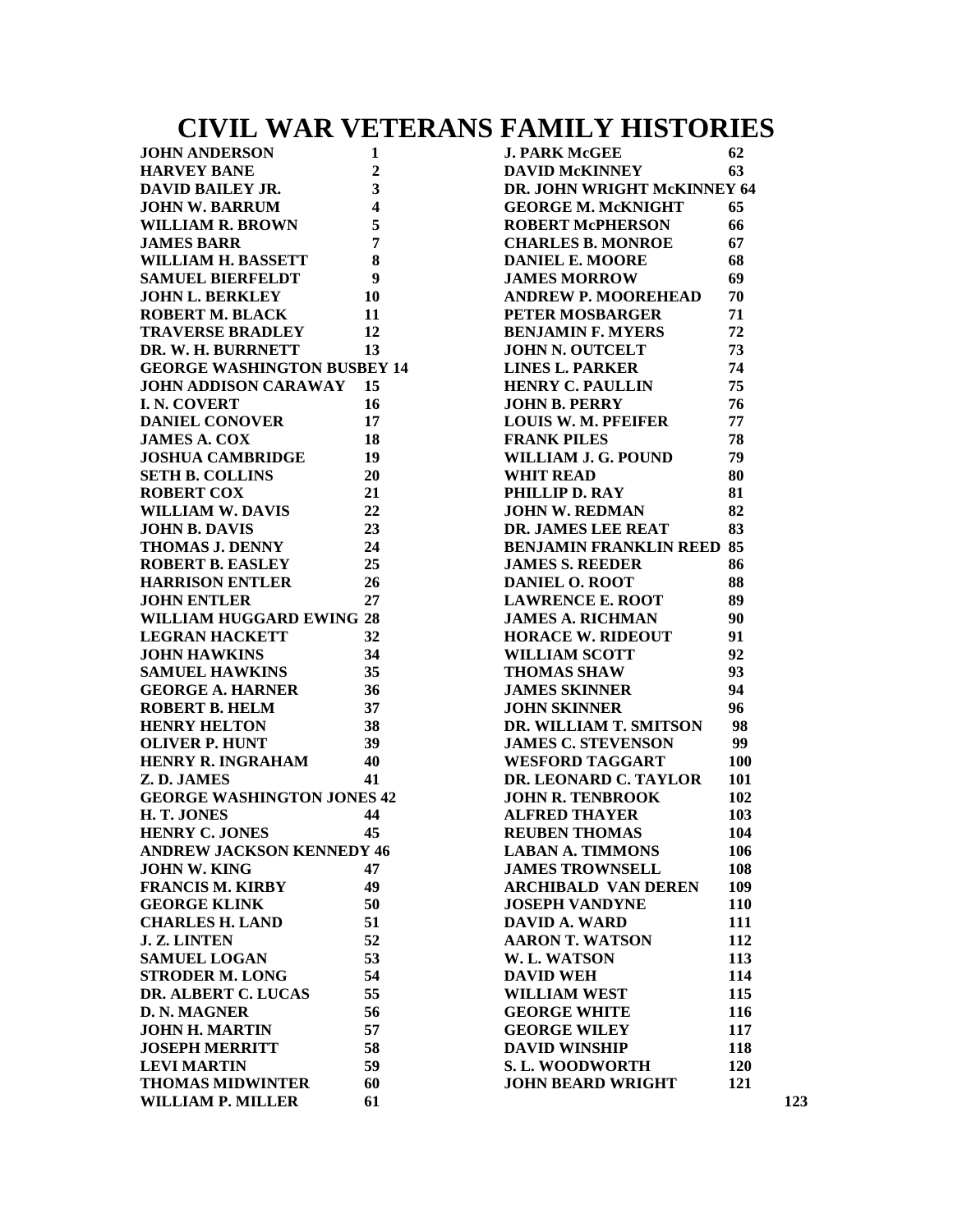| Name:<br>Andrews, John                                     |                                                               |
|------------------------------------------------------------|---------------------------------------------------------------|
| Birthdate: Dec. 16, 1838                                   | Birthplace: Alsare                                            |
| Married: Eliza N. Green                                    | Married at: Clark County Indiana                              |
| <b>School Teacher</b><br>Occupation: Farmer                |                                                               |
| Military History: Co. D 4th IN Cavalry Quarter Master Sgt. |                                                               |
| Children: Maggie B. – Nellie B. - Clarence                 |                                                               |
| Death Date: February 27, 1914                              | Death Place:<br>Bowdre Twp. Union Cem.<br><b>Coles County</b> |
|                                                            |                                                               |

John Andrews' parents were John Sr. and Margaret (Leonhart) Andrews. When John Sr. Was about sixteen months old, in April 1840, he came to America with his parents who located in New Albany, IN. He remained there until 1868 when they came to Douglas Co. John Sr. died July 13, 1881, 77 years old.

John Andrews Jr. was the oldest in a family of eleven children. He spent his early years helping in maintaining the family. His early education was limited, but when twenty-one, he attended the Charleston Indiana Academy. He graduated in three years on August 4, 1863, and enlisted in Co. D 4th IN Cavalry. He was made Quarter Master Sergent and served until the end of the war. After the war, he taught school for four years in Clark Co. IN. He married in 1869 and came to Douglas County, Bowdre Twp. just one year after his parents moved here. He taught school three years in Bowdre Twp., then moved to the farm he bought a quarter mile south of Hindsboro. He retired from teaching and started farming. He had been Town Clerk, Assessor and Collector. He contributed to building the Christian Church in Hindsboro. John Jr. married Eliza Green in Clark Co. IN.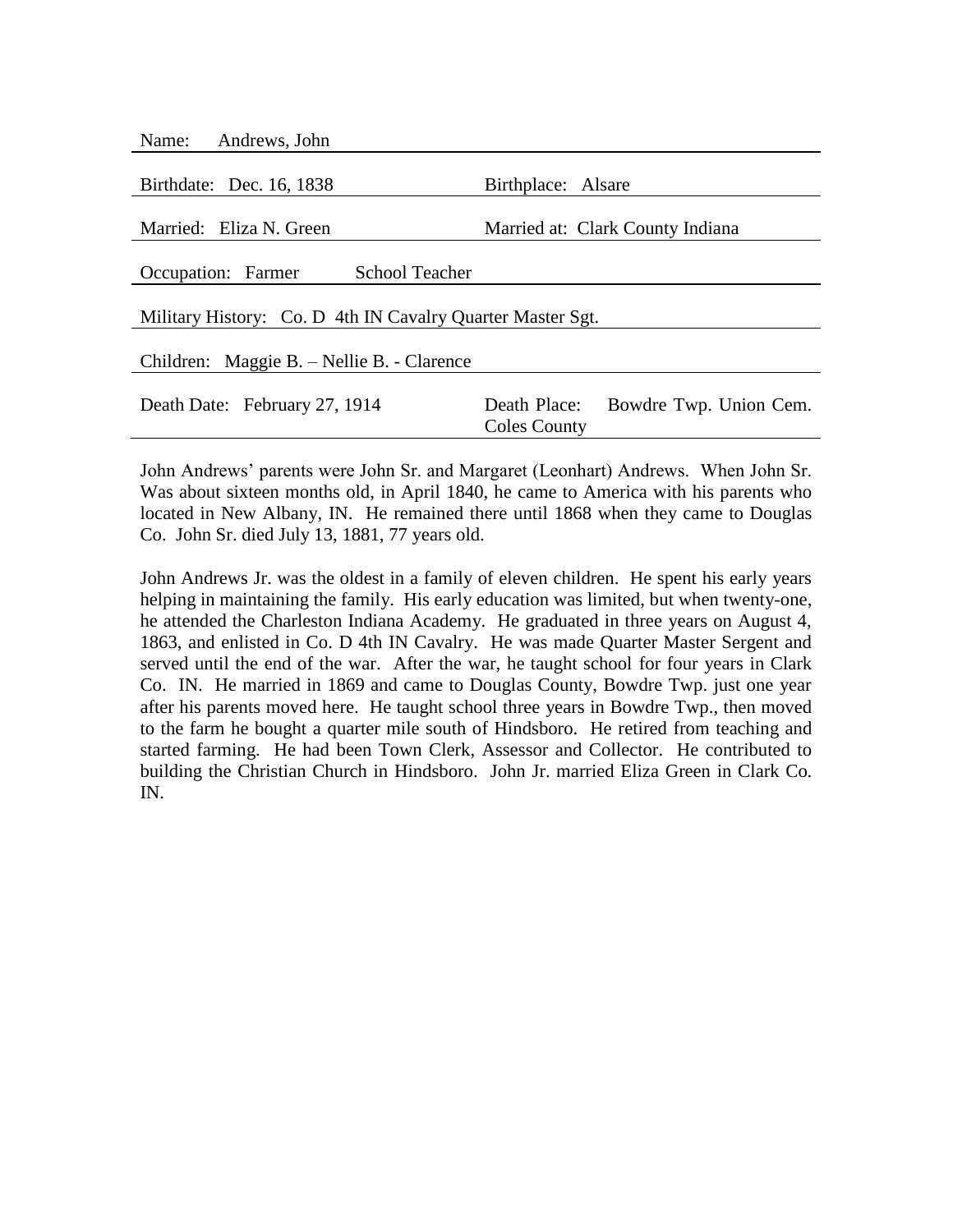| Bane, Harvey<br>Name:                     |                                         |
|-------------------------------------------|-----------------------------------------|
| Birthdate: 1839                           | Birthplace: Washington Co. Pennsylvania |
| Married: Margaret Fox                     | Married at: Coles Co.                   |
| Occupation: Hardware Merchant             |                                         |
| Military History: Co. H 79th IL Vol. Inf. |                                         |
| Children: George – Mary L.                |                                         |
| Death Date: August 1, 1918                | Death Place: Newman                     |

Harvey Bane was a native of Washington County Pennsylvania, was reared on a farm, attending school during the winter. He followed farming until the war broke out. He enlisted in Co. H 79th IL Vol. Inf. serving two years and nine months. He was wounded at Franklin Tennessee on November 30, 1864, which caused his discharge. Not being able to farm because of physical disability from his wound, he opened a hardware store in Kansas, Illinois, until 1870, when he came back to Newman. He sold the store in Kansas and bought a brick building in Newman, which he stocked with a full line of hardware. He married Margaret Fox in Coles County, just west of Kansas, Illinois. She was the daughter of Jessie Fox, a farmer in Coles County. Mr. Bane had served as Justice of the Peace and City Collector. He was Quarter Master of G.A.R. Post in Newman. They had two children - George and Mary L.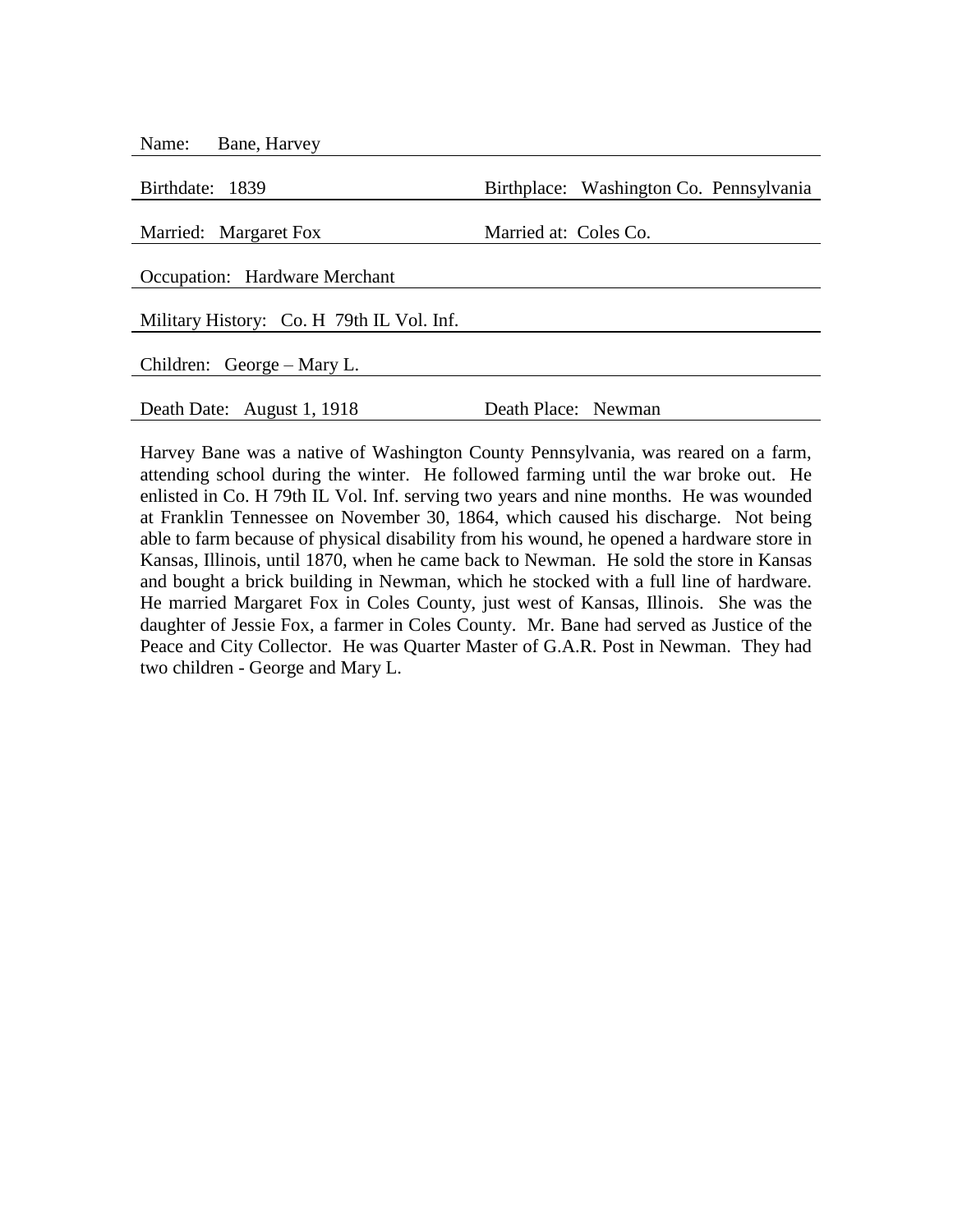Name: Bailey, David Jr.

| Birthdate: December 24, 1845                                                          | Birthplace: Bloomfield, Edgar County                 |
|---------------------------------------------------------------------------------------|------------------------------------------------------|
| Married: Mary E. Calhoun                                                              | Married at: Westfield, Illinois                      |
|                                                                                       |                                                      |
| Occupation: Farmer                                                                    |                                                      |
| Military History: Co. B 27th IL Vol. Inf. 100 days - Co. B 135th IL Inf. Fall of 1865 |                                                      |
| Children: Hannah G. – Edward C.                                                       |                                                      |
| Death Date: March 5, 1916                                                             | Death Place: Tuscola, IL, buried Tuscola<br>cemetery |

David Bailey Jr. was born in Bloomfield, Edgar County, in 1845, a son of David and Hannah H. (Finly) Bailey. He was third in a family of five children, and is of English and Irish extraction. The father of David Sr. was born near Salem, New Hampshire in 1815. His mother was born in Hardinsburg, Indiana in 1821. The mother of David Jr. died at St. Joe, Missouri, December 25, 1880. His father moved to relatives in New York City.

David Jr. was employed by his father, who was a life long merchant. In May 1863 David enlisted in Co. B 27th IL Inf. for 100 days. Then he re-enlisted in Co. B 135th IL Inf. serving until 1865. He was discharged at Mattoon, Coles County, Illinois. After returning home, he spent two years at Westfield Academy and while there met his wife Mary E. Calhoun. They married March 10, 1869. A daughter of Dr. Robert Calhoun, Mary E. was born in Daviess County Indiana. They went to Murdock Township in 1870 buying a farm. They stayed there until 1883 when they moved to Camargo Village. He then owned a 320 acre farm in Murdock Township. Mary, wife of David Jr., was born 1849 - died 1933 in Tuscola.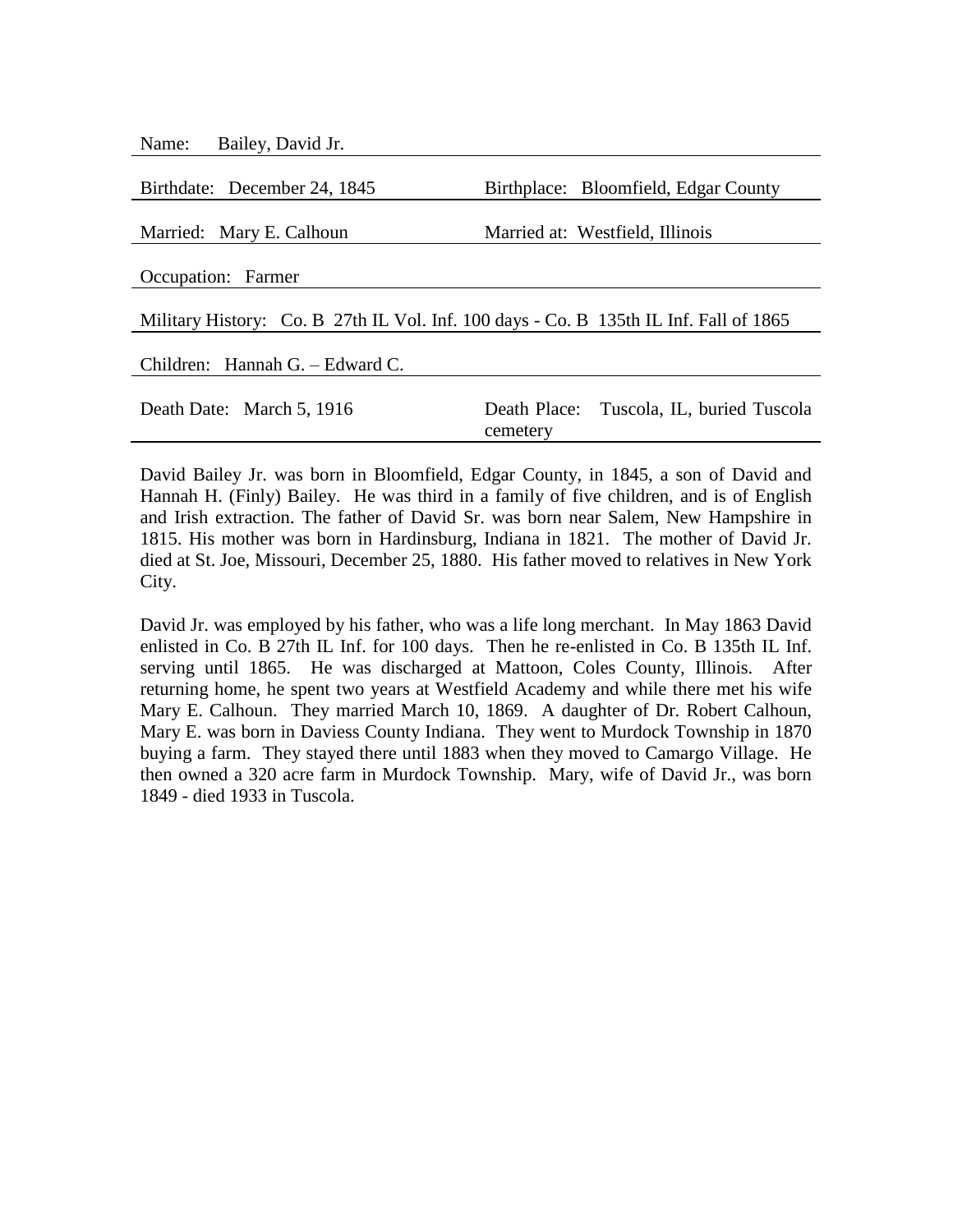| Barrum, John W.<br>Name:                  |                                                                                      |
|-------------------------------------------|--------------------------------------------------------------------------------------|
|                                           |                                                                                      |
| Birthdate: 1843                           | Birthplace: Shelby County Illinois                                                   |
|                                           |                                                                                      |
| Married: Mary A. Hoover                   | Married at: Bourbon Township                                                         |
|                                           | Occupation: Deputy Sheriff 2 years - Drug Store Merchant - Farmer and School Teacher |
| Military History: Co. D 21st IL Vol. Inf. |                                                                                      |
| Children: Four sons                       |                                                                                      |
|                                           |                                                                                      |
| Death Date:                               | Death Place:                                                                         |

At Four years of age, John W. came to Douglas County with his parents from Shelby County Illinois. They lived on a farm in Bourbon Township. In 1861 he enlisted in Co. D 21st IL Inf. serving three years and six months. He participated in six major battles; was captured at Chickamauga. He was confined in Richmond, Danville, Andersonville, and Charleston, S.C. - fifteen months in all. After returning to Douglas County, he was appointed Deputy Sheriff for two years. Then he engaged in farming and teaching school in the winter. In 1874 he moved to Arthur and established a drug store. His was one of the first drug stores in Arthur. In 1872 he married Miss Mary A. Hoover, who was born in Indiana. They had four sons.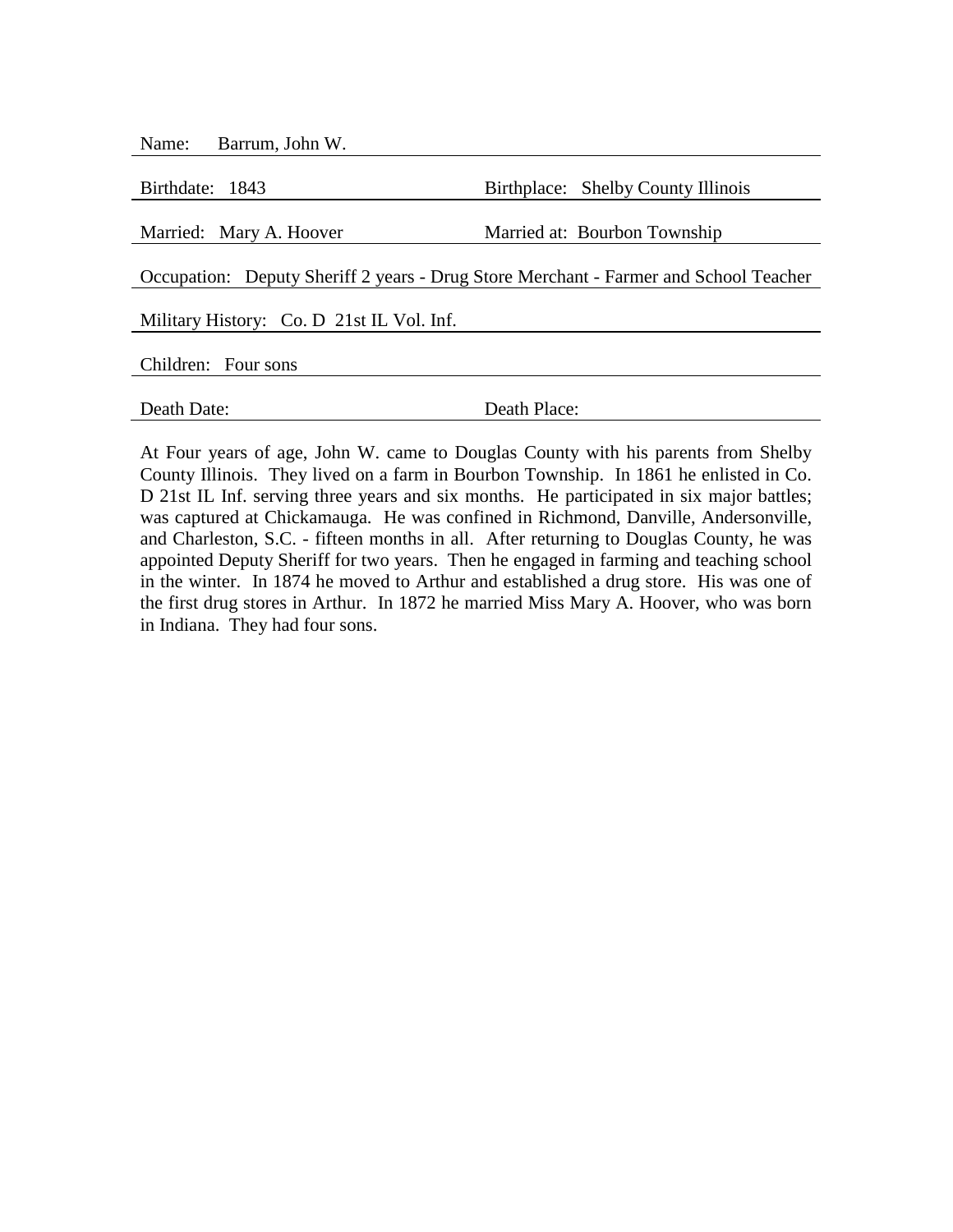| Name: Brown, William R.                                              |                                                   |  |
|----------------------------------------------------------------------|---------------------------------------------------|--|
| Birthdate: Dec. 4, 1845                                              | Birthplace: Camargo Township                      |  |
| Married: Nancy Murphy                                                | Married at: Sargent Township                      |  |
| Occupation: Farmer, Supervisor Newman Township, Douglas County Clerk |                                                   |  |
| Military History: Co. E 79th IL Vol. Inf.                            |                                                   |  |
| Children: Arratus – Everett – Cecil                                  |                                                   |  |
| Death Date: October 1, 1920                                          | Death Place: Rensselaer Indiana, Jasper<br>County |  |

William R. attended school (three miles from home) at Camargo for several years. Due to his father's influence, a school was built on his home farm, which William attended until seventeen years old. He went to school in the winter and worked on his father's farm in the summer. He enlisted in the army in his eighteenth year - Co. E 79th. He participated in several engagements, was captured at the battle of Franklin. He was imprisoned in Andersonville for five months. He was released on exchange of prisoners. After returning from the army, he gave his attention to farming. He married Nancy Murphy of Sargent Township on January 16, 1869. Nancy's father is William Murphy. He owned twelve hundred acres of farmland. William R. Brown and Nancy farmed northwest of Newman about two and one-half miles.

Parents of William R. Brown were Judge John Brown and Sally Ann (Barnett) Brown. John was born in Ross County Ohio on May 7, 1822. He died June 14, 1911 in Camargo Township. Sally Ann was the daughter of William Barnett of Bowdre Township. She was born November 5, 1828, and died February 2, 1853. They had one son, William R. John married (double cousin of Sally Ann) Mary J. Barnett, daughter of John Barnett of Bowdre Township. John and Mary J. had six children, of which four lived: Bright Brown of Bowdre Township, a farmer - Charles F., a farmer in Camargo Township - Ella at home - Kate, wife of W. S. Burgett, a farmer in Camargo Township. Mary J. was born December 14, 1837 and died July 1, 1914.

John Brown was active in getting Douglas County separated from Coles County. John was elected Associate Judge of Douglas County for two terms in 1860's. John eventually owned several hundred acres of farmland in Camargo and Bowdre Townships. He gave each of his children a farm when they married.

John Brown was the son of Nimrod Brown, a native of August County Virginia. Nimrod served in the war of 1812. The wife of Nimrod was Elizabeth Eigelbright, a native of Monroe County Virginia. She lived in Ross County Ohio, where Nimrod met and married her. They lived on a farm in Ross County Ohio on Point Creek, about two miles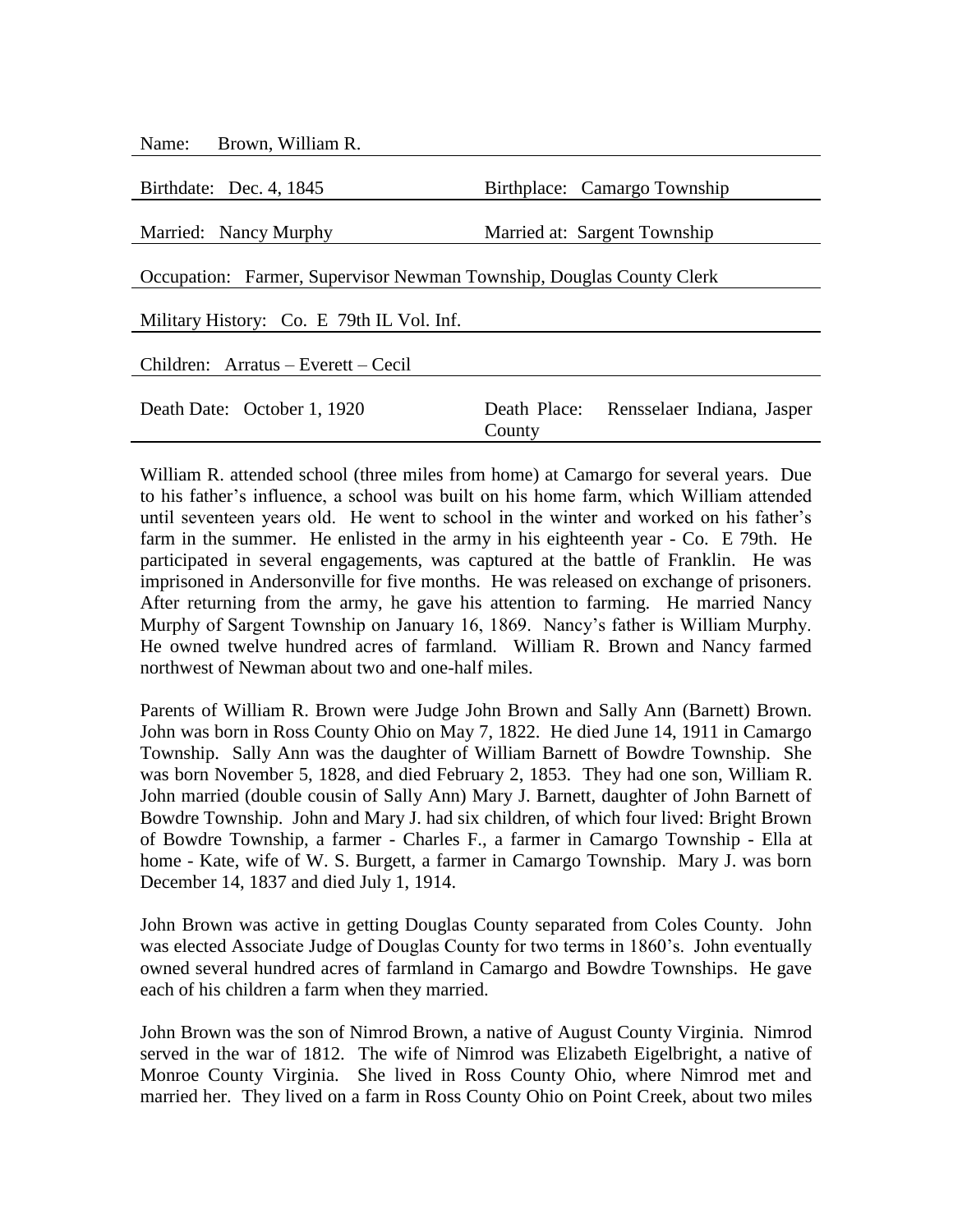from Chillicothe Ohio. They had five children: Washington - John - and three daughters. John was born May 7, 1822. Nimrod died in 1829. His wife Elizabeth and children continued to live on the farm is Ross County until 1838 when she brought the children to Sargent Township Douglas County. It was Coles County, New Albany precinct in 1838. They rented a small farm in Sargent Township for the first few years. John and Washington worked for farmers in the area. They knew the Guinns, Redcoms, and Sargents from Ohio before they came to Douglas (Coles) County.

Nimrod Brown's father was Washington Brown of August County Virginia. He was born and died in Virginia.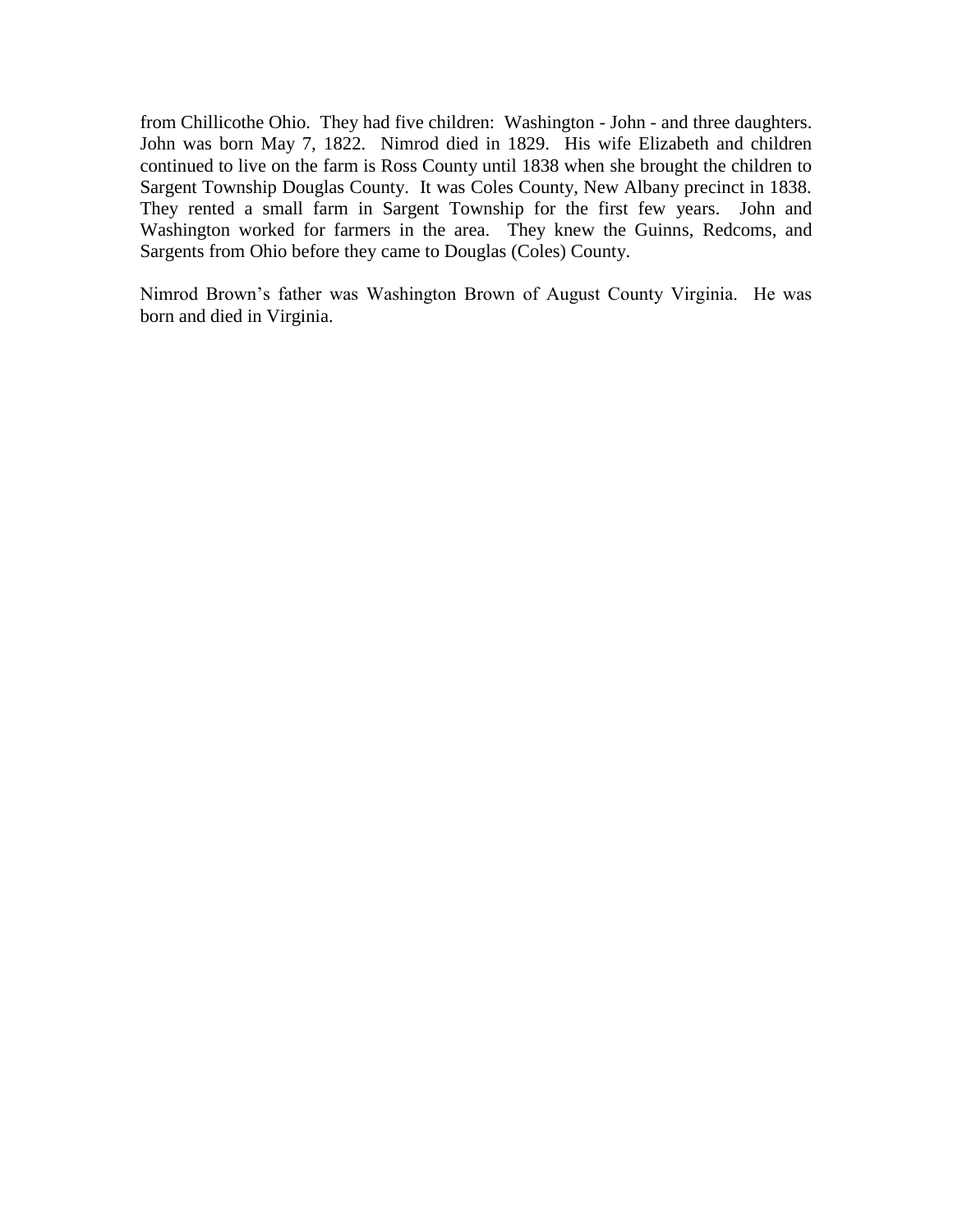| Name:<br>Barr, James                              |                                                    |
|---------------------------------------------------|----------------------------------------------------|
| Birthdate: April 7, 1839                          | Birthplace: Clermont County Ohio                   |
| Married: 1st: Eliza E. Harmon<br>2nd: May W. Curd | Married at: 1st: Charleston (Coles County)<br>1864 |
|                                                   | 2nd: Newman 1881                                   |
| Occupation: Merchant - Tinner – Undertaker        |                                                    |
| Military History: Co. C 8th IL Vol. Inf.          |                                                    |
| Children: 1st: George H. and Stella               | 2nd: Clayton C.                                    |
| Death Date: June 29, 1913                         | Death Place: Newman, Douglas County                |

James Barr was born in Clermont County Ohio on April 7, 1839. In 1852 his parents moved to Charleston, Coles County, Illinois where James was reared and schooled. At age sixteen, he learned the Tinners trade, which he mastered and continued through his life. His father died when he was a young boy. He enlisted in the first call for troops in the Civil War. He was in the 8th Illinois voluntary infantry. After he was mustered out, he returned to Charleston. In 1864 he married Eliza E. Harmon, a native of Clermont County Ohio. In 1865 he started a hardware store and tinners trade in Oakland Illinois, and continued until 1877 when he moved to Kansas Illinois, Edgar County, and formed a partnership with his brother W. W. Barr in the hardware business. His first wife, Eliza, died in 1878. In 1879 he started a business in Newman, Douglas County, and sold his half interest in the Kansas store to his brother. In 1881 he married May W. Curd of Newman, a native of Kentucky. In 1890 Mr. Barr sold his half interest to W. F. Summers under the name Barr and Summers. In 1893 he bought out the half interest of Mr. Summers.

In October 1895, son George H. died at 21 years, 4 months and 14 days old. In 1896 Mr. Barr sold half interest to I. M. Mulliken from Charleston under the name Barr and Mulliken. They had two of the largest stores in Newman: 1) hardware, stoves, tinware, and 2) furniture and undertaking. James Barr had been elected Mayor of Newman three times.

James is the son of Samuel Barr, who was born in Steubenville Ohio, and Sarah (Wise) Barr who was born in Pennsylvania in 1803 and died in 1880. Samuel was born in 1800 and died in 1856.

Mr. James Barr's 2nd wife, Mary W. Curd, was the daughter of Daniel and Evaline Curd, who was born near Frankfort Kentucky. Daniel was born in 1808 and Evaline was born in 1801.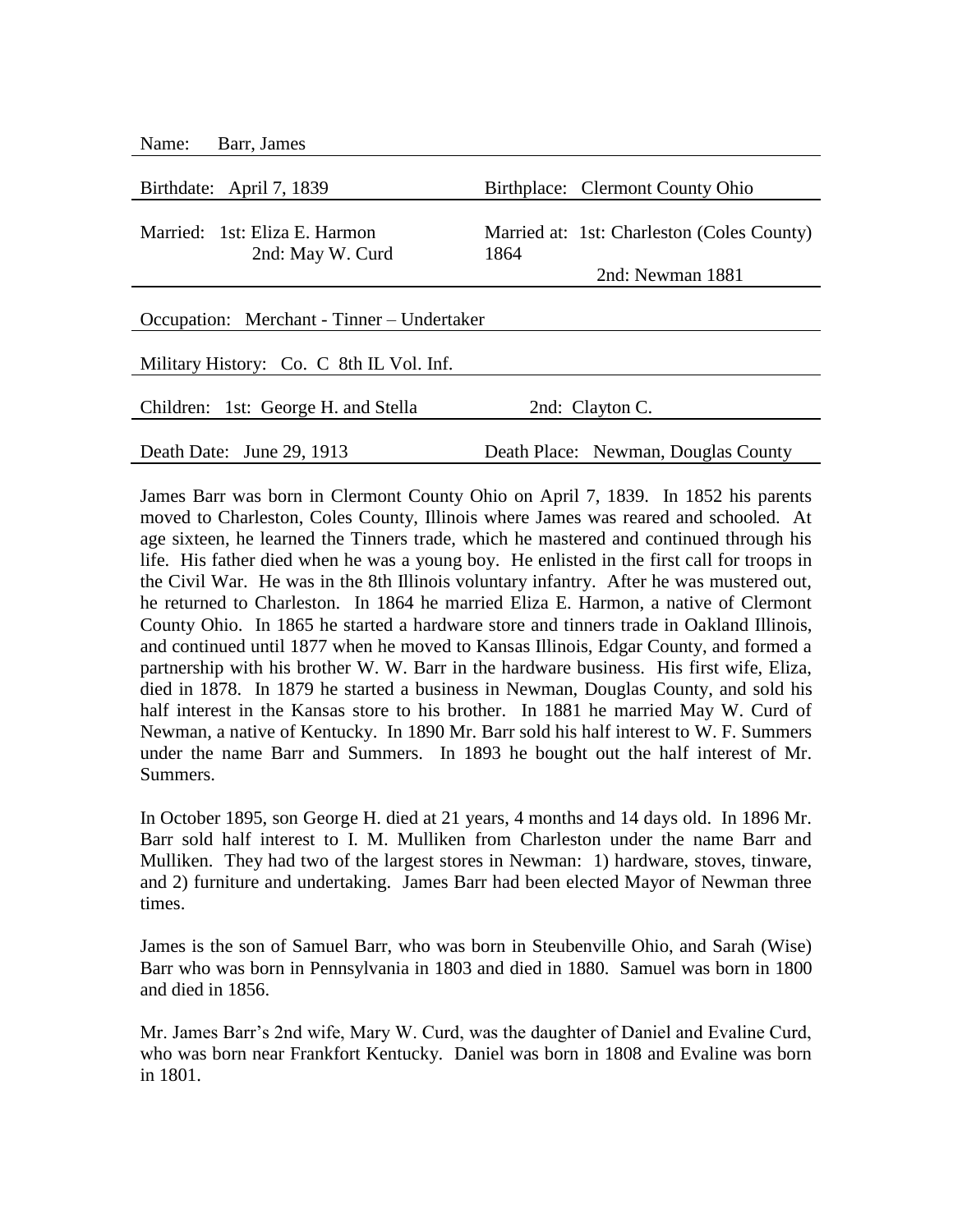Name: Bassett, William H. – Captain

Birthdate: January 12, 1832 Birthplace: Harrison County Kentucky

Married: Helen M. Gruelle Married at: Arcola - August 21, 1861

Occupation: Farmer – Douglas County Judge - Mercantile Business - Owner, Editor of newspapers.

Military History: Co. K 79th IL Vol. Inf. – Captain

Children: Jonathon H., Manager Printing Dept. of the State Prison at Pontiac - Martin H., managing editor of Tulsa Oklahoma Evening News

| Death Date: August 14, 1911 | Death Place: | Tuscola, buried in Arcola |  |
|-----------------------------|--------------|---------------------------|--|
|                             | cemetery     |                           |  |

William H. Bassett's parents, Jonathan and Elizabeth (Disher) Bassett, were from Harrison County Kentucky, where they spent their entire lives. William worked on his father's farm until 1857 when he came to Arcola, Coles (Douglas) County. He taught school at Fuller's Point for the first winter. He then rented a farm until July 19, 1862, when he went into the Army. He was promoted all the way up the ranks to Captain. He was captured at the Battle of Chickamauga and was held prisoner until 1865 when he was paroled. Mr. Bassett was discharged and came back to Arcola. He was in the mercantile business. He also owned Arcola Record Newspaper for a short time. He was elected County Judge in the fall of 1882. He was re-elected four times. He served twenty years all together. After his election, he started to study law. At the age of 57 years, he was admitted to the bar. He sold interest in the Arcola Record in 1899. He moved to Tuscola and was part owner of Tuscola Journal, and was editor for two years. Then he went to Kankakee Republican Daily as an Advertising Manager for three years. He also bought Charleston Plain Dealer Paper for two years.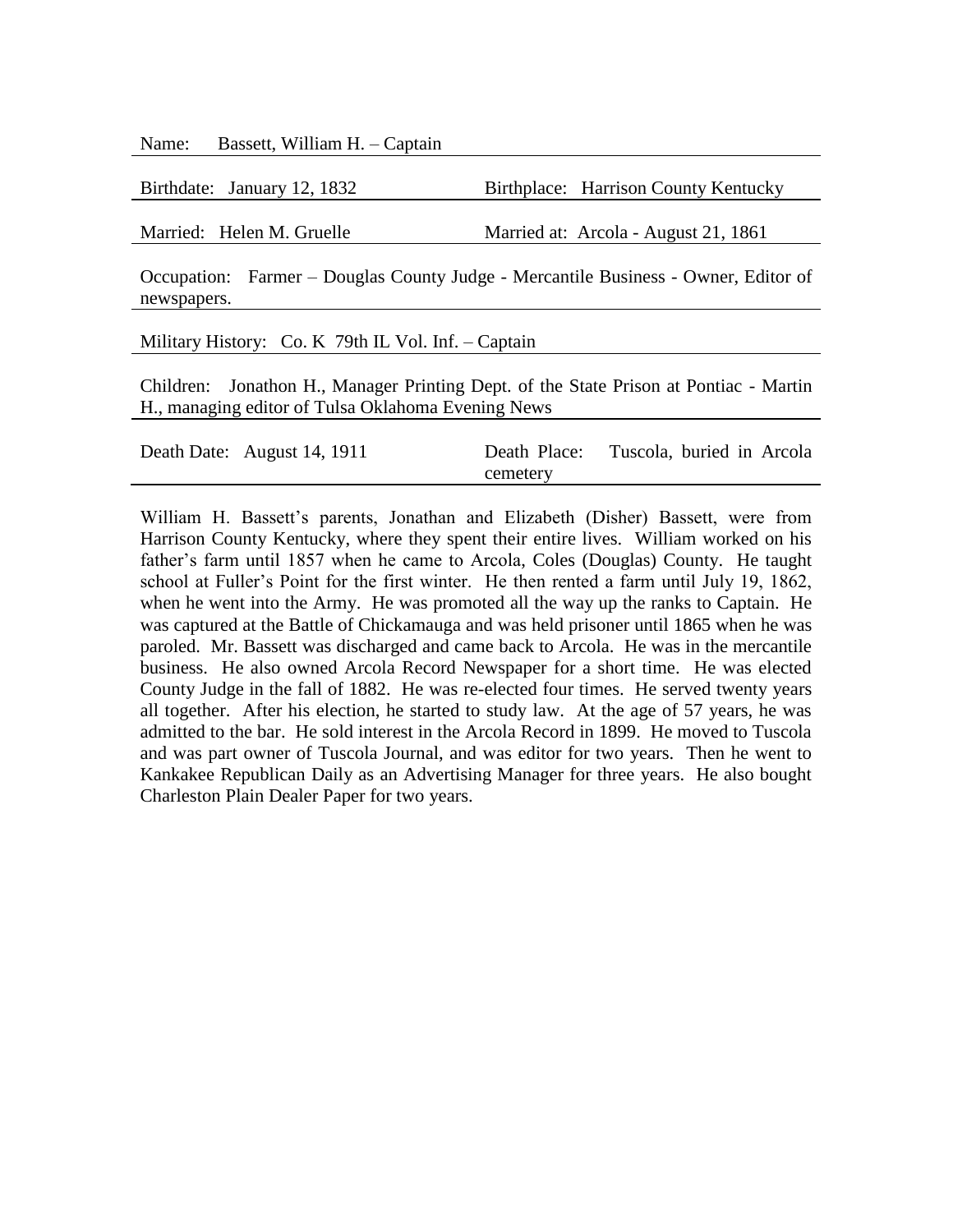| Name: Bierfeldt, Samuel                                |                                     |  |
|--------------------------------------------------------|-------------------------------------|--|
|                                                        |                                     |  |
| Birthdate: January 27, 1833                            | Birthplace: Schleswig Germany       |  |
|                                                        |                                     |  |
| Married: Louisa Velt                                   | Married at: Tuscola, Douglas County |  |
| Occupation: Restaurant and Confectionery Business      |                                     |  |
| Military History: Co. H 25th IL Vol. Inf. 1861 to 1864 |                                     |  |
| Children: Carrie – Horace                              |                                     |  |
|                                                        |                                     |  |
| Death Date: March 13, 1903                             | Death Place: Tuscola, Illinois      |  |

Mr. Bierfeldt started work on a farm in Germany when he was sixteen years old. He worked there until 1851 when he came to the United States. He went to Chicago until 1859 , then he came to Bourbon Township Douglas County. He worked on a farm by month until 1861 when he enlisted in the Army 25th Regiment Illinois Infantry. He was mustered out in 1864. He came back to Tuscola, working for E. T. Barrett for two years. In 1866 he started the restaurant and confectionery business. He married Louisa Velt in 1869. She was a native of Clay County Indiana. She assisted in the business. In 1884, they had two children: Carrie and Horace. They had a thriving business. Samuel Bierfeldt was a member of Frank Reed Post G.A.R. Tuscola.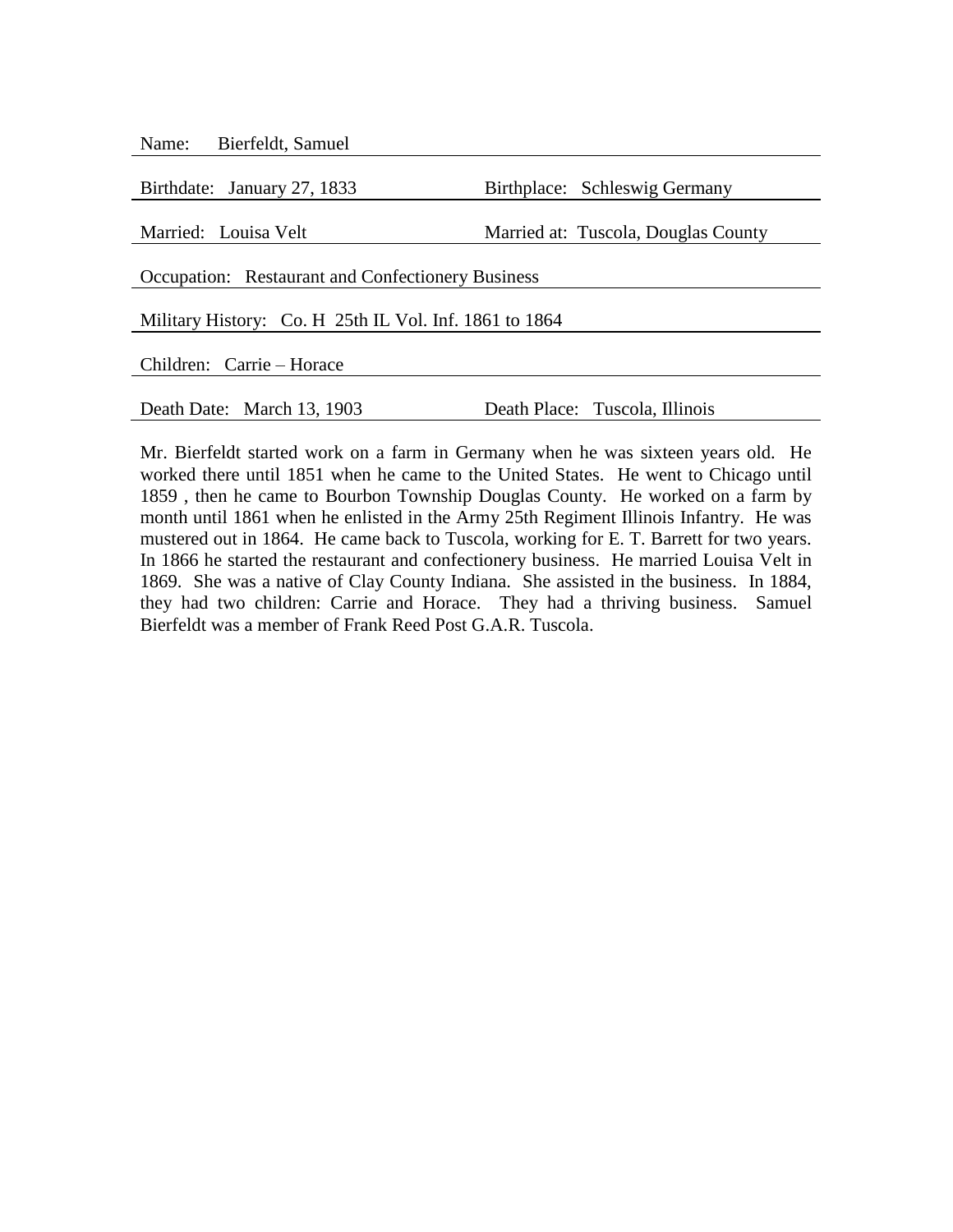Name: Berkley, John L.

| Birthdate: January 24, 1842                                          | Birthplace: Marietta, Washington County<br>Ohio |  |
|----------------------------------------------------------------------|-------------------------------------------------|--|
| Married: Mary Jane Brown                                             | Married at: Marietta, Ohio, 1865                |  |
| Occupation: Merchant and Tailor – Miller                             |                                                 |  |
| Military History: Co. C 8th IL Vol. Inf.                             |                                                 |  |
| Children: Anburt, L. - Samuel - Lottie - Grace, Mrs. Young – Mildred |                                                 |  |
| Death Date: May 12, 1908                                             | Death Place: Newman, Illinois                   |  |

John L. Berkley was the son of Charles F. and C. M. Berkley. His parents came to Charleston, IL at an early date. There John L. received schooling and grew to manhood. On April 25, 1861, he enlisted in Co. C 8th IL Inf. He mustered out July 25, 1861, 3 months later. He went back to Marietta, Ohio, where the Berkley's lived before coming to Illinois. On November 7, 1865, he married Mary Jane Brown, a daughter of Dr. Benjamin Brown of Macksburg, Ohio. Returning to Illinois with his wife, he settled in Homer, Champaign County. They stayed there seven years, then moved to Missouri. In December 1875, they came back to Newman, Douglas County, settling there permanently. Mrs. Berkley died in Newman January 31, 1908. Mr. Berkley was a member of Lowe Post G.A.R. Newman.

Mary Jane Berkley was born in Macksville, Ohio on September 18, 1845. She lived in that place until marriage. When she died in Newman in 1908, she was the last survivor of her father's family.

Mr. John L. Berkley ran a mill when he first came to Newman, then he went into the merchant and tailor business until he died.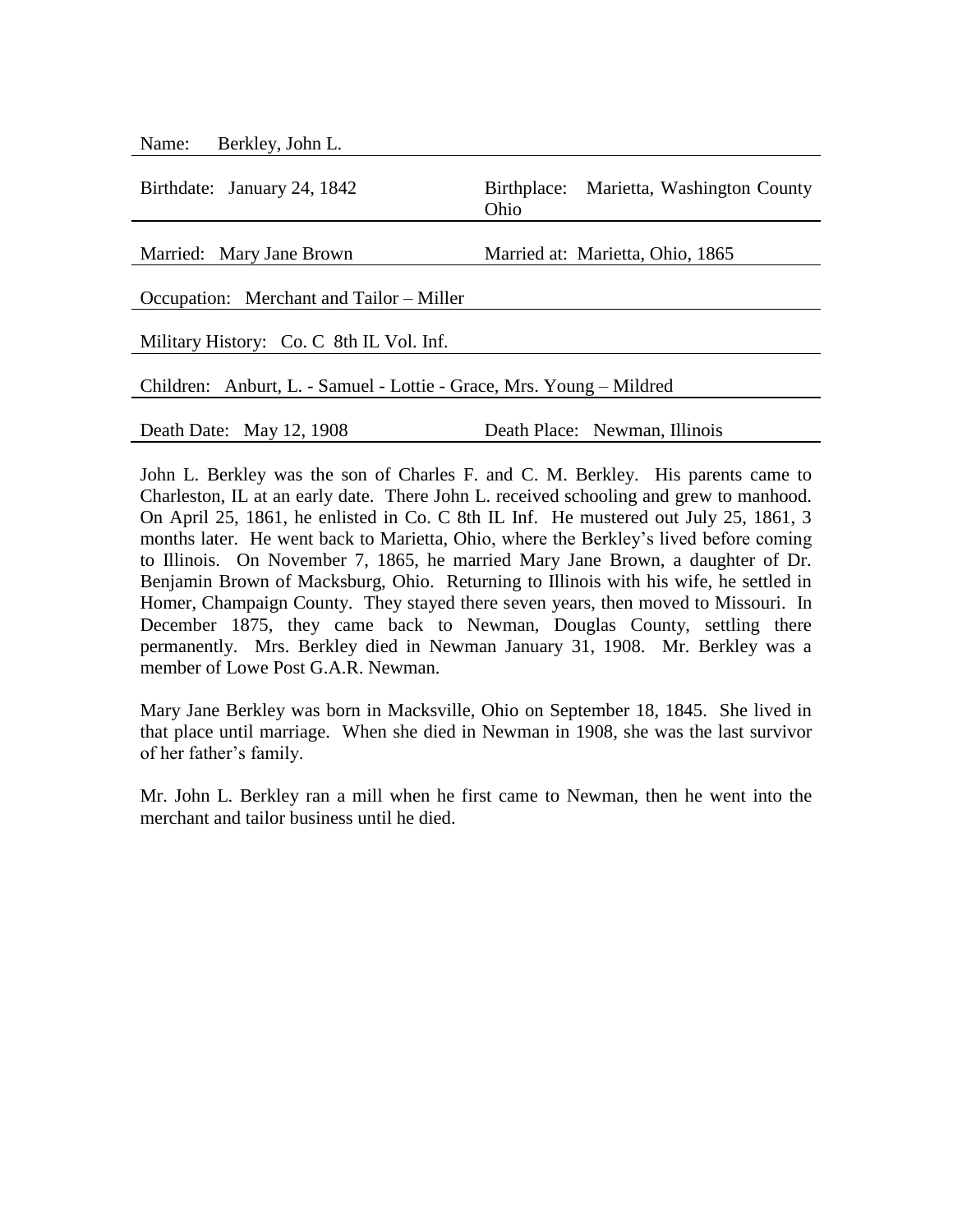| Black, Robert M.<br>Name:                                                          |                                    |
|------------------------------------------------------------------------------------|------------------------------------|
|                                                                                    |                                    |
| Birthdate: December 13, 1845                                                       | Birthplace: Mr. Sterling, Kentucky |
|                                                                                    |                                    |
| Married: 1st Mary Hutchings                                                        | Married at: 1st Indiana            |
| 2nd Laura Moore                                                                    | 2nd Sargent Township in 1889       |
|                                                                                    |                                    |
| Occupation: Farming and Stock Raising                                              |                                    |
|                                                                                    |                                    |
| Military History: 78th Indiana Inf.                                                |                                    |
|                                                                                    |                                    |
| Children: Four children: Robert O., born August 1890 - George W., born July 1892 - |                                    |
| Lois F., born October 1893 - Andrew C., born May 1898                              |                                    |
|                                                                                    |                                    |

Death Date: June 11, 1899 Death Place: Sargent Township

Robert M. Black's grandfather, George Black, was born July 8, 1767. George Black, with his family, moved from Virginia to Kentucky before 1812. He was a soldier in the War of 1812 in reg. of mounted riflemen under Gen. Harrison. George Black's father came from Scotland to Virginia sometime before the Revolutionary War, and was a soldier under Lafayette and Gen. Wayne when they turned and drove back Lord Cornwallis.

George Black's father was Andrew Black; his mother was Margaret (Lockport) Black. They had thirteen children. Robert was the ninth, born December 13, 1845 in Mt. Sterling, Kentucky. Andrew and family moved from Kentucky to Greencastle Indiana in 1850. Andrew and Margaret farmed near Greencastle, Indiana, and both died there.

At the age of sixteen, Robert Black volunteered in the 78th Indiana infantry. At the battle of Union City, Kentucky, he was wounded in the knee and eventually discharged. In 1873, he married Mary Hutchings of Greencastle. She lived two years and died. In 1889, he married Laura Moore of Indiana. They had four children. Four years before Robert Black died they moved to a farm four miles north of Oakland in Sargent Township, Douglas County. He was a farmer and in the stock business all of his life. He died June 11, 1899.

Laura, wife of Robert M., must have moved into Arcola, selling the farm, in Sargent Township. Listed in the 1900 census. Four children, three in school: Robert O., born August 1890; George W., born July 1892; Lois F., born October 1893; and Andrew C., born May 1898.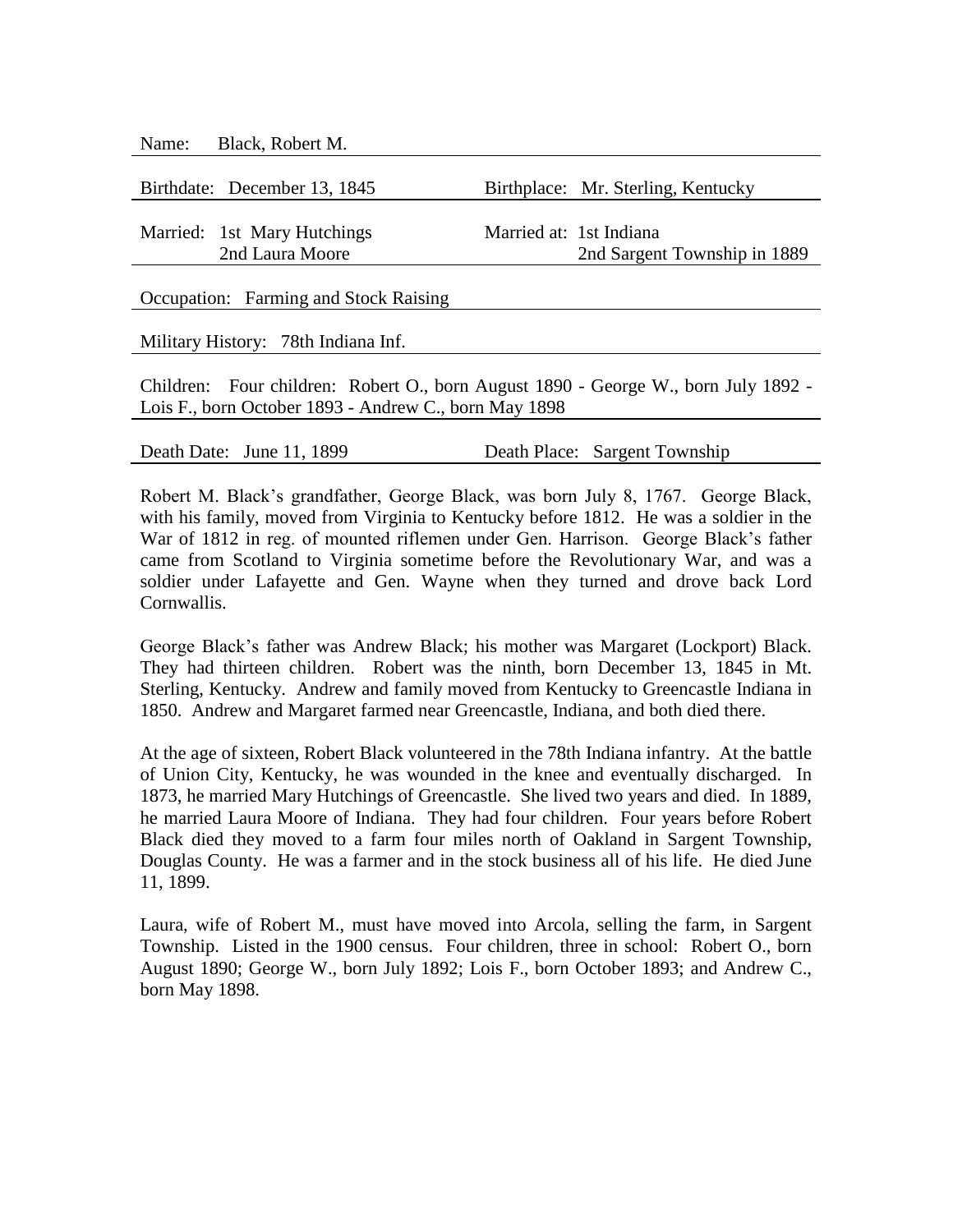| <b>Bradley, Traverse</b><br>Name:                   |                                                          |  |
|-----------------------------------------------------|----------------------------------------------------------|--|
| Birthdate: July 8, 1839                             | Birthplace: Vigo County Indiana                          |  |
| Married: Lucinda T. Bell                            | Married at: Vermillion County Illinois<br>April 29, 1863 |  |
| Occupation: Barber (Farmer, ran saw mill, merchant) |                                                          |  |
| Military History: Cpl. Co. C 11th Indiana Vol. Inf. |                                                          |  |
| Children: Estella – Louella                         |                                                          |  |
| Death Date:                                         | Death Place:                                             |  |

The father of Traverse was Benjamin Bradley from Carter County Tennessee. He moved to Indiana in 1837. Traverse's mother's maiden name was Nancy Randolph from Carter County Tennessee. His father died in 1872 - mother in 1868. Thirteen children were born to them. All but five died. Traverse was the fifth born. His father was a farmer.

When Traverse was twenty years old, he left the farm and was a salesman in a store in Sanford Indiana for two years. He went back home for one year. Then he volunteered in Co. C 11th Indiana Infantry on July 8, 1861. At the close of the war, he farmed one year in Indiana, then he went to Iowa. He got in the mercantile business. While in Iowa he learned the barbering trade. He was in Iowa four years, then came to Illinois where he farmed and ran a sawmill. He then opened a barber shop in Montezuma, Indiana, then moved his shop to Terra Haute, Indiana, then to Paris, Illinois, then to Tuscola, where he had a thriving business.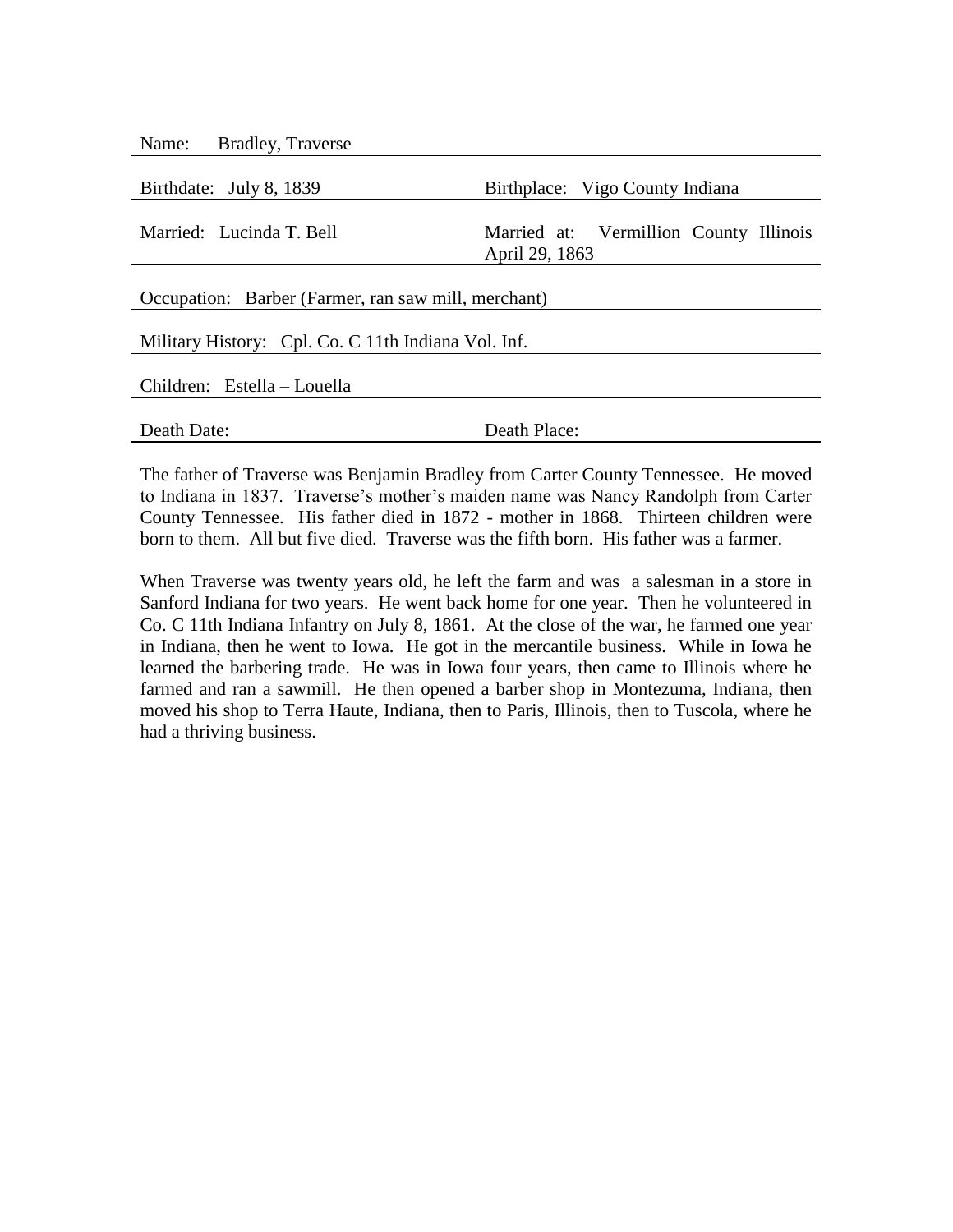Name: Burtnett, Dr. W. H.

Birthdate: January 6, 1843 Birthplace: Gallia County Ohio

Married: Harriet Erwin Married at: Camargo, January 31, 1879

Occupation: Doctor and Druggist

Military History: Co. C 18th Indiana Vol. Inf.

Children: Nellie (died Aug 13, 1888, 7 yrs. 2mo. 5 day) - Letta R. (died January 10, 1887, 8 mo. 18 days)

Death Date: 1915 Death Place: Camargo, Illinois

W. H. was the son of John Burtnett, a native of Virginia. His mother was Mary Gillmore, daughter of Matthew Gillmore. W. H. Burtnett was born and raised in Gallia County Ohio. At the age of 18 he volunteered in the Army. After getting out of the Army, where he spent four years and two months, he went to medical school. He graduated from Miami Medical College at Cincinnati, Ohio. He took a special course at Indianapolis, Indiana.

In 1868 Dr. Burtnett located in Douglas County practicing medicine. In 1872, he came to Camargo where he resided until he died in 1915. He practiced medicine until 1894 when he opened a drug store in Camargo. His business was so good that he wasn't active as a doctor. He married Miss Harriet Erwin, daughter of John Erwin, in Camargo in 1879. They only had two daughters, both died.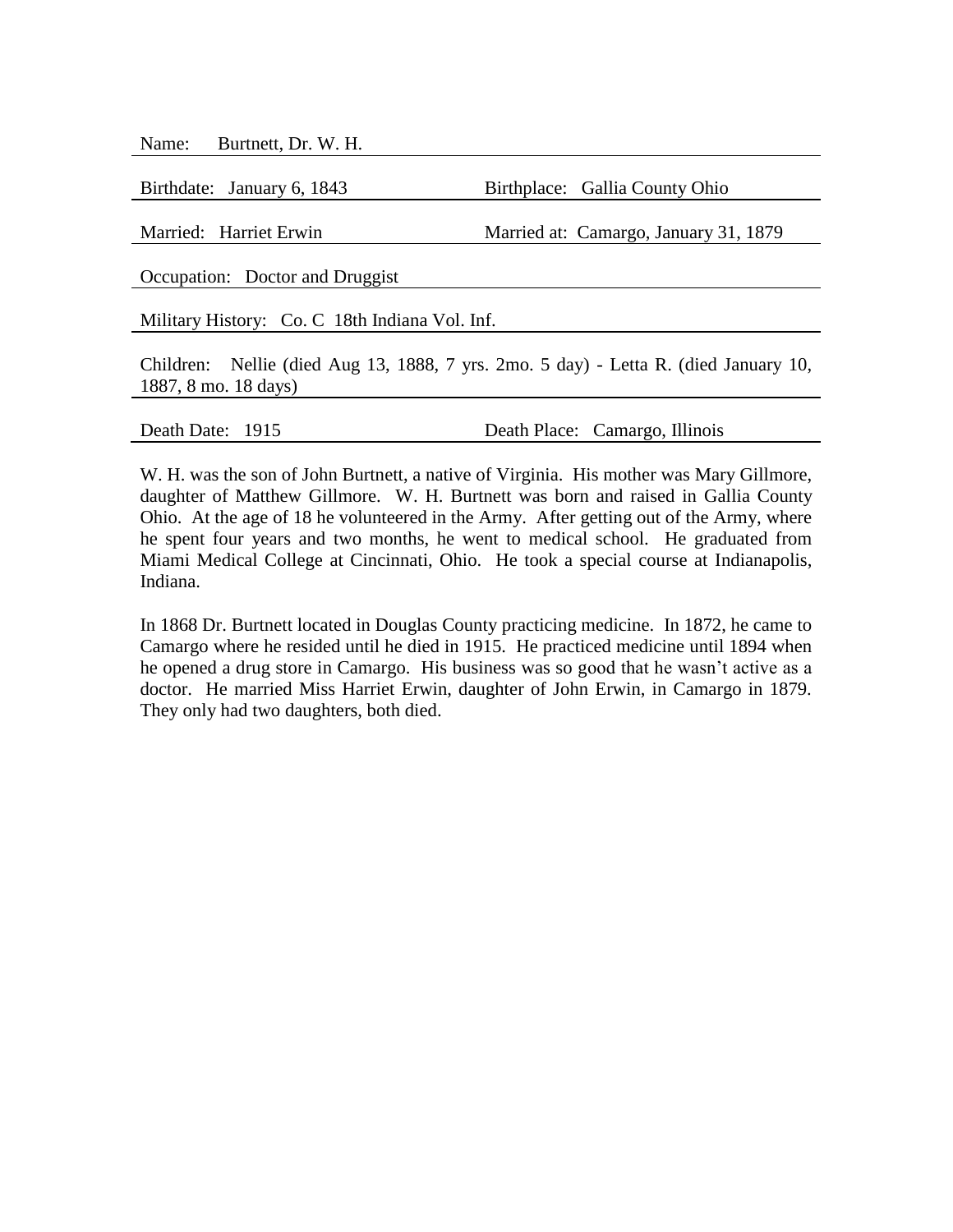Name: Busbey, George Washington

Birthdate: June 1, 1838 Birthplace: Clarke County Ohio

Married: Louisa Osborn Married at: Boudre Township in 1863

Occupation: Farming - Veterinary Surgeon

Military History: Co. A 17th IL. Vol. Inf. 3 mo. - Co. F 149th IL Inf. 1862 to 1866

Children: William E. - Abraham - Harmon - Lottie - Mary - Georgia - Guy - Clayton – Wesley - Fred – Virginia - Infant died

| Death Date: 1915 |          | Death Place: Hindsboro, Van Voorhis |
|------------------|----------|-------------------------------------|
|                  | Cemetery |                                     |

Children of G. W. and Louisa Busbey: William E. of Niantic, Illinois; Abraham and Harman of Arcola; Lottie - wife of Howard S. Naught of Arcola; Mary of Arcola; Georgia - wife of Louis Harlan of Tuscola; Guy, Clayton, Wesley and Fred all of Arcola; Virginia - died at 15 months; and un-named infant.

Parents of George Washington: Father - Hamilton Busby of Clark County Ohio. Mother - Sophia (Lewis) Busbey of Clark County Ohio. They had fourteen children. George W. was the thirteenth. Only two were surviving in 1910 - George W. and his sister Mrs. Ann Alvina (Busbey) Blue of Arcola. G. W.'s parents came to Bowdre Township Coles County (Douglas) in 1839. His father, Hamilton, had visited Bowdre Township in 1838 and bought a 240 farm partly improved from Elija Osborn. It was located on the Embarras River - part timbered and part prairie. Both parents died in 1853 when George Washington was fifteen years old.

George W. started working on farms around the area by the month. He finally rented a farm for one year, then enlisted in the Army. When he came back from the Army in 1866, he rented a farm until 1904 when he bought a house in Hindsboro, going into business full time as a veterinary surgeon. He had started doing veterinary surgeon work along with farming since 1868.

When he was a small boy, he was interested in doctoring horses. He taught himself by studying books on veterinary work. George Washington Busbey died in 1915 and is buried in the Van Voorhis Cemetery which was close to his parent's farm.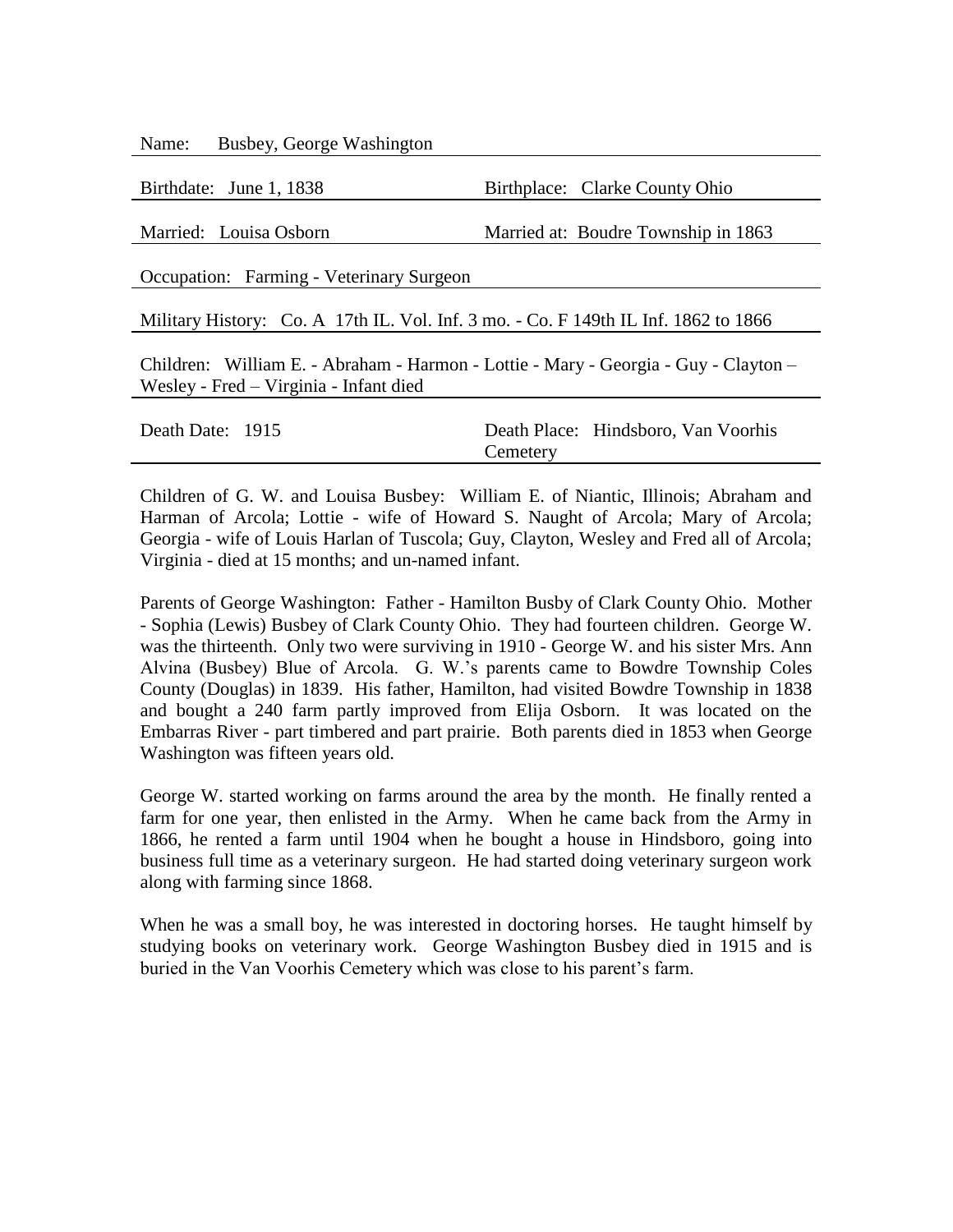| Name: Caraway, John Addison                                  |                                        |  |
|--------------------------------------------------------------|----------------------------------------|--|
|                                                              |                                        |  |
| Birthdate: August 17, 1832                                   | Birthplace: Greenbrier County Virginia |  |
|                                                              |                                        |  |
| Married: Clara A. Wittenmore                                 | Married at: Camargo - April 21, 1862   |  |
|                                                              |                                        |  |
| Occupation: Farmer and merchandizing business                |                                        |  |
|                                                              |                                        |  |
| Military History: 62nd Illinois Vol. Inf., Hospital Stewart  |                                        |  |
|                                                              |                                        |  |
| Children: John H. (died 5 1/2 years) - Kate (died 19 months) |                                        |  |
|                                                              |                                        |  |
| Death Date: September 1912                                   | Death Place: Tuscola, Camargo Cemetery |  |

John A. was the son of Joshua Caraway of Greenbrier County Virginia (now West Virginia); born in that county in 1790, and died in Vermillion County, Illinois in 1852. His mother was Elizabeth Henderson, born in Rockbridge County, Virginia, in 1794 and died in Mattoon, Coles County, Illinois in 1860. She moved to her daughters' in Mattoon after Joshua died. Three daughters and two sons were born to Joshua and Elizabeth in Virginia: 1) Martha, wife of Thomas Jenkins - died in Nebraska; 2) Mary, wife of Martin Rice - died in 1910; 3) Ann - died in Vermillion County at 22 years; 4) Henry T. - died in Tuscola; and 5) John Addison.

The family came to Vermillion County in 1833. Joshua bought 450 acres, mostly in timber. This was where Kellyville was located later.

John Addison came to Camargo in 1852, after his father's death. He engaged in general merchandizing with his brother, Henry T., Col. J. B. McCown and William H. Lamb, until April 10, 1862 when he joined the Army. He was discharged May 1, 1865. Coming home, he engaged in the implement business in Charleston for two years and manufactured barrel staves for one year in Charleston. He returned to Camargo Township, went on his brother's farm until 1887. John A. went to Normal, McLean County until 1906 when his wife died. He then returned to Tuscola, staying with his brother's widow.

John A. married Clara J. Whittenmore, daughter of Samuel Whittenmore, who was a farmer and stone mason. Clara was born in New Hampshire in January 16, 1835. John A. was a member of G.A.R. Post, Camargo. He was Township Collector for one term, Township Assessor for five terms and school treasurer several years - all in Camargo Township.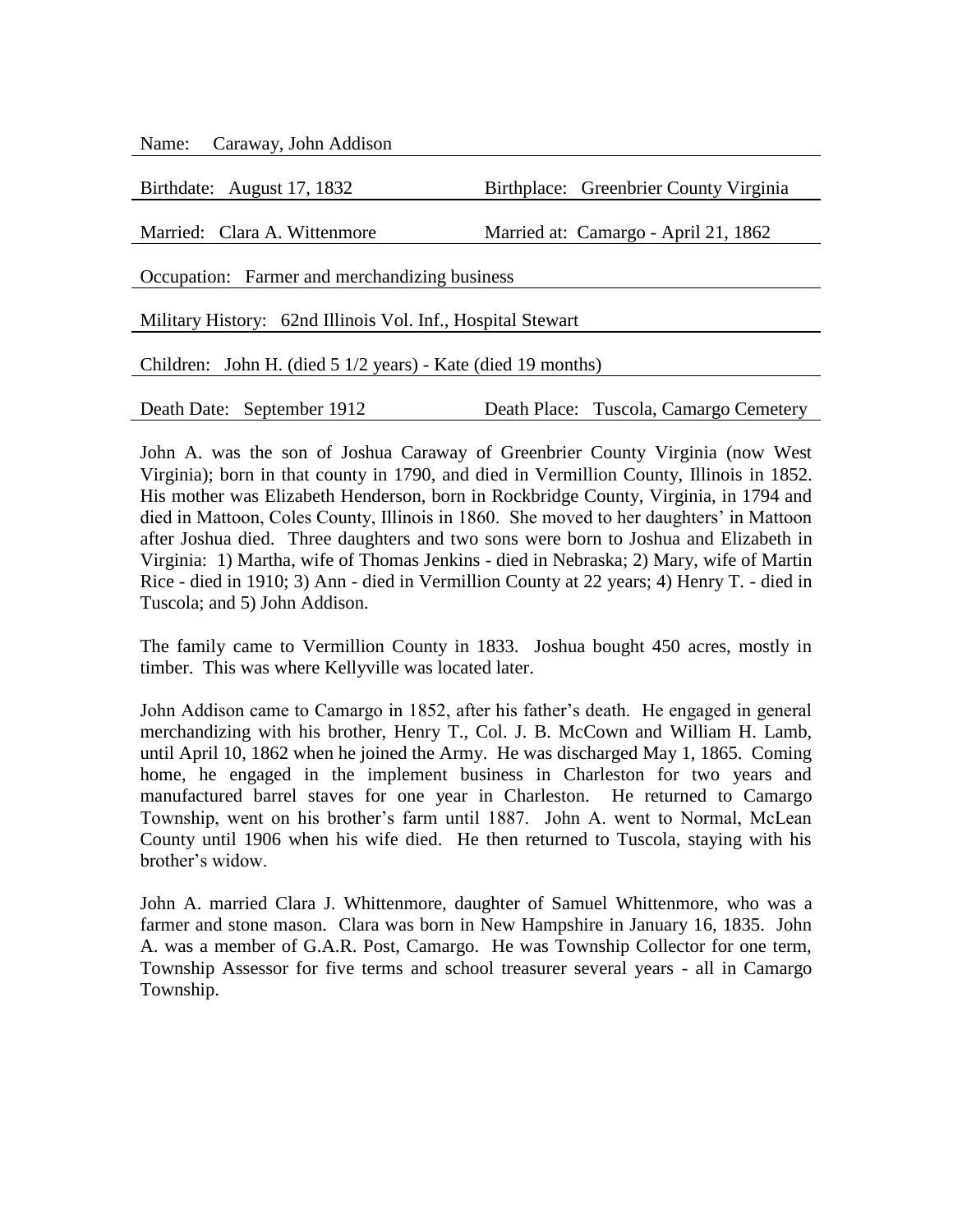| Birthplace: Butler County Pennsylvania                    |
|-----------------------------------------------------------|
|                                                           |
| Married at: Newman, Illinois                              |
|                                                           |
| Occupation: Farmer, School Teacher, President Newman Bank |
|                                                           |
|                                                           |
|                                                           |
|                                                           |
|                                                           |
| Death Place: Newman                                       |
|                                                           |

Mr. Covert's ancestors came to America from Holland in 1685. They settled in eastern Pennsylvania, near Philadelphia, about 1790. Morris Covert, his grandfather, settled in western Pennsylvania, Butler County. He became a large land owner and gave each of his children a farm. John Covert, father of I. N. Covert, spent his life on the farm in Butler County. I. N. Covert spent his childhood on his father's farm. He attended common schools in Butler County, then received some higher education at North Sedgwick Academy in Beaver County Pennsylvania. In the fall of 1859, he came to Illinois and settled at Newman, Douglas County. He taught school at Hopkins School, one mile south of Newman, for three consecutive winters, and one term after the Civil War. He was married in 1860 by Rev. Peter Wallace in the Methodist Church in Newman. They were the first couple married in the new church.

In 1862, Mr. Covert enlisted in the 79th Illinois Infantry and served until the end of the war. He bought improved farm land three and one half miles south of Newman and farmed it until 1882 when he rented his farm and moved into Newman. In the spring of 1884 he formed a partnership with Scott Burgett in the banking business. Mr. Covert was the first president of Newman Bank. Mrs. Covert died August 17, 1887. In 1888 Mr. Covert gave up presidency of the bank due to his health and Stroder M. Long took over. I. N. Covert lived the rest of his life retired in Newman. His wife was Louisa Webster, born February 9, 1837 and died August 18, 1887.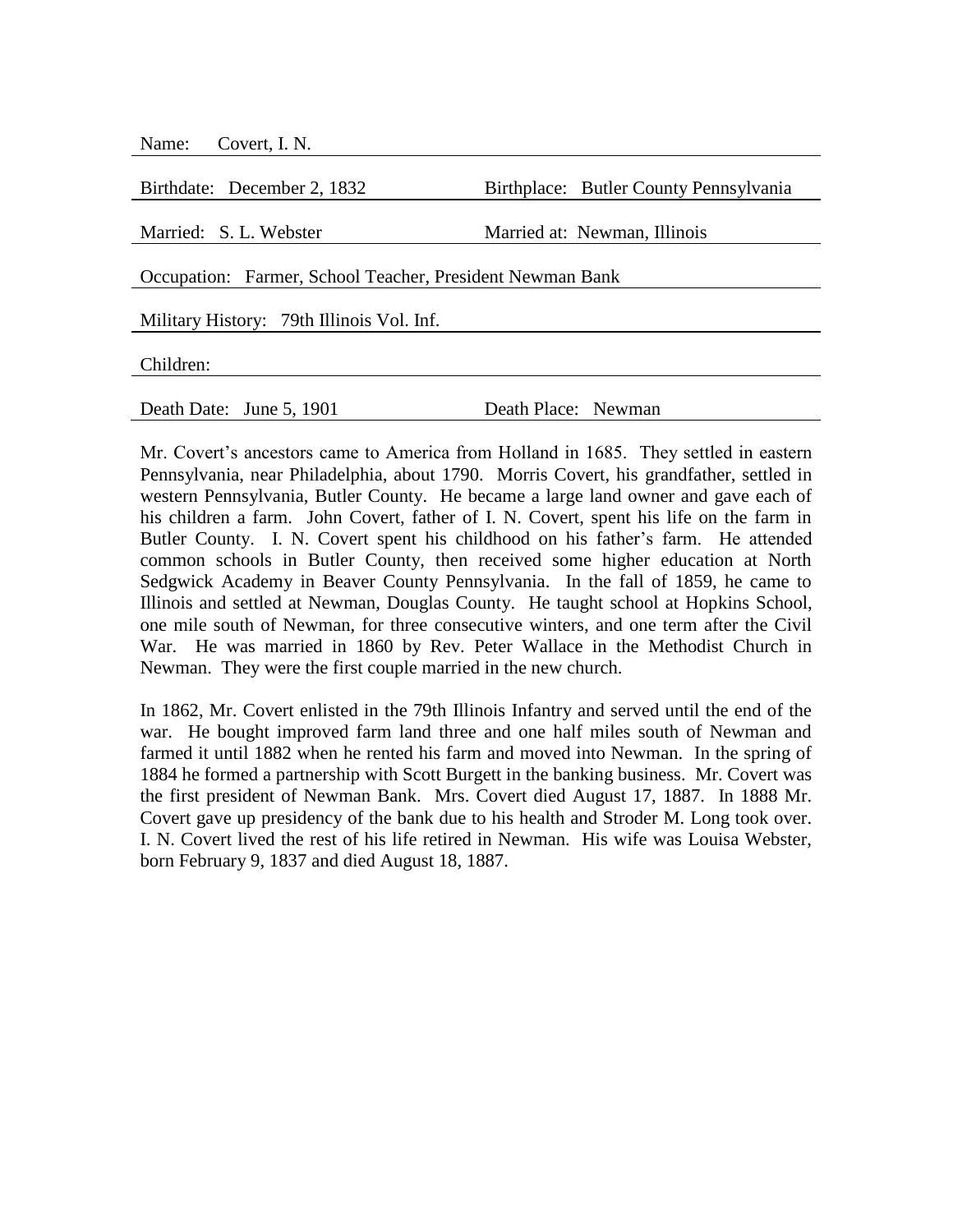| Name: Conover, Daniel                                                            |                                                         |  |
|----------------------------------------------------------------------------------|---------------------------------------------------------|--|
|                                                                                  |                                                         |  |
| Birthdate: August 9, 1832                                                        | Birthplace: Adams County Pennsylvania                   |  |
| Married: Miss Bradshaw N. Elkin                                                  | Married at: Bowling Green, Indiana,<br>January 24, 1854 |  |
| Occupation: Salesman, Douglas County Circuit Clerk and Recorder                  |                                                         |  |
| Military History: 6th Indiana Cavalry Commissioned Major; Co. D 71st IN Inf. 1st |                                                         |  |
| Children: Walter and McKenzie (twins) - Steele (died) - Harry - Dick (died)      |                                                         |  |
| Death Date: February 2, 1893                                                     | Death Place: Tuscola, Illinois                          |  |

Daniel's parents were Garrett Conover, whose parents came to Pennsylvania from Holland. Garrett married Susan Monteith from Scotland. They settled in Pennsylvania in 1840. They came to Owen County Indiana where Daniel A. got his education as a youngster. He then attended State University at Bloomington Indiana. At age twenty, Daniel and his brother ran the drug store in Bowling Green, Indiana, in Clay County.

In 1862 Daniel organized Co. D 71st IN Infantry. At the Battle of Richmond Kentucky, Daniel was wounded and taken prisoner. With some others, he managed to escape in the night. The 71st had such heavy losses that re-organization was abandoned. The remaining members returned to Terra Haute, Indiana, and organized the 6th Indiana Cavalry. Daniel Conover was commissioned Major. He was discharged in a few weeks because of problems with a wound he received at Richmond, Kentucky. A short time after returning home, he was appointed Provost Marshal of the Seventh Indiana District at Terra Haute headquarters. He was next appointed Inspector of Internal Revenue. In 1869, the Internal Revenue office was abolished and he came to Tuscola, Douglas County Illinois. He traveled for Cincinnati Hat House out of Tuscola for eleven years. In 1880, he was elected Circuit Clerk and Recorder of Douglas County. He resided in Tuscola until he died in 1893.

In 1854, Daniel married Miss Bradshaw N. Eikin of Bowling Green Indiana. They had five children: Walter and McKenzie (twins), Harry, Steele (died) and Dick (died).

Daniel's mother was Susan Monteith of Scotland. She was the granddaughter of Sir Hiram Monteith, an associate of William Wallace. Hiram and his brother John Monteith were both beheaded in Scotland. This was when her father managed to get out of Scotland and come to America.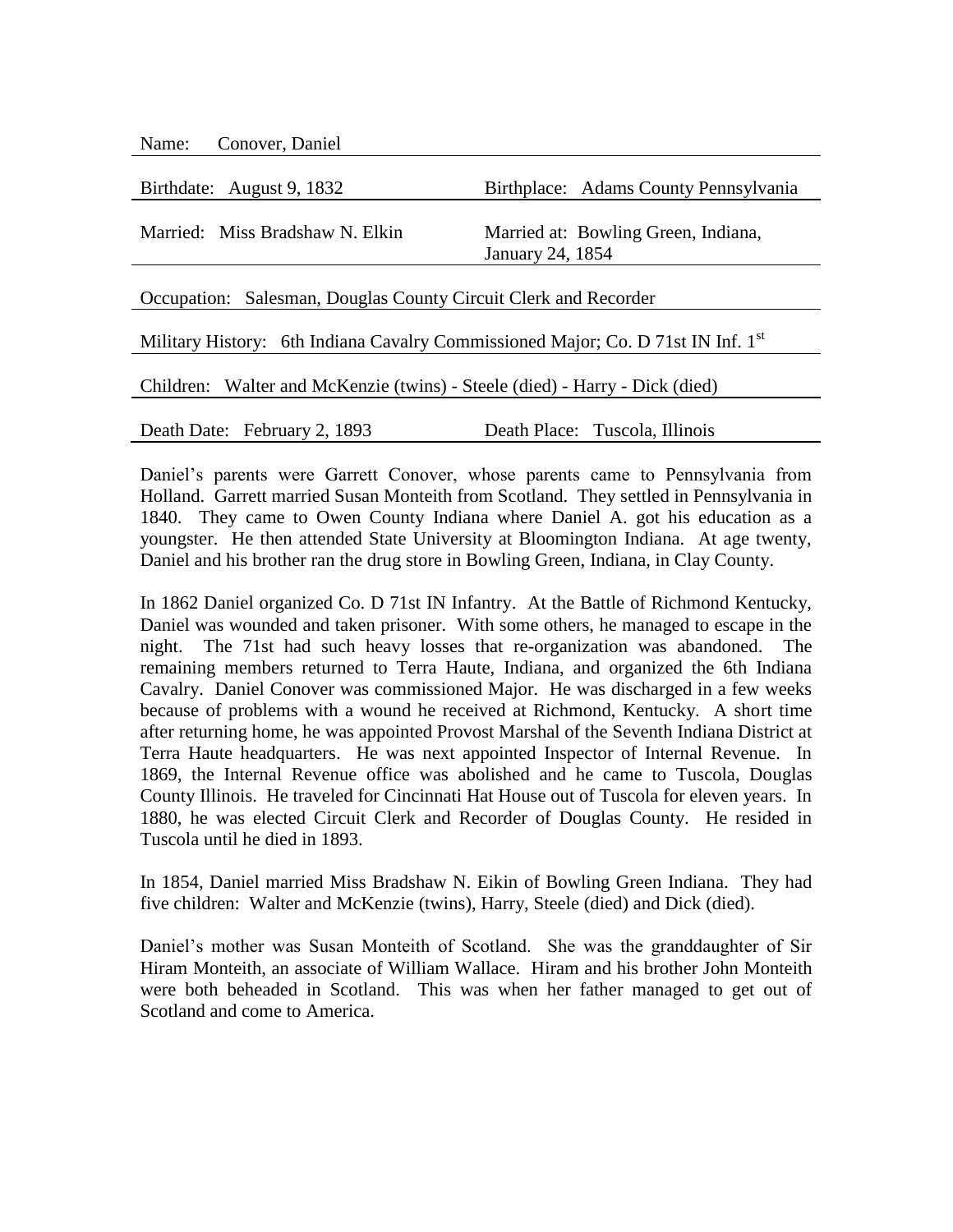| Name: Cox, James A.                            |                                  |  |
|------------------------------------------------|----------------------------------|--|
| Birthdate: 1838                                | Birthplace: Parke County Indiana |  |
| Married: Hannah K.                             | Married at: Park County Indiana  |  |
| Occupation: Tinner                             |                                  |  |
| Military History: Co. C 78th Indiana Vol. Inf. |                                  |  |
| Children: Charles Edward                       |                                  |  |
| Death Date: 1905                               | Death Place: Tuscola             |  |

James A. Cox was a native of Indiana, born 1838 in Parke County. James A. learned the tinners trade when a young man. He worked at this trade until the Civil War when he enlisted in 78th IN Inf. and served until he was severely wounded in his leg, elbow and head by Morgan's guerillas. He was brought back to his home in Rockville, Indiana where for many weeks he lay between life and death, but eventually recovered. In 1872 he moved to Terra Haute, Indiana in the tinners trade. After one year, 1873, he came to Tuscola in Douglas County Illinois. He was employed as a tinner by the hardware firm of M. M. Lawson and Brother in Tuscola. He spent the rest of his active life with this firm. At the time of retirement, he owned a nice home in Tuscola where he lived until 1905 when he died. His son bought the Lawson Hardware store in the 1890's and was doing the biggest hardware business in the County. He started with Irwin Brothers Hardware, then bought Irwins out and took Mr. Wortham as a partner. Later he bought the half interest out and operated it as Cox Hardware.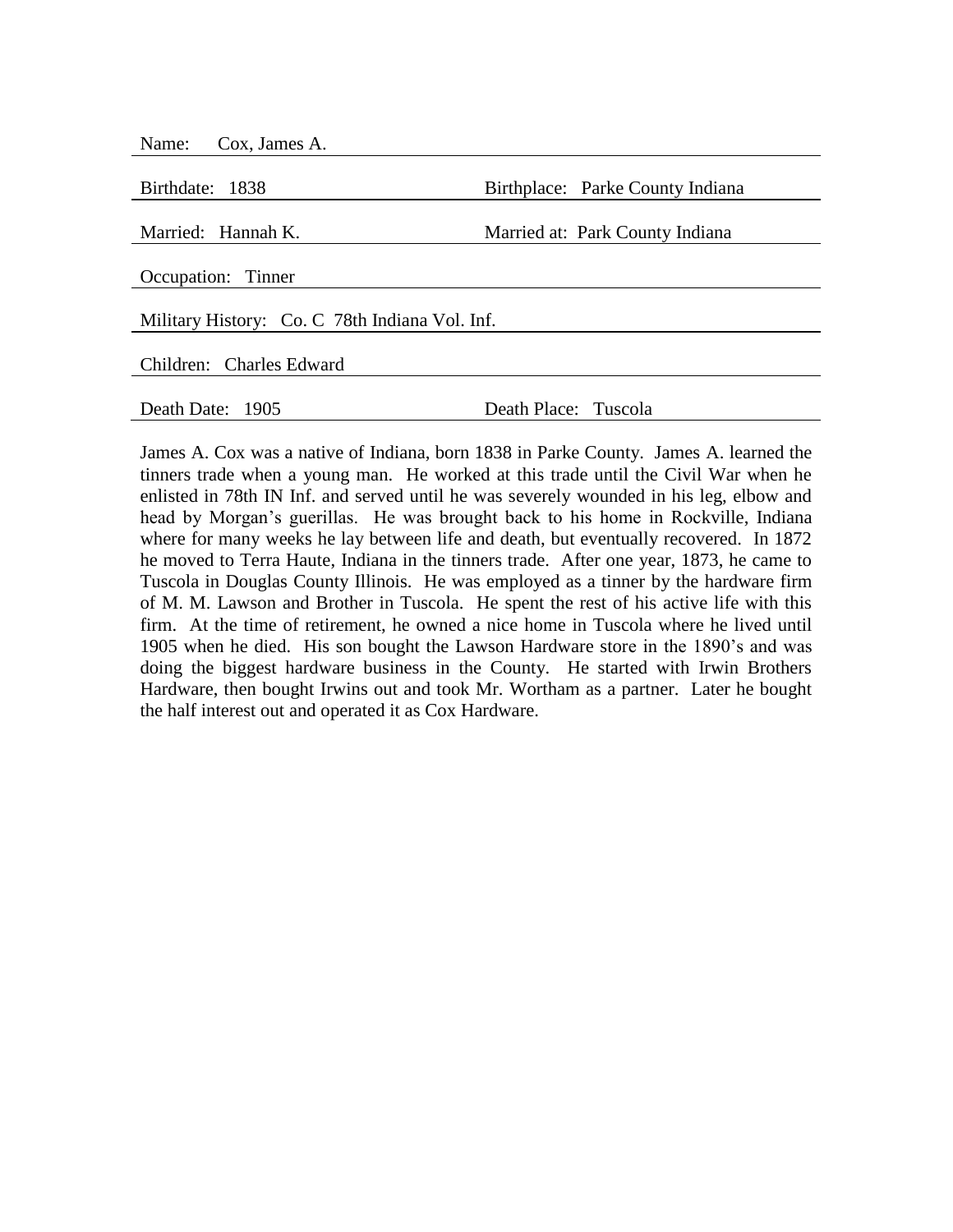Name: Cambridge, Joshua

Birthdate: July 21, 1848 Birthplace: Hancock County Indiana Married: Sarah Romine Married at: Garrett Township, Douglas County, March 13, 1873 Occupation: Farmer Military History: Co. B 1st Indiana Heavy Artillery Children: Thomas E. - Louis A. - John V. - Daughter who died in infancy

Death Date: Death Place:

Children of Joshua and Sarah: Thomas E. in charge of benefit department of International Harvester and Wisconsin Steel Company Chicago; Louis A. an attorney connected with U.S. Weather Bureau, Chicago; John V. owned land in Adams County North Dakota and was appointed County Surveyor by Governor of North Dakota - was elected, later, surveyor of Adams County - the first surveyor elected in that county.

Joshua Cambridge's parents were John H. and Matilda (Malson) Cambridge. William Cambridge, Joshua's grandfather, came with his brothers from Wales. The family was Welch-Irish descent, and served during the Revolutionary War. Joshua's father, John H., was born September 20, 1800, and his mother, Matilda, in 1815. After marriage they were early settlers in Cincinnati Ohio. From there to Hancock County Ohio. John H. was a brick mason and farmer. He met his death through an accident on May 10, 1859. Out of thirteen children, Joshua and his brother Edwin H. of Hindsboro, Douglas County, were the only survivors in 1910.

Joshua Cambridge was raised and educated in Hancock County Indiana. After his father's death, he stayed with his mother on the farm until October 7, 1864 when he enlisted in the Civil War. He was discharged October 7, 1865. He returned to his mother's farm. During that year she sold the farm and came to Effingham County Illinois. They purchased a farm there on which Joshua worked until 1869. They then located in Tuscola Township, Douglas County. He worked on the farm for William Brian for five years. He then rented land from the Brian family until 1900. In 1899 Joshua was appointed superintendent of Douglas County Infirmary, assuming those duties in January 1900. The County farm was 160 acres. The infirmary (old Folk's Home) had an average of about fifteen inmates the year round. With exception of improvements, the farm under Mr. Cambridge's management had become self supporting. Joshua Cambridge was a member of G.A.R. Post in Tuscola and at one time was commander. He was Road Commissioner of Tuscola Township for six years and School Director in the Brian neighborhood for nine years.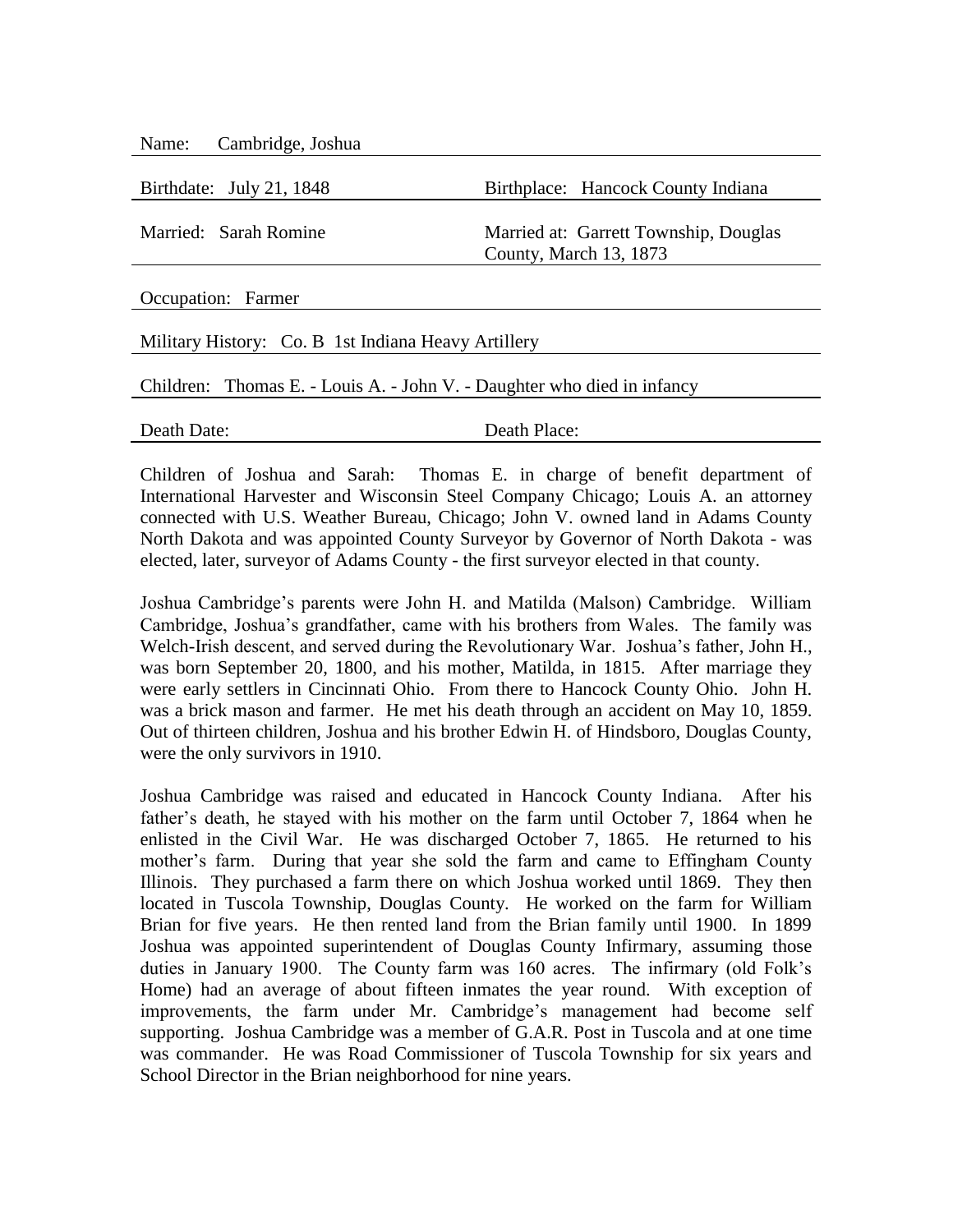| Collins, Seth B.<br>Name:                                                    |                                                    |  |
|------------------------------------------------------------------------------|----------------------------------------------------|--|
|                                                                              |                                                    |  |
| Birthdate: November 2, 1838                                                  | Birthplace: Fairfield County Ohio                  |  |
| Married: Parthene Achey                                                      | Married at: Fairfield County Ohio, June 3,<br>1866 |  |
| Occupation: Farmer and Stock-Raiser                                          |                                                    |  |
| Military History: Co. K 17th Ohio Inf. (Captain) - 14th Army Corps – Veteran |                                                    |  |
| Children: Orlando G. - William H. - Roscoe A.                                |                                                    |  |
| Death Date:                                                                  | Death Place:                                       |  |

Seth B. Collins' parents were James Collins (died 1847) and mother, Margaret Collins (died 1882). Both were born in Ohio, where they lived out their lives. His father was 45 years old when he died, and his mother was 75 years old at time of death.

Seth B. Collins began learning carriage making at the age of 15 years, and continued in carriage making until he joined the Army on April 19, 1861. He enlisted in Co. K 17th Ohio Infantry. He reinvested for three years in Co. K 17th Inf. on August 19, 1861. After three years, he re-enlisted again as veteran in the 17th Ohio Veterans Infantry until the close of the war. He went from Private to Lieutenant, and three months later to Captain. This regiment was part of the 14th U.S. Army Corps. Seth B. Collins was wounded four times, but not serious enough to leave his regiment. He had his jaw broken the fifth time from a bullet, and was out of the Regiment for one week. He was in 13 leading battles and 100 lively skirmishes. He was discharged August 19, 1865. On his way home at Kirkeysville the entire train derailed and rolled down an embankment killing thirty-five instantly. Large numbers were seriously wounded. About twelve of Captain Collins' men were in the 35 that were killed.

After returning home, Seth B. worked at carriage making for one year at New Salem, Ohio. Then he moved to Cumberland County, Illinois. He bought 185 acres. He farmed three years, then sold his farm for \$5 per acre more than he gave. He then moved to Douglas County and bought 200 acres north of Arcola. He ran 1600 rods of tile on his farm land. He built a good house and barns. His corn made 63 bushels an acre the first year he did some tiling. He put in some more tile and it made 70 bushels. He lived and farmed this farm the rest of his life.

Seth B. Collins married Parthene Achey in Fairfield, Ohio in 1866. He was a member of G.A.R. Post in Ohio.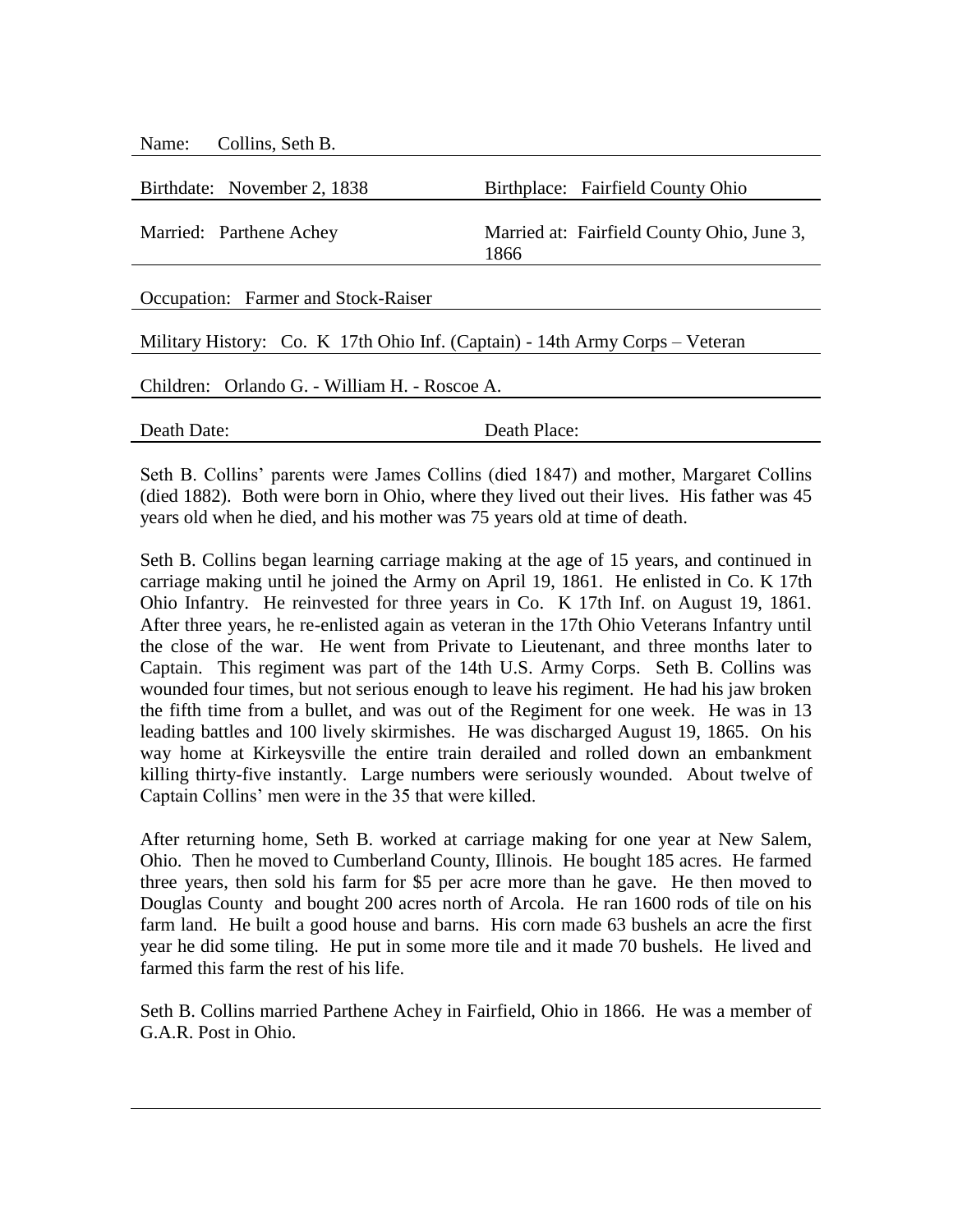| Cox, Robert<br>Name:                                                                                         |                                     |  |
|--------------------------------------------------------------------------------------------------------------|-------------------------------------|--|
|                                                                                                              |                                     |  |
| Birthdate: April 19, 1837                                                                                    | Birthplace: Madison County Kentucky |  |
|                                                                                                              |                                     |  |
| Married: Mary E. Moherly                                                                                     | Married at: Madison County Kentucky |  |
| Occupation: Farmer and Dealer in Livestock                                                                   |                                     |  |
| Military History: Co. B 6th KY Vol. Cavalry                                                                  |                                     |  |
| Children: William S., Deputy County Clerk (1884) – Nettie, wife of William C. Kenner<br>Flora IL - Waller C. |                                     |  |
|                                                                                                              |                                     |  |

Death Date: December 13, 1919 Death Place: Tuscola, IL

Robert Cox was the son of David and Pauline (Adams) Cox, natives of Kentucky. Robert was fourteen years old when his father died and the conduct of the farm and the support of his mother fell on him. He continued to work on the home farm until his marriage on January 25, 1859. He farmed until 1861, then joined the Cavalry. His term of enlistment was January 1865. He returned to Kentucky, but soon after came to Livingston County, Illinois. He was there six months, then went to Bloomington, IL. He farmed there until 1868 when he came to Douglas County. In 1869 he moved to Champaign County and farmed four years. In 1872, he opened a store in Pesotum, Champaign County. In 1877 he sold out and bought 160 acres adjoining Tuscola. In 1884 he owned a square block in a valuable part of Tuscola. He also built a fine mansion. His main business in 1884 was dealing in livestock. He lived in this location until he died.

Robert Cox's wife, Mary E., was born November 4, 1840 and died January 21, 1893.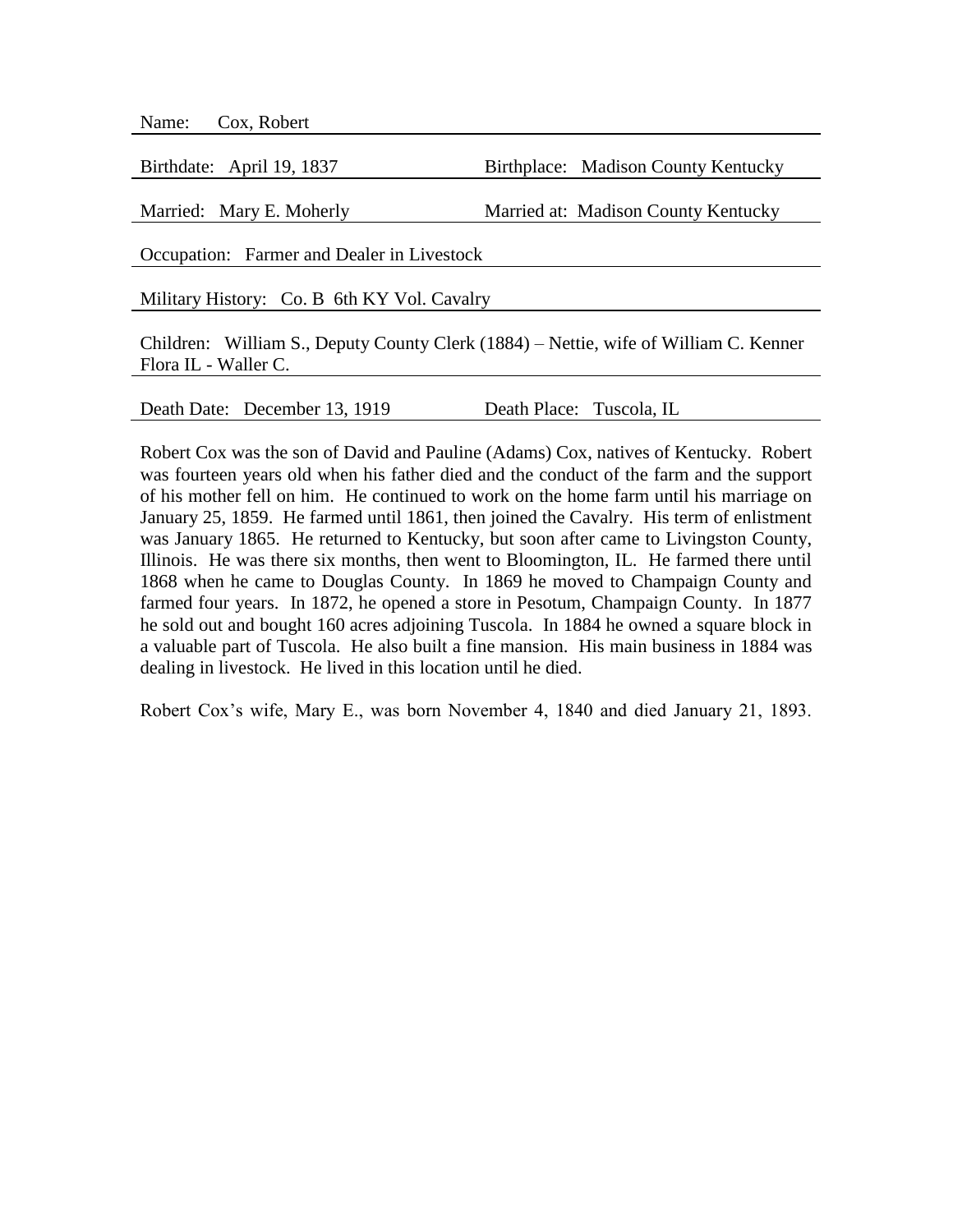Name: Davis, William W.

| Birthdate: June, 1837                                                                 | Birthplace: Philadelphia, Pennsylvania |  |
|---------------------------------------------------------------------------------------|----------------------------------------|--|
| Married: Ida M. Dolson                                                                | Married at: $Arcola - 1864$            |  |
|                                                                                       |                                        |  |
| Occupation: Farmer - Dredge Ditching                                                  |                                        |  |
| Military History: 1st IL Cav. - 1st Lt. Co. E 13th IL Cav. - Capt. Co. K 79th IL Inf. |                                        |  |
| Children: Lillie G. - Charles M. - Ida M. - Hattie Pearl - Bertie W.                  |                                        |  |
| Death Date: August 4, 1896                                                            | Death Place: Arcola, Illinois          |  |

William W. came to Clermont County Ohio in 1857. In 1859 he went through Mississippi, Louisiana and settled in Arkansas, where he stayed until 1860. The political atmosphere not being healthy for a Northerner, he left and came to Douglas County, Illinois in 1860, and engaged in general farm work until July 1861. He enlisted in the 1st IL Voluntary Cavalry. Two battalions were captured in the battle of Lexington Missouri. William W. was one of the captured, but was paroled. The regiment was mustered out because of being paroled. Returning to Arcola, he assisted in raising a company and went to Camp Douglas where he was elected 1st Lt. of Co. E 13th IL Voluntary Cavalry. He remained seven months, returned and recruited Co. K 79th IL Voluntary Infantry. In this short time, he was promoted to Captain. In 1864 he resigned because of his eyes which were diseased in 1862 during his stay in the Army. He lost sight in one eye since coming home and the other was diseased (1884 history). He served in the 79th in Battles of Chickamauga, Lexington, and Mission Ridge. Then he was put in Pioneer Brigade and built forts in Nashville and Gallatin, then had charge of the work of putting up sawmills at Stone River for the Army. His discharge dates March 1864. He came back to Arcola Douglas County and engaged in railroad grade and ditching contracting. He broke the first ground ever broken for the Midland Railroad in Douglas County. During the season of 1883, he cut 9 miles of ditch in Arcola Township. He cut the first ditch in Arcola Township in the 1870's - 8 1/2 miles long. He did an immense amount of ditching in Piatt, Dewitt, McLean, Tazewell, Coles and Douglas Counties. He did more miles of ditching than any man in east central Illinois. He owned twenty acres of very valuable land on east Arcola Corporation. He served several terms on the City Council. In 1864, he married Ida M. Dolson, daughter of Jacob and Harriet Dolson of Clark County Illinois. Mr. Jacob Dolson was in the Black Hawk War as a First Lieutenant.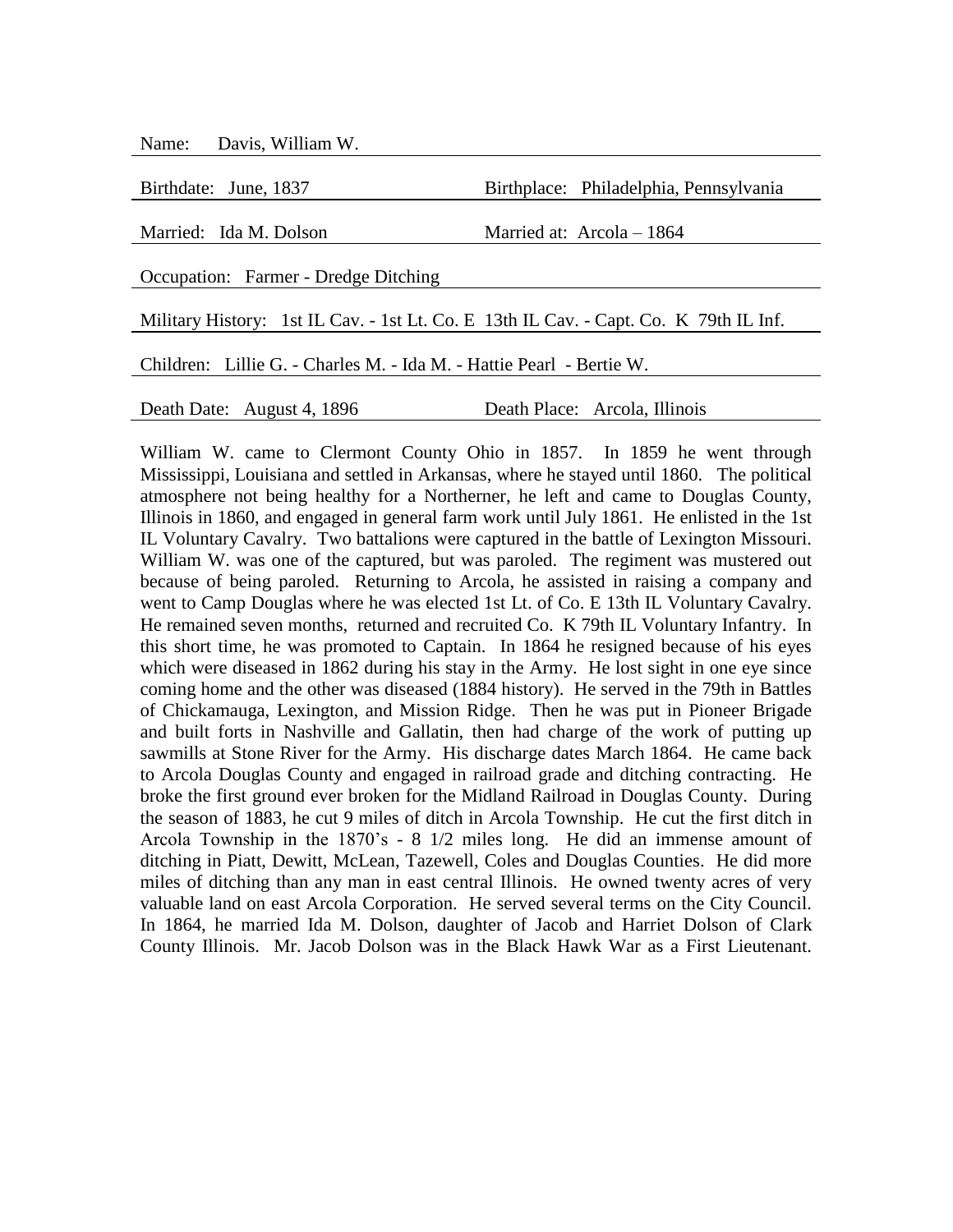Name: Davis, John B.

| Birthdate: December 3, 1831 | Birthplace: Brown County Ohio                   |
|-----------------------------|-------------------------------------------------|
| Married: Lydia Davis        | Married at: Hugo Boudre Township, April<br>1866 |
|                             |                                                 |

Occupation: Farmer

Military History: Co. I 25th IL Vol. Inf. June 1, 1861

Children: Frank (died at 18 months) - Nine E. (married S. F. Kerns) - Ernest B. (Minnie Millsap)

Death Date: October 30, 1909 Death Place: Hugo

John B.'s wife was Lydia Davis, his cousin. She died September 24, 1887 at Hugo.

John B. was a member of G.A.R. Post Camargo. His farm was 200 acres one mile north of Hugo.

His father, Issacher Davis, was born in Brown County Ohio on January 1, 1800. He died in Brown County on August 1, 1849.

John's mother, Lydia Parker, was born June 24, 1803 and died March 16, 1867 in Brown County Ohio.

John B. came to Hugo in 1850. He went back to Ohio in 1851. His mother was in bad health and stayed in Ohio. He came back to Hugo in 1853, and farmed until 1856. He then went to Dallas, Vermillion County, and was Deputy Sheriff under his Uncle John W. Parker for two years. He came back to Hugo 1858, farmed until he went into the Army. He had his farm rented out. After the war, he farmed until he died. His son, Ernest B., took over the farm when John B. died. Ernest was the father of Orville Davis who bought a farm south of Villa Grove, northeast of Camargo in 1930's or 40's. He lived there until he died.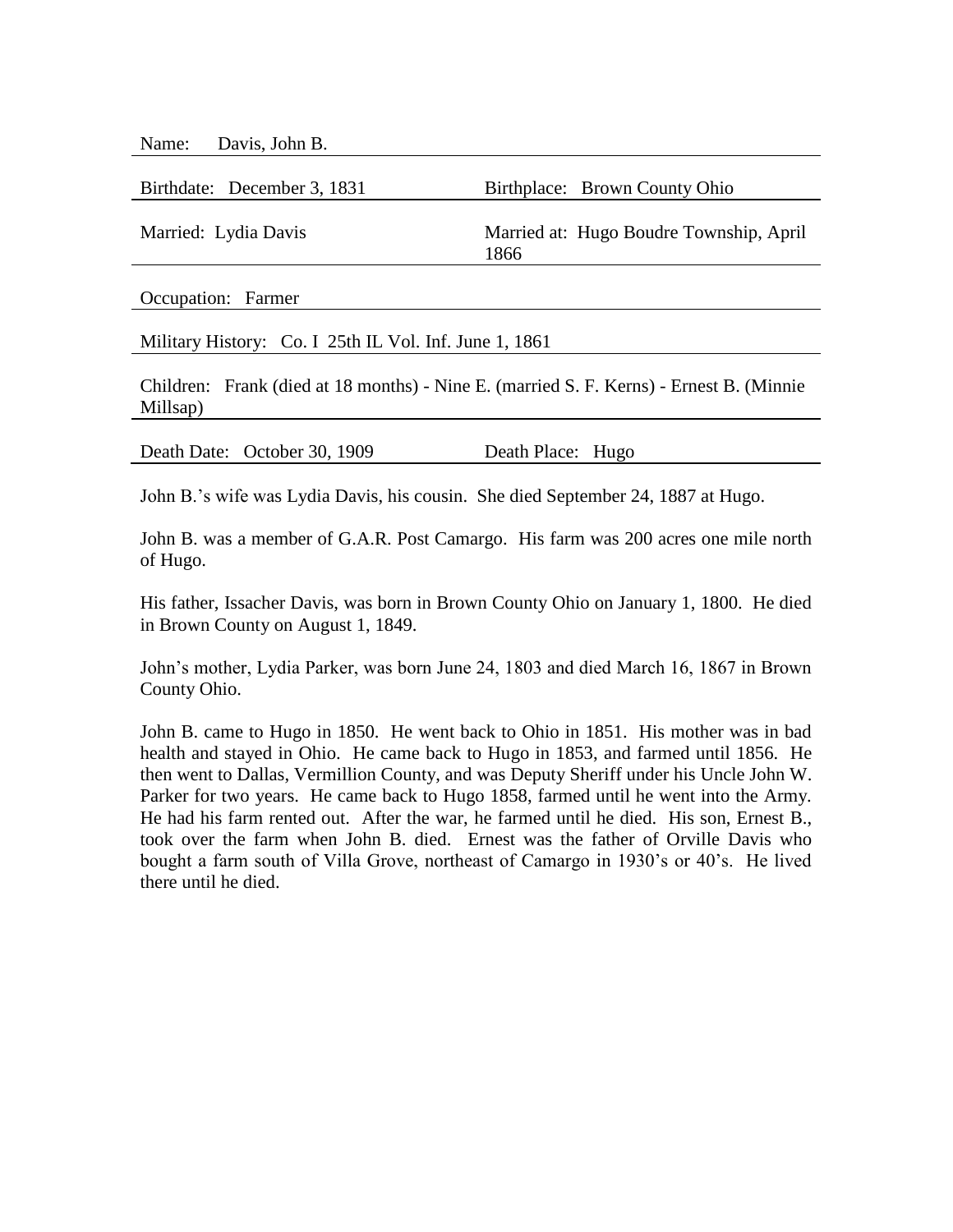| Denny, Thomas J.<br>Name:                                       |                                       |  |
|-----------------------------------------------------------------|---------------------------------------|--|
|                                                                 |                                       |  |
| Birthdate: December 8, 1842                                     | Birthplace: Lawrence County Indiana   |  |
| Married: Mary E. Burgess                                        | Married at: Arcola, February 22, 1893 |  |
| Occupation: Farmer – Greenhouse and Gardening                   |                                       |  |
| Military History: CI 2nd IN Cav. 13 mo's. - Co. M 2nd U.S. Cav. |                                       |  |
| Children: Mary A lived at home 1910, born 1895                  |                                       |  |
|                                                                 |                                       |  |
| Death Date:                                                     | Death Place:                          |  |

Thomas J. Denny enlisted in December 25, 1861 in Indiana Cavalry. After 13 months, he was transferred to Company M U.S. Cavalry. He had minor wounds several times. His horse fell on him, which was the injury that caused him to be discharged disability on January 27, 1865. He also had a brother in the war, Jackson Denny. Jackson was in Company F 17th Indiana Mounted Infantry. He was killed in the Battle of Chattanooga. Thomas also had two half brothers in the Army. After the war, Thomas J. Denny traveled to several parts of the United States, finally locating in Douglas County Arcola Township. He first settled in St. Clair County Illinois in 1876 for fourteen years. He moved to Lebanon in 1878 where he worked on the estate of Judge H. H. Horner. In 1893 he moved to Arcola and bought four acres and carried on a general greenhouse and gardening business. Thomas J. Denny married Mary E. Burgess at Arcola on February 22, 1893. Mary was the daughter of Dawson and Martha A. Burgess. They moved from Orange County Indiana to Coles County south of Arcola in 1867.

Thomas J. Denny's parents were William and Mary (Adams) Denny. William was a native of Virginia, and Mary from Kentucky. They married in Kentucky and soon afterwards moved to Indiana. William was a basket-maker. They had seven children: Martin - Hester - Francis - Marion - William Jr. - Hatton - Thomas J. Three other children, Andrew, Jackson and a daughter, died in their teens. Mrs. Denny died in early life. William, from a former marriage, had five sons: John - Christopher - Columbus - Simone - George.

Thomas J. lived with different families after his mother died. He was thirteen and was bound out to Alfred Bruner. He remained three years with him, when his father heard how hard a taskmaster Alfred was, he got the boys released. Thomas was next employed by William Braxton of Orange County Indiana, and carried the U.S. mail for three years. Thomas then enlisted in the Arny.

Thomas J. was a member of Arcola G.A.R.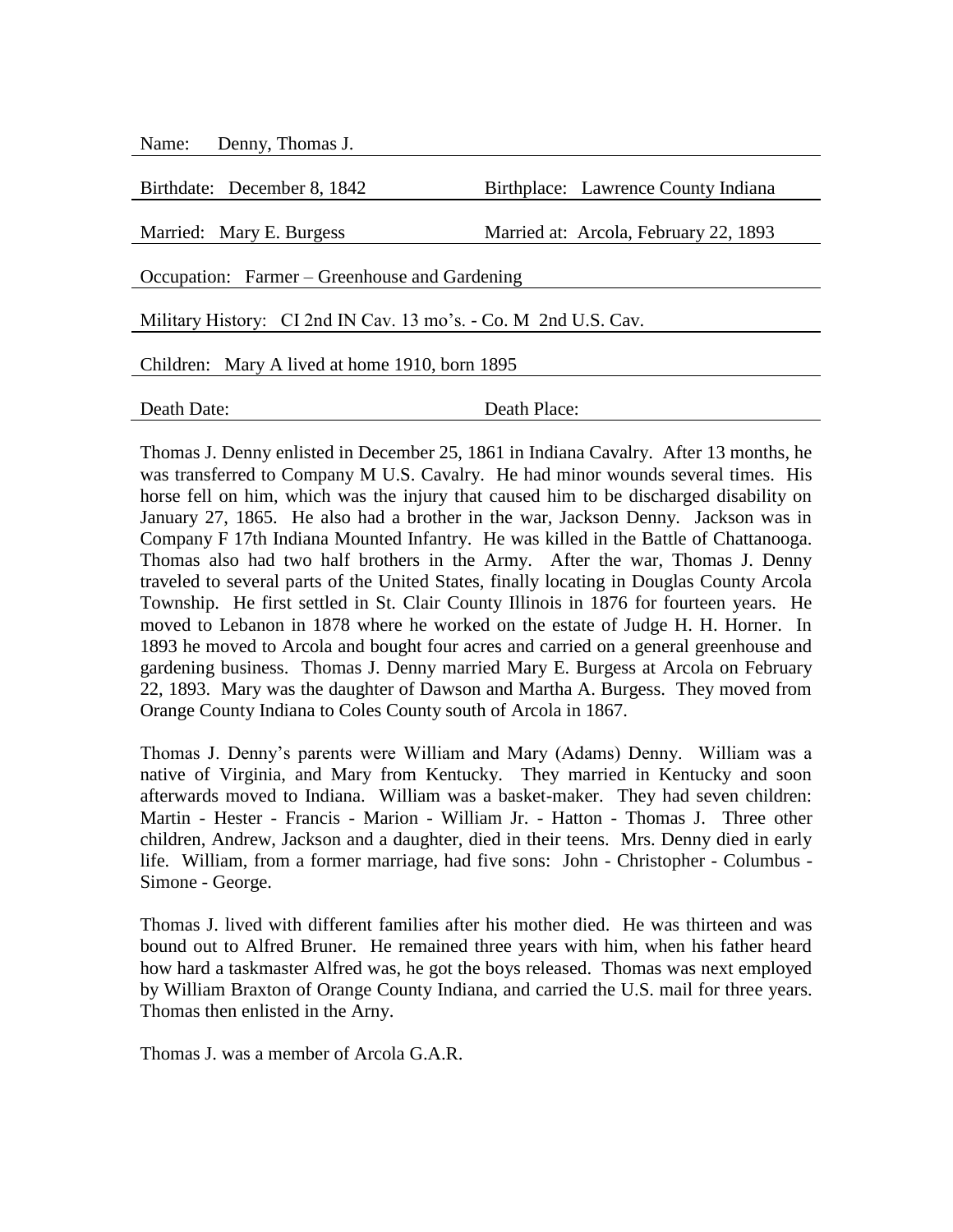| Easley, Robert B.<br>Name:                                                               |                                       |  |
|------------------------------------------------------------------------------------------|---------------------------------------|--|
|                                                                                          |                                       |  |
| Birthdate: October 9, 1838                                                               | Birthplace: Robinson County Tennessee |  |
| Married: Rachel Carle                                                                    | Married at: Macoupin County Illinois  |  |
|                                                                                          |                                       |  |
| Occupation: Doctor, Arcola, Illinois                                                     |                                       |  |
| Military History: Co. E 21st IL Inf.                                                     |                                       |  |
| Children: Minnie A. - Walter E. - Carrie E. - Effie J. (Walter E. died at age 14 months) |                                       |  |
| Death Date:                                                                              | Death Place:                          |  |

Robert B. Easley came with his parents from Tennessee to Macoupin County Illinois in 1846. He remained there until 1852, when he moved to Christian County. His father was a farmer, and died in 1870 at age 72 years. Robert's mother died in 1864 at age 58 years. Their children were ten boys and one girl. The girl and two boys died in infancy. Five of the eight boys were in the Union Army. One was killed on the battle field. Two of the boys were practicing physicians. Robert B. worked on the farm until eighteen. He then learned the trade of carpenter. He did this until he was 21 years old. He then studied medicine for one year, then enlisted in Company E 21st Illinois Infantry in August 1861. He was in several battles. On September 20, 1863, at the Battle of Chickamauga, he was captured. He was in Andersonville for six months, making fourteen months in all. He was released on sick list, exchanged at Savannah, Georgia. He was then sent to the hospital at Annapolis where he spent three months recovering sufficiently to go to his brother's in Carlinville, Illinois. He was discharged at Camp Butler, Springfield, Illinois. In 1865 and 1866 he attended Eclectic Medical Institute in Cincinnati Ohio. He graduated in the class of 1866. He began practice of medicine in 1867. He practiced in Macoupin County Illinois for eight years, and in 1875 he moved to Arcola Illinois. Robert B. married Rachel Carle on September 27, 1867.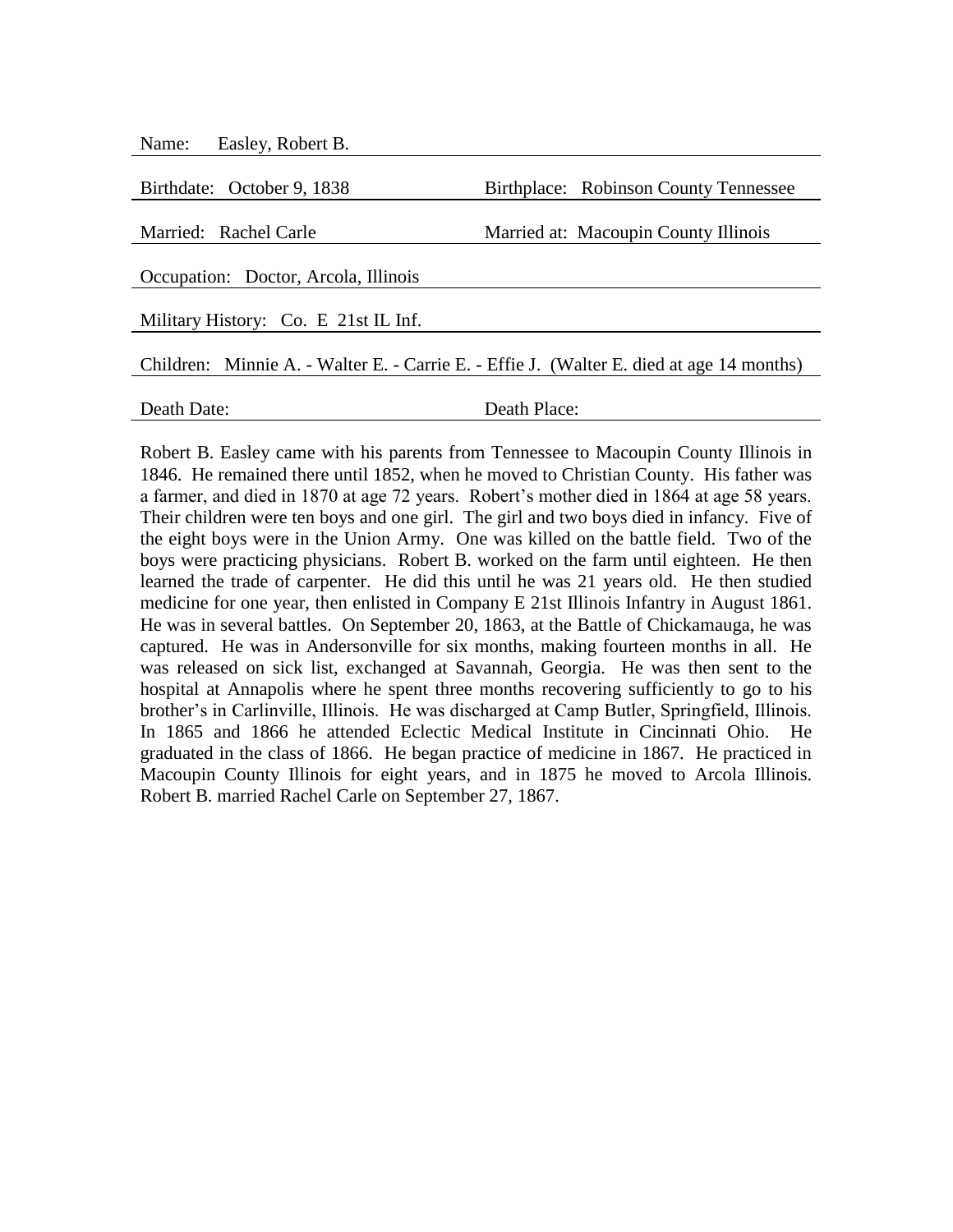Name: Entler, Harrison

Birthdate: September 18, 1844 Birthplace: Clark County Ohio Married: Louisa B. Nelson Married at: Arcola Township Occupation: Farmer Military History: Co. E 79th IL Vol. Inf. from 1862 to 1865 Children: Morris (Bowdre Township) - Mary (died – wife E. F. Fry) - Albert K. (Boudre Township) - Clara F. (died)

Death Date: August 27, 1927 Death Place: Bowdre Township

Harrison Entler was the son of Noah and Sarah (Bennett) Entler. They came to Bowdre Township in 1853.

After the war, Harrison returned to his father's farm. In 1867, he married Louisa B. Nelson from Arcola Township. She was born in Putnam County Indiana in 1847 the daughter of John and Elizabeth (Runyan) Nelson. They both died. Louisa was reared by a lady named Johnson in Greencastle. In 1865 Mrs. Johnson died and Louisa came to Arcola Township to live with Mrs. Johnson's sister, Mrs. Rhinerson. Mr. Entler bought out the other heirs when his mother died, and had eighty acres of land. Harrison and Louisa had four children. Harrison Entler and his wife are buried in Broadus Cemetery.

Noah Entler was born in Shephardstown, Virginia, now West Virginia, in 1796. He died in 1865 on his farm in Sec. 10 Bowdre Township Douglas County Illinois. His father's name was Phillip Entler, born in New York State. Noah Entler left his home in Virginia and moved to Champaign County Ohio. He worked there at his trade of Blacksmith. It was there that he married Sarah Bennett who was born in Clark County Ohio in 1806. They married in 1838. Their children: Joseph (died) - John (Bowdre Township) - Mary Jane (died, Bowdre Township) - Adam M. (Bowdre Township) - Frances (1st John Coslet, 2nd Alexander Fullerton) - Sarah Ann (died, wife of Richard Morris) - Harrison (Bowdre Township) - Eliza (died, wife of William Ward). List from 1910 history Douglas County. Noah sold his farm in Ohio in 1853 and bought 120 acres next to his son John who came 185. They had a small one room round-log cabin. The family was too large for the small cabin. The boys all helped build a larger one of hewed logs. Noah lived there until he died. His wife went on living with their son Harrison in the same house until she died in 1889. Noah and wife are buried in Broadus Cemetery.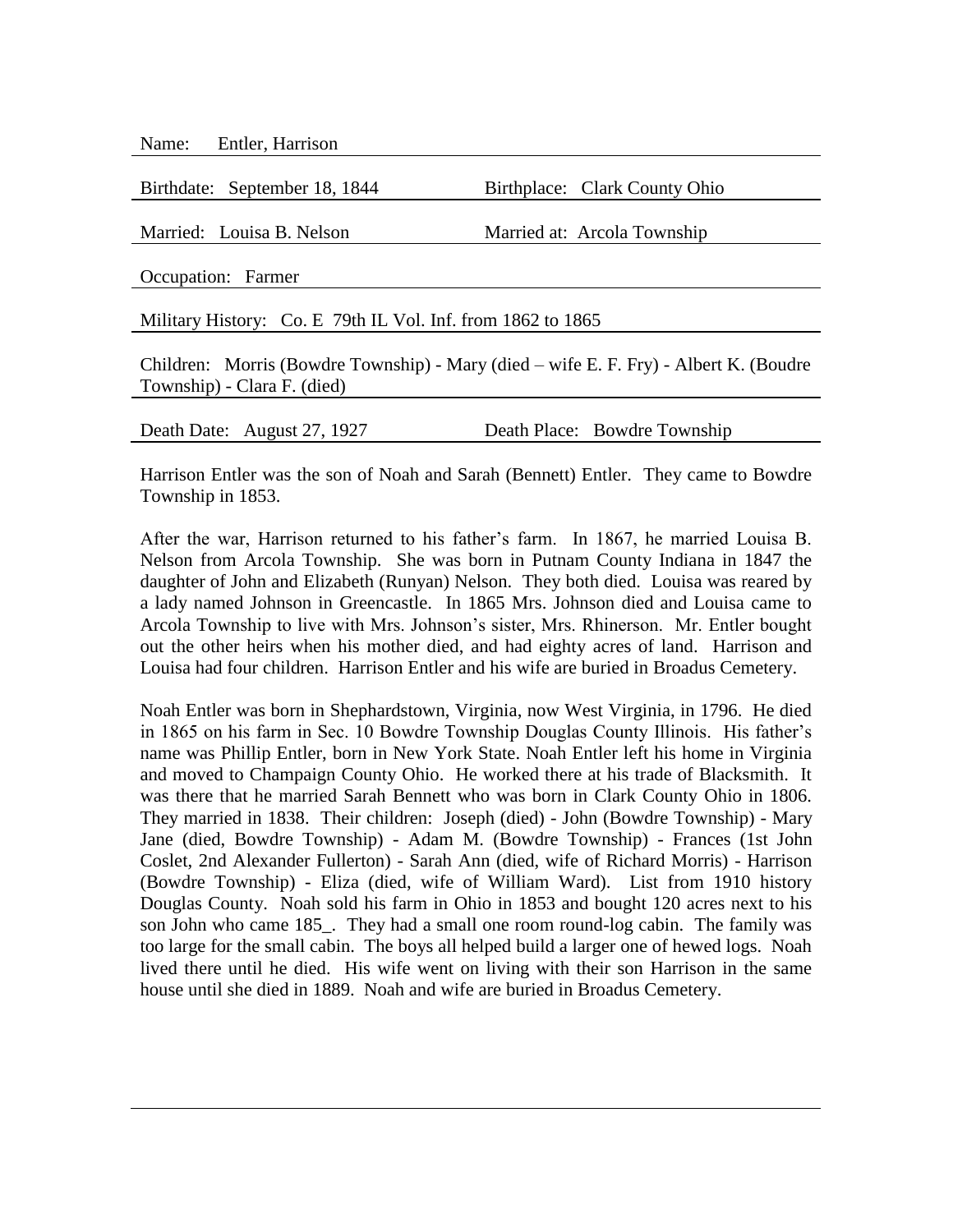| Name: Entler, John        |                                                      |
|---------------------------|------------------------------------------------------|
| Birthdate: August 1, 1829 | Birthplace: Champaign County Ohio                    |
| Married: Albatean Smith   | Married at: Clermont County Ohio,<br>August 24, 1849 |
| Occupation: Farmer        |                                                      |

Military History: Co. E 10th IL Vol. Inf.

Children: William J., married (1st) Laura Marler (2nd) Cora Campbell, (3rd) Lydia Lines - Thomas, married Mary Mooman

| Death Date: |  |
|-------------|--|
|             |  |

Death Place: Boudre Twp.

John Entler and Albatean Smith were married August 24, 1849 in Clermont County Ohio. In 1852, they came to Illinois, stopping in Pike County for two years. Then they came to Douglas County Bowdre Township. He bought forty acres of railroad land at \$10 per acre. Later he added another forty acres at the same price. Several years later, he bought 30 acres at \$30 per acre. Most of the first land was covered with timber. It was north of Scattering Fork and east of Ambraw Rivers. John built a log house and started clearing timber, getting it farmable. He retired in 1908 and divided the land between William J. and Thomas, his sons, having built two frame houses on this land several years before.

John's wife, Albatean, was born in 1830, a daughter of Thomas Smith, a native of Ohio (in Clermont County 30 miles east of Cincinnati, Ohio). Albatean died December 25, 1907. Since then, John made his home with his sons.

John Entler and his wife are buried in Broadus Cemetery. No date of death is on the stone.

In the Noah Entler family history, see Harrison Entler.

John's sons:

Thomas Entler and Mary (Mooman) Entler had the following children: Charles - Alfred B. - Bert - Nora - Harry - Albertine - Gertrude.

William J. Entler married three times. His first wife, Laura Mayler, died shortly after their marriage. His second wife, Cora Campbell, died after their marriage. His third wife was Lydia Lines (the wife in the 1910 History of Douglas County).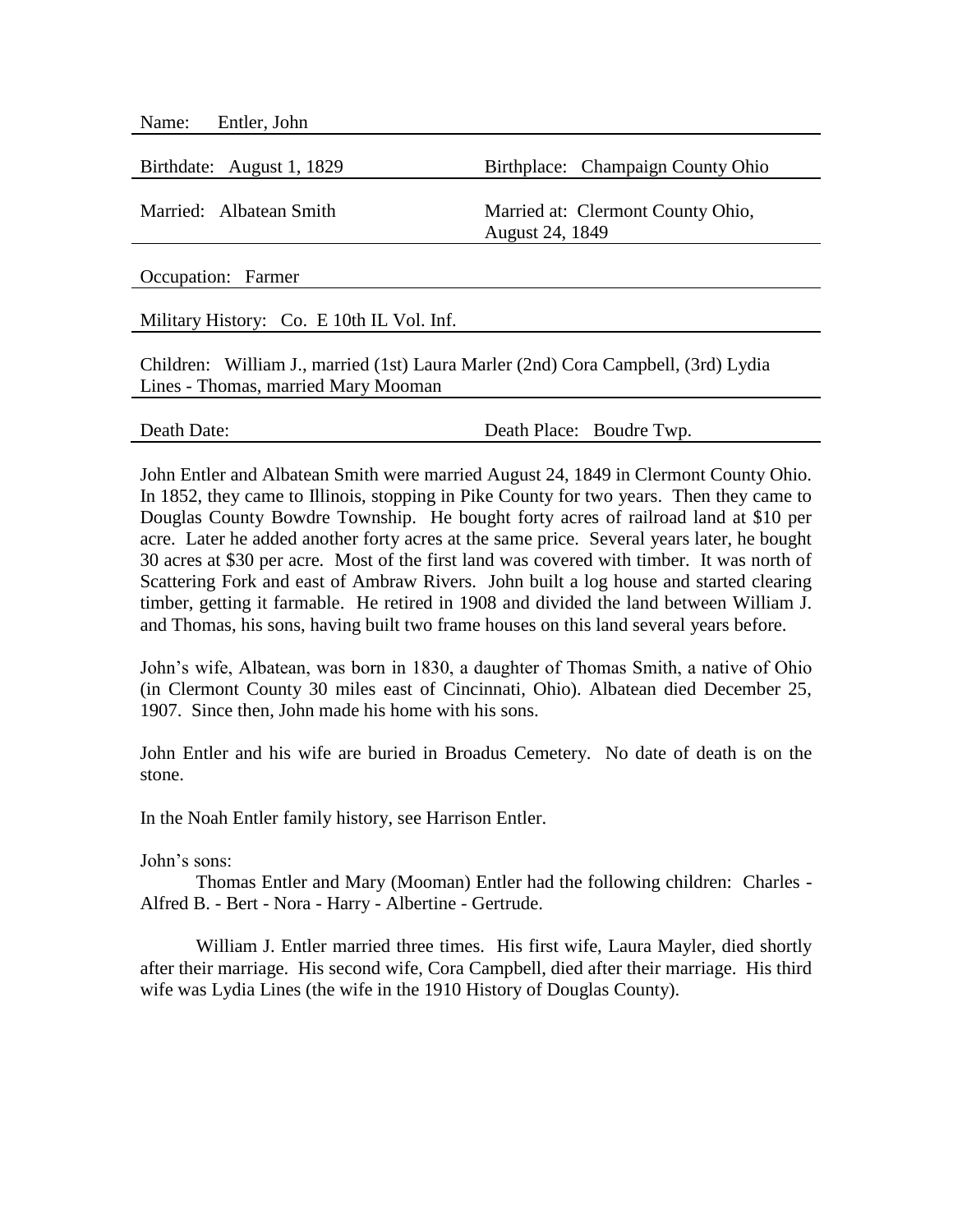| Ewing, William H.<br>Name:                                                                                                                |                                                 |  |
|-------------------------------------------------------------------------------------------------------------------------------------------|-------------------------------------------------|--|
|                                                                                                                                           |                                                 |  |
| Birthdate: November 27, 1821                                                                                                              | Birthplace:<br><b>August County Virginia</b>    |  |
| Married: Elizabeth Wishard                                                                                                                | Married at: Murdock Township, March 19,<br>1870 |  |
| Occupation: Farmer                                                                                                                        |                                                 |  |
|                                                                                                                                           |                                                 |  |
| Military History: Co. E 57th IL Vol. Inf.                                                                                                 |                                                 |  |
| Children: Infant daughter born and died 1873 – William, Jr. - twin sons born and died<br>1877 – James Milton - Lydia May - Frank Townsend |                                                 |  |

Death Date: October 25, 1915 Death Place: Murdock Township

Children: William Jr. born September 30, 1875, died July 9, 1876 - James Milton born November 14, 1878, lived on his father's second 80 acres, married Vera Goode - Lydia May born September 7, 1880, married Frank Wiger, lived 10 miles of Vandalia - Frank Townsend born October 1, 1887, lived at home (1910).

William H. Ewing's parents: his father, Elijah Ewing, was born in Augusta County Virginia April 8, 1798, and died in Douglas County September 23, 1870. His mother, Amanda (Hunter) Ewing was born in Augusta County Virginia, and died in Coles County Illinois on August 6, 1844. They married in Virginia on November 11, 1830. In the fall of 1839, they left Virginia for Ohio. They went to Xenia Ohio where a cousin of Elijah's lived. He helped his cousin make shingles by hand for their new house. They spent the first winter in Ohio. In the spring of 1840, the parents of William H., with five children (one was born in Ohio) left for Coles County Illinois. After reaching Coles County, Elijah rented a farm for several years in Coles County, and later rented in Edgar and Clark Counties. In 1859, Elijah moved to Camargo Township (now Murdock Township) Douglas County, where he resided as long as he was active. After giving up farming, he lived with his children until his death. This journey to Douglas County was not his last. In 1860 he loaded up his wagon and took his children and wife and headed west. He went to Colorado State line, looking for a new location. Not finding any better prospects than were offered in Douglas County, he returned without unloading the wagon.

Elijah Ewing was constable of Camargo Township for several years. His family consisted of six children: William H. - John D. born October 27, 1833 and died July 1907 in Murdock Township - Eliza Jane born September 11, 1835 and lived in Murdock Township - James A., born April 16, 1837 and lived in Richland County - Lewis A. born January 14, 1839 and died in Murdock Township - George A. born June 8, 1841 and lived in Arkansas.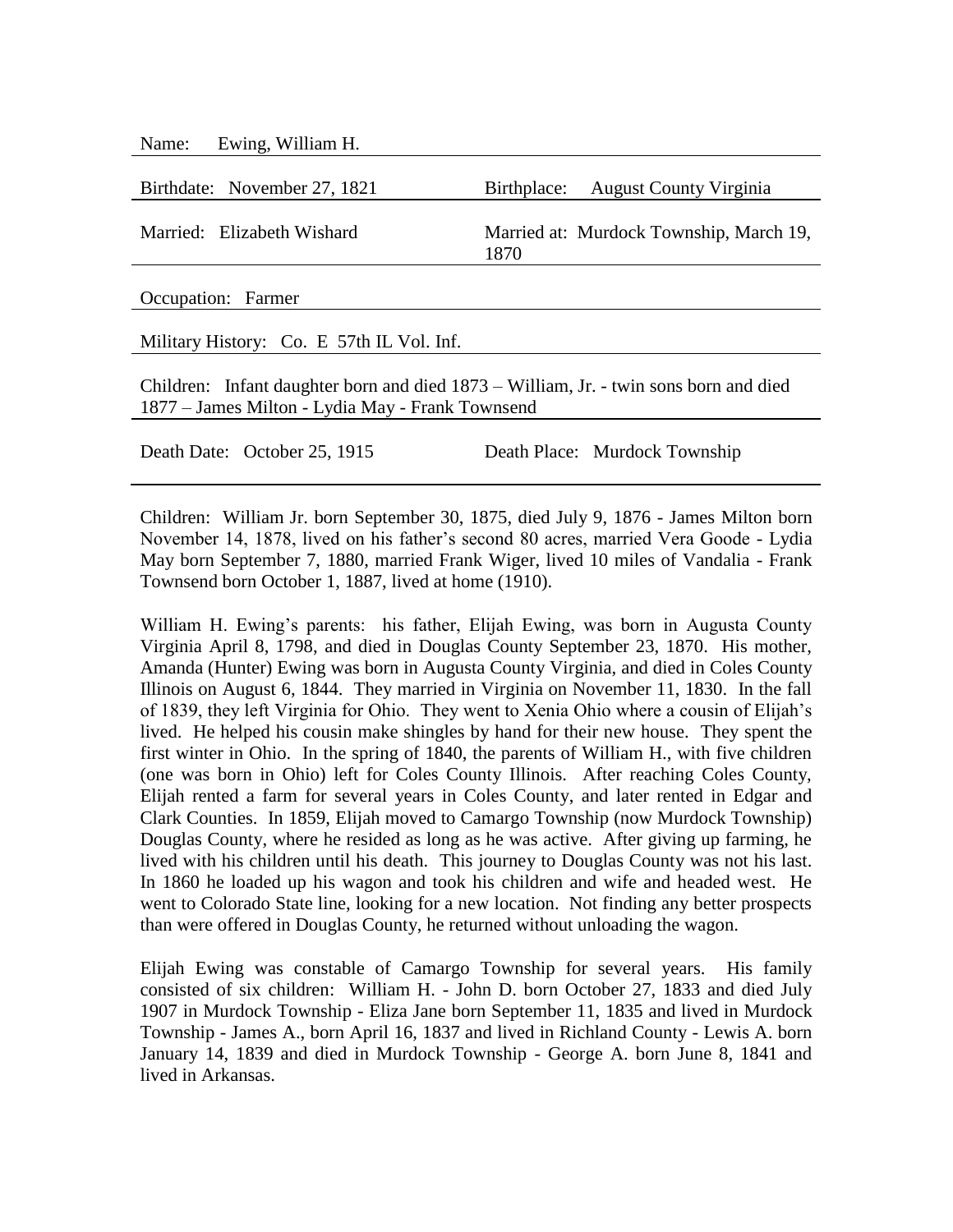William H. Ewing was limited to subscription schools of Coles County and Ohio. He stayed with his father, hoeing and running the walking plow, helping clear land on the farm until he was twenty-one years old. Then he started working out by the month until 1854 when he came to Douglas County. He worked for William and James Hammett for six months until 1861 when he enlisted in the Army. He was in 14 major battles and served as Scout at times. He was never seriously wounded. He was struck three times by spent balls. He was mustered out in 1864. He returned to Douglas County, rented a farm until 1879 when he bought 80 acres in Sec. 7. In 1891 he bought 80 acres in Sec. 6, and in 1901 he bought another 80 acres in Sec. 6.

## **From** *Illinois Historical* **Editors: Newton Bateman, LL.D., Paul Selby, A.M. Douglas County, Biographical Editor: John W. King, Chicago: Munsell Publishing Company, 1910.**

#### *EWIN, William H.*

Among the substantial and representative farmers of Douglas County, Illinois is William H. Ewin, who came first to this section, sixty-nine years ago. He was born in Augusta County, Virginia on November 27, 1831.

His father, **Elijah Ewin** was born in the same place on April 8,1798 and died in Douglas County Illinois September 23, 1870. His mother, Amanda (Hunter) Ewin was born also in August County and died in Coles County, Illinois, August 3, 1844. They were married in Virginia on November 11, 1830 and continued to live in their native state until the fall of 1839, when they stated with their four children for Ohio. They made the trip in a covered wagon and as the journey was of several weeks duration, camped at night on the road. They finally reached Xenia, Ohio where a cousin of Elijah Ewin lived, and during the succeeding winter, the father was employed there in making shingles for the cousin's new home, the work being done by hand. In the spring of 1840, the parents of William H. Ewin, with their five children, one having been born in Ohio, resumed their travels in the covered wagon and headed for Coles County, Illinois. After reaching their destination the father rented land for several years and later rented land in Edgar and Clark Counties. About 1859 he came to what is now Camargo Township, Douglas County on which he resided as long as he was actively employed. After giving up farming he lived with his children until his death. This journey was not the last, however, that he undertook. In 1860, with his children, he started in a covered wagon towards the West, and went as far as the Colorado line looking for a new location, but finding no better prospects than were offered in Douglas county, the party returned to the old home without even unpacking their goods. Elijah Ewin lived a widower for many years, never supplanting his first wife, who was an estimable woman in every way and a devoted member of the Methodist Episcopal Church. Early in his political life, Elijah Ewin was a Whig and later was a Republican. For several years he served as Constable in Camargo Township. The family contained six children, the first born being William H. of this sketch. The others were: John D. born October 27, 1833, died in Murdock Township, in July 1907. Eliza Jane, born September 11, 1835 and still lives in Murdock township;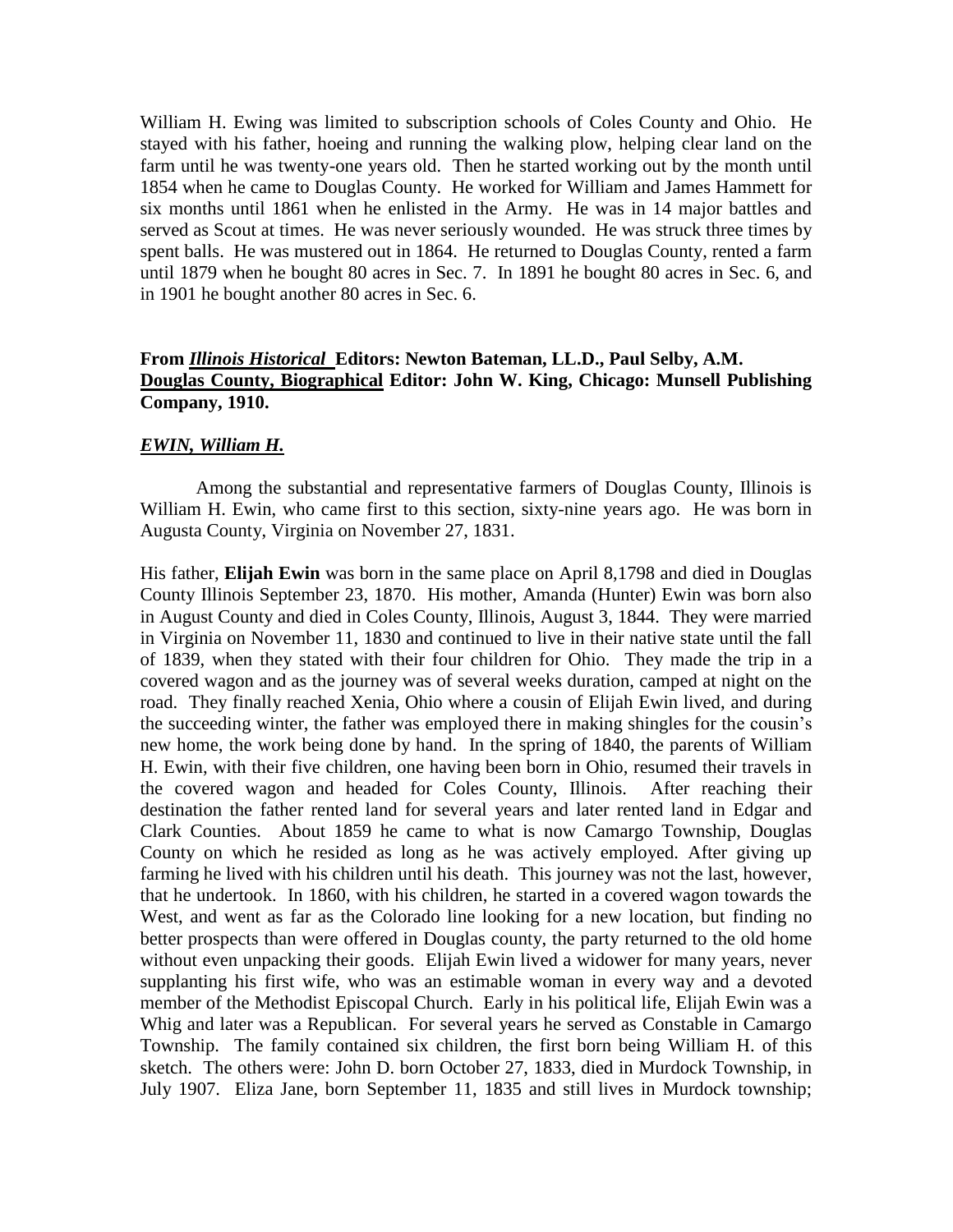James A., born April 16, 1837 lives in Richland county; Lewis A., born January 14, 1839 died in Murdock township and George A., born June 8, 1841, lives in Arkansas.

**William H. Ewin** was educated in the subscription schools of Douglas County, these being the only ones yet started in the wild region where the Ewing's first found a home. He can easily recall the heavily timbered country and the plentitude of wild game. His school advantages were not many, for from the time he could handle a hoe or direct the plow along a furrow he was in the fields at work. He remained with his father until he was twenty-one years old and then worked by the month until 1854. In that year he came to what is now Murdock Township, then in Coles County. For the first six months he worked for William and James Hammett and afterwards for other farmers until October 25, 1961, when he entered the Federal Army, enlisting in Camargo Township in Company E.  $57<sup>th</sup>$  Illinois Volunteer Infantry. He was sent on to Chicago and there was enrolled under Captain Adams and Colonel Baldwin. Mr. Ewin saw hard service, participating in the battles of Fort Henry, Fort Donelson, Shiloh, Corinth, the repulse of the Confederates at Corinth, Tuscumbia, Marietta, Reseca, Kingston, Dalton, Kenesaw Mountain, Atlanta, the great march to the Sea and the siege of Savannah. The object of the Tuscumbia fight was to give Col. Straight an opportunity to make his raid on Rome Ga. He served, also, at ties in the dangerous capacity of scout. Although never seriously wounded, he was struck on three occasions by spent balls. In the spring of 1864 he was transferred to the  $1<sup>st</sup>$  Alabama Cavalry, U.S. which became General Sherman's bodyguard. He was attached to this unit from Atlanta to the sea. He was mustered out and honorably discharged at Savannah, Ga. December 25, 1864. Mr. Ewin then returned to Illinois and rented land in what is now Murdock township, Douglas county, and in 1870, purchased eighty acres of improved land in section 7 paying for this at the rate of \$25.00 per acre and in 1901 he bought eighty acres in section 6 for which he was obliged to pay \$75.00 per acre. Mr. Ewin has greatly improved his property, building attractive and substantial farm buildings of all kinds, setting out orchards and groves and providing a comfortable home for himself and family. The tiling of his land was a large expense but the increase in productiveness has many times doubled.

On March 19, 1870, Mr. Ewin was married to Miss Elizabeth Wishard, who was born in Vermillion county Indiana on January 24, 1849, a daughter of James and Mary Wishard, who came to Douglas County in 1854. James Wishard owned the eighty acres which Mr. Ewin purchased in 1901 and had developed a farm from its wild state. He died on September 1, 1866. His widow still survives, now being eighty years old and makes her home with her children. Mr. And Mrs. Ewing have had the following children: Mary Amanda, born in 1871, an infant daughter born and died on April 4, 1873, William H. Jr. born September 30, 1875 and died July 9, 1876, twin sons born and died October 22, 1877, James Milton, born November 14, 1878, lives on his fathers second eighty acres and is married to Vera Good; Lydia May, born Sept. 7, 1880, married Frank Weger, and resides ten miles from Vandalia; and Frank Townsend, born October 1, 1887, who lives at home. Mrs. Ewin is a member of the Methodist Episcopal Church. In Politics, Mr. Ewin is a Republican. He has served as School Director and as Drainage Commissioner. His recollection of interesting events in history of this section makes Mr. Ewin an entertaining conversationalist. On several occasions he met Abraham Lincoln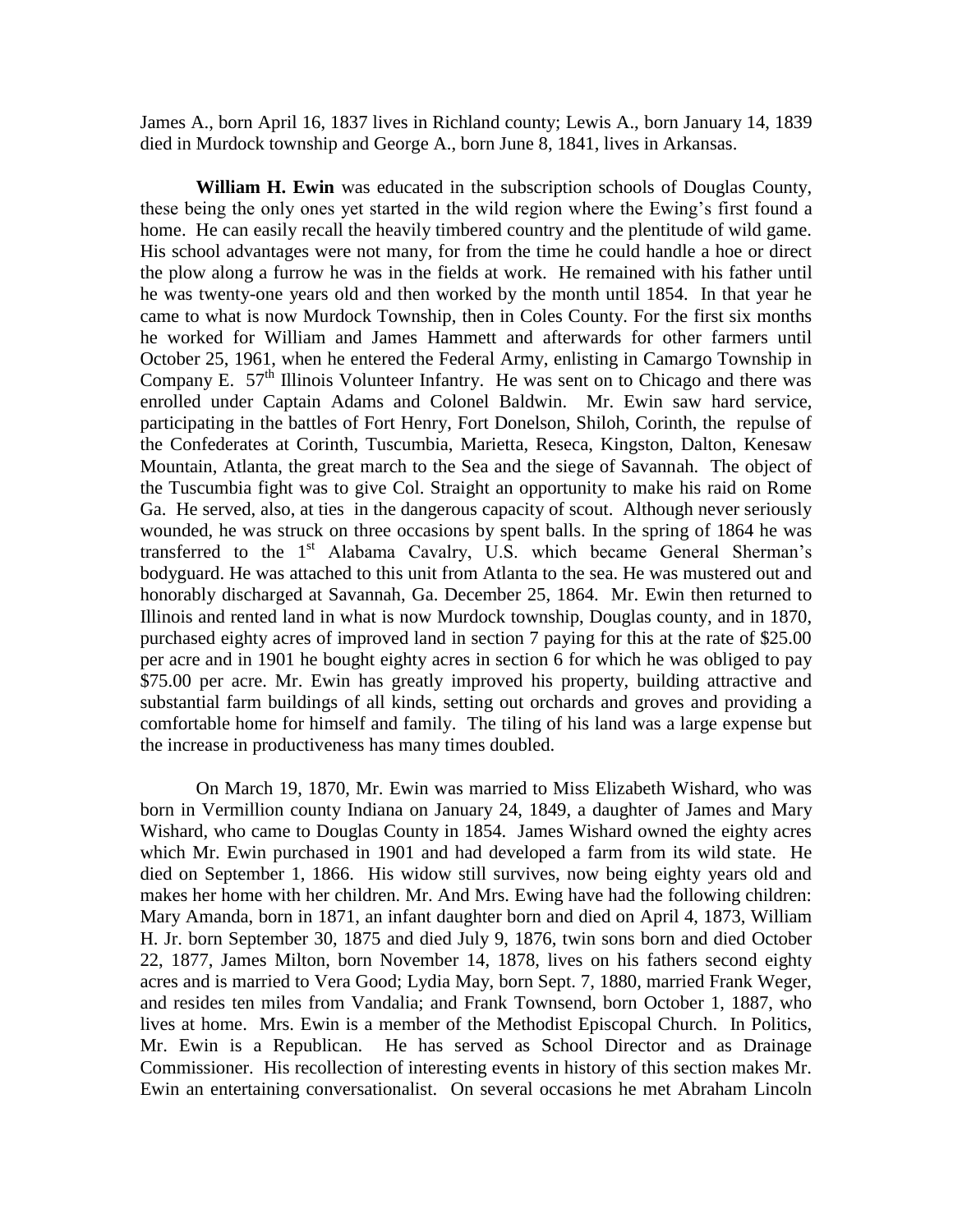and was present and listened to the great debate between Lincoln and Douglas at Charleston, Illinois.

Children of William H. and Elizabeth Wishard Ewing: **Mary Amanda, born in 1871 married Allen Zachary** Children, Mae Zachary, Iva Goodson, Dr. Floyd Zachary

### **James Milton, born November 14, 1878 married Vera Goode**

Children, Fern Elizabeth Ewing, married Paul Francis Knox, 9/3/1932 Children Charles Milton Knox, married Caryl Ann Lossman, 6/26/60 Children of Charles and Caryl Knox Ann Elizabeth Knox, married Paul Kevin Kendzior Children of Ann and Paul Kendzior Matthew Charles Kendzior Alexander Paul Kendzior Grace Elizabeth Kendzior Jeffrey Charles Knox, married Jennifer Dodds Children of Jeffrey and Jennifer Knox Sarah Elizabeth Knox Kathryn Anne Knox John Andrew Knox **James Milton Ewing Jr. married Jane Edwards.**

> Child; Judith Marie, married John Mattucci Children of Judith and John Mattuci

Mark

Michael

Frank Ervin Ewing, married Katherine Wells Children of Ervin and Katherine Ewing Susan

Julie

Kathy

**Lydia May, born Sept. 7, 1880 married Frank Weger**

Children of May and Frank Weger,

Russell Robert Frances Vera Faye Mary

**Frank Townsend, born October 1, 1887, married Della Murray**

Children of Frank and Della Ewing

Martha Grace Ewing

James Franklin Ewing, married Betty Jones

Children of James and Betty Ewing

Dale Roger

Milt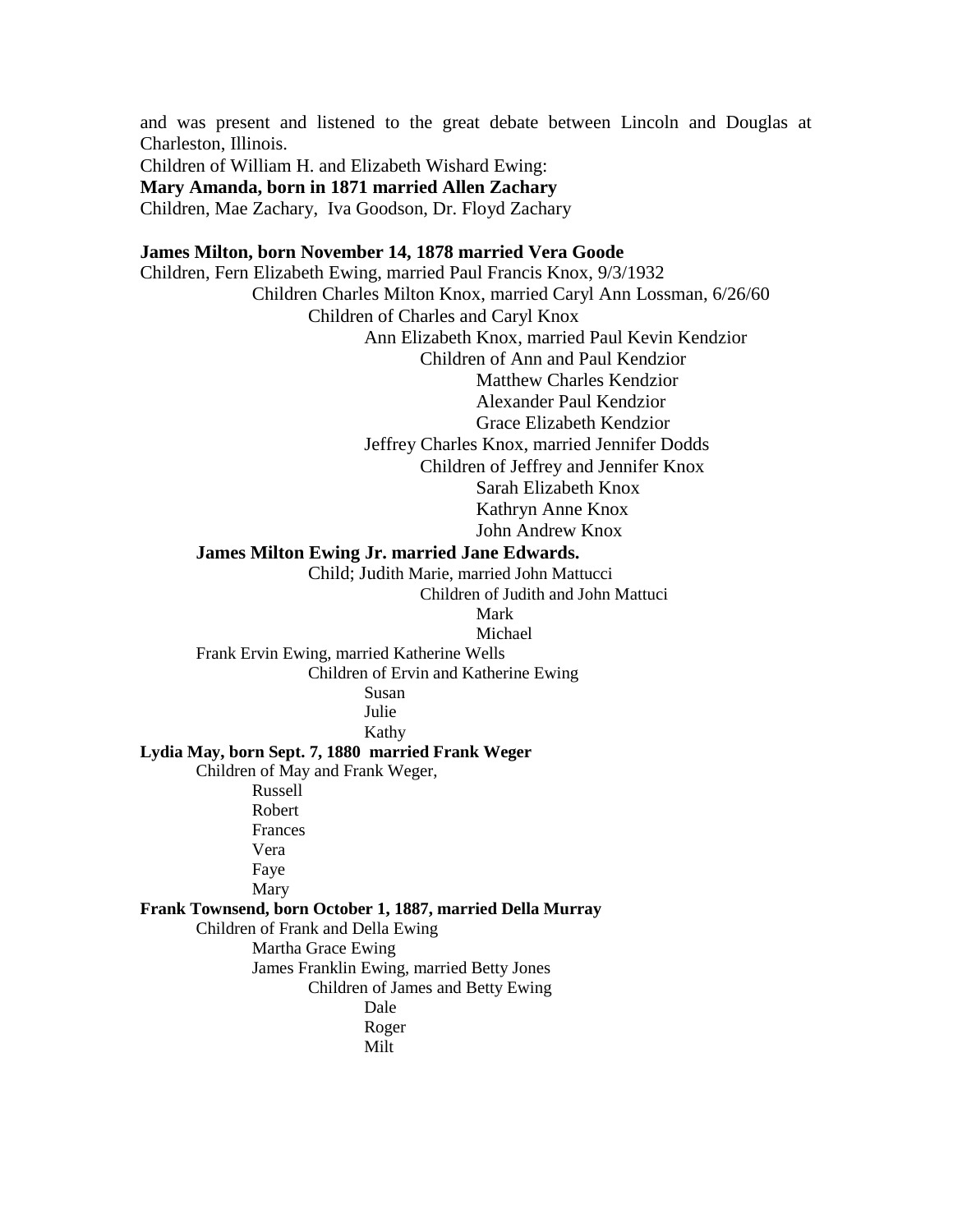| Name: | Hackett, Legran |  |
|-------|-----------------|--|
|-------|-----------------|--|

Birthdate: September 20, 1842 Birthplace: S.E. Charleston Coles County

Married: Ellen Fickle Married at: Tuscola Township, died February 19, 1901

Occupation: Farmer

Military History: Co. B 154<sup>th</sup> IL Vol. Inf.

Children: Cora Ellen, Mattie Elizabeth, Robert Levi, George Lee, James Edward, Arthur H., Frank H., Alice Josephine

Death Date: August 27, 1918 Death Place: Tuscola

Legran and Ellen Hackett's children: Cora Ellen (wife of Charles Stevenson) died in Nebraska in 1895; Mattie E. married William Stevenson and lives near Tuscola; Robert Levi was a farmer in Tuscola Township; George L. died January 15, 1892; James Edward lives on his own farm northeast of Tuscola; Arthur H. lives on his father's farm; Frank H. lives in Indiana; Alice Josephine lived at home (1910).

Ellen (Fickle) Hackett's parents were Robert and Cynthia (Van Schoyck) Fickle. They came from Ohio to Douglas County in 1876 and owned a farm in Tuscola Township. Cynthia had Ellen, George, Eliza, then died. Robert married second time to Perthenia Van Schoyck, sister of Ellen. They had six children.

Ellen (Fickle) Hackett was born June 13, 1848, and married October 18, 1868. She died February 19, 1901. Legran Hackett went to subscription schools in Coles County Illinois. He worked on his father's farm until he joined the Army in 1865. After getting discharged, he went back to his father's and worked out in surrounding farms – one year renting a farm. In 1870 he bought twenty acres of improved land in Tuscola Township. At various times he increased the acres until he owned 300 acres all in one section one and one-half miles northeast of Tuscola. In 1904 Legran retired and built a house on East Sale Street in Tuscola.

Legran's parents were Levi and Sarah Ann (Adkins) Hackett. Levi was born in Scott County Kentucky on November 14, 1812, and died in Tuscola Township on May 2, 1886. In 1832 he came to Coles County Illinois. He bought land on the East side of the river between Charleston and Cumberland and Coles County Lines. This was heavy timbered land. He built a log house and started clearing and planting crops. Levi was a blacksmith, which he worked along with farming. He lived straight east of Abe Lincoln's parents just across the river. He knew them well. In 1861 Levi sold this farm and moved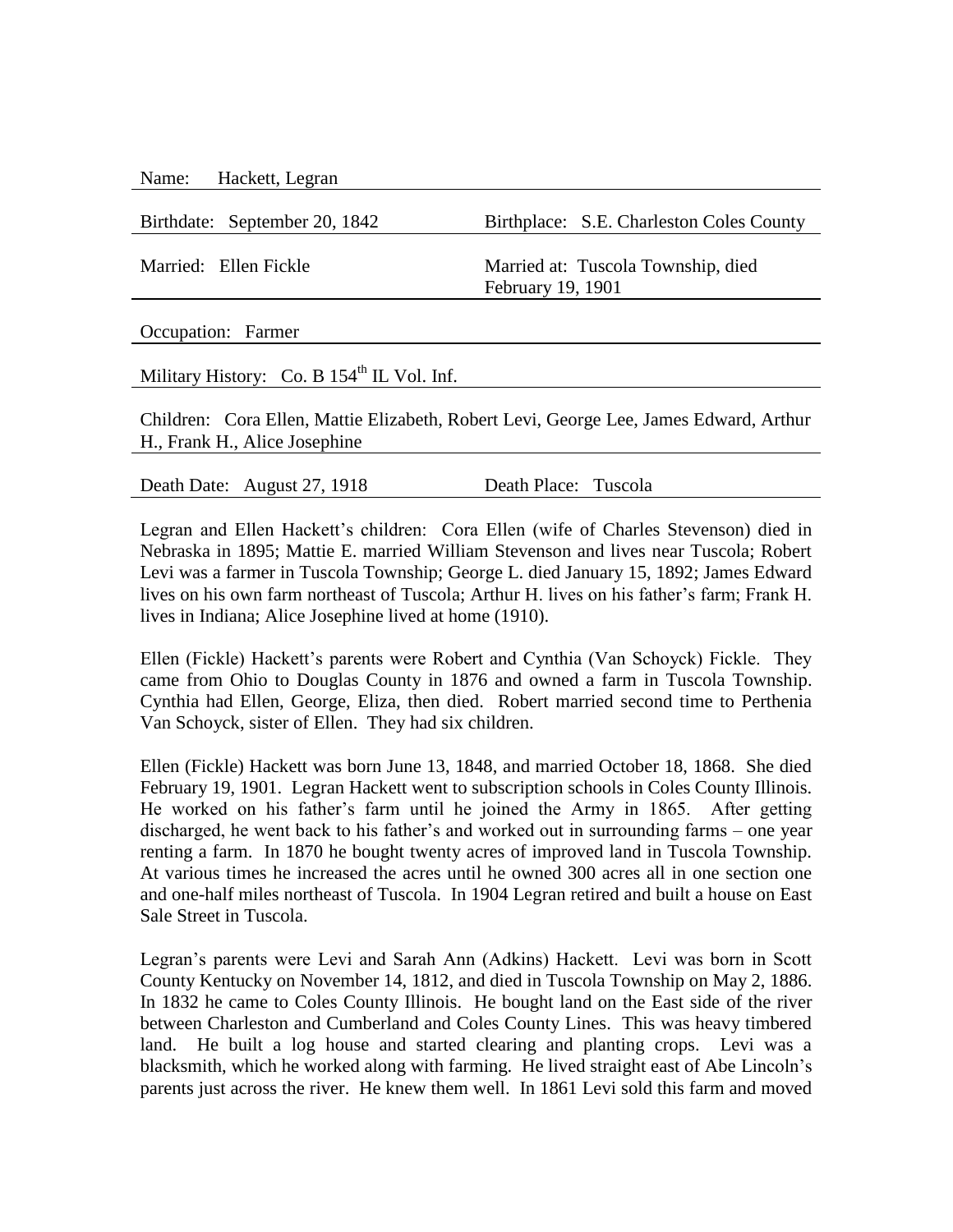to Douglas County Tuscola Township and bought a farm of 80 acres, where he lived until he died in 1886. His wife Sarah lived there until she died July 19, 1894 in Charleston while visiting there.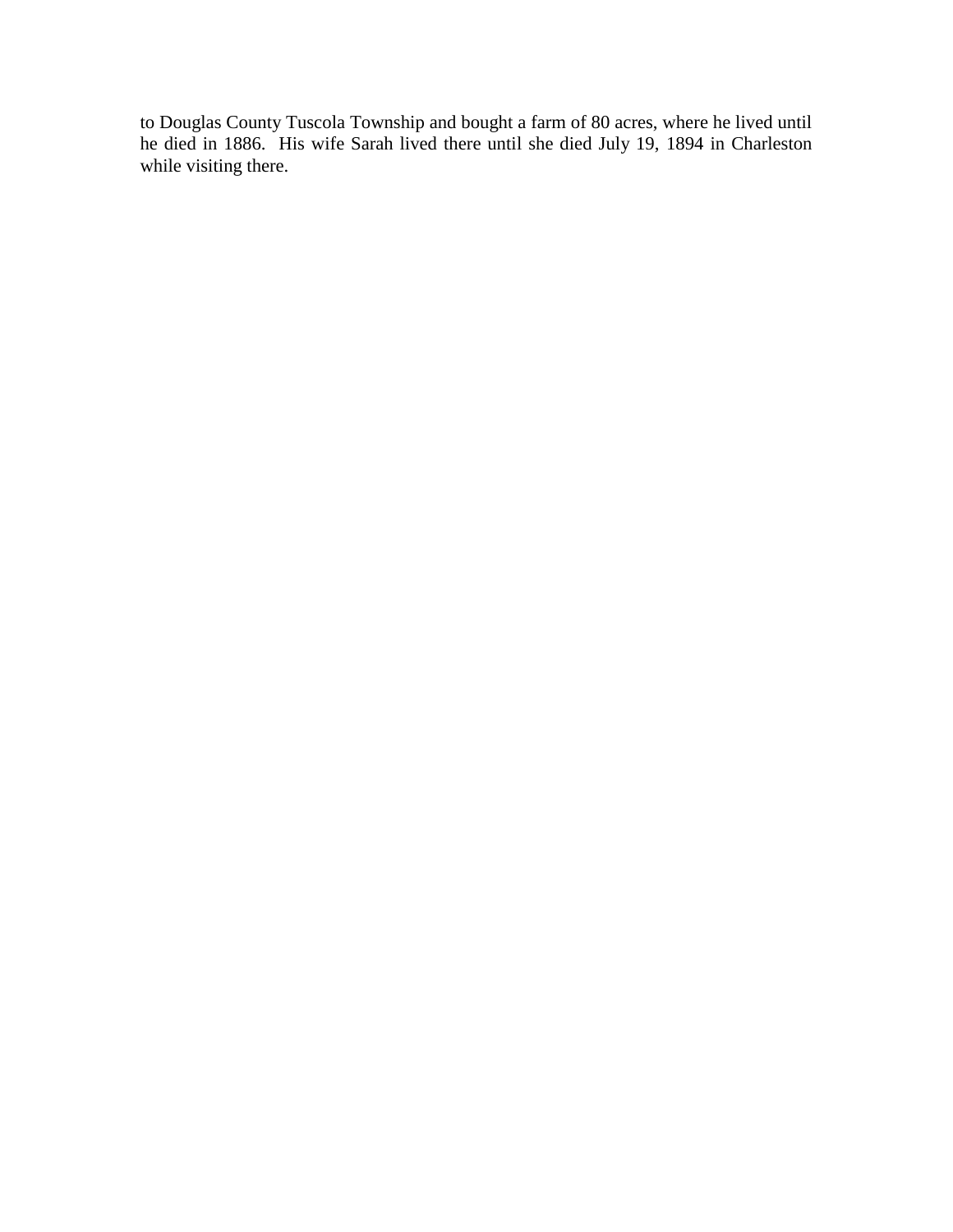Name: Hawkins, John

Birthdate: November 30, 1828 Birthplace: Pickaway County Ohio

Married: Iva Hopkins Married at: Newman Township

Occupation: Farmer

Military History: Co. E 79<sup>th</sup> Illinois Voluntary Infantry – Corporal

Children: Marion – Cora Ann, wife of Samuel Johnson, West Ridge – Emma Alice – Rosetta Estella – Ida Gucretia – Wiley Sherman – Harrison Sylvester

Death Date: February 17, 1908 Death Place: Newman Township

John Hawkins married Iva Hopkins, daughter of Cornelius Hopkins, one of the earliest settlers in Newman Township. Cornelius Hopkins was born May 10, 1818. He married Rachel F. Albin of Newman Township. Both are buried at Wesley Chapel (Albin Cemetery). Iva (Hopkins) Hawkins and John Hawkins married in 1859. Iva died December 30, 1899. She was fifty-seven years old. They had twelve children, but only seven survived. John enlisted in Co. E  $79<sup>th</sup>$  in 1862. He was in for three years. After getting mustered out, he returned to farming. He retired and moved into Newman in 1894, where he died February 17, 1908. (Albin Cemetery)

Samuel Hawkins, brother of John, was in Co. E  $79<sup>th</sup>$  IL Inf. He was born October 12, 1836. He died October 19, 1911. He married twice. First, on October 23, 1858 to Elizabeth, daughter of Robert Hopkins. They had the following children: W. S. Hawkins and Mrs. Mary E. Busby. Elizabeth died August 12, 1866. He then married Elizabeth, daughter of William Hopkins, cousin to his first wife. The second marriage was in 1870, and they had the following children: Eva B., wife of Harrison Hawkins, and Luther B. (Albin Cemetery)

J. M. Hawkins, another brother of John, was born February 5, 1839, in Pickaway County Ohio, and died January 10, 1917. He married in 1867 to Miss Sarah Johnson, daughter of J. T. Johnson, a doctor in Bourbon. J. M. Hawkins enlisted in February 1862 in the First Missouri Regiment of Infantry. He remained until the end of the war. He returned home and farmed until he died (Newman cemetery).

John Hawkins Sr., father of the above three brothers, was born near Harpers Ferry, Virginia. He came to Douglas County in 1857 from Ohio and settled on a farm three miles south of Newman. It was there he died in 1880. His wife was Margaret Cassidy, who was born in Loudoun County Virginia, near Harpers Ferry.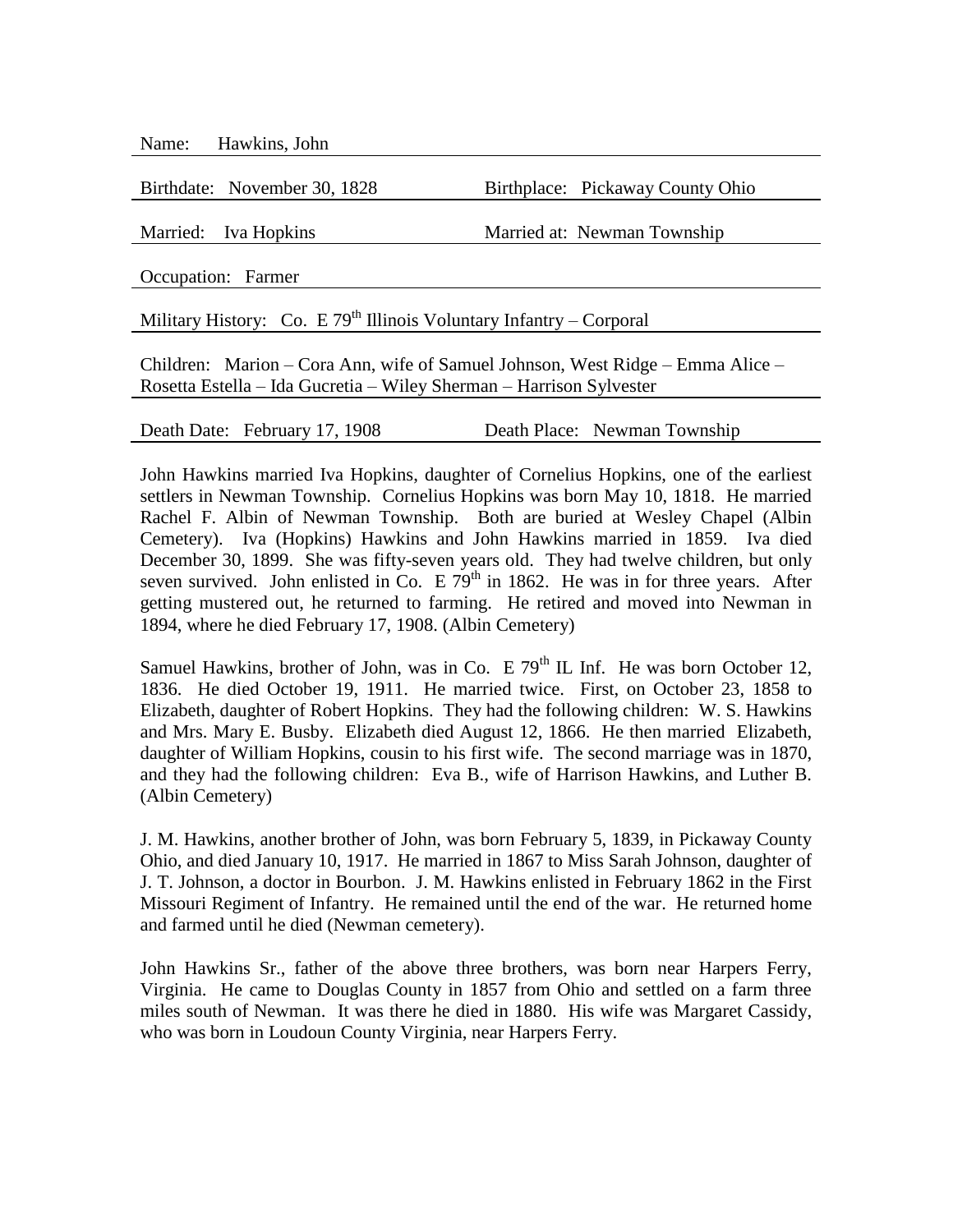| Name: Hawkins, Samuel       |                                                   |
|-----------------------------|---------------------------------------------------|
| Birthdate: October 12, 1836 | Birthplace: Pickaway County Ohio                  |
|                             |                                                   |
| Married: Elizabeth Hopkins  | Married at: Newman Township – October<br>23, 1858 |
|                             |                                                   |

Occupation: Farmer

Military History: Co. E  $79<sup>th</sup>$  Illinois Voluntary Infantry

Children:  $1<sup>st</sup>$  marriage: W. S. Hawkins and Mrs. Mary E. Busby.  $2<sup>nd</sup>$  marriage: Luther B. and Eva B., wife of Harrison Hawkins

| Death Date: October 19, 1911 | Death Place: Newman Township |
|------------------------------|------------------------------|
|                              |                              |

Elizabeth died August 12, 1866. She was the daughter of Robert Hopkins. Samuel's second wife, Elizabeth, was a daughter of William Hopkins, a brother of Robert Hopkins.

Samuel Hawkins' parents were John and Margaret (Cassidy) Hawkins. In 1851 the family moved from Ohio to Douglas County. They settled on Brushy Fork River, South West of Newman. The father died on the farm on November 10, 1880.

Samuel Hawkins married two Hopkins' girls, who were first cousins. The last wife, daughter of William Hopkins, was a Granddaughter of Joseph and Elizabeth Winkler, very early settlers of Douglas County. They both died in 1836 and were among the first to be buried in Albin Cemetery.

Samuel's second wife, Elizabeth, was born April 18, 1847 and died January 25, 1924 (Albin Cemetery) His first wife Elizabeth died August 12, 1866 – 30 years, 3 months 15 days.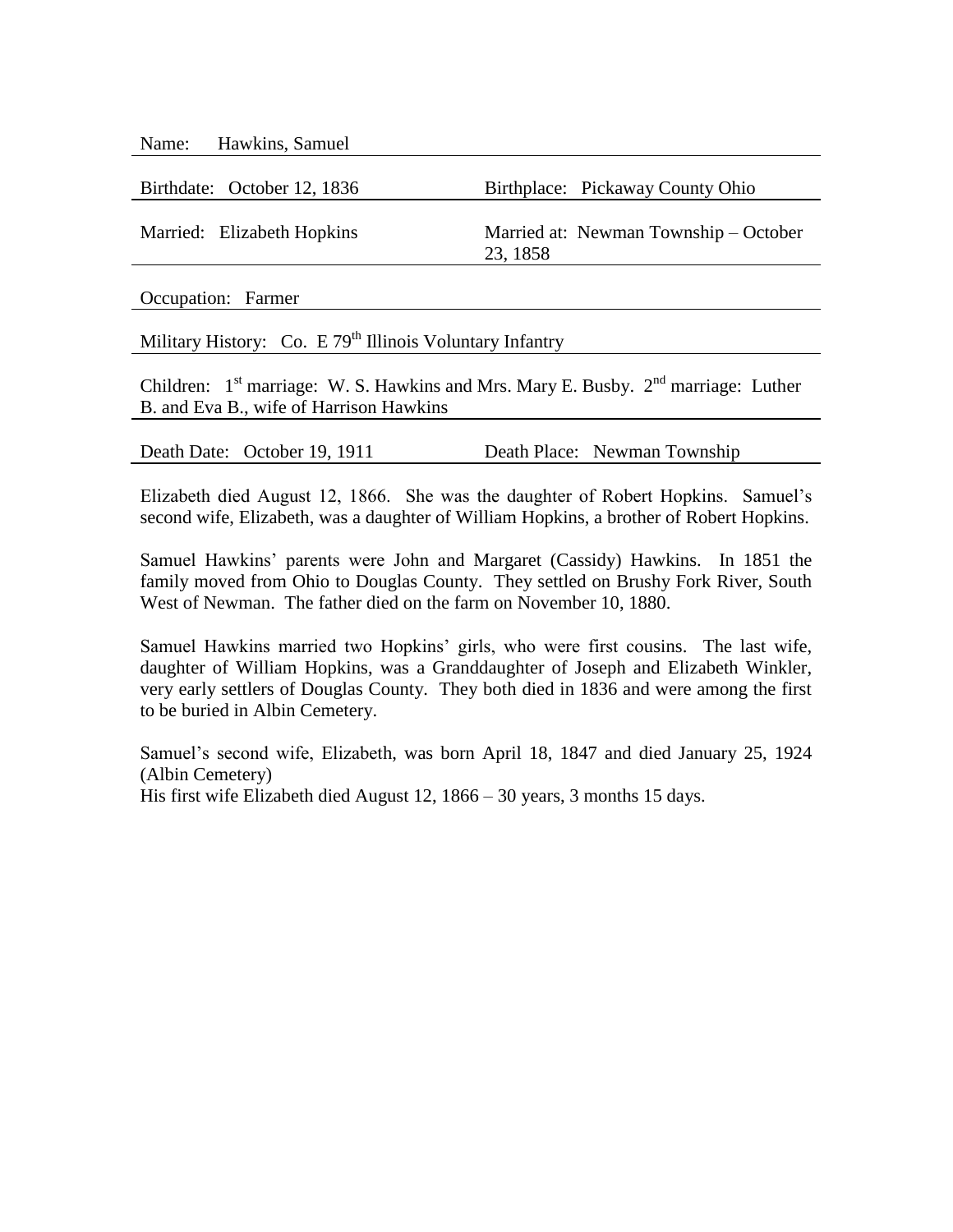| Name: | Harner, George A. |  |  |
|-------|-------------------|--|--|
|-------|-------------------|--|--|

| Birthdate: 1820                                                                       | Birthplace: Greene County Ohio      |
|---------------------------------------------------------------------------------------|-------------------------------------|
|                                                                                       |                                     |
| Married: Catherine Heddleson                                                          | Married at: Greene County Ohio 1847 |
|                                                                                       |                                     |
| Occupation: Farmer Arcola Township                                                    |                                     |
|                                                                                       |                                     |
| Military History: Co. 5 <sup>th</sup> Ohio Vol. Cav.                                  |                                     |
|                                                                                       |                                     |
| Children: Caroline I. (wife of Jesse Sponsler) – Elizabeth A. – Laura A. – William O. |                                     |
|                                                                                       |                                     |
| Death Date: December 23, 1891                                                         | Death Place: Arcola Township        |

George A. remained on the home farm in Greene County until February 1864 when he enlisted in the Army. He was in the  $5<sup>th</sup>$  Ohio Cavalry, which was Gen. Custer's division. The main business of this Regiment was reconnoitering, burning bridges, etc. He was discharged May 2, 1865. Mr. Harner was home one week when Gov. Brough put out a call for men. He went in with 100 day men. This being for guard duty. George A. had two brothers in the Army for the entire war - Daniel and John Harner. John was killed in 1874 by horses running away. Both stayed in Green County Ohio.

George A. moved to Douglas County Arcola Township in 1867. He settled in Section 19. He owned 247 acres and had it well improved. He built his first house between the Embarrass and Okaw Rivers. He had one of the biggest wells. He built barns in the township. He also had a five acre Walnut Grove around the North and West sides of buildings for wind break.

He married in 1847 to Catherine Heddleson, daughter of John and Eva Heddleson in Greene County Ohio. John was a soldier in the war of 1812. He was one of the prisoners at Hulls Surrender and was exchanged at Louisville Kentucky.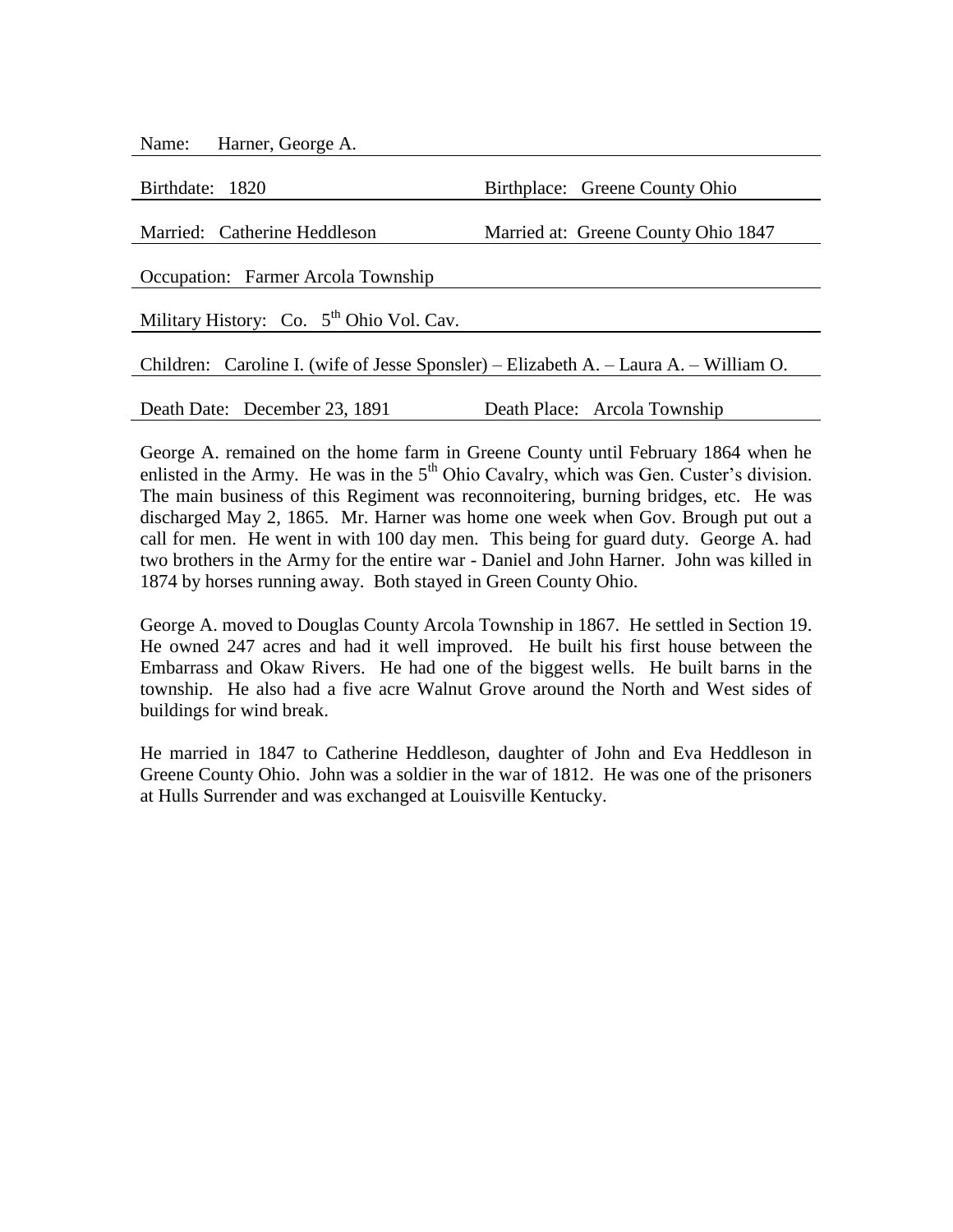Name: Helm, Robert B.

| Birthdate: February 11, 1844 | Birthplace: Owen County Indiana                                 |
|------------------------------|-----------------------------------------------------------------|
| Married: Sarah M. Reed       | Married at: Douglas County, Bowdre<br>Township – March 15, 1871 |
| Occupation: Formor           |                                                                 |

Occupation: Farmer

Military History: Co. E  $79<sup>th</sup>$  IL Vol. Inf.

Children: First child died as an infant – Charles P. died at 4 years – Ora – Rose B. – Mary Pearl – Permelie C. – John F. – Winifred M. – Robert B. Jr.

Death Date: August 29, 1910 Death Place: Murdock

Robert B. Helm's parents were John T. and Permelia (Palmer) Helm. John T. was born in Kentucky March 10, 1820, and lived in Coffeyville Kansas, where he went to stay with his daughter Mrs. Phoebe Angeline Hester (1910). His mother was born in Indiana in 1822 and died in Murdock Village in 1894. John T. came to Owens County Indiana with his parents when he was a small boy. He later met and married his wife. In 1856 they immigrated with their children to Webster County Iowa. Then they went to Kansas for one year. In 1861 they came back to Illinois Douglas County. In 1862 he bought 200 acres of partly improved land in Bowdre Township east of Hugo. John T. cleared part of the timber and made other improvements. He made this his home until 1881 when he sold it to his son Robert B. Helm, and moved to Murdock Village. After his wife died, he lived with Robert B. until 1900. He then went to his daughters in Kansas. John T. and Permelia had seven children: Robert B., Phoebe Angeline Hesler of Kansas, Mary M. of Lemon Oklahoma, H. F., Rachel E., Charles L. and John T. Jr. They are all deceased.

Robert B. stayed with his parents until 1862 when he went to the Army. He was captured in September 3, 1863, and was in Andersonville prison. On April 12, 1865 he was taken to Union lines and released. He mustered out August 1865. He then returned to Douglas County and with the back pay he received, he bought 120 acres of land in Murdock Township. On March 15, 1871, Robert B. married Sarah M. Reed, daughter of Capt. Frank Reed. Sarah inherited 160 acres from her father's estate. Robert B. owned 800 acres in Murdock and Bowdre Townships in 1900 when he retired and moved into Murdock Village.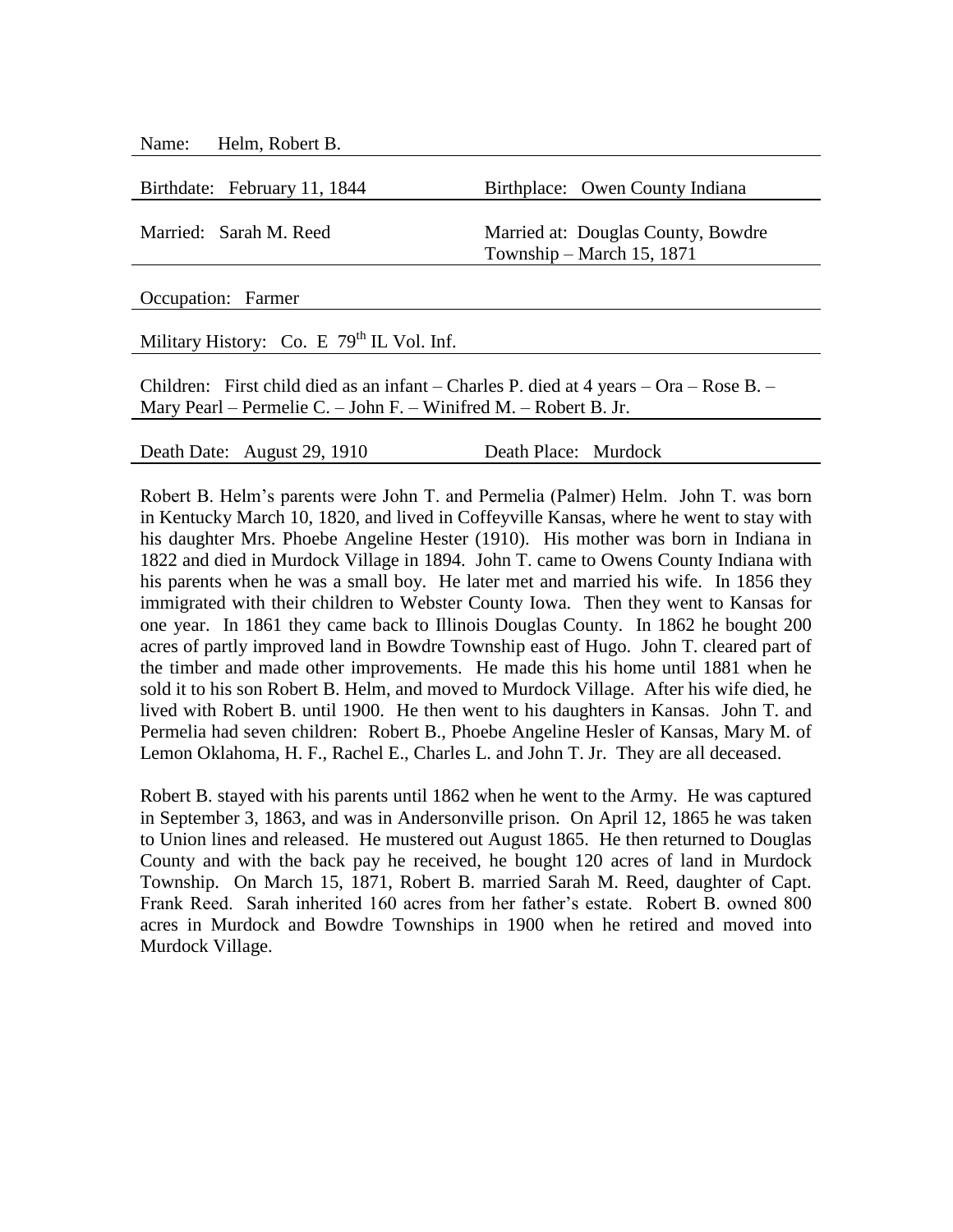| Name: | Helton, Henry |  |
|-------|---------------|--|
|-------|---------------|--|

| Birthdate: March 6, 1842                                                                                        | Birthplace: Randolph County Indiana |  |
|-----------------------------------------------------------------------------------------------------------------|-------------------------------------|--|
|                                                                                                                 |                                     |  |
| Married: Josephine Willingham (died)                                                                            | Married at: Garrett Township        |  |
| November 4, 1905)                                                                                               |                                     |  |
| 2 <sup>nd</sup> wife: Mrs. Esta Funkhouser on                                                                   |                                     |  |
| November 27, 1907                                                                                               |                                     |  |
|                                                                                                                 |                                     |  |
| Occupation: Farmer                                                                                              |                                     |  |
|                                                                                                                 |                                     |  |
| Military History: Co. G 79 <sup>th</sup> IL Vol. Inf. Transferred to Co. H Vet. Engineers, 1 <sup>st</sup> U.S. |                                     |  |
|                                                                                                                 |                                     |  |
| Children: Nettie, wife of Frank Wyeth (they had two sons, Earl Wyeth and Ervin                                  |                                     |  |
| $W$ yeth) – and two children who died in infancy                                                                |                                     |  |

| Death Date: July 16, 1909 |  |  | Death Place: Garrett Township |
|---------------------------|--|--|-------------------------------|
|---------------------------|--|--|-------------------------------|

Henry Helton's parents were Richard Helton and Ann Willis Helton. They moved from Indian in 1857 and bought a farm in Bourbon Township. His father, Richard, was in Chase County Kansas visiting and died there in 1885. His wife died on the farm in Bourbon Township.

Richard Helton's parents were Alexander Helton and Polly (Geral) Helton. They were born in North Carolina. They came from there to Ohio then to Indiana. Richards' Grandfather on his mother's side was William Geral who served seven years in the Revolutionary War, and died at 107 years of age. Henry was the oldest of eight children. His father came to Bourbon Township and bought a 120 acre farm. In 1868, he traded the farm for a Saw & Grist Mill in Mackville. He also had one-half interest in the store. When the railroad went in, he moved it to Atwood. He also built the first store in Atwood and ran it until he died.

Henry Helton worked on his father's farm until he volunteered in the Army in 1862. He bought a farm when he came back from the Army in Garrett Township east of Atwood. In 1885 he bought another 80 acres. The east part was in corporate limits of Garrett. He had it platted into lots, 8 acres, and sold them. He built a new house in Garrett. He was Drainage Commissioner in Garrett Township for several years, and a school director in the Township for seven years. He rented his farm out. He was elected Mayor of Garrett.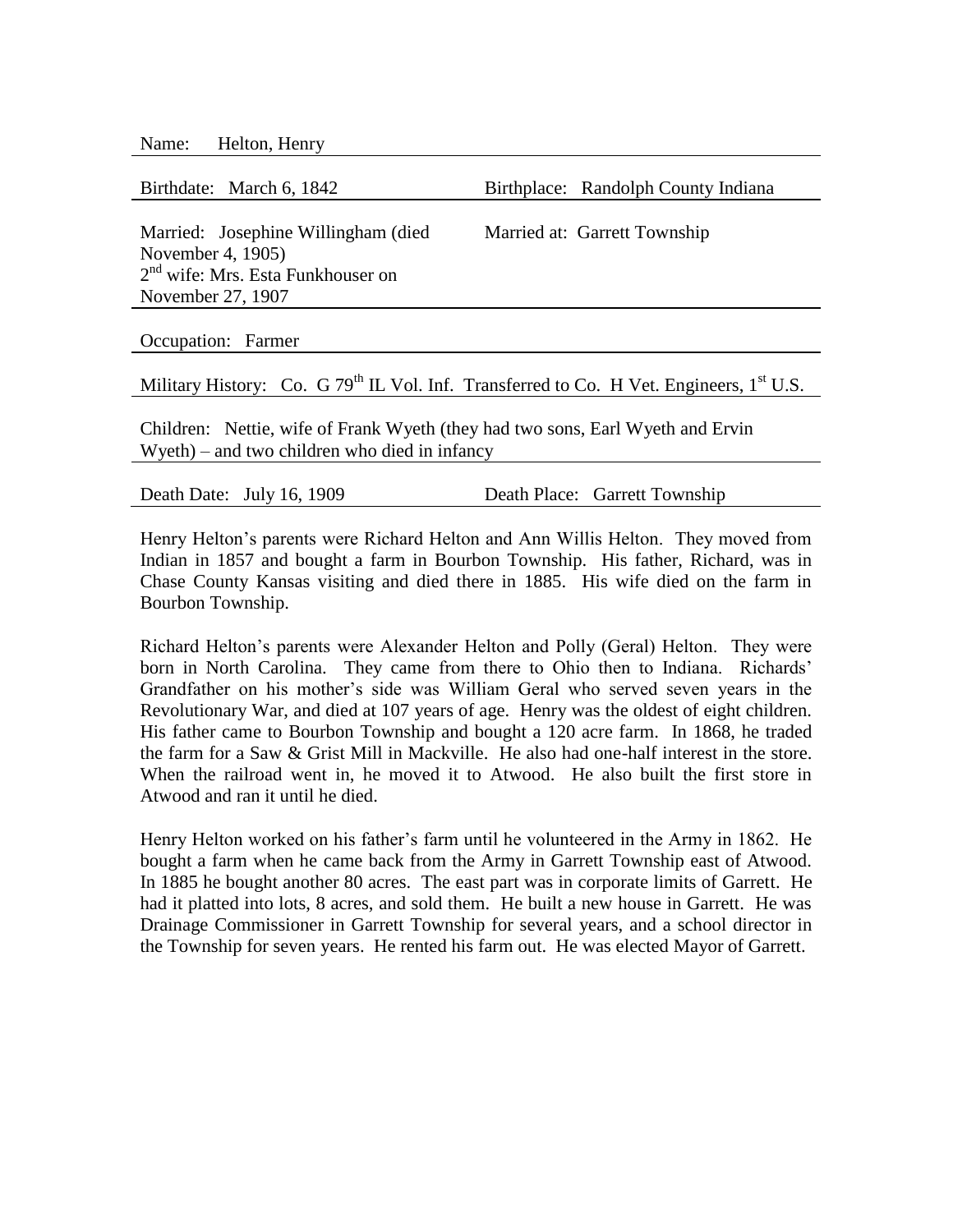Name: Hunt, Oliver P.

| Birthdate: June 13, 1832                                                             | Birthplace: Randolph County Indiana |
|--------------------------------------------------------------------------------------|-------------------------------------|
|                                                                                      |                                     |
| Married: Eliza Jane McDowell                                                         | Married at: Dallas Vermilion County |
|                                                                                      |                                     |
| Occupation: Lawyer, Farmer                                                           |                                     |
|                                                                                      |                                     |
| Military History: Co. K $125^{th}$ IL Inf. $-1^{st}$ Lt. Dallas                      |                                     |
|                                                                                      |                                     |
| Children: Ora B. – Emma M. – William T. – Henry C. – Burt – Ella. All listed in 1880 |                                     |
| census                                                                               |                                     |
|                                                                                      |                                     |

Death Date: July 11, 1902 Death Place: Tuscola

Oliver P. Hunt was a G.A.R. member and Commander of Camargo Post when it merged with Tuscola. He taught school in Indiana and Vermilion County Illinois. His wife also taught. He studied law and started his practice in 1858. His wife was the Granddaughter of David Yarnall. She inherited 100 acres of land in Douglas County. They moved on it after the war. They added 315 acres. O. P. Hunt was elected States Attorney for two terms and County Judge for one term. Then he went back to farming and practicing law.

Oliver P. Hunt's family came to America from England in 1779 or 1780. His father, Miles Hunt, and wife, Mary L. (Botkins) Hunt came from Kentucky and Tennessee. Miles died in Logan County Oklahoma at his youngest son's home in 1893.

There were four brothers who came from England – one was killed in the Revolution – one settled in Maryland – one settled in Virginia – and Bazil, Grandfather of Oliver P. Hunt, settled in Fleming County Kentucky then moved to Indiana. His youngest son, Miles Hunt, father of Oliver, platted and laid out Huntsville Indiana.

Oliver also had two brothers in the Civil War – Bazelleel and Henry C. Hunt who enlisted in the 69<sup>th</sup> Indiana Voluntary Infantry Regiment in 1862. Henry C. was wounded in the battle of Richmond Kentucky. Bazelleel stayed with him and was captured, but was paroled. Bazelleel died in Bowdre Township in August 1869. Both of them studied medicine after the war and became doctors. Henry remained in Montpelier, Blackford County Indiana. Oliver P. and his wife Eliza Jane had six children, all living in 1880 census: son Ora B. 17 years – Emma M. 14 years – William T. 11 years – Henry C. 8 years – Burt 6 years – Ella 3 years.

Oliver P. was 47 years and Eliza Jane 43 years in 1880.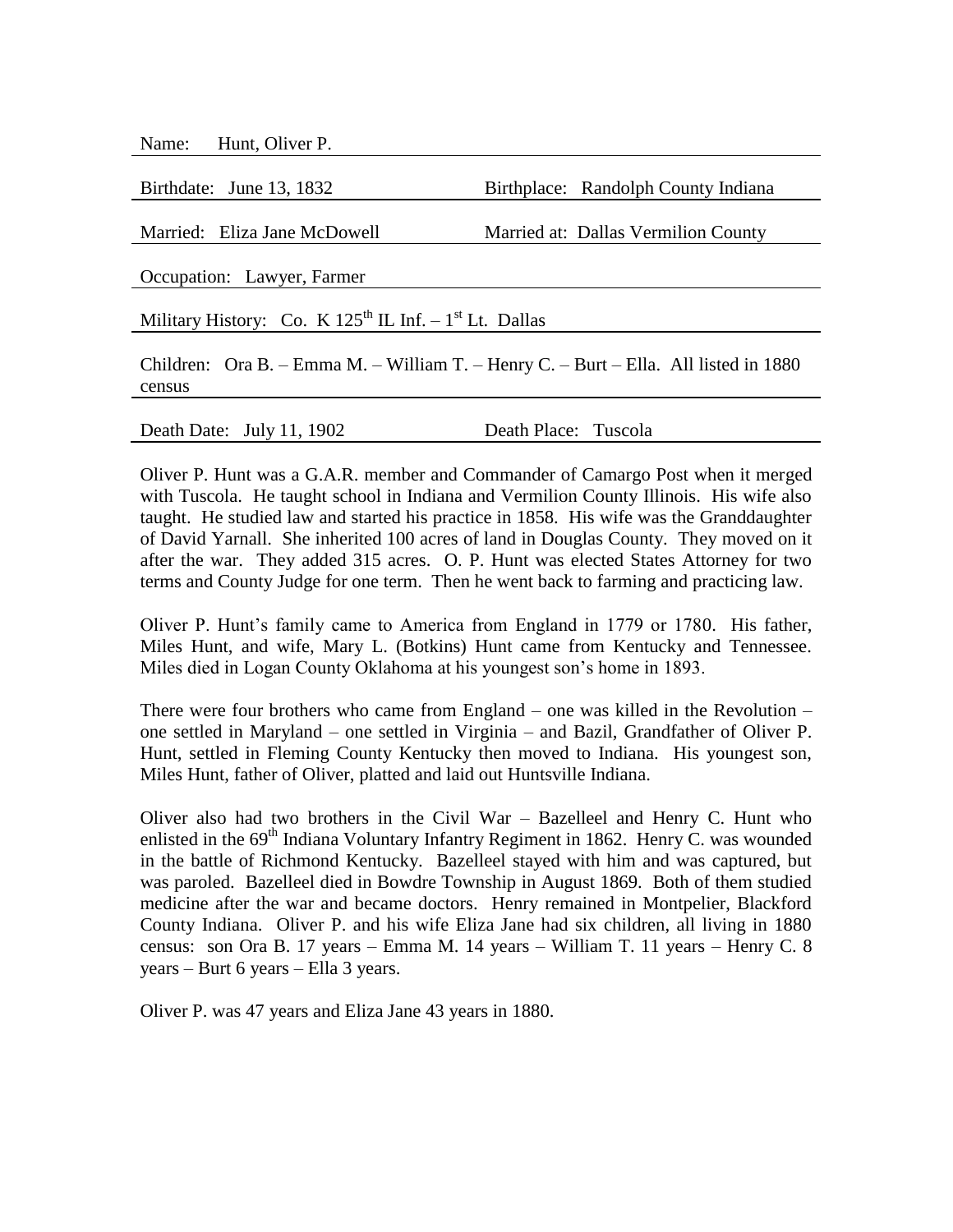|--|

| Birthdate: October 2, 1833                                             | Birthplace: Tippecanoe County Indiana |
|------------------------------------------------------------------------|---------------------------------------|
|                                                                        |                                       |
| Married: Emily J                                                       | Married at: Indiana                   |
|                                                                        |                                       |
| Occupation: Wagon Maker – County Treasurer, Douglas Co. – 2 terms 1875 |                                       |
|                                                                        |                                       |
| Military History: Co. A $85^{th}$ Indiana Infantry $2^{nd}$ Lieutenant |                                       |
|                                                                        |                                       |
| Children: Nellie – Alma – William A. – Andrew – Laura                  |                                       |
|                                                                        |                                       |
| Death Date: November 27, 1889                                          | Death Place: Tuscola                  |
|                                                                        |                                       |

Henry R. Ingraham was a wagon maker in Indiana. He came to Tuscola in 1867 and was a wagon maker until 1875. He was elected County Treasurer for two terms, then was Postmaster until he died in 1889. He served on the City Council for three years.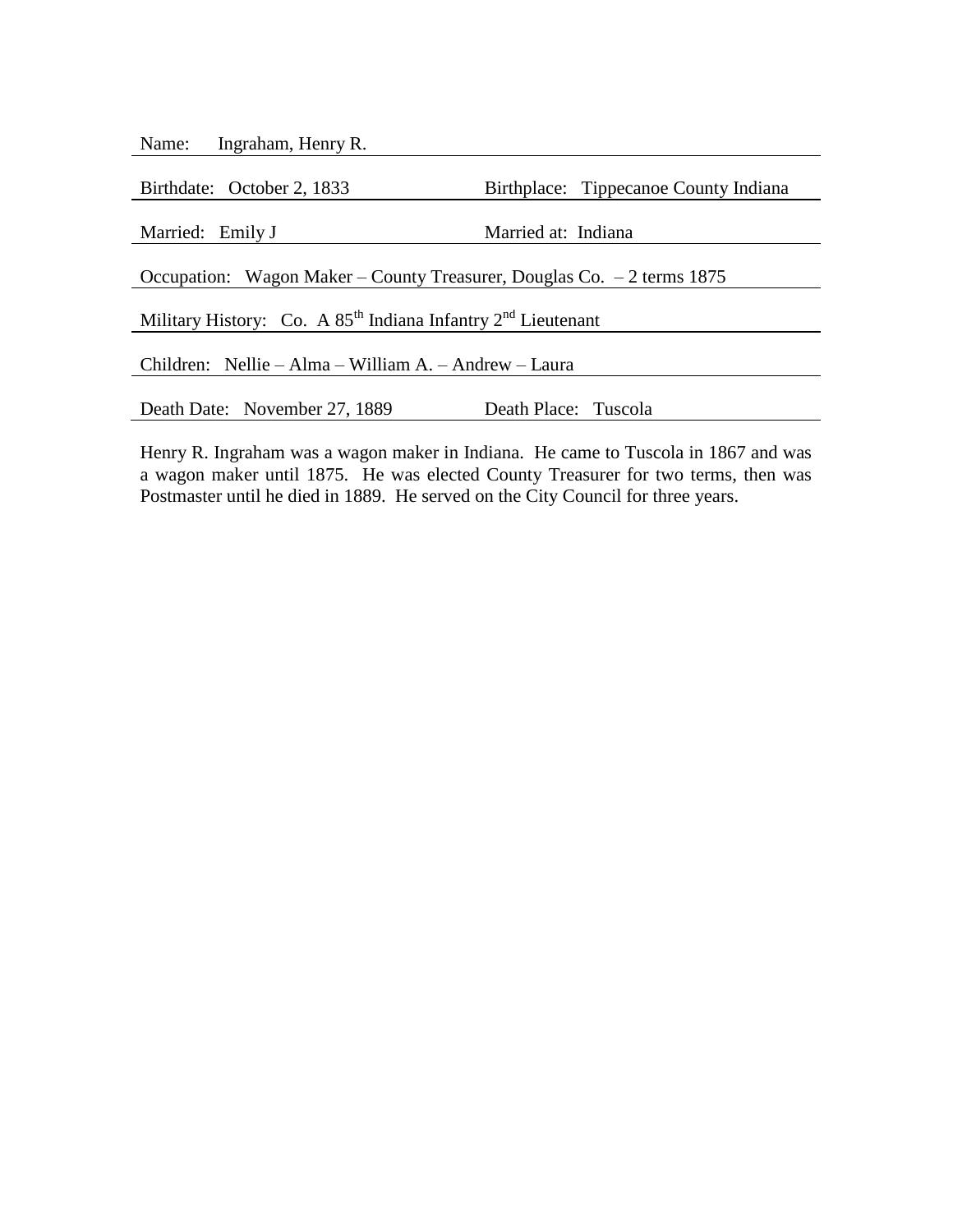| James, Z. D.<br>Name:                                               |                                      |  |
|---------------------------------------------------------------------|--------------------------------------|--|
|                                                                     |                                      |  |
| Birthdate: August 26, 1844                                          | Birthplace: Vermilion County Indiana |  |
|                                                                     |                                      |  |
| Married: Annie H. Anderson                                          | Married at: Indiana Vermilion County |  |
|                                                                     |                                      |  |
| Occupation: Farmer and Stock Raiser                                 |                                      |  |
| Military History: Co. D 85 <sup>th</sup> Indiana Volunteer Infantry |                                      |  |
| Children: Eliza D. – John C. – Marrietta - Anderson                 |                                      |  |
|                                                                     |                                      |  |
| Death Date:                                                         | Death Place:                         |  |
|                                                                     |                                      |  |

Z. D. James was the son of Elijah B. and Susan (Ford) James who were natives of Virginia and Susan of Ohio. The father was a Blacksmith and Farmer. They were pioneers of Vermilion County Indiana where they cleared a farm in 1817.

Z. D. James was raised on the farm, getting a common school education. When he was eighteen years old, he enlisted (August 12, 1862) in Co. D  $85<sup>th</sup>$  IN Inf. He was never wounded. He was discharged June 29, 1865. He took part in Battles of Resaca GA – Dallas Woods – New Hope Church – Kenesaw Mountain – Peach Tree Creek – Averysboro – Bentonville N.C. and several minor ones. After returning home, he farmed in the summer and taught school in the winter for four years. Then he bought 163 acres of land in Vermilion County Indiana where he lived about ten years. He came to Newman Township in November 3, 1881 and bought 120 acres of choice farmland with good buildings. He married Annie H. Anderson in Vermilion County Indiana. She was born in West Virginia and a daughter of John S. and Marietta Anderson who came from West Virginia to Vermilion County Indiana at an early date.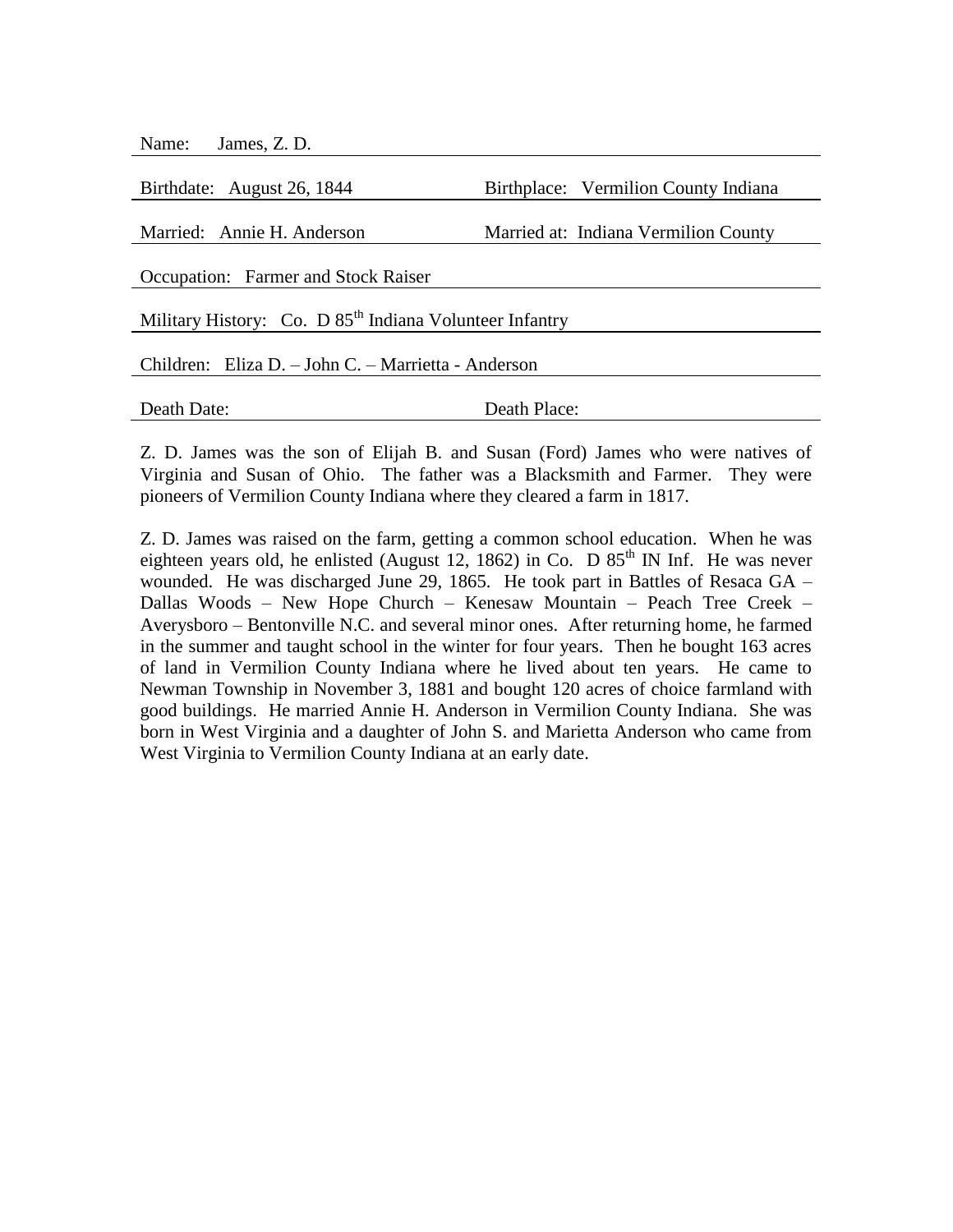Name: Jones, George Washington

Birthdate: October 1, 1837 Birthplace: North Carolina

Married: Mary Baker Married at: Madison County Kentucky

Occupation: Farmer

Military History: KY Infantry Regiment Union Army

Children: William H. – Lizzie – Emma V. – Lilly – Martin Riley – Fannie – Nannie Bell – Joseph Jackson, the oldest.

Death Date: April 4, 1905 Death Place: Villa Grove

George Washington Jones of Rockcastle County, Kentucky was a successful agriculturist in Kentucky. He owned a finely cultivated farm of 280 acres. July 5, 1862 George W. joined Company B, 7''' Battalion, North Carolina in Hayesville, NC. In 1863 this became the 6`h Regiment North Carolina Calvary (65th State Troops.) George W. left them on July 20, 1863 due to illness. He later became a soldier in the Kentucky Infantry Regiment Union Army during the Civil War.

He married Mary Baker, daughter of Adam Jackson Baker and Marjorie Baker of Cherokee County, North Carolina. She was born July 6, 1838. They had the following children: Joseph Jackson of Villa Grove - William Harrison of Wildie, Kentucky -Lizzie, wife of George Barkley of Iowa (5 children) - Emma V. who died at age 18 in Kentucky - Lily Iowa, wife of Ezekiel Hill of Kentucky (7 children) - Martin Riley, married Elizabeth Wright (5 children) -Fannie Malissa, wife of John Arnold of Villa Grove (4 children) - and Nannie Bell, wife of John Vaughn of Villa Grove (4 children).

George W. was visiting his son, Joseph Jackson, in Villa Grove when he suddenly became ill and died April 4, 1905 at his son's home. His wife remained in Camargo township until she died on December 27, 1915. George Washington and Mary are both buried in Jordon Cemetery, Fairland, Illinois.

Joseph Jackson Jones (Mar. 2, 1860 - Apr. l, 1949) married Mary Eliza Kelly and had one daughter, Liza, the wife of George Smith (7 children). Joseph Jackson Jones married a second time to Mollie E. Brock (3 children - Emma, wife of Frank Tucker of Villa Grove - George W. who married Grace Odle (1 daughter) - and Walter Jackson (Dec. 24, 1888-1918). Walter was killed during WWI in France, Battalion 775 A 4`h Division A.E.F. The Villa Grove Veterans of Foreign War Post #2876 was named after Walter Jackson Jones.

Martin Riley Jones married Elizabeth Jane Wright daughter of William Winter Wright of England. They had 6 children: Fitzhugh, Emily Vivian, Mary Flora, Joseph Herbert, Evelyn Francis, and William Martin. William Martin (Feb. 22, 1903-1987) married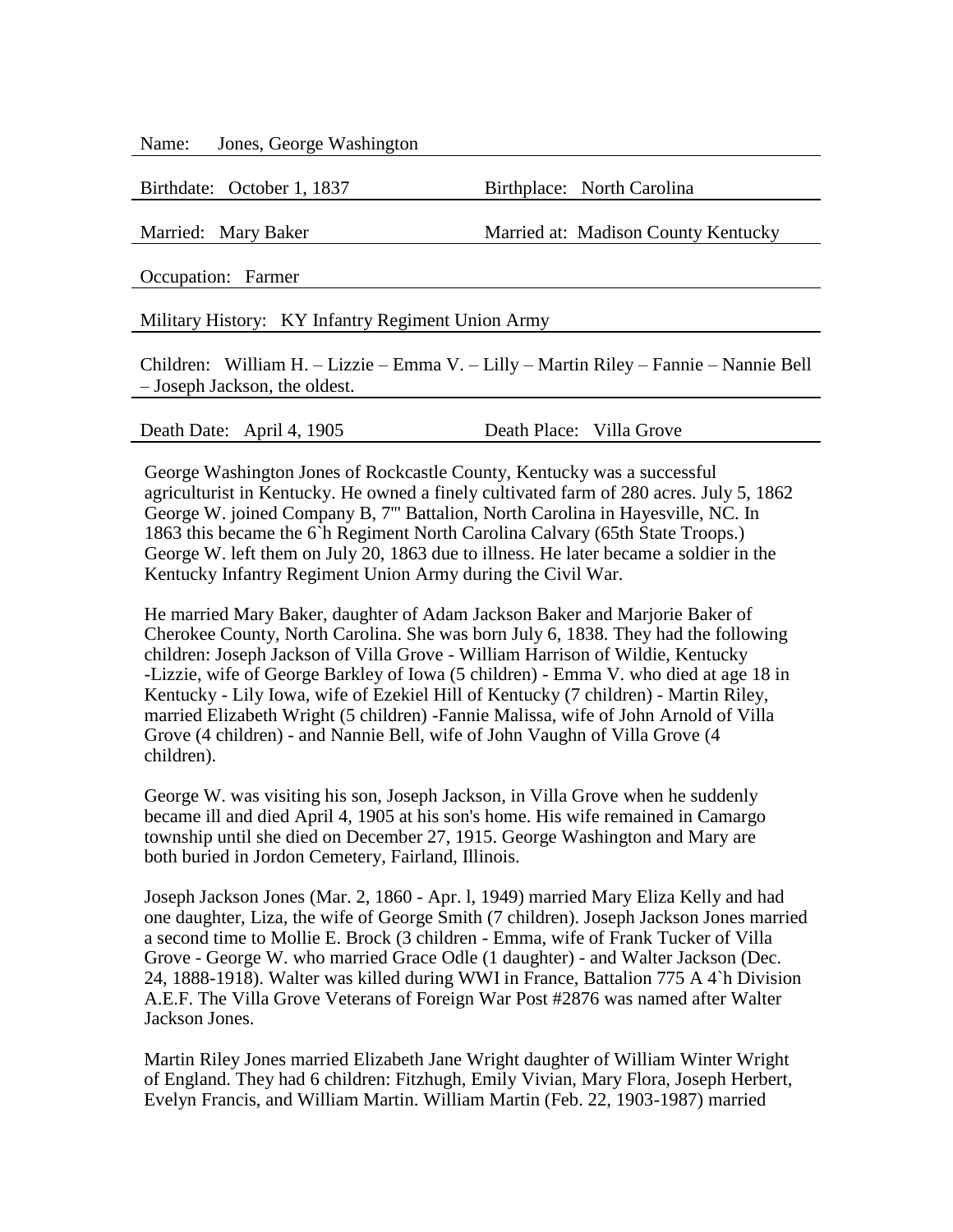Sibba Isabelle Davis (July 22, 1912) and they had 3 sons: William Jackson (3-12-39) of Villa Grove, John Davis (1-25-43) of Villa Grove, and Thomas Martin (1-25-43) of Paxton, Illinois.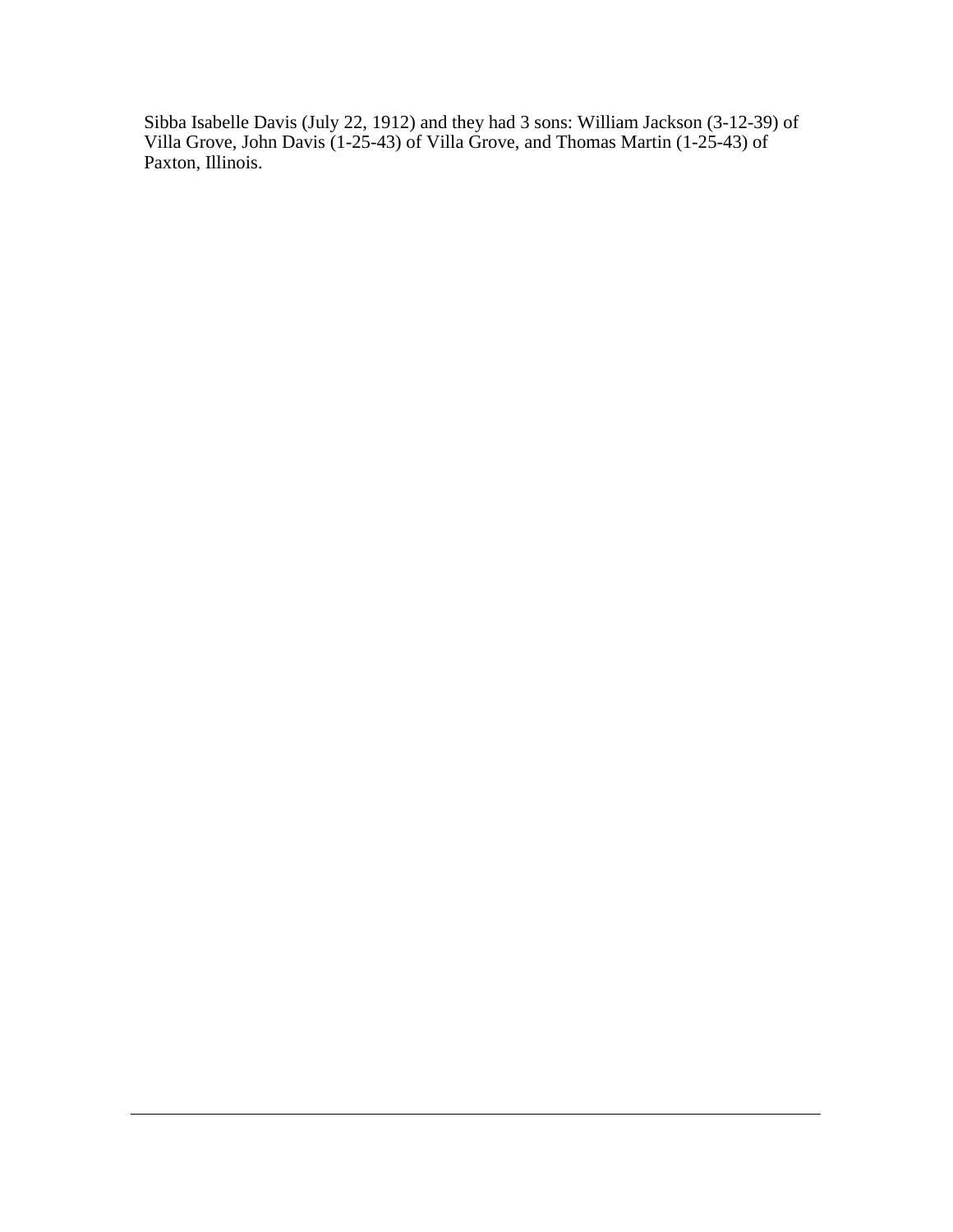| Name: Jones, H.T.                                                                                 |                                   |
|---------------------------------------------------------------------------------------------------|-----------------------------------|
|                                                                                                   |                                   |
| Birthdate: March 13, 1842                                                                         | Birthplace: Grant County Kentucky |
|                                                                                                   |                                   |
| Married: Mary V. VanOrsdel                                                                        | Married at: Camargo Township 1872 |
|                                                                                                   |                                   |
| Occupation: Farmer                                                                                |                                   |
|                                                                                                   |                                   |
| Military History: Co. H $25^{th}$ IL Inf. (3 yrs.), Co. I $155^{th}$ IL Inf. $-1^{st}$ Lieutenant |                                   |
|                                                                                                   |                                   |
| Children: Ettie P.                                                                                |                                   |
|                                                                                                   |                                   |
| Death Date: April 5, 1904                                                                         | Death Place: Tuscola              |

H. T. Jones' parents were William and Priscilla (Sipple) Jones. H. T. was the eleventh in a family of thirteen children. His father was born in Kentucky and his mother in Delaware. His grandfather, Joshua Jones, was in the Continental Army in the Revolution. H. T. Jones' father came to Illinois in 1866, but returned to Kentucky the next year. His death occurred in his native state of Kentucky ten years later.

H. T. Jones came to Illinois in 1860, and the following year joined the Army in Co. H  $25<sup>th</sup>$  for three years. He then re-enlisted in Co. I 155<sup>th</sup> IL Inf. and was commissioned First Lieutenant. He was discharged in 1865. He came back to Camargo Township and worked on the farm. In 1872 he married Mary V. VanOrsdel. In 1871 he purchased a good farm of 160 acres. Mr. and Mrs. Jones only had one child, Ettie F. Mary V. was born April 27, 1842 and died January 23, 1915.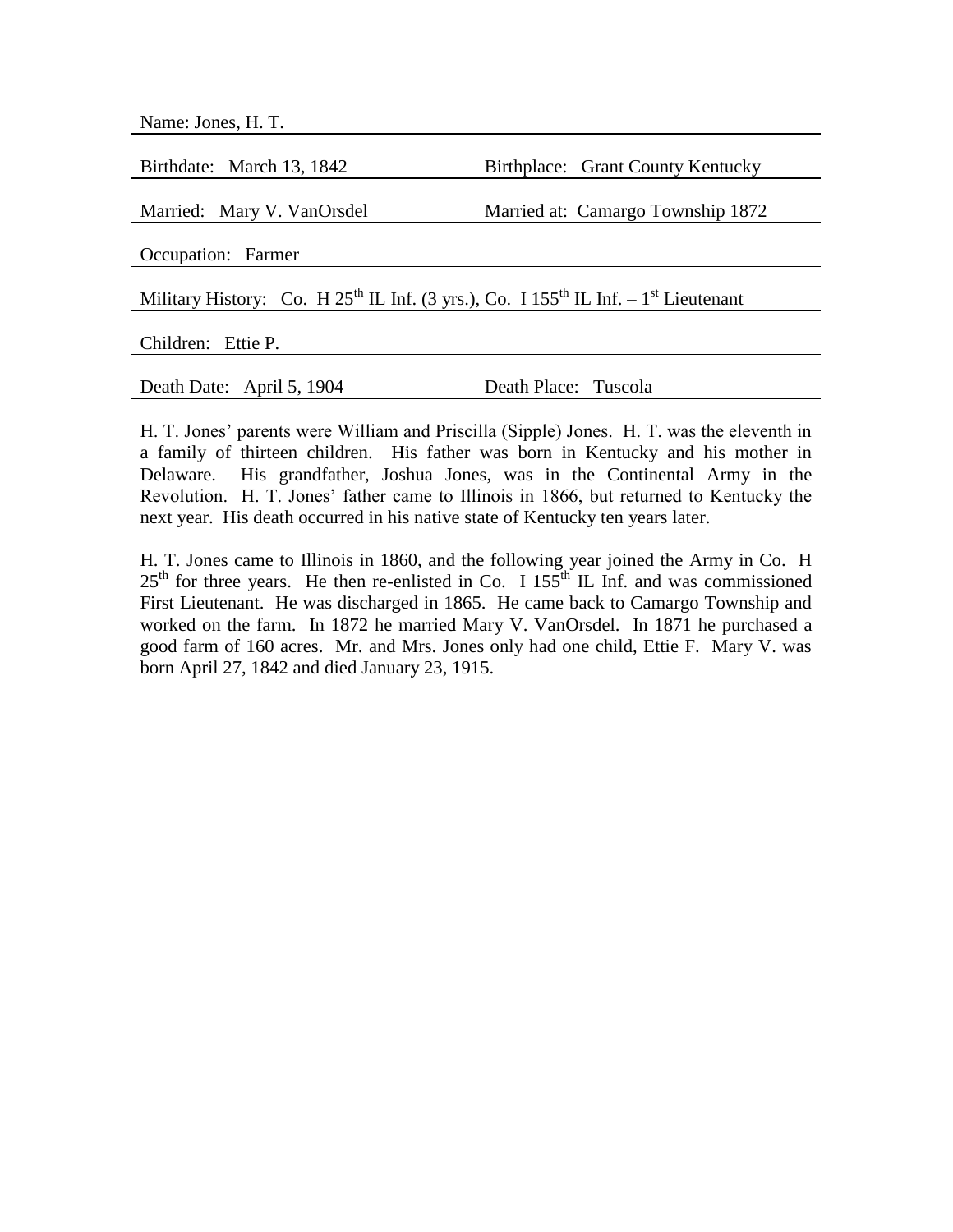| Jones, Henry C.<br>Name:                    |                                     |
|---------------------------------------------|-------------------------------------|
|                                             |                                     |
| Birthdate: December 2, 1842                 | Birthplace: Franklin County Indiana |
|                                             |                                     |
| Married: Harriet E. York                    | Married at: Douglas County          |
|                                             |                                     |
| Occupation: Farmer                          |                                     |
|                                             |                                     |
| Military History: Co. K $79th$ IL Vol. Inf. |                                     |
|                                             |                                     |
| Children: Elizabeth - Laura - Nettie        |                                     |
|                                             |                                     |
| Death Date: March 17, 1926                  | Death Place: Tuscola Township       |
|                                             |                                     |

Henry C. Jones was the son of Calvin and Hannah (Case) Jones of Franklin County Indiana. He was raised to manhood on the home farm in Franklin County. In 1860 Henry C. came to Douglas County Illinois. In 1862 he enlisted in Co. K  $79<sup>th</sup>$  IL Inf. and served until June 12, 1865. He was honorably discharged at Nashville Tennessee. He was wounded in the leg at the Battle of Liberty Gap, which caused him to be in the hospital. He rejoined his regiment for the Battle of Missionary Ridge. It was about three months between Liberty Gap and Missionary Ridge. He was in every battle to the end of the war that Co. K participated in. After the war, Henry C. came back to Douglas County and engaged in farming for six years. He then bought grain in Arthur. He returned to farm until 1894 when he was Deputy Treasurer for four years under his halfbrother James Jones. In the fall of 1898 he was elected Treasurer. His half-brother James Jones was Deputy Treasurer under him.

On February 25, 1866 Henry C. married Harriet E. York of Douglas County. They had three daughters: Elizabeth, who married R. C. Hostetter of Tuscola. They lived on the farm near Marshalltown Iowa. Their second daughter was Laura who married R. C. Hostetter's brother John Hostetter. They lived in Tuscola. The third daughter was Nettie.

Henry's wife, Harriet, died May 11, 1897. She was born February 9, 1845. Henry C. Jones owned 215 acres of well-drained farmland south of Tuscola. James Jones, halfbrother of Henry, also born in Franklin County Indiana, owned a farm in Tuscola Township just south of Tuscola. He came to Douglas County in 1860. He was born January 24, 1837. He was treasurer for four years, Deputy Treasurer four years and in 1900 was chairman of Douglas County Republican Central Committee.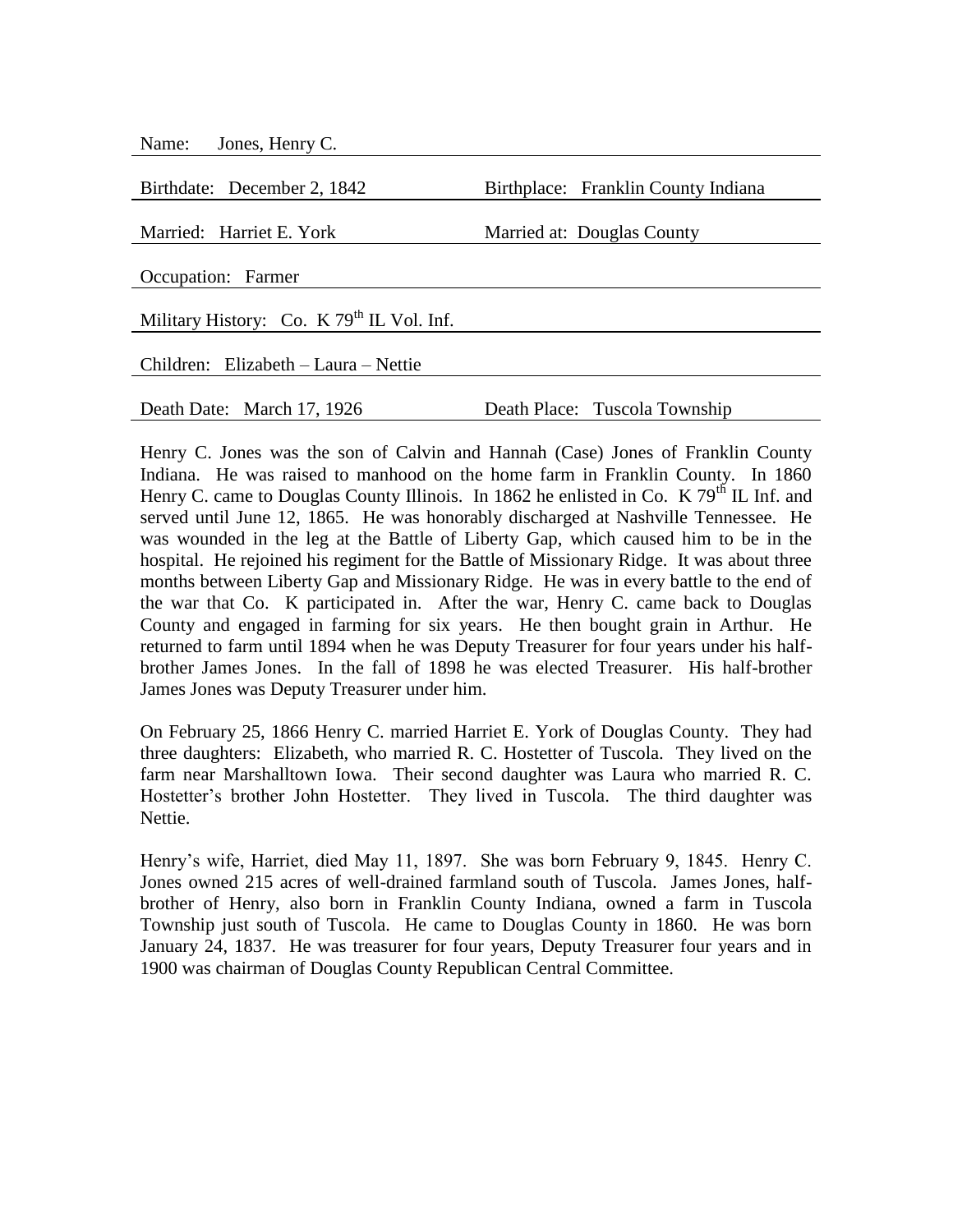Name: Kennedy, Andrew Jackson

Birthdate: December 25, 1835 Birthplace: Randolph County Indiana

Married: Joan Morris Married at: Miltonville Ohio

Occupation: Farmer

Military History: Co. B  $64<sup>th</sup>$  Indiana Volunteer Infantry – Co. C 1<sup>st</sup> Illinois Cavalry

Children: Charles Edward (died 1905) – John – Jennie (wife of William Hunt Galton) – Annie (wife of James Rishull) – Clara May (wife of Bethel Bales) – James Roger – Nettie (died 2 years old)

Death Date: December 25, 1907 Death Place: Arcola

Andrew Kennedy was seven years old when his parents died. He was bound out to a Quaker at Dayton Ohio. Soon he ran away and worked on farms in Indiana. Finally he came to Mattoon, Coles County, and worked for Lee Walker until he was twenty years old. He volunteered in the 1<sup>st</sup> Illinois Cavalry in Mattoon, Coles County. He received a head wound in the Cavalry and was honorably discharged. After getting discharged, he went back to Randolph County Indiana where he was born. After he healed, he volunteered in the Indiana Infantry. He married Joan Morris of Randolph County on January 1, 1865. She was born in Butler County Ohio in 1843. They were married in Miltonville Ohio. Joan's parents were John C. Morris and Amy (Moore) Morris. In 1866 Joan's parents moved to Douglas County Arcola Township and bought a farm. Four months later Andrew and Joan moved there and lived on the Morris Farm in Arcola Township. Andrew helped clear it to be farmable. He built big barns, a broomcorn shed and fenced it. Mr. Morris died earlier, then Mrs. Morris died in 1895. Andrew and Joan inherited  $\frac{1}{2}$  of the farm and James Morris, the other half. Joan's brother, the only living relative, Andrew and Joan lived there until they died.

Andrew's parents were James Kennedy and Susan (Gates) Kennedy. They lived in Indiana then moved to Dayton Ohio where they died. Andrew's father died in 1842 and his mother in 1840.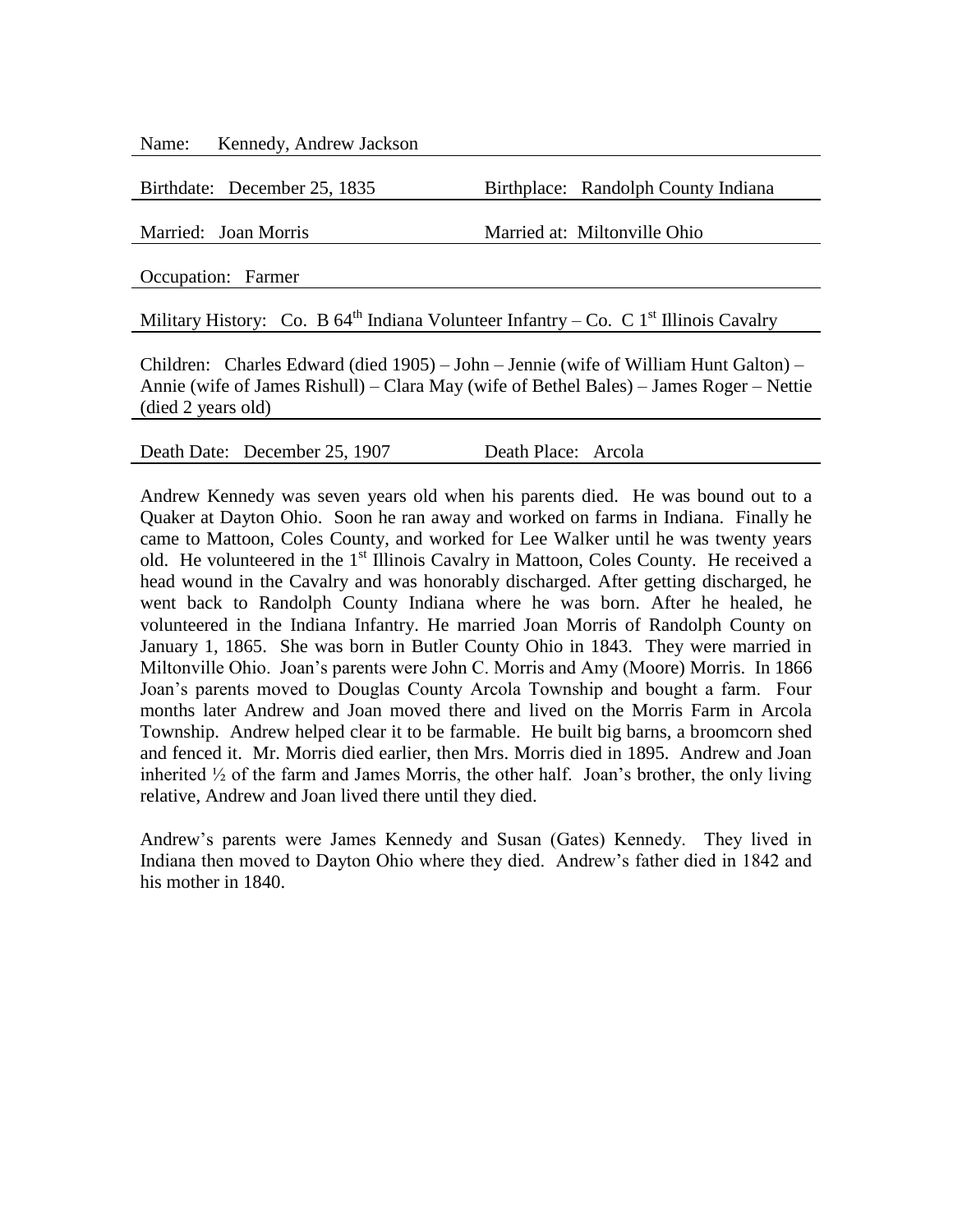Name: King, John W.

| Birthdate: October 13, 1841                                                                                                                                          | Birthplace: Bourbon County Kentucky |  |
|----------------------------------------------------------------------------------------------------------------------------------------------------------------------|-------------------------------------|--|
|                                                                                                                                                                      |                                     |  |
| Married: Kate C. Fry – April 23, 1872                                                                                                                                | Married at:                         |  |
| Occupation: School Teacher – Bookkeeper at Bank – Superintendent County Schools.                                                                                     |                                     |  |
| Military History: Co. I $25^{th}$ IL Vol. Inf. – Co. G $72^{nd}$ IL Vol. Inf. – Sgt. And Drill<br>Master                                                             |                                     |  |
| Children: Archie W. (died at birth) – Ada Blanche (wife of R. P. Finney) – Earl G. –<br>Katie W. – Roscoe W. – Dick O. – Harry T. – twins Ralph Allen and Ruby Alice |                                     |  |
|                                                                                                                                                                      |                                     |  |

Death Date: January 17, 1910 Death Place: Newman

Nine children were born to John and Kate King. Archie died at birth. Ada Blanche was the wife of R. P. Finney of Newman; Earl G. married Chattie Morris and farmed near Newman; Katie W. married J. Milton Fuller of Tuscola; Roscoe W. married Mabel Morse and was a clothing merchant in Rockford Illinois; Dick O. died – he was born in February and died in December; Harry T. was an Insurance Clerk in Tuscola; Ralph Allen and Ruby Alice (twins) born Feb 8, 1892, and died in March.

John W. King went to Champaign High School. In 1860 enlisted in Co. G  $72<sup>nd</sup>$  IL Inf. In 1861 this regiment was known as First Board of Trade Regiment of Chicago. Fortyone from Champaign area enlisted in this regiment. In 1865 John W. mustered out. There were only sixteen left. Mr. King was never wounded, but contracted chronic diarrhea. He had it the remainder of his life. He got \$12 per month pension. After the close of the war, he finished high school. He then took a two-year course at Normal, Illinois. He taught school in Champaign for one year. Then he went to Bryant and Stratton's Business College in Chicago for a six-month course. When he returned, he taught school in Champaign's best school for three years. In 1875, he was elected County Superintendent of Schools to fill a vacancy. He was re-elected for a full term in 1877. He resigned in 1881 to accept a postmastership at Newman. In 1886 he accepted a position as bookkeeper in the Newman Bank. In 1890 he was elected County Clerk of Douglas County. In 1894 he was re-elected and served to 1898. He then returned to Newman as a bookkeeper at the bank and Teller until 1909. In February 1905 the bank reorganized and became Newman National Bank. Mr. King retired in 1909 due to ill health. He died January 17, 1910.

John W. King was the son of David A. and Jane E. (Mitchell) King. David was born June 5, 1818 near Boonesboro, Clark County, Kentucky. He died in Champaign County Illinois in 1896. His wife was born at Mount Sterling, Kentucky on May 9, 1827 and died in Champaign County 1882. Paternal grandparents were Robert Cass and Harriet R. King from Culpeper County Virginia. They died near Boonesboro Kentucky – Robert in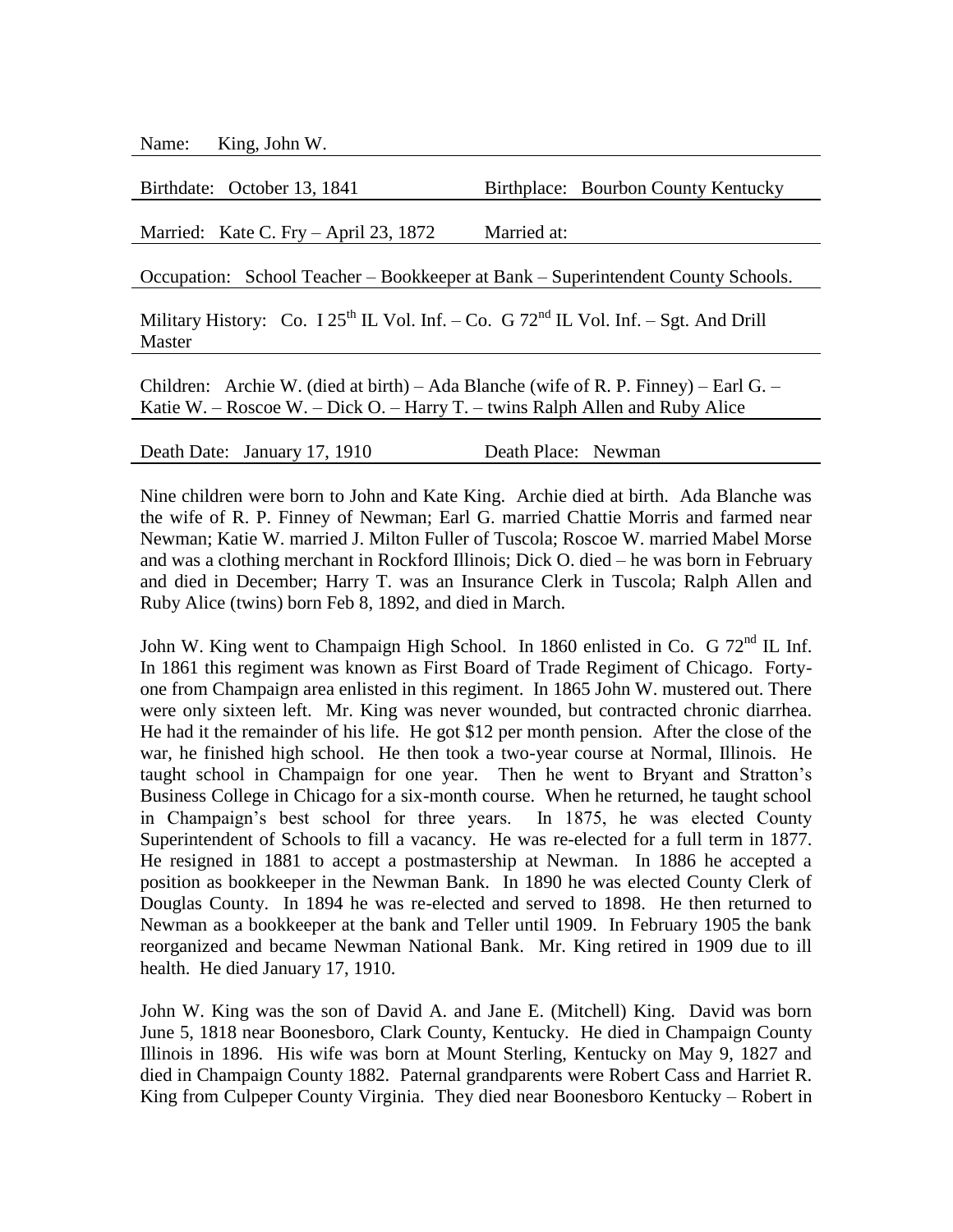1868 and Harriet in 1859. The maternal grandparents were John W. and Margaret E. Mitchell also from Culpeper County Virginia and moved to Montgomery County Kentucky and died in Shelby County Kentucky – John in 1868 and Margaret in 1860. Robert Cass was a carpenter and cabinet maker. John W. Mitchell was a farmer. David King learned the cabinetmaker trade from his father. He followed this trade to 1875, then moved to Champaign County Illinois.

Brothers and sisters of John W. King: (Children of David A. King and wife Jane A.)

John W – born October 13, 1841, lived in Newman, Douglas County

Harriet R. – born November 4, 1843, wife of John C. Fisher of Champaign, IL

Margaret A. – born January 4, 1845, wife of Henry Allen of Champaign, IL

Elizabeth J. – born May 1, 1847, wife of Aaron F. Coffman of Mahomet, IL

Susan B. – born August 29, 1850, wife of George W. Montgomery of Mahomet, IL

James R. – born February 10, 1853, married and lived in Chicago, IL

Thomas J. – born June 8, 1854, was married and died in Greencastle, IN in 1873

David A. Jr. – born January 25, 1856, married and lived in Los Angeles, CA

Roxa A. – born November 26, 1860, married John D. Fry. She died in Champaign in 1905; Mr. Fry died in 1906 in Chicago

George W. – born June 17, 1863, died June 17, 1863

Rosa Belle – born June 11, 1866, married Joseph M. Stickrod and lived near Tolono, IL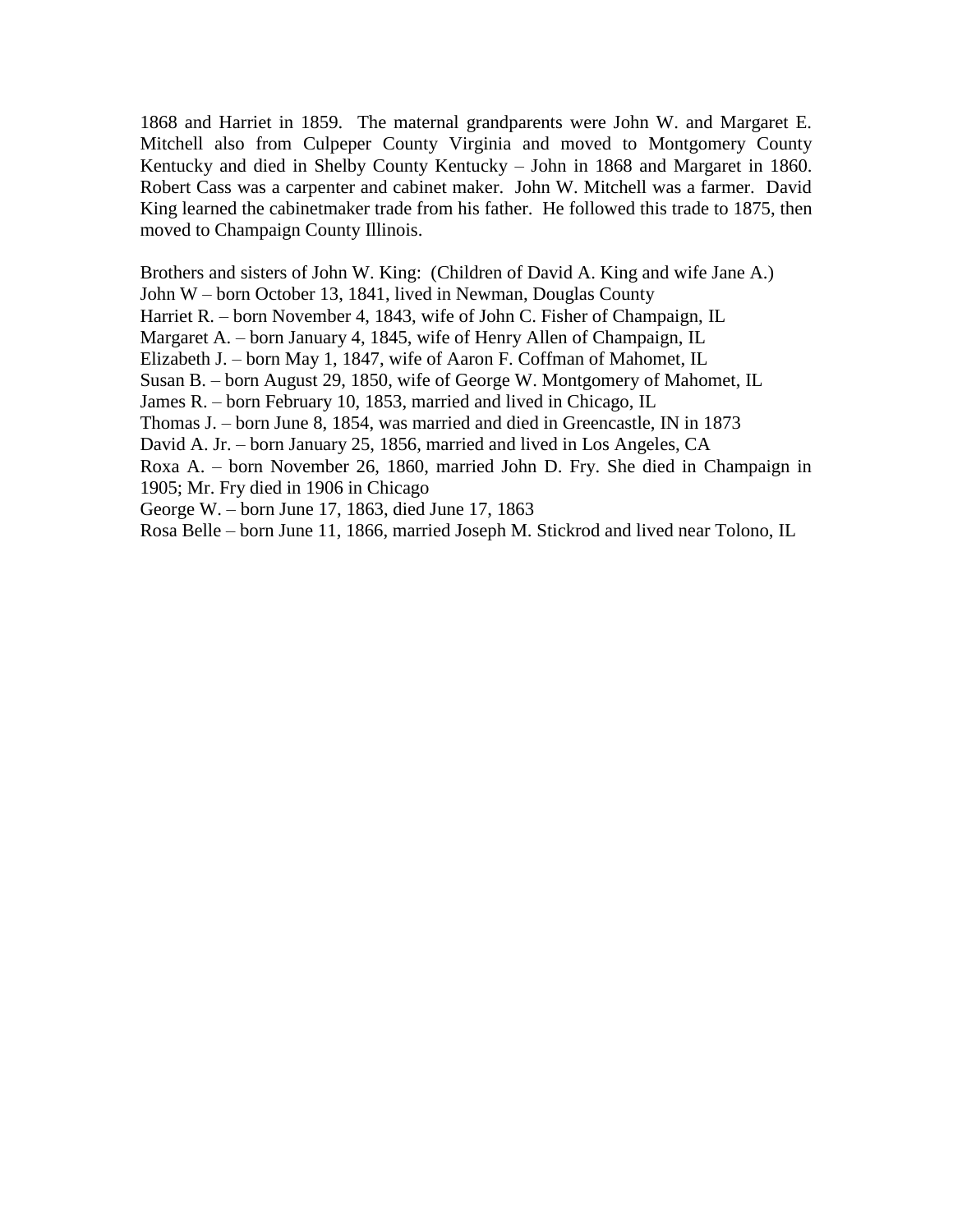| Name: Kirby, Francis M.                                         |                                        |  |
|-----------------------------------------------------------------|----------------------------------------|--|
|                                                                 |                                        |  |
| Birthdate: February 15, 1839                                    | Birthplace: Vigo County Indiana        |  |
|                                                                 |                                        |  |
| Married: $1st$ -Mary J. drew, $2nd$ Mary R.                     | Married at: Garrett Township $(1st$ on |  |
| Isabell, 3 <sup>rd</sup> Jennie Miller                          | October 18, 1864)                      |  |
|                                                                 |                                        |  |
| Occupation: Farmer                                              |                                        |  |
|                                                                 |                                        |  |
| Military History: Co. A $35^{th}$ IL Vol. Inf. – Corporal       |                                        |  |
|                                                                 |                                        |  |
| Children: $1^{st}$ : Laura – Ida O. – Arthur. $2^{nd}$ : Helena |                                        |  |
|                                                                 |                                        |  |
| Death Date:                                                     | Death Place:                           |  |
|                                                                 |                                        |  |

The parents of Francis M. Kirby were Richard and Mary Kirby. They were born in Virginia and moved to Ohio to Vigo County Indiana where they lived until they died.

Francis M., James, and William were brothers and were all born in Vigo County Indiana. They all came to Garrett Township and went to Bement to enlist in Co. A  $35<sup>th</sup>$  IL Vol. Inf. – all on the same day, July 3, 1861. William was killed in the Battle of Dallas. He was a Sergeant. James was a Corporal 3 years 2 months. He mustered out.

Francis M. Kirby was raised by J. Hayworth until the age of sixteen. This was after his parents had died. When he turned sixteen he worked on a farm for Mr. Isabell for two years. He then worked on farms by the month for two more years. Then he came to Douglas County and worked for James Drew during the winter of 1859. He worked for Mr. Wright during 1860. In February 1861, he rented a farm on his own. He raised one crop. Then with his two brothers he enlisted in Co. A.  $35<sup>th</sup>$  IL Inf. Francis M. was wounded and taken prisoner on March 7, 1862 at the Battle of Pea Ridge. He was confined one month and was exchanged by order of General Curtis. On August 30, 1864 he returned to Douglas County. He was married to Mary J. Drew on October 18, 1864. Mary was born in Garrett Township and died on April 20, 1877 at the age of 34 years. Francis married the second time on August 28, 1877 to Mary R. Isabell, who was born in Vigo County Indiana and came to Douglas County with her parents. She died December 30, 1878. Francis married the third time on December 29, 1882 to Jennie Miller who was born in Wells County Indiana and reared at Tuscola Illinois. After returning from the war, Francis bought 54 acres in Garrett Township. Soon he sold this land and bought 120 acres in Section 19, Garrett Township. He added another 40 acres, making 160 acres of well improved land. He built a large frame house in 1872 with the usual out buildings, barn, etc.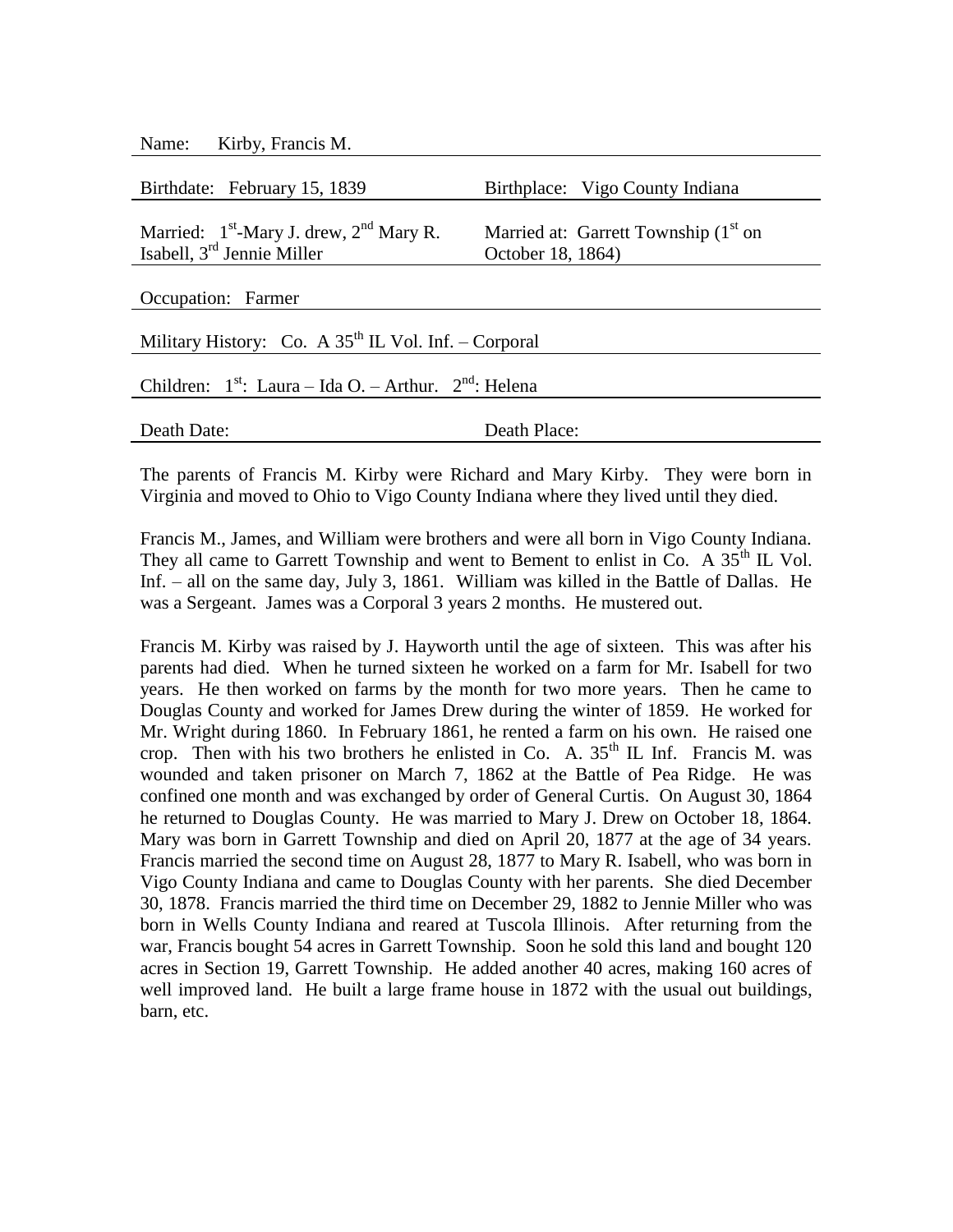| Klink, George<br>Name:                                               |                                |  |
|----------------------------------------------------------------------|--------------------------------|--|
| Birthdate: November 8, 1837                                          | Birthplace: Schleswig, Germany |  |
| Married: Amelia Poorman                                              | Married at: Arcola             |  |
| Occupation: Merchant                                                 |                                |  |
| Military History: Co. H $25th$ IL Vol. Inf. (3 years) Chief Musician |                                |  |
| Children: 5 sons and 3 daughters                                     |                                |  |
| Death Date: 1914                                                     | Death Place: Arcola, IL        |  |

George Klink was the son of Gideon and Margaret (Henson) Klink of Schleswig Germany. George attended school in Germany. In 1856 he crossed the Atlantic and came to Urbana, Illinois. He worked at various occupations for two months. He became a clerk for the Toledo W  $&$  W Railroad for two months. He then took up the harnessmaking trade until the spring of 1857 when he moved to Arcola (then Okaw) and opened a harness shop. He did this until July 1861 when he enlisted in the Army. On May 1, 1863 he was promoted to Chief Musician of the  $25<sup>th</sup>$  Regiment. He was the leader of the band. He left the front at Atlanta August 1, 1864 and was discharged at Springfield, Illinois on September 5, 1865. He returned to Arcola. He worked in F. L. Vradenberg's store for one year. It then became Warren and Vradenburg's. Mr. Klink continued under the new firm. He then had jobs with various grocery firms. In 1857 he was appointed Assistant Assessor of Internal Revenue for Douglas County. He held this position for 18 months. He clerked in J. C. Justice's general store for one year. In 1869 he was elected Township Clerk. He bought out the harness shop of A. J. Burks. Afterward it became Klink and Hayes Harness Shop for one year. Then Mr. Klink bought out Mr. Hayes. On October 1882 Mr. Klink sold his harness shop and purchased a farm of 120 acres of improved land, where he lived until he retired. He was Town Clerk in 1871 (Arcola). In 1872 he was elected Mayor. He was the Justice of the Peace, elected in 1873, 1875 and 1877.

He married Amelia Poorman in Arcola on April 26, 1859. She was born in Clark County. Her family lived northwest of Humbolt, Coles County Illinois. George and Amelia had five sons and three daughters.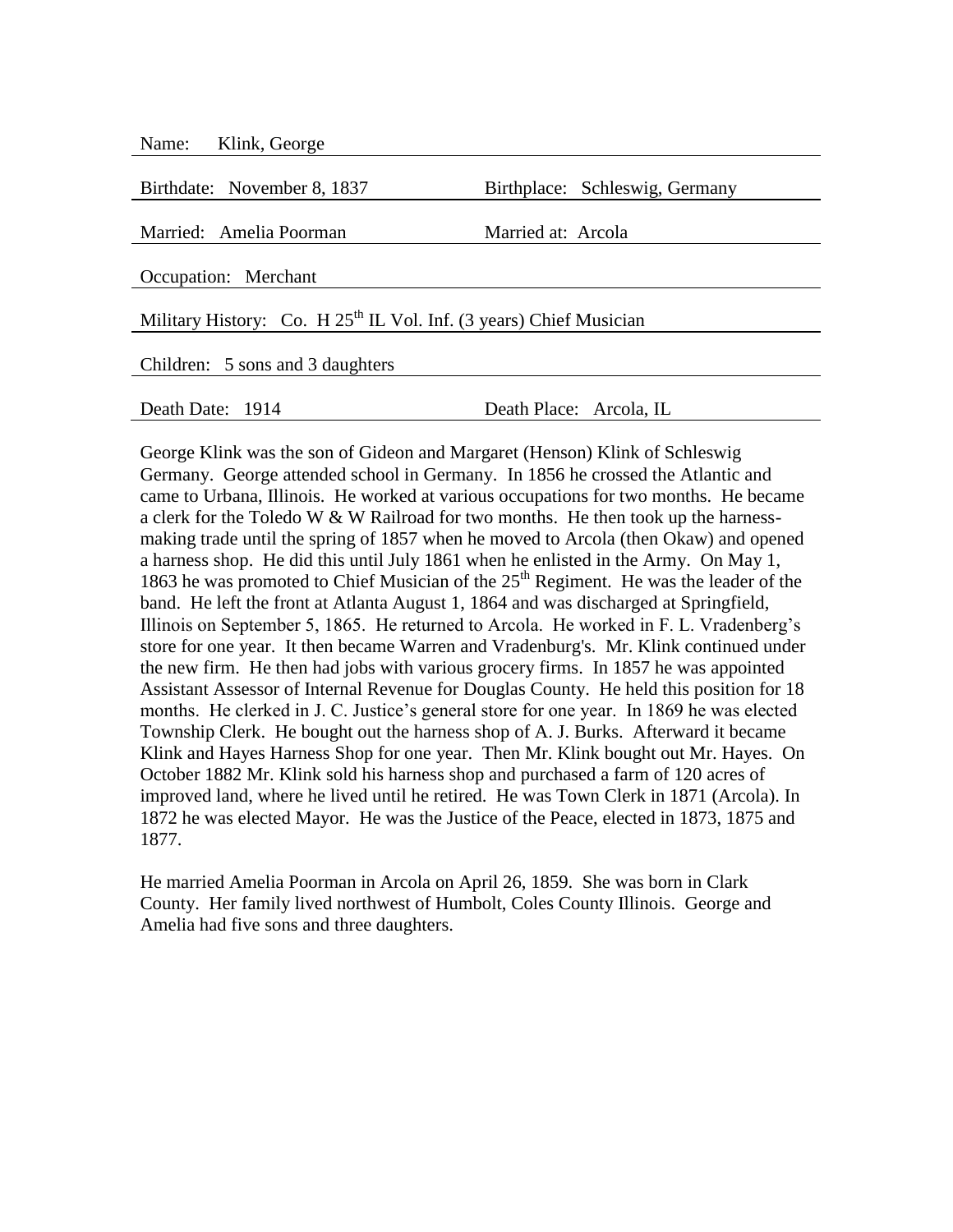| Name: Land, Charles H.                                                                                                                                  |                                                     |  |
|---------------------------------------------------------------------------------------------------------------------------------------------------------|-----------------------------------------------------|--|
| Birthdate: February 14, 1842                                                                                                                            | Birthplace: Cumberland County Illinois              |  |
| Married: Sarah Woodrum                                                                                                                                  | Married at: Charleston, IL on September<br>23, 1865 |  |
| Occupation: Grocery – Meat Market – Live Stock Dealer                                                                                                   |                                                     |  |
| Military History: Co. K 123 <sup>rd</sup> Illinois Voluntary Infantry, Sergeant                                                                         |                                                     |  |
| Children: $(1870 \& 80 \text{ census})$ Rachel Bell – Jennie – William – Lulu – Charles E. –<br>Benj. F. – Edward – Mary E. – Frank B. – Alma – George. |                                                     |  |
| Death Date: February 22, 1904                                                                                                                           | Death Place: Tuscola, IL in Tuscola<br>cemetery     |  |

Both of Charles H. Land's parents died the same week when he was four years old. Then he lived with his Uncle for four years. He then worked for his own support doing any and all kinds of work. In August 1862, Charles joined the Army, and was in several major battles and was under fire 65 times. He was promoted to Sergeant. Charles was wounded in the Battle of Perryville, and discharged after three years – in 1865. Then he went into the grocery business at Humbolt, Coles County – and also Milton Station. In 1869, Charles moved his stock of goods to Tuscola, Douglas County. After two years, he sold out his grocery store. Then he opened a meat market in Tuscola. After three years, he sold the meat market and became a livestock dealer – buying and selling cattle. Charles stayed in this business until he died.

On September 23, 1865, Charles was married to Sarah Woodrum in Charleston, Coles County Illinois. Charles H. died February 22, 1904. His wife was born November 21, 1844 and died April 30, 1909. Of their children, Rachel Bell died August 22, 1874 at 1 year 7 months and 2 days. Jennie and William both died young (Tuscola cemetery book). Children in order of birth: Rachel Bell, Jennie, William all died young – Charles E., Benjamin F., Edwin J. (Edward), Mary E., Frank B., Alma, George, and Lulu.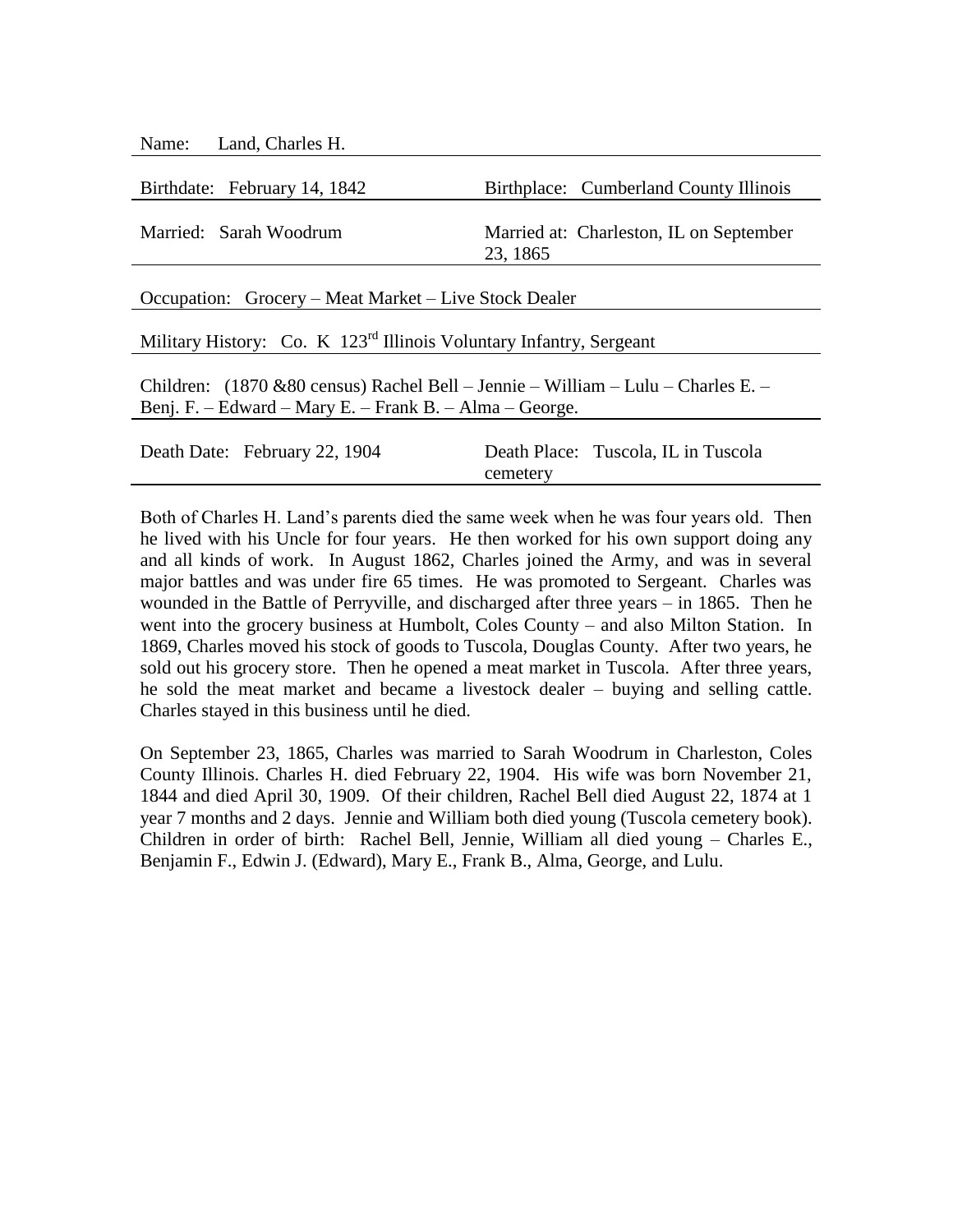| Birthplace: Tippecanoe County Indiana                    |  |  |
|----------------------------------------------------------|--|--|
| Married at: Garrett Township                             |  |  |
|                                                          |  |  |
| Military History: Co. F $2nd$ Illinois Voluntary Cavalry |  |  |
| Children: $six$ children – all died in infancy           |  |  |
| Death Place:                                             |  |  |
|                                                          |  |  |

J. Z. Linten's parents were Zacharah and Margaret (Taylor) Linten. Both parents were natives of Ohio. His father, Zacharah, was a minister in the Christian Church. He died in 1842 in Indiana. After his death the family moved to Fountain County Indiana. In 1857 they came to Coles County, now Douglas County, and settled in Bourbon Township. In 1864 they moved to Garrett Township and in 1872 moved to Piatt County. In September 1880 J. Z. opened a grocery store in Atwood. He carried on this business for two years. He sold out to Mr. Wiley. After an absence of about three months in the West, Mr. Linten returned to Atwood and on June 5, 1883 he bought equal interest in the previous business.

J. Z. enlisted in 1861 in Company F  $2<sup>nd</sup>$  Illinois Cavalry. He was discharged in 1862 due to a physical disability. In February 17, 1870 J. Z. Linten was married to Barbara A Harshbarger of Garrett Township. She was born 1844 in Montgomery County Indiana. They had six children – all died in infancy.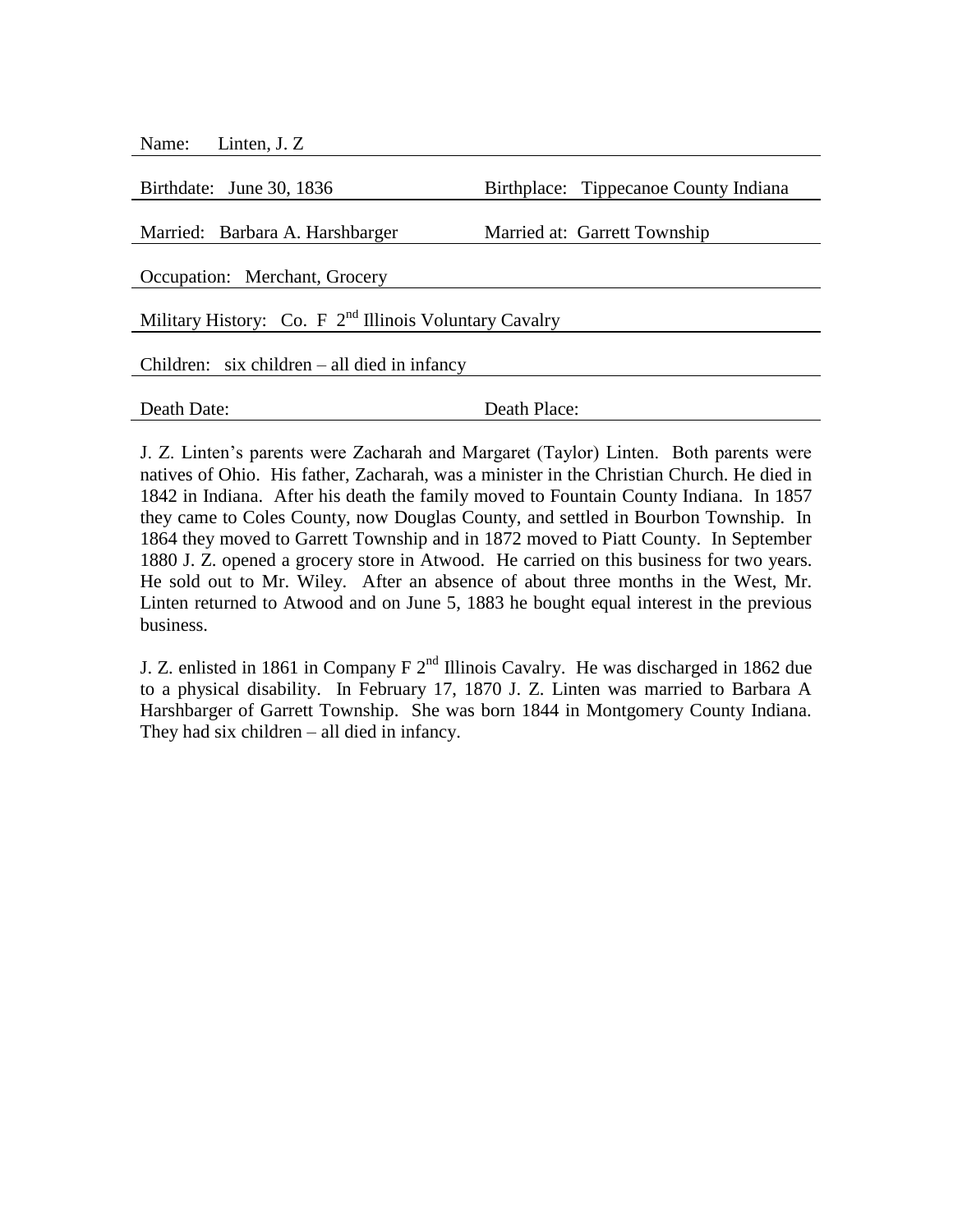Name: Logan, Samuel

Birthdate: 1816 Birthplace: Kentucky, Washington Mason County Married: Leah Fuller Married at: Bourbon Township Occupation: Farmer Military History: Co. B  $54<sup>th</sup>$  Illinois Infantry

Children: James W. – Samuel Jr. – Albert – Adda – Hanna – Mo9llie – Mary E. – Stephen

Death Date: 1902 Death Place: Arcola (Retired)

Samuel B. Logan is buried in Brann-Logan cemetery, ¾ miles South in Coles County. At the time of his death he owned 620 acres of land in Bourbon Township (1875 Atlas). Children James and Albert also had 200 acres each.

Brann-Logan Cemetery – Humbolt North  $1<sup>st</sup>$  road West – West two miles – back North 1 ¾ mile. Only Samuel B. Logan and one other stone standing – rest on the ground.

Samuel's father, Joseph, was in the War of 1812. He married Mary (Morris) Logan in Kentucky (1900 History). Joseph moved to Coles County in 1837, within two miles of Samuel's farm. Samuel was the first Sheriff of Douglas County in 1859.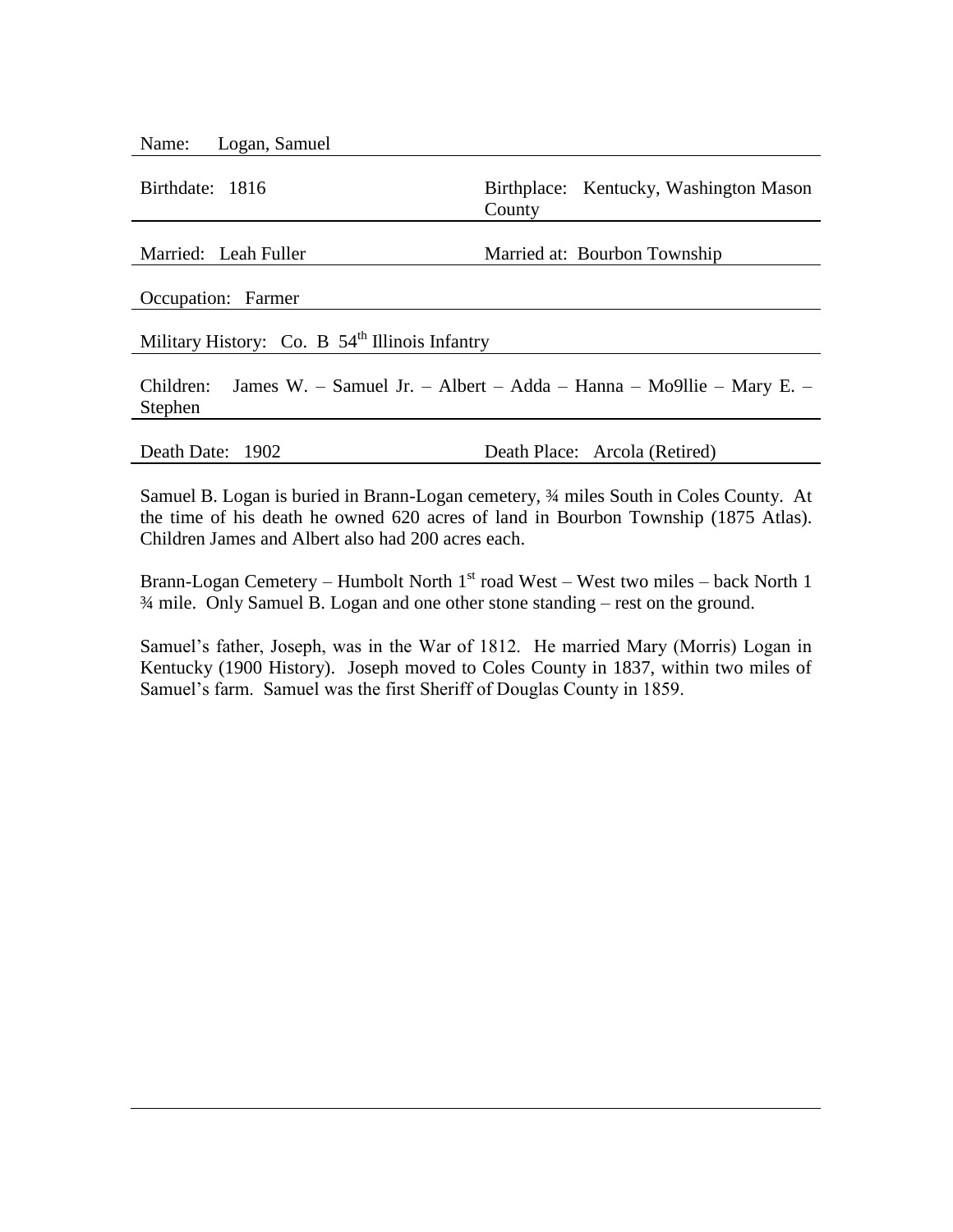| Name: Long, Stroder M.                                                 |                                 |  |
|------------------------------------------------------------------------|---------------------------------|--|
| Birthdate: October 6, 1840                                             | Birthplace: Fayette County Ohio |  |
| Married: Mary E. Pound                                                 | Married at: Newman, Illinois    |  |
| Occupation: Farmer – School Teacher – Politics – President Newman Bank |                                 |  |
| Military History: Co. E $12th$ Illinois Voluntary Infantry             |                                 |  |
| Children: Mabel M. – Potter A. – Garnet – Cecile – Fay E.              |                                 |  |
| Death Date: August 20, 1898                                            | Death Place: Newman, Illinois   |  |

Stroder M. Long immigrated with his parents to Illinois in 1848 from Fayette County Ohio. They settled on a farm nine miles North of Paris in Edgar County Illinois. He was the son of Andrew and Margaret (Mark) Long, who were natives of Ohio. Stroder worked on his father's farm in the summer, attending school in winters until 1860 when he commenced an academic course in Paris, Illinois. In 1861 he enlisted in Company E  $12<sup>th</sup>$  Illinois Infantry. After three months service, he was honorably discharged due to a severe spell of sickness. He engaged in farming and school teaching until 1867 when he moved to Douglas County where he purchased eighty acres of land on South Prairie three miles South of Newman, Illinois. He remained in farming and stock raising until 1880. While there, he represented Sargent Township as Supervisor on County Board from 1878-1879. In 1884, he was elected a member of the Thirty-Fourth General Assembly of the State of Illinois. He was a member of committees on education, farm drainage, house contingent expense, State and municipal indebtedness, canals and rivers. In the spring of 1888, he was made President of the Newman Bank until his death in 1898. He was one of the promoters of the organization of Newman Building and Loan.

In 1872 Stroder married Mary E. Pound in Newman. Her parents were John M. and Rosalinda (Kester) Pound. John M. was born in Clark County Indiana and Rosalinda was born in Shelby County Kentucky.

Mr. and Mrs. Stroder Long had five children: Mabel M. (wife of Henry A. Wine Indianapolis, Indiana) – Potter P. (married on the farm) – Garnet A. (wife of William McGee of Mattoon) – Cecile R. and Fay E. (lived with mother in Newman). Mrs. Long and children owned seven hundred acres (120 in Edgar County), and some valuable city property in Newman.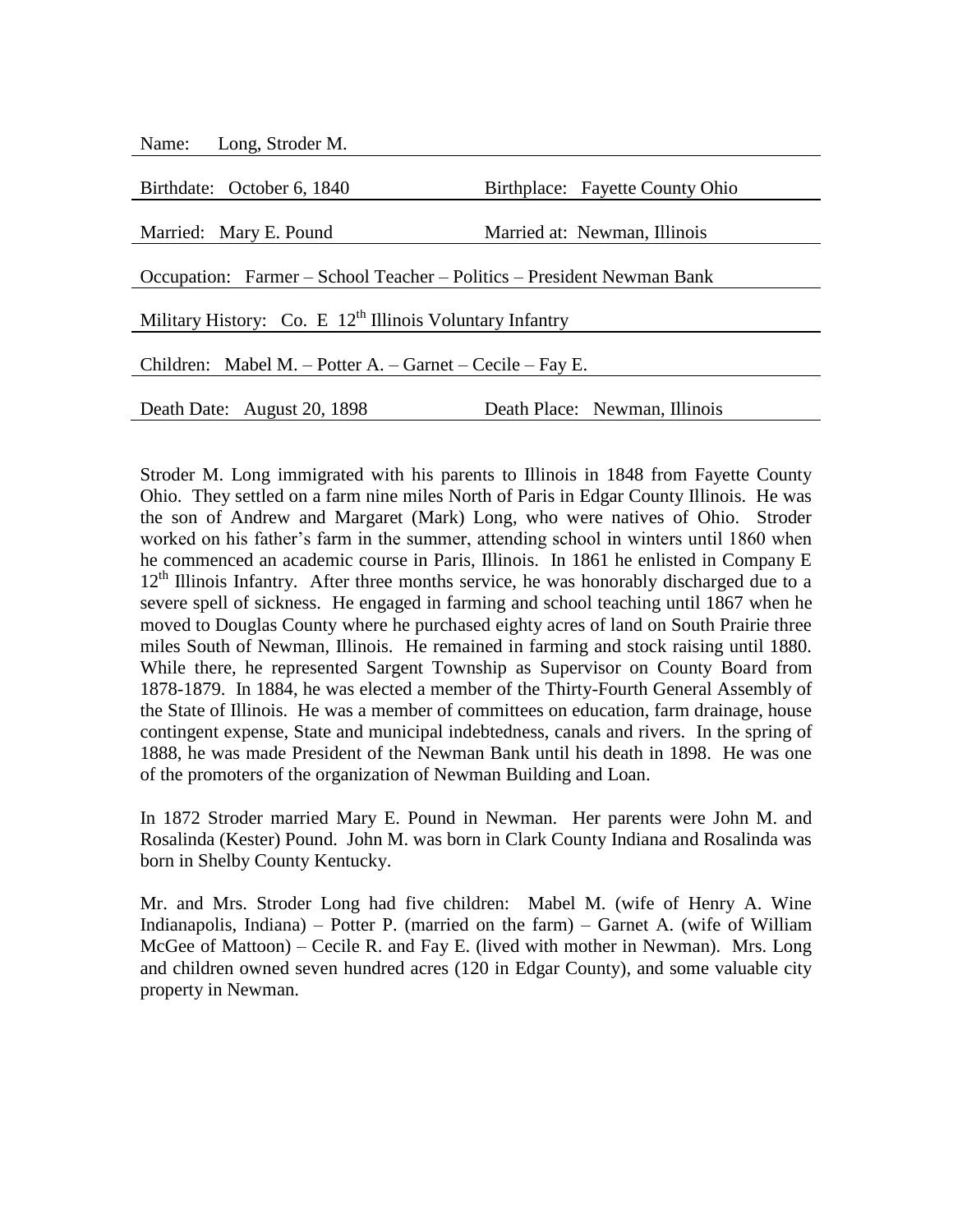| Name: Lucas M.D., Albert C.                                          |                                              |  |
|----------------------------------------------------------------------|----------------------------------------------|--|
| Birthdate: January 29, 1843                                          | Birthplace: Georgetown, Brown County<br>Ohio |  |
| Married: Mary E. Dowd on October 1865                                | Married at: Harrison Kentucky                |  |
| Occupation: Doctor                                                   |                                              |  |
| Military History: Scout in $23^{rd}$ and 9 <sup>th</sup> Army Corps. |                                              |  |
| Children: Five children                                              |                                              |  |
| Death Date:                                                          | Death Place:                                 |  |

Albert's father, John B. Lucas, was a pastor of a Christian Church in Georgetown, Ohio. He died in Montgomery County Kentucky in 1853 at the age of 44 years.

Albert C. Lucas started the study of medicine at the age of fifteen. In 1862 he entered the service as a scout for the  $23<sup>rd</sup>$  and  $9<sup>th</sup>$  Army Corps. He was discharged in 1864. He returned and took up the study of medicine again. After a brief stay in Mackville, he returned to Kentucky where he practiced and studied medicine for six years. He then moved to Tennessee for three years and moved to Missouri for two years. He practiced medicine in both places. He then came to Atwood in 1879, where, at the time of this writing, he is actively engaged in the practice of medicine. He built a new dwelling house in Atwood. This was the fourth house South of the railroad in the South East part of Atwood.

Albert married Mary E. Dowd in October 1865 in Harrison County Kentucky. They had five children.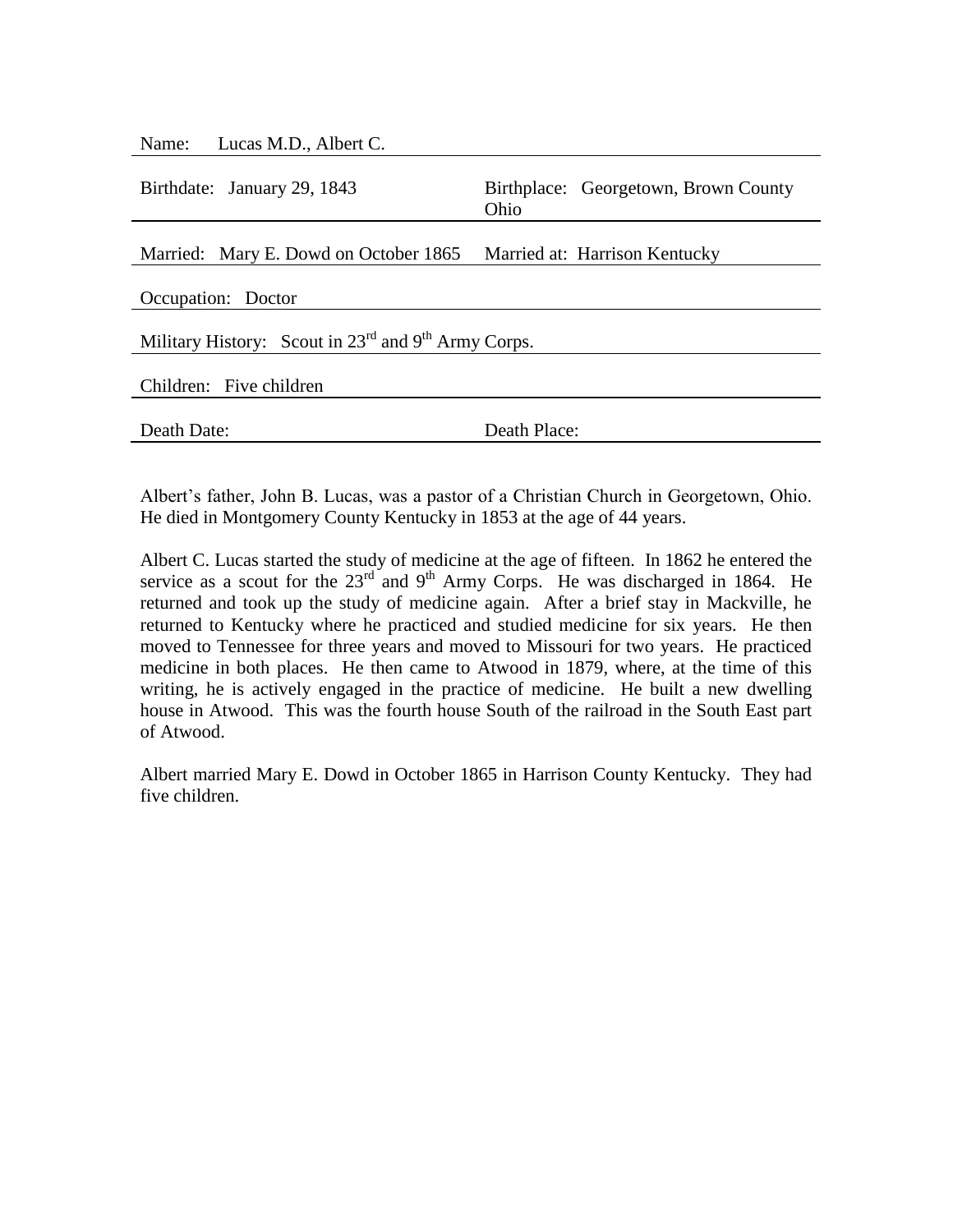Name: Magner, D. N.

| Birthdate: October 30, 1843                                                 | Birthplace: Rush County Indiana      |  |
|-----------------------------------------------------------------------------|--------------------------------------|--|
|                                                                             |                                      |  |
| Married: Mary Thom                                                          | Married at: Hillsboro, Illinois 1862 |  |
|                                                                             |                                      |  |
| Occupation: U.S. Mail Service R.R. – Merchant in Arthur, IL                 |                                      |  |
|                                                                             |                                      |  |
| Military History: Co. H 9 <sup>th</sup> Illinois Volunteer Infantry 3 years |                                      |  |
|                                                                             |                                      |  |
| Children: Margaret – Mary – Ruth                                            |                                      |  |
|                                                                             |                                      |  |
| Death Date: November 25, 1913                                               | Death Place: Arthur, IL              |  |
|                                                                             |                                      |  |

D. N. Magner located in Arthur, Douglas County, in 1873. He was a merchant in the lumber, coal, and cement business, which he continued to retirement. He died in Arthur in 1913.

D. N. came to Illinois with his parents in 1853 from Rush County Indiana. He was nine years old. He was on first call for troops in 1861. He enlisted in the  $9<sup>th</sup>$  IL Inf. at Paris Illinois. D. N. was wounded at the Battle of Shiloh. He was captured at the Battle of Corinth. He participated in sixty-six engagements. After discharge, he was a Railway Mail Clerk on the C  $& E$  I Railroad for fourteen years. In 1873 he started in business in Arthur, Douglas County. He ran a large lumber business along with coal and cement. He was a pioneer businessman in Arthur. 1873 was the year Arthur was laid out by the railroad. He served as president and trustee on Arthur's Village Board for several terms. In 1862 he married Mary Thom from Hillsboro, Illinois. They had three daughters. He was a member of G.A.R.

D.N. Magner's parents were Z. H. Magner and Margaret McCorkle. His father, Z.H., was born in 1803 in Berks County Pennsylvania and was a merchant in Bourbon County Kentucky. He was born in 1805 and died in 1855.

D.N. Magner's grandfather, James Magner, was a native of Maryland. He was the son of a Revolutionary War soldier. The Magner family came to America from Ireland in the year of 1650.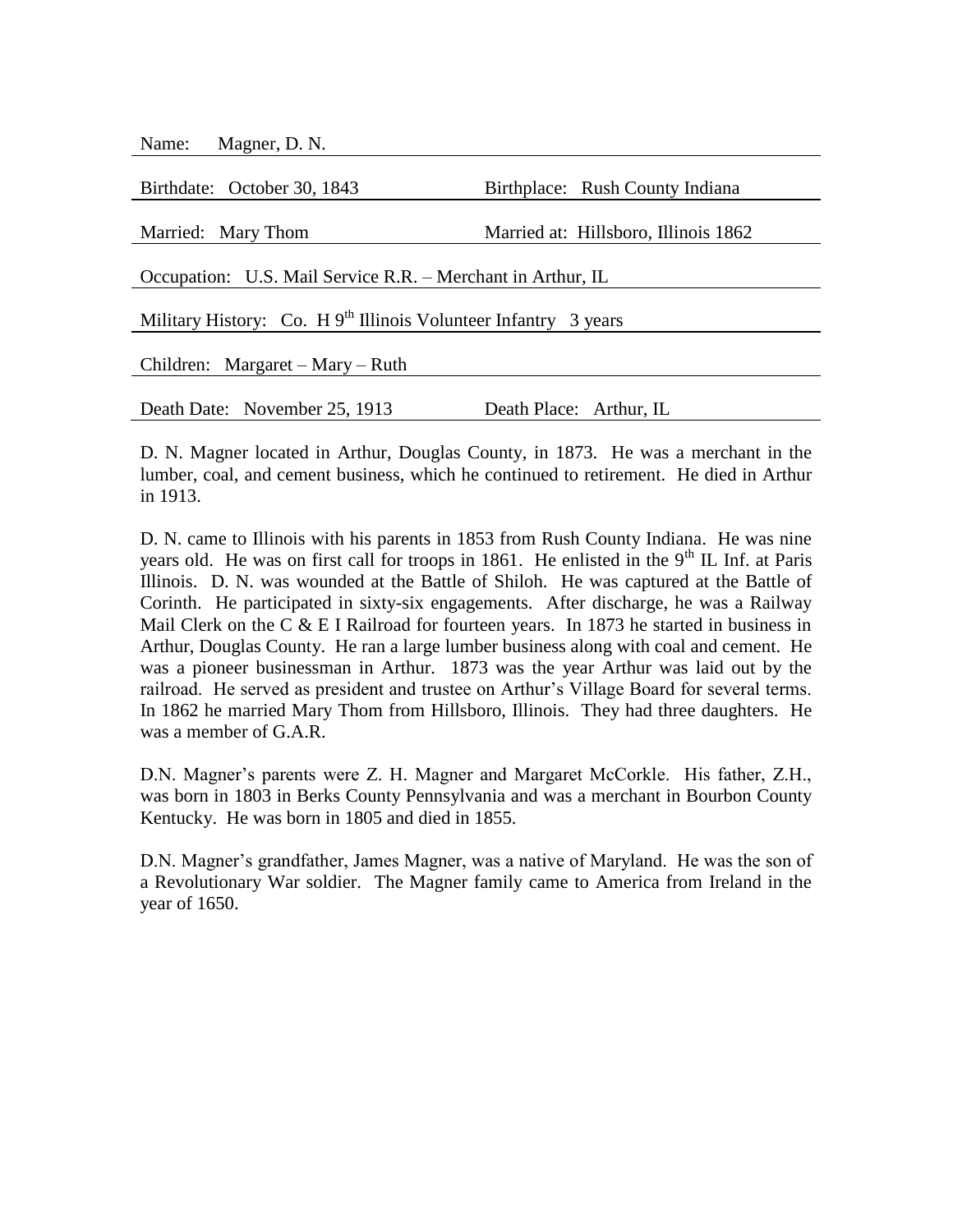Name: Martin, John H. (Major)

| Birthplace: Putnam County Indiana                                           |  |  |
|-----------------------------------------------------------------------------|--|--|
|                                                                             |  |  |
| Married at: Spencer Indiana                                                 |  |  |
|                                                                             |  |  |
|                                                                             |  |  |
|                                                                             |  |  |
| Military History: Organized Co. H $14th$ Indiana Voluntary Infantry – Major |  |  |
|                                                                             |  |  |
| Children: John S. – Fleanor W. – Mary L. – Elizabeth – Anna – Joseph B.     |  |  |
|                                                                             |  |  |
| Death Place: Tuscola, Illinois                                              |  |  |
|                                                                             |  |  |

John H. Martin was the son of William H. Martin who was born in Kentucky and died in Tuscola in 1895 at the age of 90 years. William's wife, Elizabeth (Dille) Martin was born in Kentucky and died in Tuscola in 1869. They came from Kentucky to Putnam County Indiana in 1830.

John H. Martin was educated in Asbury University, Greencastle, Indiana. He was admitted to the bar and began to practice law at Spencer Indiana. He remained in Spencer until the outbreak of the war. John H. was the first man to enlist from Spencer where he organized Company H  $14<sup>th</sup>$  Indiana Infantry, commissioned a Captain. They were in several engagements, but at Winchester Virginia he was wounded and promoted to Major for bravery. He resigned because of his disability. He returned to Spencer, then came to Tuscola, Illinois. John bought a 150 acre farm adjoining the City of Tuscola on the East and North. He lived there until his death. He had the farm rented out and he practiced law in partnership with Henry Carico. Due to poor health, the partnership was dissolved about one year before John H. Martin died.

Major Martin was elected the first Mayor of Tuscola. In December 1855, he married Martha D. Sullivan of Spencer Indiana. Martha's parents, Nathan H. and Eleanor (Dunn) Sullivan of Spencer Indiana, where they lived till their death.

Six children were born to John and Martha. Only one was living in the 1910 history - John S. (in dry goods business in New York City). The other five were Eleanor W. – Mary L (married Aquilla Washburn, had son Henry) – Elizabeth M. (married Chester Bogert, one daughter Elizabeth M) – Anna - Joseph R.

Mr. and Mrs. Martin had a home on South Scott Street in the South part of Tuscola, where Mrs. Martin lived after John H. died.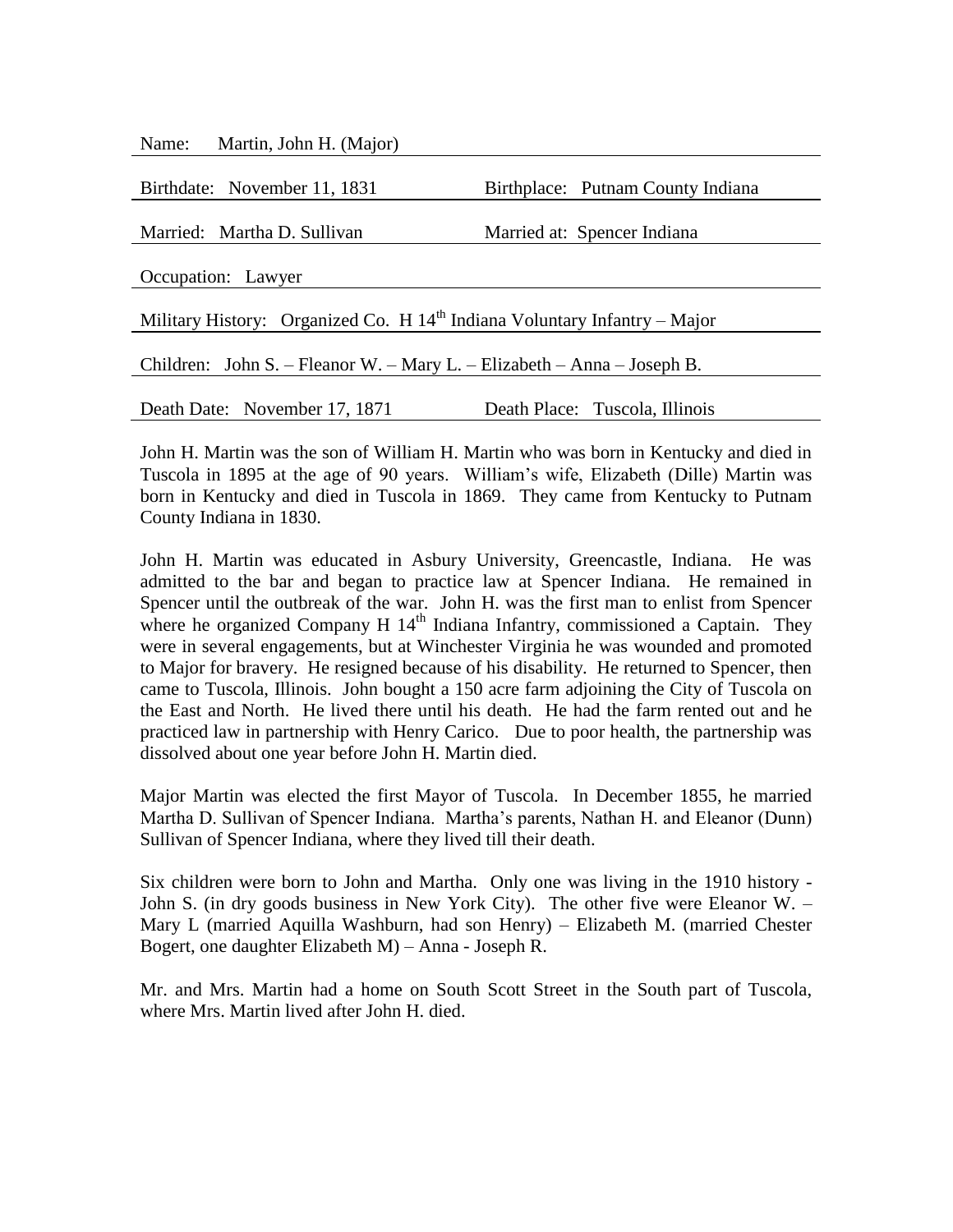| Name: | Merritt, Joseph |  |
|-------|-----------------|--|
|-------|-----------------|--|

Birthdate: October 28, 1838 Birthplace: Augusta County Virginia Married: Irena Conley Married at: Garrett Township 1856 Occupation: Blacksmith Military History: Co. E  $25<sup>th</sup>$  Illinois Volunteer Infantry – Corporal Children: John W. – Sarah Ann – Zella – Elmer – May – Bertie – Claude – Ziff Death Date: May 11, 1922 Death Place: Atwood, IL

Joseph's parents, William and Rachel Ann (Fitzpatrick) Merritt were both born in Virginia. William was a Blacksmith in Virginia. In 1850 they came to Coles County, where Joseph and his father blacksmithed together. In 1867 Joseph came to Piatt County and opened a blacksmith shop of his own. In 1861 he enlisted in Co. E.  $25<sup>th</sup>$  Illinois Infantry. He served over three years and mustered out as Corporal. He was in the Battles of Pea Ridge, Stone River, and Chickamauga, where he was captured. He was confined in Andersonville one year. He married Irena Conley of Coles County in 1856. They had eight children. He moved his blacksmith business to Atwood when the railroad went in in the 1870's. He lived there until his death. He served as Justice of the Peace at Atwood for several years.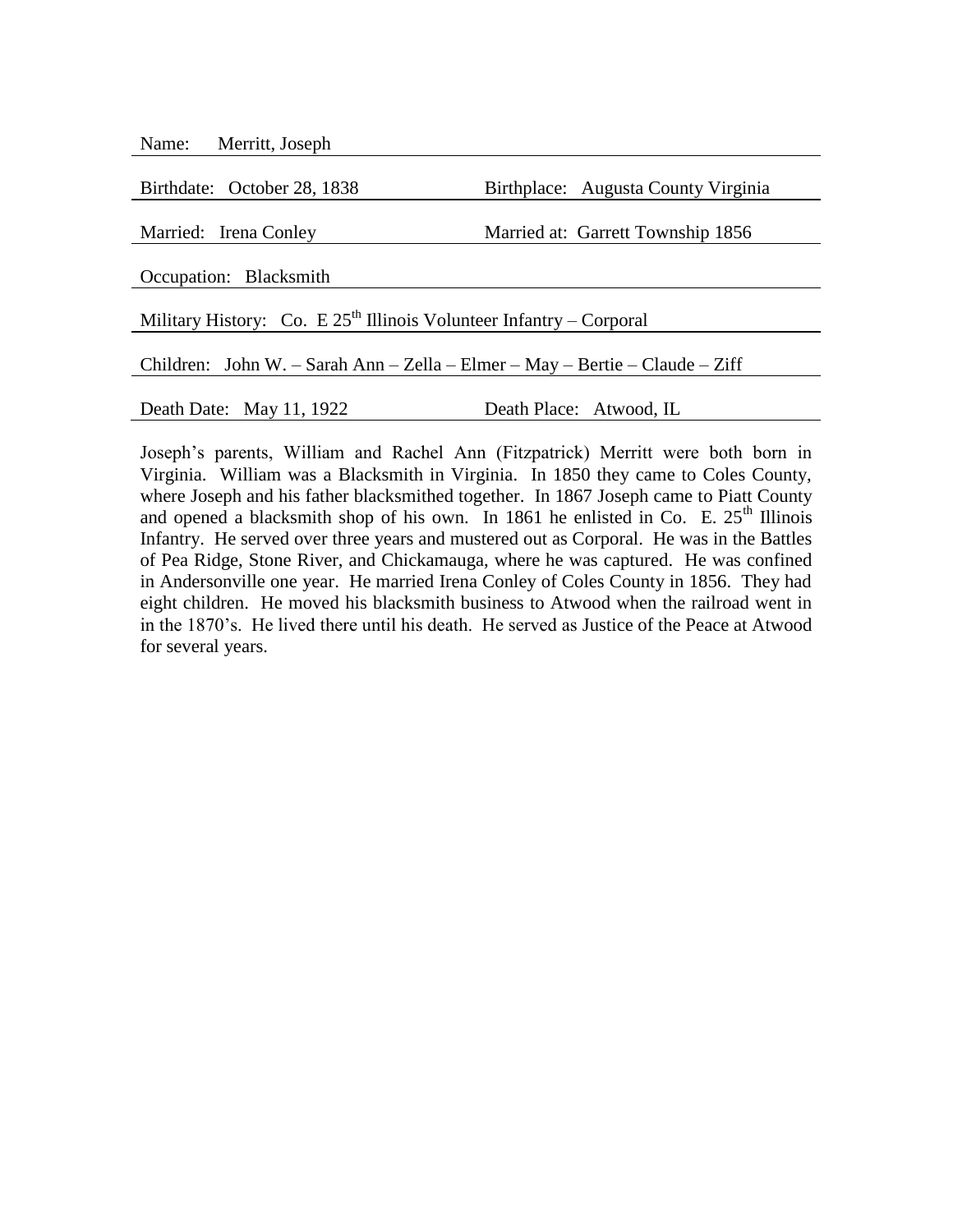| Birthdate: February 14, 1842                                                                                    | Birthplace: Douglas County Camargo<br>Township |  |
|-----------------------------------------------------------------------------------------------------------------|------------------------------------------------|--|
| Married: Sarah Smith                                                                                            | Married at: Douglas County                     |  |
| Occupation: Farmer in Bowdre Township                                                                           |                                                |  |
| Military History: Co. E 79 <sup>th</sup> IL Vol. Inf. and later in Co. D $18th$ IL Inf. as Captain              |                                                |  |
| Children: Estelle (wife of William D. Beasley, a farmer) – Blanche (wife of E. W. Hill,<br>a grocer in Camargo) |                                                |  |
| Death Date: February 13, 1910                                                                                   | Death Place: Bowdre Township                   |  |

Levi was discharged from the  $79<sup>th</sup>$  IL Vol. Inf. when he was wounded January 29, 1863. He healed and volunteered in the  $18<sup>th</sup>$  IL Inf. as Captain. In September 4, 1864, he was assigned to Engineers in charge of building pontoon bridges.

After the war, Levi was an Assessor in Camargo Township for five years. He got married and moved to the farm that he bought while in the Army. It was in Bowdre Township, just North of the Barnett family at Barnett Bridge. He was Assessor and Collector in Bowdre Township for three years. He lived on this farm until he died in 1875 at 70 years old. Mary stayed on the farm in Kansas with her son who was running the farm. She died in Kansas.

Levi's grandparents were John Martin Sr. and Mary (Wheeler) Martin. John was born in 1816 and Mary in 1817. Both were born in Athens County Ohio. They married in 1836 and came to Camargo Township the same year. They bought 40 acres of land, then 200 acres more. John Sr. and Mary both died on the farm in Camargo Township.

Levi's parents were John Jr. and Sarah Susannah, a widow of Abraham Van Vooris. They owned 200 acres in Camargo Township. They had nine children: John III (died in Missouri) – Joseph (died in Kansas) – Levi – Margaret, (wife of Hamilton Watkins, died)– Nancy (first married Robert Barnett, then Henry Miller) – Isaac of Camargo – Lucinda (wife of James Barnett). Both parents died in Camargo Township.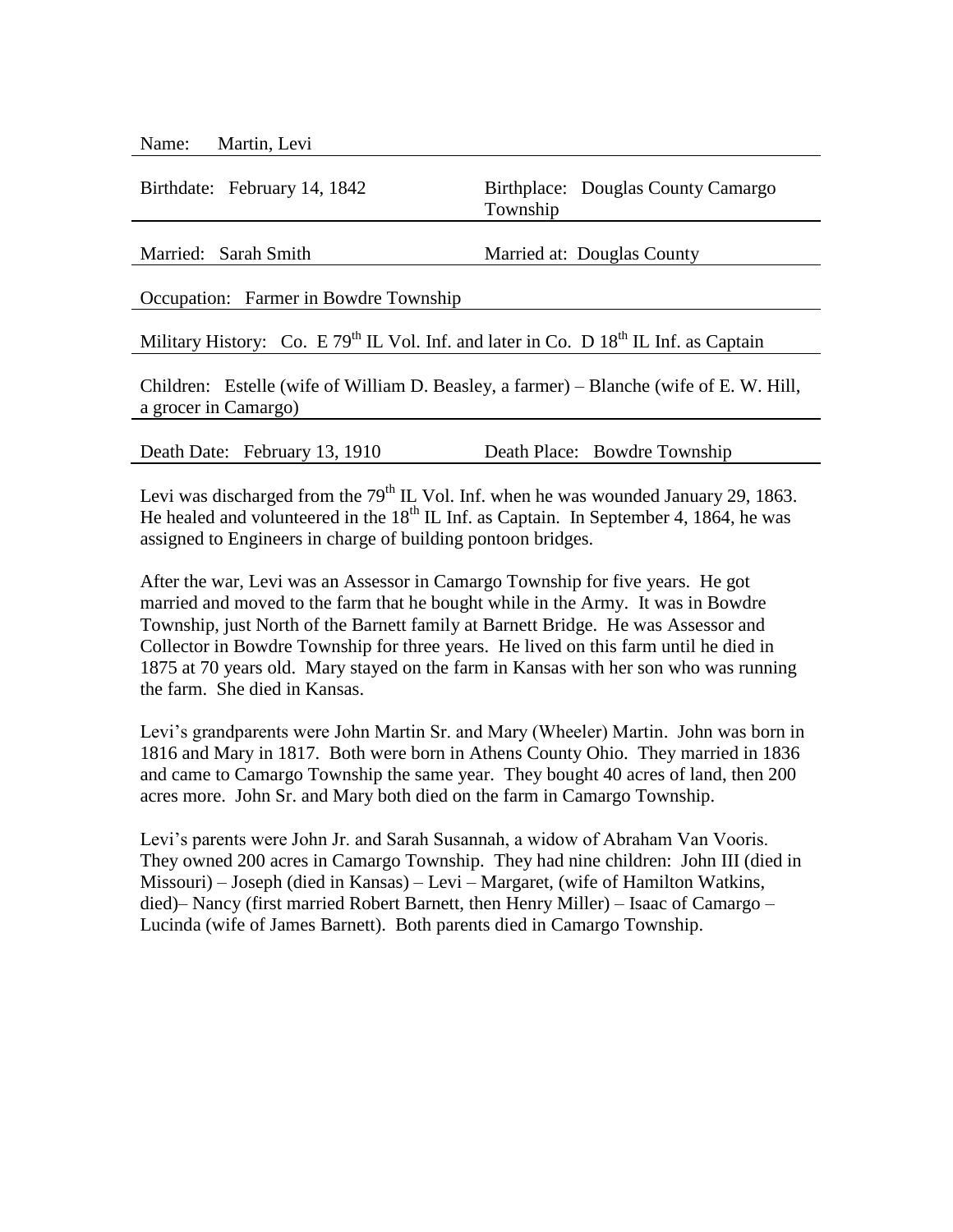| Midwinter, Thomas<br>Name:                                                    |                                                      |  |
|-------------------------------------------------------------------------------|------------------------------------------------------|--|
| Birthdate: April 13, 1841                                                     | Birthplace: Gloucestershire, England                 |  |
| Married: 1 <sup>st</sup> Henrietta Cofer (she died in                         | Married at: 1 <sup>st</sup> Arcola November 13, 1866 |  |
| 1881) $2nd$ Margaret A. McWilliams                                            | $2nd$ at Arcola in 1884                              |  |
| Occupation: Manufacturer of brooms                                            |                                                      |  |
| Military History: Co. C $134th$ Illinois Voluntary Infantry – 100 day service |                                                      |  |
| Children: Mary A.                                                             |                                                      |  |
|                                                                               |                                                      |  |

Death Date: September 18, 1933 Death Place: Arcola

Thomas Midwinter's parents were Joseph and Elizabeth (Dyer) Midwinter, both natives of England. They had eight children. In 1852 they immigrated to Hamilton, Ontario Canada. He followed his trade of carpenter. Both parents continued living in Hamilton until their deaths. Their children were: Charles (lived in London Ontario) – Job (of Hamilton Ontario) – Harrah (wife of William Cathpole – died) – Ann (widow of William Alcock, lived in Michigan) – Joseph (died in Grand Rapids Michigan) – Elizabeth (wife of William Lockman Hamilton) – Eliza (died in England) – Thomas. Joseph died in Hamilton over seventy years old. His wife Elizabeth died in Hamilton over 96 years old.

Thomas Midwinter learned the broom making trade in Hamilton Ontario Canada. In 1862 he went to Detroit Michigan. He worked at the trade of broom making until 1863 when he went into the Army. He mustered out in 1864 at Camp Fry in Chicago. Then he came back to Arcola in 1865. His first work being the manufacture of a crop of broom corn into brooms for Col. John Cofer. In the fall of 1865, he went to Detroit Michigan to set up a broom factory for Col. Cofer, until 1868 when he returned to Arcola Township, taking over management of Col. Cofer's farms until 1881. In 1881 he moved to Arcola, where he resided until his death. Several years after 1881 he was in the broomcorn brokerage business, then he ran a grocery store for two years until his retirement.

Thomas Midwinter's wife, Henrietta, was a daughter of Col. John Cofer and Mary E. McGill Cofer from Kentucky. They came to Arcola Township in the early 1850's. He bought a large tract of land, where they lived the rest of their lives. While in Kentucky, John Cofer had command of the Regiment of Kentucky State Militia.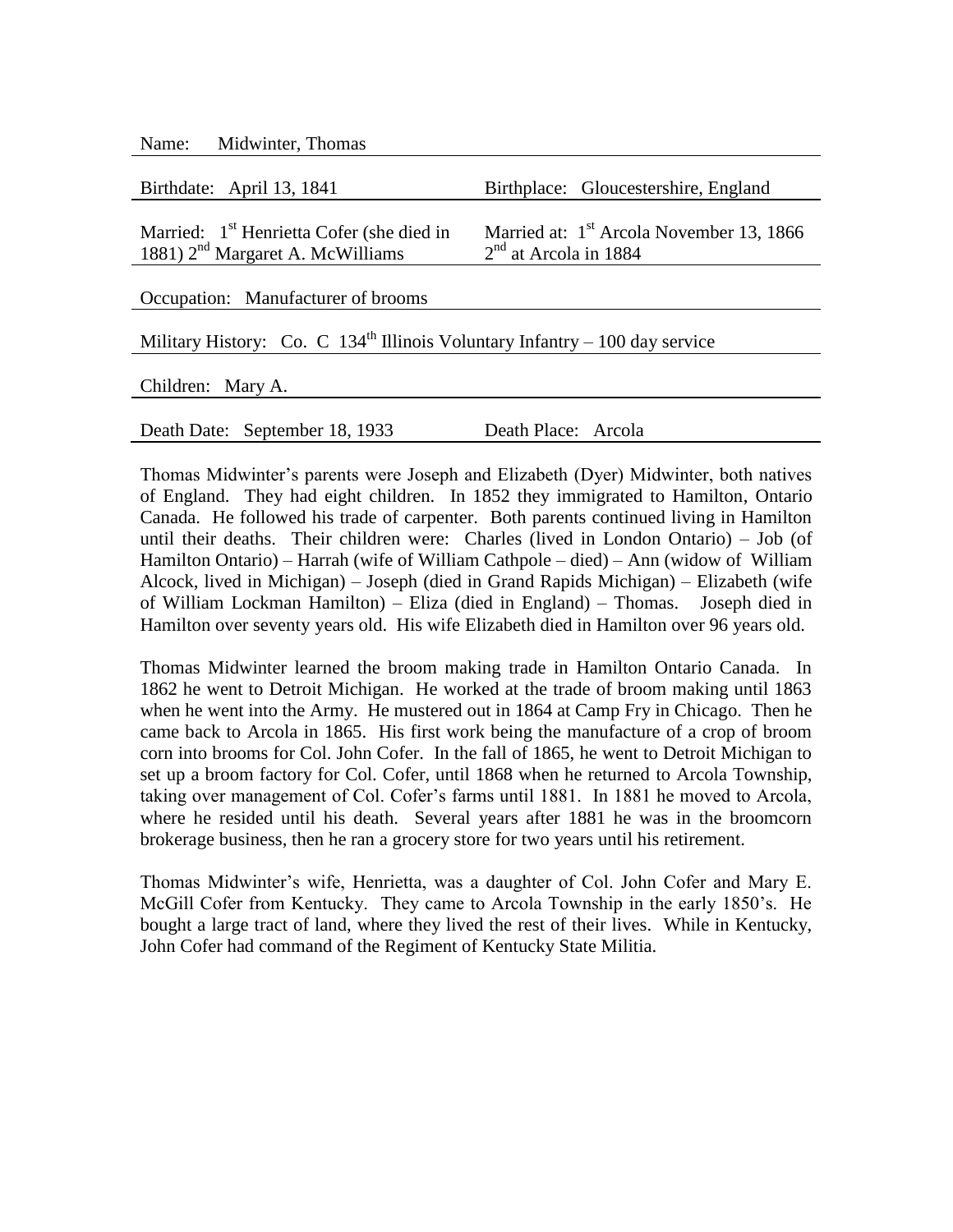Name: Miller, William P.

| Birthplace: Cincinnati Ohio                                          |  |  |  |
|----------------------------------------------------------------------|--|--|--|
| Married at: Tuscola IL                                               |  |  |  |
|                                                                      |  |  |  |
|                                                                      |  |  |  |
| Military History: Co. B 79 <sup>th</sup> Illinois Volunteer Infantry |  |  |  |
|                                                                      |  |  |  |
|                                                                      |  |  |  |
|                                                                      |  |  |  |
| Death Place: Tuscola, IL                                             |  |  |  |
|                                                                      |  |  |  |

William P. Miller's father was George D. Miller, who was born in Dayton Ohio, of Scotch-Irish descent. He was a Presbyterian Minister, and came to Douglas County in 1860. He gathered together members of his church and gained many more. He organized a church society, and was instrumental in building the First Presbyterian Church in Tuscola. After four years, due to failing health, he gave up the ministry. He accepted an appointment as postmaster of Tuscola. He held it for eighteen months. He then opened a bookstore for three years, then retired. Five years later he died January 25, 1876. His wife was Grissella M. Hatton of Washington County Virginia. They were the parents of eight children, five died young, and E. Baldwine Miller was killed in the army during the Battle of Richmond Kentucky. He was buried on the battlefield. George Miller's wife, Grissella, died December 20, 1882.

William P. Miller came to Douglas County with his parents at the age of eighteen. Since he turned twenty years old, he became devoted to mercantile pursuits. First as a salesman, then on per-cent of profits, and lastly in 1879 he bought his employer's stock of dry goods and began business on his own.

In August 1862, William enlisted in Co. B  $79<sup>th</sup>$  IL Vol. Inf., one of the best drilled and finest appearing companies in service. After enduring many hardships, and severe exposure, he was discharged in November 1862. On December 19, 1870, William married Mary E. Finney of Tuscola. They had one child, Ethel.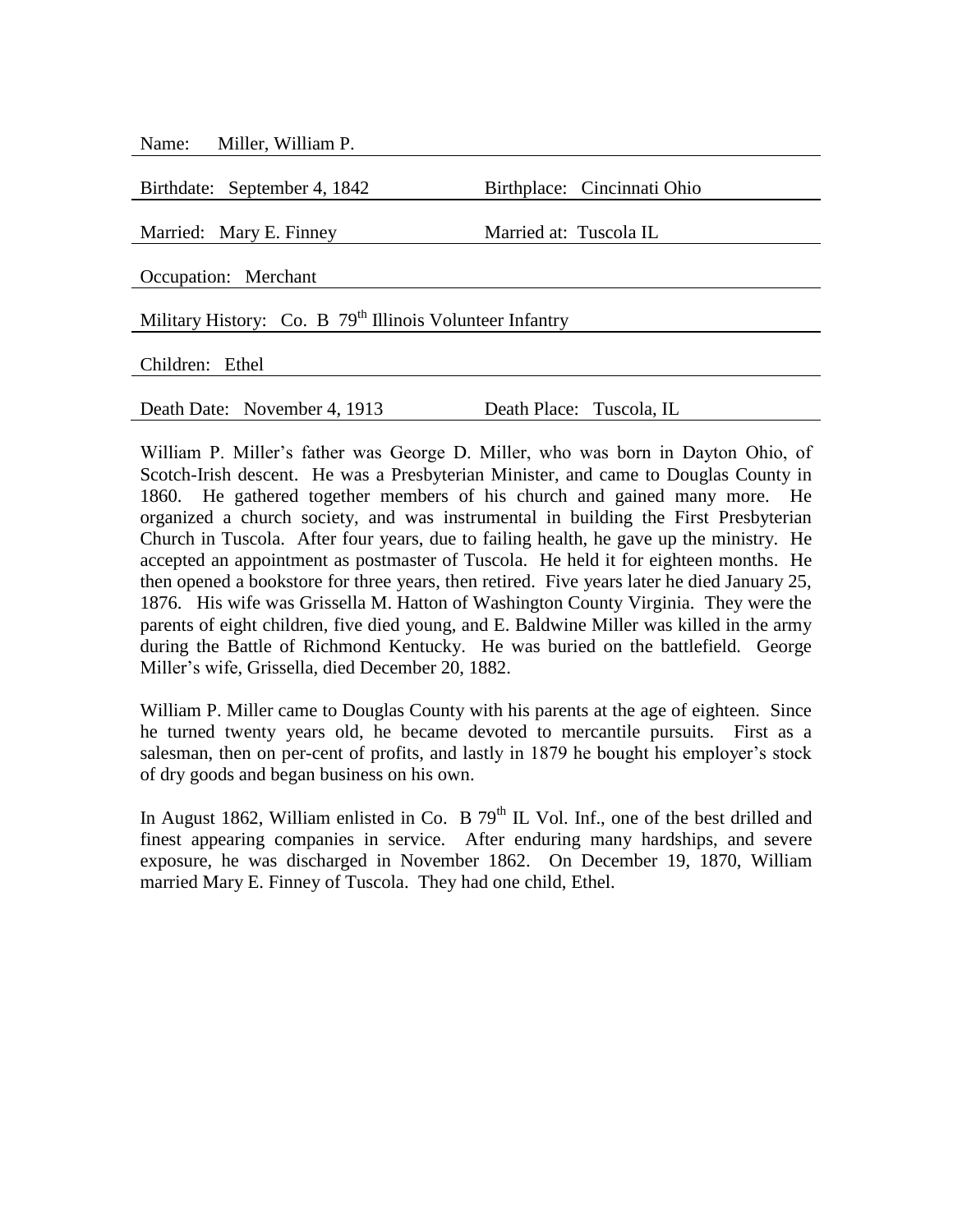| McGee, J. Park<br>Name:                                    |                                  |  |  |
|------------------------------------------------------------|----------------------------------|--|--|
|                                                            |                                  |  |  |
| Birthdate: January 5, 1847                                 | Birthplace: Clark County Indiana |  |  |
| Married: Never married                                     | Married at:                      |  |  |
| Occupation: Doctor                                         |                                  |  |  |
| Military History: Co. K $37th$ Illinois Volunteer Infantry |                                  |  |  |
| Children:                                                  |                                  |  |  |
| Death Date:                                                | Death Place:                     |  |  |

J. Park McGee was the son of William Park McGee, a native of Washington County Pennsylvania, of Scotch-Irish extraction. William was a saddle maker by trade. William married Tamar Tom who was born in Allegheny County Pennsylvania. William Park McGee learned the saddle making trade in Pittsburgh, Pennsylvania. He came to Clark County Indiana, where he farmed and made saddles. He came by flat boat down the Ohio River in 1820. He died in April 27, 1862, and is buried in Owen Creek Cemetery, Clark County Indiana.

J. Park's grandfather was Robert McGee, an early settler of Pennsylvania. Robert McGee, father of William, married Isabell Park, the daughter of John Park.

J. Park McGee was enlisted in Co. K  $137<sup>th</sup>$  IL Inf. in 1864.

J. Park McGee was educated in common schools, then spent three years in Wabash College. Then he read medicine with Dr. Work in New Charlestown, Clark County. He then went to Eclectic College in Cincinnati, and graduated in 1872. He located in Brushy Fork in 1874 and took up his profession of Doctor. He was elected to the State Legislature from a district composed of Douglas, Coles and Cumberland counties in 1884, 1888 and 1892. J. Parke McGee owned 250 acres of farmland. J. Park McGee planned to visit the World's Fair in Paris France and take a tour of Europe in the summer of 1900.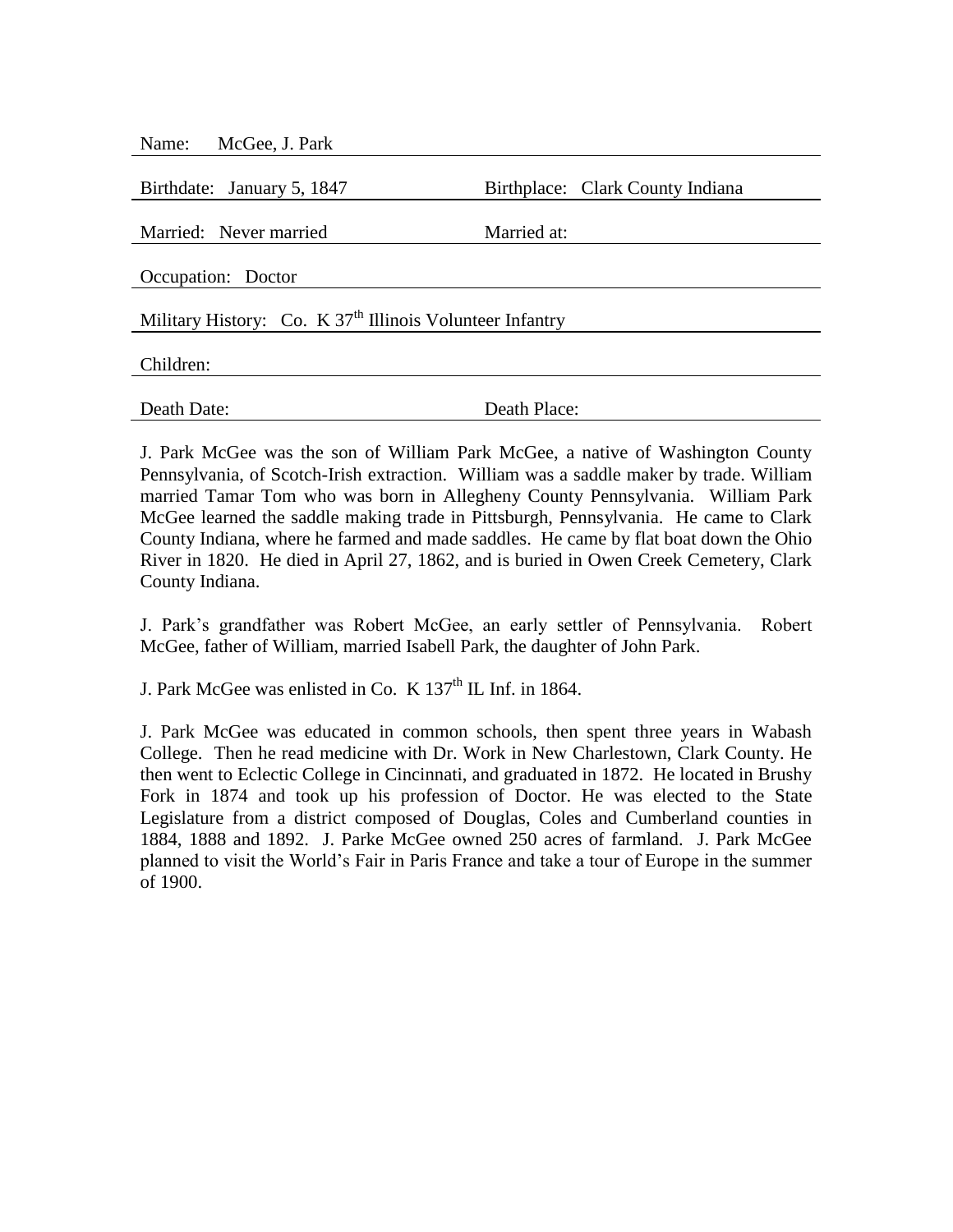Name: McKinney, David

Birthdate: 1837 Birthplace: Butler County Ohio

Married: Katherine Prescilla Rork Married at: Butler County Ohio

Occupation: Farmer

Military History: Captain of Co.  $I 54<sup>th</sup>$  Illinois Volunteer Infantry

Children: Ida May (wife of Martin Rice) – Ora W. (in real estate, Edwards County Illinois) – Dr. Newton Charles McKinney of Camargo – Jessie (wife of Charles Richmond of Villa Grove) – Ruey (wife of Harry Blake) – Otto M. (Methodist Minister in Dana Indiana) – Lula B. (wife of Claude Lasator of Hammond Indiana)

| Death Date: 1917 |          | Death Place: Camargo, in Camargo |
|------------------|----------|----------------------------------|
|                  | Cemetery |                                  |

David McKinney lived in Butler County Ohio until 1859 then he came to Douglas County Arcola Township. He first bought a farm on the county line Southeast of Arcola. He settled and bought land North of Arcola at Galton in what was called Ohio Settlement in 1871. In 1882 he sold his property in Arcola Township and bought 260 acres in Camargo Township. He retired and moved into Camargo in 1898. He was postmaster of Camargo from 1898. He was also elected Supervisor of Camargo Township. In 1910 he was Mayor of Camargo. He died in 1917.

Dr. Newton Charles McKinney, son of David, was born on the farm Southeast of Arcola on March 12, 1871. He was educated in district schools at Camargo, and went to medical school at the University of Illinois, Urbana. Then he took a special course at Northwestern, Chicago. He graduated from this course for physicians and surgeons in 1902. He started practice in Camargo and Murdock at this time. Doctor McKinney was married in 1902 to Ruey J. McKinney of Ohio. She was the daughter of Dr. Abraham McKinney of Ohio. Dr. Abraham's wife was widow Emma L. (Henry) Walls. She was born in New Jersey. Dr. Newton and his wife, Ruey, bought a house in Murdock after their marriage and lived there.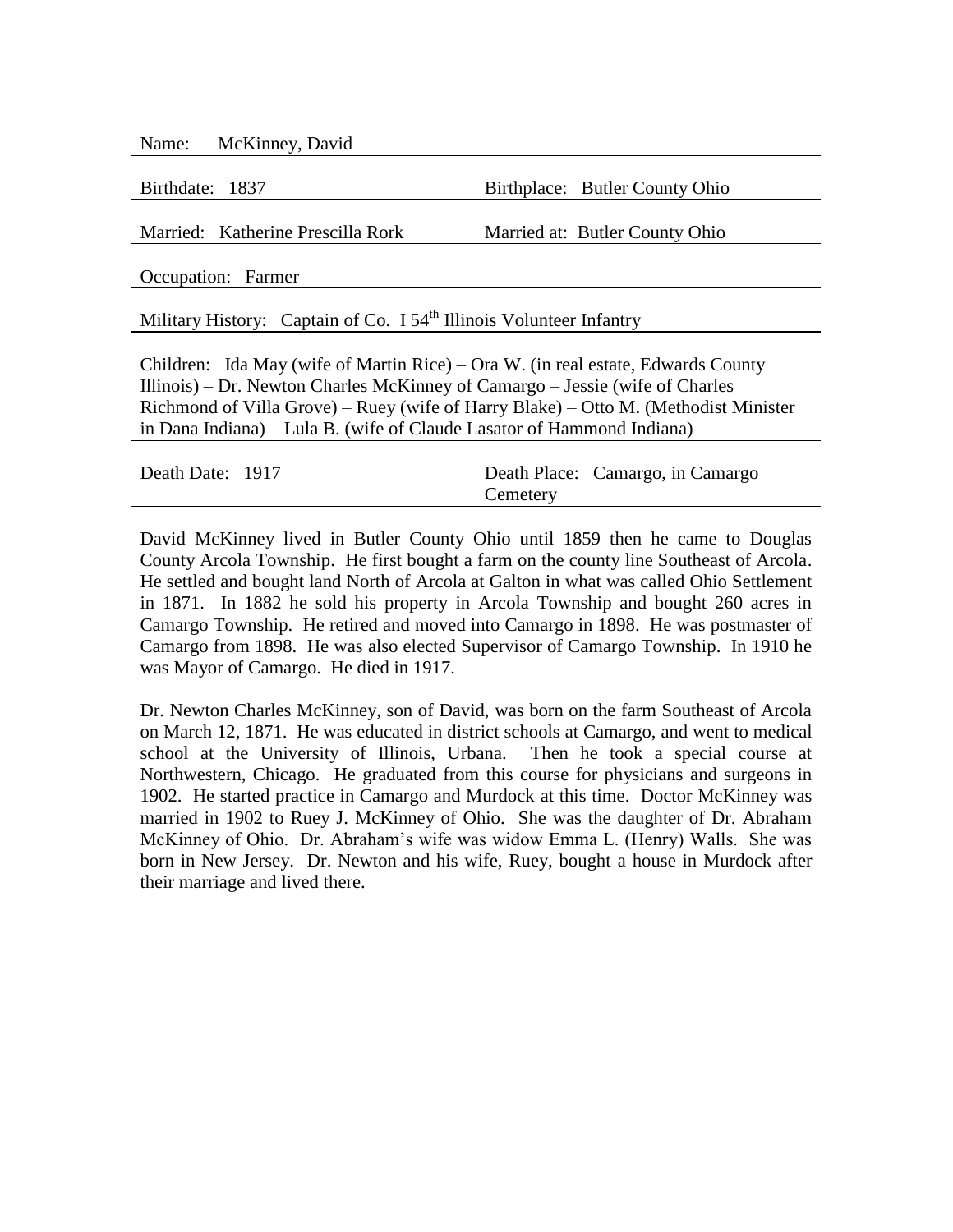Name: McKinney, Dr. John Wright

| Birthdate: June 7, 1825                                                                              | Birthplace: Clark County Ohio near<br>Springfield Ohio                                                              |
|------------------------------------------------------------------------------------------------------|---------------------------------------------------------------------------------------------------------------------|
| Married: 1 <sup>st</sup> Mary Roll (died September<br>25, 1870) 2 <sup>nd</sup> Minnie A. Coykendall | Married at: 1 <sup>st</sup> Pleasant Hill Indiana on<br>October 12, 1848, 2 <sup>nd</sup> on September 10,<br>1871. |

Occupation: Doctor

Military History:  $62<sup>nd</sup>$  Illinois Infantry, transferred to  $63<sup>rd</sup>$  Illinois Infantry as Surgeon – rank of Major

Children:  $1<sup>st</sup>$  marriage: Mrs. Laura A. Miler – Mrs. Mary R. Clendenen – John M.  $2<sup>nd</sup>$ marriage: Frank C. – Mrs. Florence E. (Isaac W. a doctor) Hall – Walter R – Mabel G Campbell.

Death Date: July 31, 1897 Death Place: Camargo Douglas County IL

John W. McKinney moved from Ohio to Montgomery County Indiana in 1830, where he reached maturity. Then he taught school for two years. He married Mary Roll on October 12, 1848. After which he moved to Hillsboro Indiana and began the practice of medicine. Then he moved to Camargo, IL in 1851. There he continued the practice of medicine. He attended Jefferson Medical College in Philadelphia, graduating in 1855. He lived in Centralia, IL for one year, then returned to Camargo. He enlisted in the Army in September 1862, mustered out April 9, 1865. Then he resumed his practice at Camargo, Douglas County, where he spent the remainder of his life. He served several terms as Supervisor of Camargo Township, was the author of a bill to grant formation of Douglas County from Coles. He also was instrumental in having the county named after Steven A. Douglas. He was in Frank Reed Post G.A.R. He died July 31, 1897 in the house he lived in for 46 years, at the west end of Camargo.

One daughter, Florence McKinney, married Isaac William Hall, a doctor. He was Mayor of Camargo from 1904 to 1909. Florence was married to Dr. Hall on June 28, 1898. She was born February 10, 1874. She taught school at Hammett school for three years, and three years in Morton Park schools in Chicago, where she met Dr. Hall and married. They came to Camargo. She was the Principal of the Camargo school in 1901 and 1902, filling the term of Mr. Ashurst. Then she was elected for 1902 and 1903.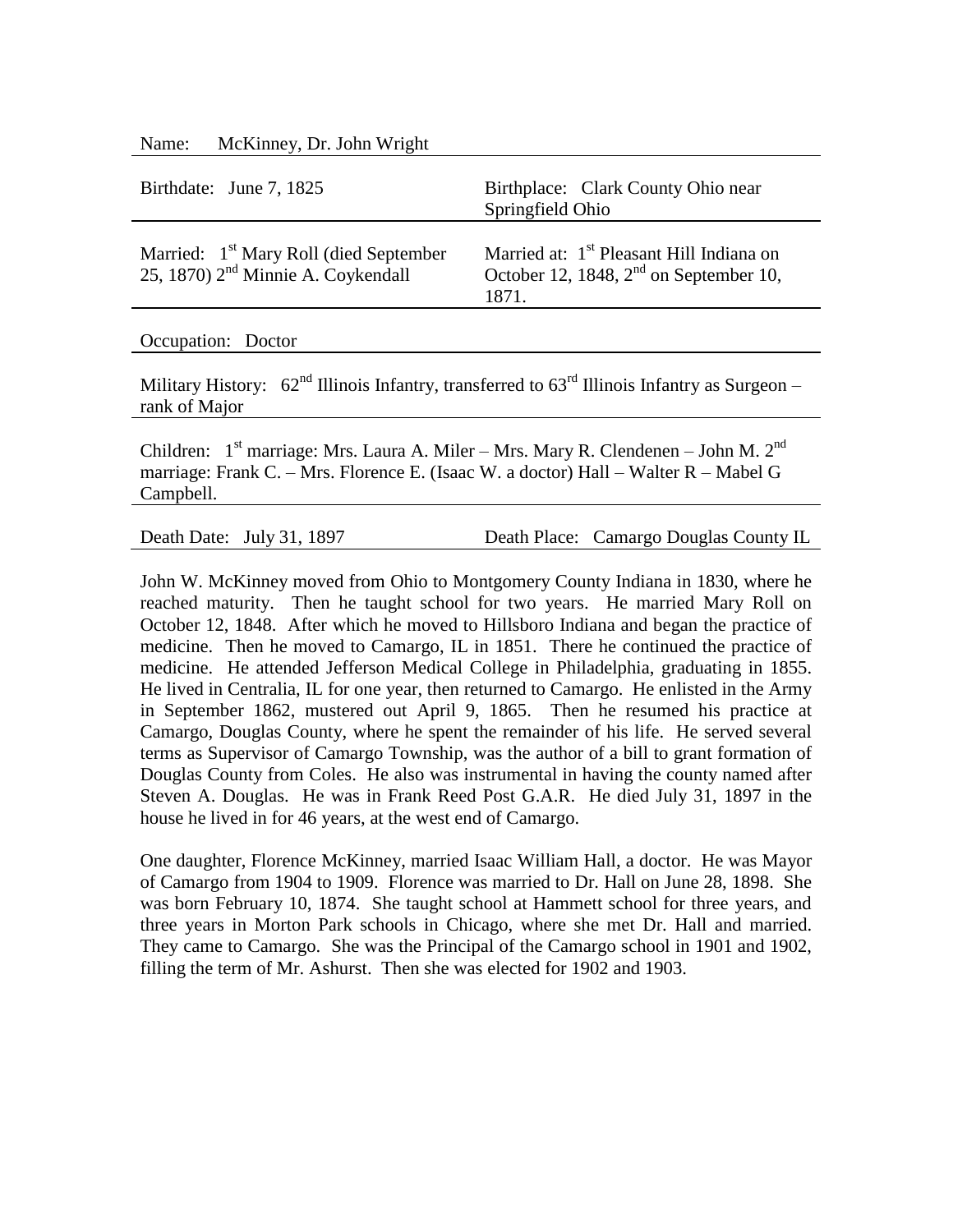| McKnight, George M.<br>Name:                                                                                                                   |                                                     |  |
|------------------------------------------------------------------------------------------------------------------------------------------------|-----------------------------------------------------|--|
| Birthdate: November 10, 1830                                                                                                                   | Birthplace: Loudoun County Virginia                 |  |
| Married: Sarah Alice Howard                                                                                                                    | Married at: Greenwood Indiana on<br>October 6, 1853 |  |
| Occupation: Farmer – Police Magistrate in Tuscola – Harness Maker                                                                              |                                                     |  |
| Military History: Co. A 17 <sup>th</sup> Indiana Volunteer Infantry                                                                            |                                                     |  |
| Children: Edmond H. – Horatio G. – John Walter – James F. – Martha F. Swinford –<br>Infant D. – Thomas M. (died) – Amanda $H$ – Charles Bowman |                                                     |  |
| Death Date:                                                                                                                                    | Death Place:                                        |  |

Parents of George M. McKnight were Josiah and Hanna (Thomas) McKnight. Josiah was a native of Fauquier County Virginia. His wife, Hanna, was a native of Culpeper County Virginia. They married in Virginia, living there for a few years, then moved to Greene County Ohio. Josiah was a farmer. Both parents died in Xenia Ohio.

George M. McKnight learned the harness-making trade in Xenia Ohio. He worked at this trade from 1845 to 1851. Then he went to Madison Indiana doing the same trade there. He then went to Columbus for six months, then moved to Greenwood Indiana where he married Sarah Alice Howard in 1853. He stayed there until 1857 when he moved to Greencastle Indiana. He stayed there until 1862, then went to Indianapolis. On July 17, 1862, he enlisted in Co. A  $70<sup>th</sup>$  Indiana Infantry. All the time up to this, he had worked at his trade of harness-making. At the Battle of Dallas Woods his left hand was almost shot off. This left him crippled the rest of his life. He was sent in a wagon from Kingston Georgia to Chattanooga, Nashville, Louisville to a hospital at Indianapolis, where he was discharged on December 6, 1864 for disability. He left the hospital and went to Franklin Indiana. He rented a farm for two to three years, then moved to Charleston, Coles County Illinois, where he tended a flock of sheep and did team work through the winter. He went to Ashmore Township and worked on several farms there. General Harrison was elected President, which was his commander in the Army. He got Mr. McKnight on as Postmaster at Ashmore. He stayed until 1895 when he resigned and came to Tuscola. In 1897 Mr. McKnight was elected Police Magistrate of Tuscola, Illinois. He held this until 1909 when, due to ailing health, he resigned.

George M. McKnight's wife Sarah Alice's parents were Thomas H. and Sarah M. Howard, natives of Massachusetts and Ohio. They moved to Indiana. Both lived and died in Indianapolis.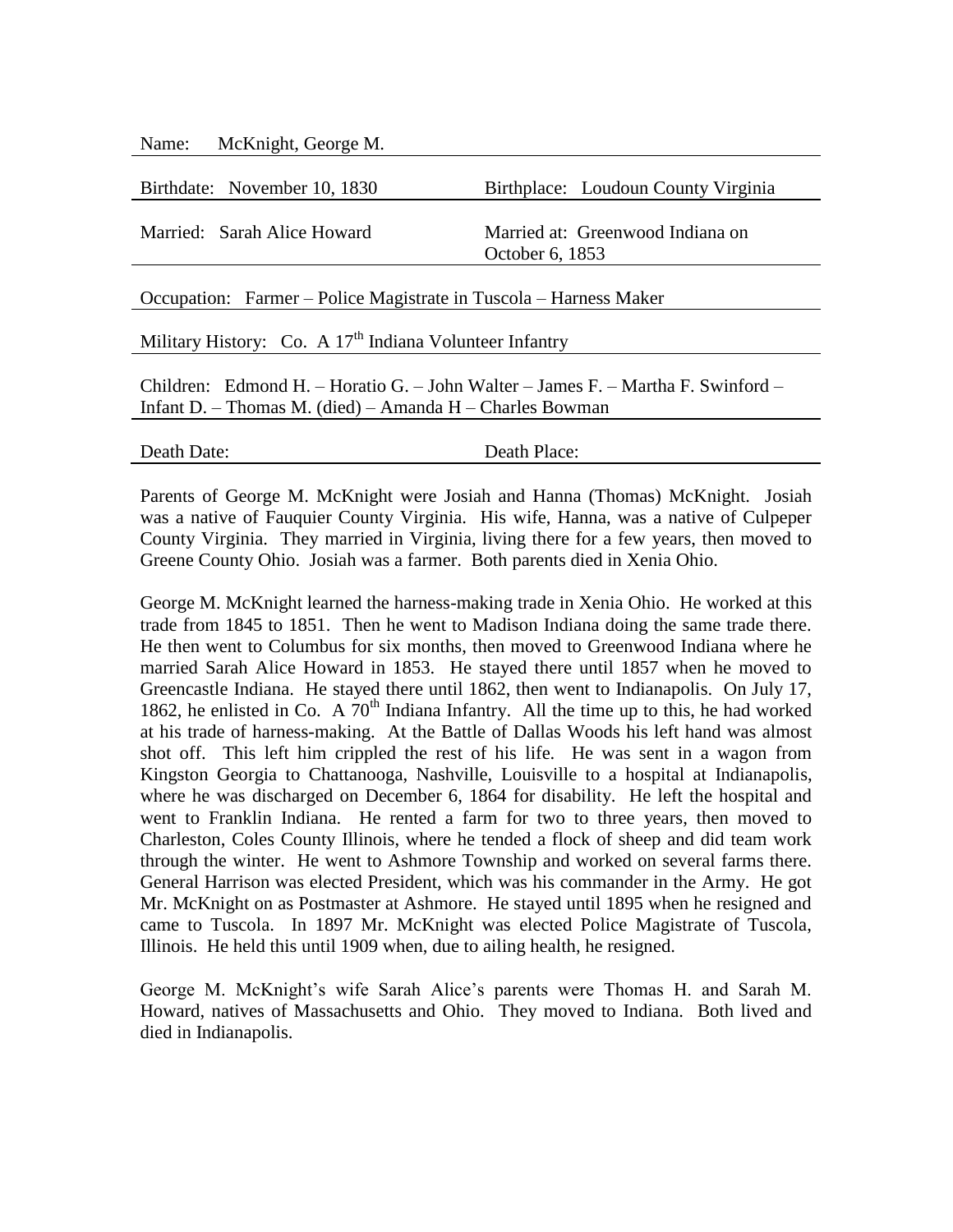|                                                              | Birthplace: Patterson New Jersey |  |  |
|--------------------------------------------------------------|----------------------------------|--|--|
| Married at:                                                  |                                  |  |  |
| Occupation: Lawyer – Prosecuting Attorney for County         |                                  |  |  |
| Military History: 4 <sup>th</sup> Illinois Volunteer Cavalry |                                  |  |  |
|                                                              |                                  |  |  |
| Death Place:                                                 |                                  |  |  |
|                                                              |                                  |  |  |

Robert's father was James J. McPherson, who was born in 1821 in Scotland. He settled in Massachusetts and then New Jersey. James was an importer of laces and was an extensive dealer in foreign fancy goods. In 1851 he moved to Ottawa, Illinois where he was in the banking business until he died in 1854. His wife (Robert's mother) was Francis C. McPherson.

Robert B. McPherson came to Ottawa Illinois with his parents in 1851. He got his schooling there and had started the study of law. The civil war broke out and he volunteered in the 4<sup>th</sup> IL Vol. Cavalry. After the war was over, he returned to Ottawa and continued the study of law. After he was admitted to the Bar, he came to Tuscola and opened a law office. He took his brother into his office as a student in law. His brother, Leslie G., was later admitted to the Bar and was made a full partner by Robert. During Robert's first year he made a full list of abstracts of title to all property in Douglas County. This was bought by the Douglas County Commissioners for a good sum of money. This helped pay expenses and got him established. He was later the County's Prosecuting Attorney. He won distinction for his enforcement of criminal law. His success in cases made him well known in a large area.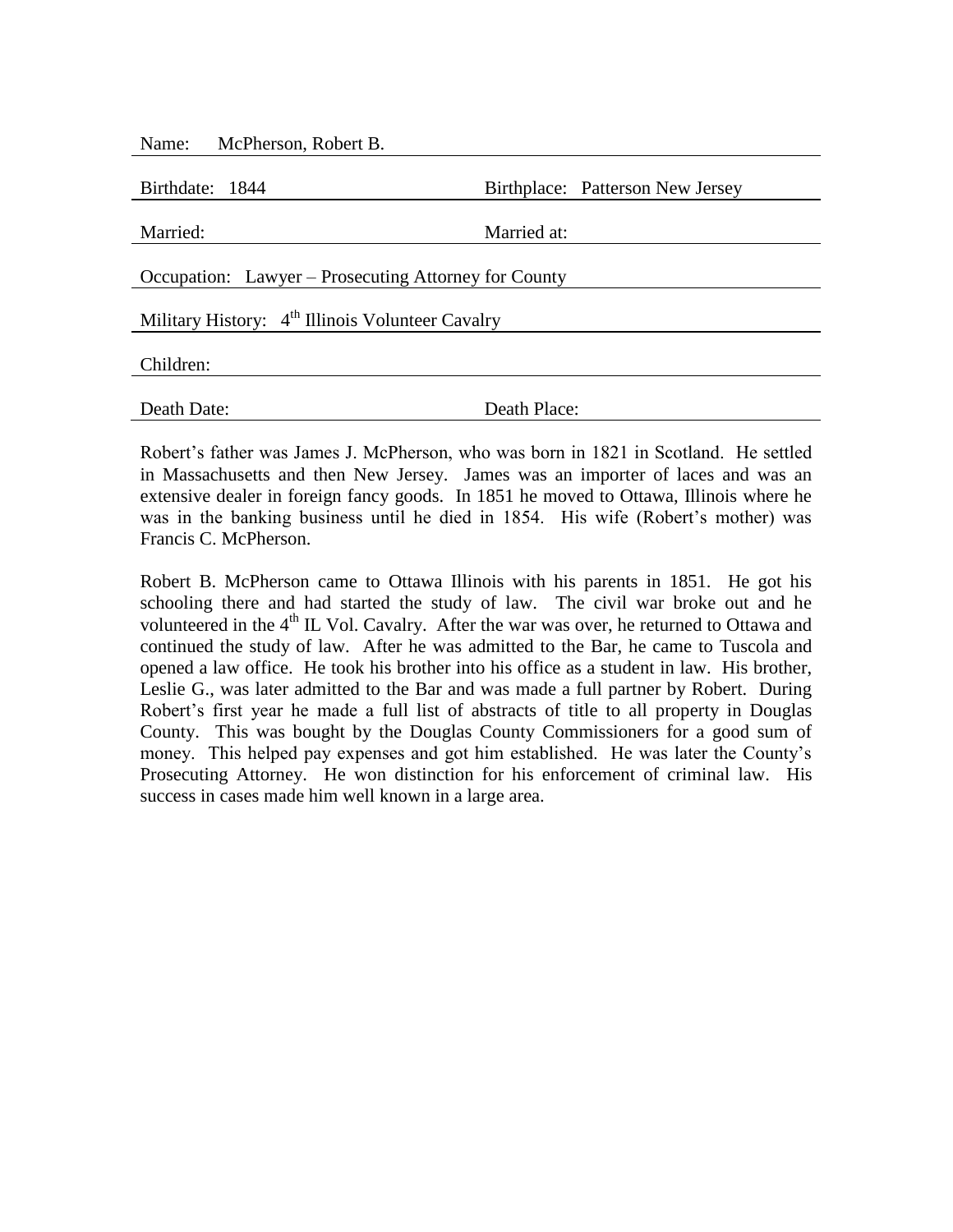Name: Monroe, Charles B.

| Birthdate: December 14, 1835                                          | Birthplace: Scioto County Ohio       |  |  |
|-----------------------------------------------------------------------|--------------------------------------|--|--|
|                                                                       |                                      |  |  |
| Married: Elizabeth Harrison                                           | Married at: Garrett Township in 1868 |  |  |
| Occupation: Farmer                                                    |                                      |  |  |
|                                                                       |                                      |  |  |
| Military History: Co. E 125 <sup>th</sup> Illinois Volunteer Infantry |                                      |  |  |
|                                                                       |                                      |  |  |
| Children: Joseph W. – Leonard B. – George F. – Sarah E. – Benjamin C. |                                      |  |  |
|                                                                       |                                      |  |  |
| Death Date:                                                           | Death Place:                         |  |  |

Charles B. Monroe, in 1852, came to Piatt County Illinois with his parents. They remained there for four years, and in 1856 they moved to Champaign County. His mother died in September 1870 at the age of 59 years. His father moved back to Piatt County, living with his daughter. The father died July 1878 at the age of 68 years.

Charles B. enlisted in Co. E  $125<sup>th</sup>$  IL Inf. in August 1862, and served to the end of the war. After returning from the Army, he bought 40 acres of land in Champaign County, next to the south county line. He then bought 170 acres on the Douglas County side in Garrett Township, where he made his home. He also bought enough on the Champaign County side to make the 40 acres to 126 acres.

Charles B. Monroe married Elizabeth Harrison in 1868. She was born in Coles County, now Douglas County. They had five children.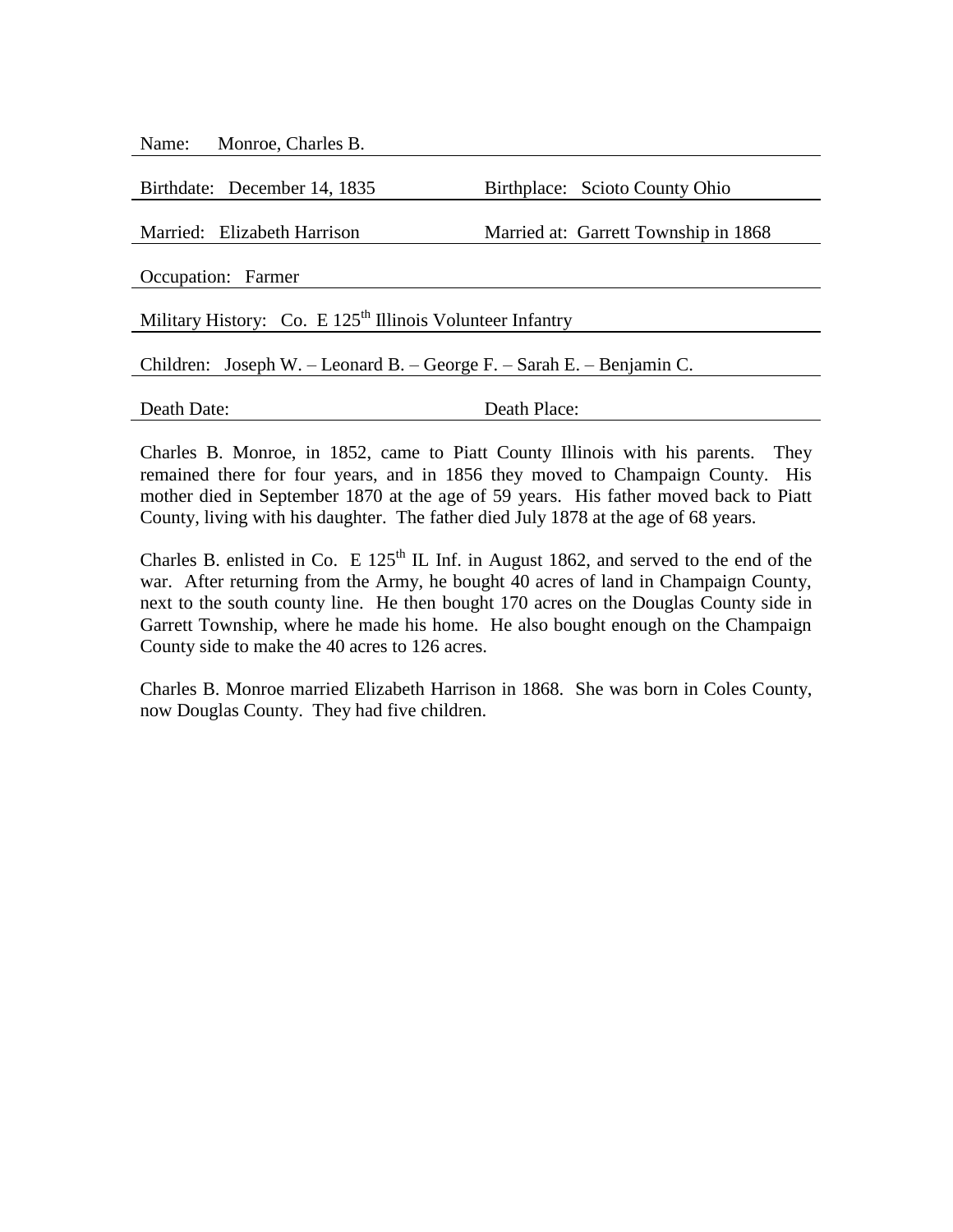| Moore, Daniel E.<br>Name:                                             |                                |  |  |
|-----------------------------------------------------------------------|--------------------------------|--|--|
|                                                                       |                                |  |  |
| Birthdate: December 31, 1841                                          | Birthplace: Butler County Ohio |  |  |
|                                                                       |                                |  |  |
| Married: Emily E. Wright                                              | Married at:                    |  |  |
|                                                                       |                                |  |  |
| Occupation: Farmer                                                    |                                |  |  |
|                                                                       |                                |  |  |
| Military History: Co. F 123 <sup>rd</sup> Illinois Volunteer Infantry |                                |  |  |
|                                                                       |                                |  |  |
| Children: Addie – Hattie - Ella                                       |                                |  |  |
|                                                                       |                                |  |  |
| Death Date:                                                           | Death Place:                   |  |  |
|                                                                       |                                |  |  |

Daniel E. Moore was raised on a farm in Butler County Ohio. His father, Levi D. Moore, died when Daniel was a young boy. His mother remarried. Daniel moved to Illinois Bowdre Township. At the age of sixteen, Daniel took charge of his stepfather's farm until his twenty-first birthday, when he enlisted in Co. F  $123^{rd}$  IL Inf. He served three years. He was in the Battles of Perryville, Atlanta Campaign, Chickamauga, Mission Ridge and Lookout Mountain. At Milton Tennessee, he was saved from a mortal wound by a rolled-up blanket. After the war he came back to Douglas County and rented a farm, then bought it. This farm was south of the county line in Coles County. He stayed there eight years. He sold this farm and bought 160 acres in Douglas County Bowdre Township. This was well-improved land with a good house, barn, orchard and maple grove around the buildings. In 1866 he married Emily E. Wright in Bowdre Township. She was born in Hocking County Ohio, and had come to Douglas County with her parents. Emily died on February 27, 1884.

Emily and Daniel only had three children that lived. They were Addie – Hattie – Ella.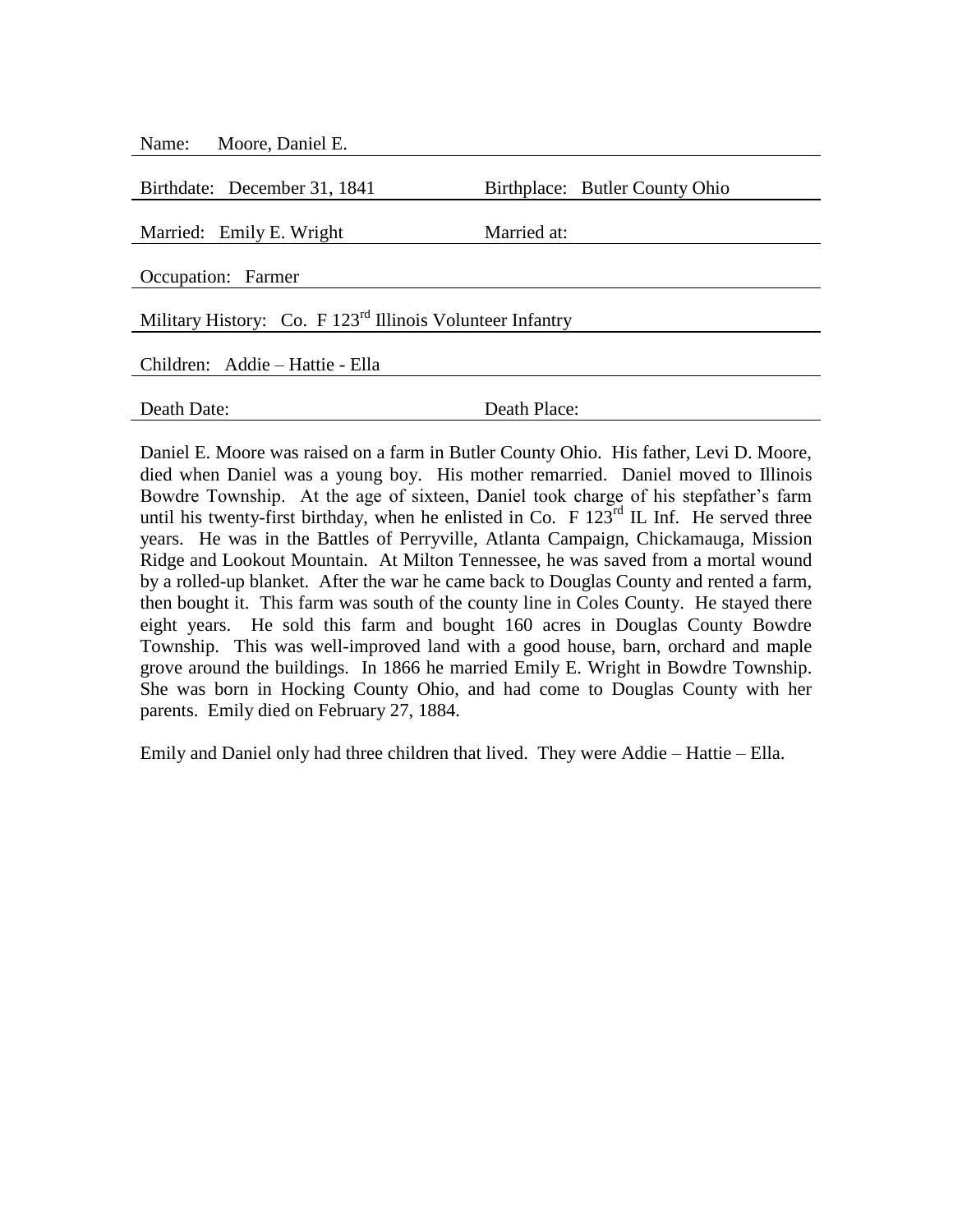| Name: | Morrow, James |  |
|-------|---------------|--|
|-------|---------------|--|

| Birthdate: November 3, 1832                                                                         | Birthplace: Brown County Ohio                     |  |
|-----------------------------------------------------------------------------------------------------|---------------------------------------------------|--|
| Married: $1st$ Sarah Ann Lawhead; $2nd$                                                             | Married at: 1 <sup>st</sup> Douglas County Newman |  |
| Rachel Fisher                                                                                       | in 1860; $2nd$ Champaign County                   |  |
|                                                                                                     |                                                   |  |
| Occupation: Farmer                                                                                  |                                                   |  |
|                                                                                                     |                                                   |  |
| Military History: Co. E $12^{th}$ Illinois Volunteer Infantry 1862 to 1865                          |                                                   |  |
|                                                                                                     |                                                   |  |
| $C_{\rm b}$ ildren: $1^{\rm st}$ with Homer of Hyme H $C_{\rm 20000}$ Meymont William D a former in |                                                   |  |

Children:  $1^{st}$  wife: Homer of Hume, IL – George Vermont – William B., a farmer in Newman Township. 2<sup>nd</sup> wife: Edgar D., a farmer in Newman Township

| Death Date: March 3, 1912 |        | Death Place: Newman, IL Douglas |
|---------------------------|--------|---------------------------------|
|                           | County |                                 |

(Reference 1910 Douglas History)

James Morrow was the son of James and Levina (Drake) Morrow of Brown County Ohio. Both were born and died in Brown County Ohio. Paternal grandparents were Irish and maternal grandparents were English and American.

James Morrow lived with his parents until he went to Montgomery County Indiana, and worked as a day laborer in 1852. Two years later he came to Champaign County Illinois. He bought eighty acres four miles south of Urbana. He farmed it for four years. Then he moved to Edgar County four miles east of Newman. He bought a farm there. On August 6, 1862, he went into the Army. First he came to Newman Township in 1858, but he kept the farm in Edgar County. He settled on the farm in Newman. In 1875 he drained and improved the farm. He retired in 1894, renting out his farms. He was an Alderman in Newman for several terms, and a member of the school board for eight years. He owned 240 acres in Edgar County and his wife 320 acres, 52 acres in Newman Township, 110 acres in Delta Region in Mississippi. He also owned twenty-three town lots in Moorhead Mississippi. He died in Newman on March 3, 1912, and was buried in Newman Cemetery. He was a member of Newman G.A.R. Post.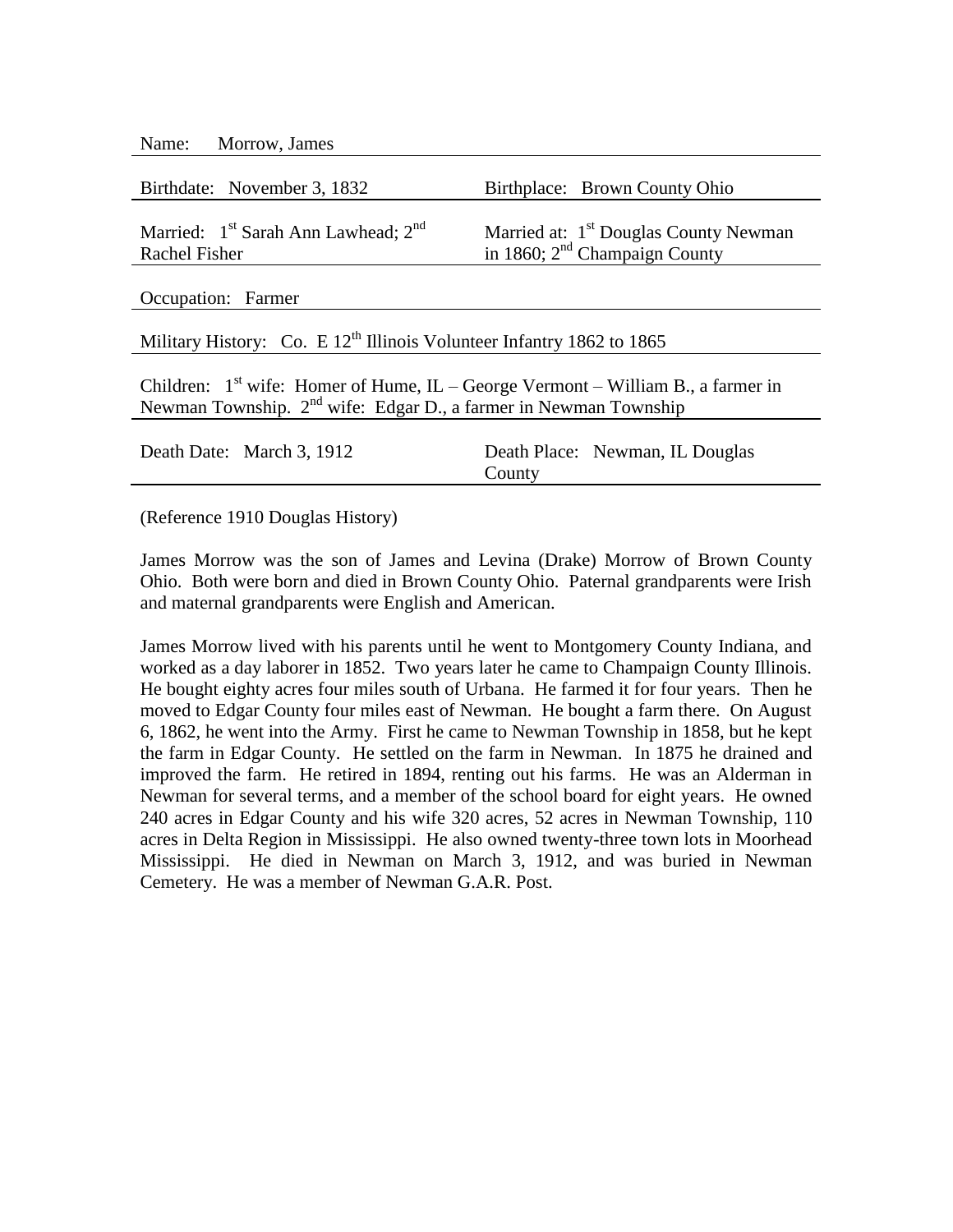| Name: Moorehead, Andrew P.                               |                                                        |  |
|----------------------------------------------------------|--------------------------------------------------------|--|
| Birthdate: January 12, 1836                              | Birthplace: Greeneville, Green County<br>Tennessee     |  |
| Married: Margaret Scott                                  | Married at: Greene County Tennessee on<br>May 20, 1858 |  |
| Occupation: R.R. Postal Clerk – Contracting and Building |                                                        |  |
|                                                          |                                                        |  |

Military History: 12<sup>th</sup> Tennessee Cavalry U.S.A. 1<sup>st</sup> Lt. And Brevet Captain

Children: David A. – Janson B. – Caroline – Walter – James B. – Charles – Jennie – one died in infancy

Death Date: June 23, 1919 Death Place: Tuscola

Margaret (Scott) Moorehead died May 23, 1895. Andrew and Margaret had the following children: David A. who lived in Cape Girardeau Missouri – Janson B. in St. Louis – Caroline, wife of William Hartley of Effingham – Walter of Champaign, IL – James B. a contractor and builder in Tuscola – Charles a carpenter in Tuscola – Jennie, wife of J. B. Thompson, Mounds, IL.

Andrew P. Moorehead married and left home when he was nineteen. He learned the carpenter trade and worked at it until 1862 when he went in the Cavalry. Returning to Greeneville after discharge, he was appointed Railway Postal Clerk. He was one of the first to hold this. He was transferred to Illinois Central Railroad in 1866. In 1882 he came to Tuscola where he engaged in the contracting and building business. He continued this business until 1904 when he was chosen Tax Collector for Tuscola Township. He was re-elected in 1909. He was a member of Tuscola G.A.R. Post.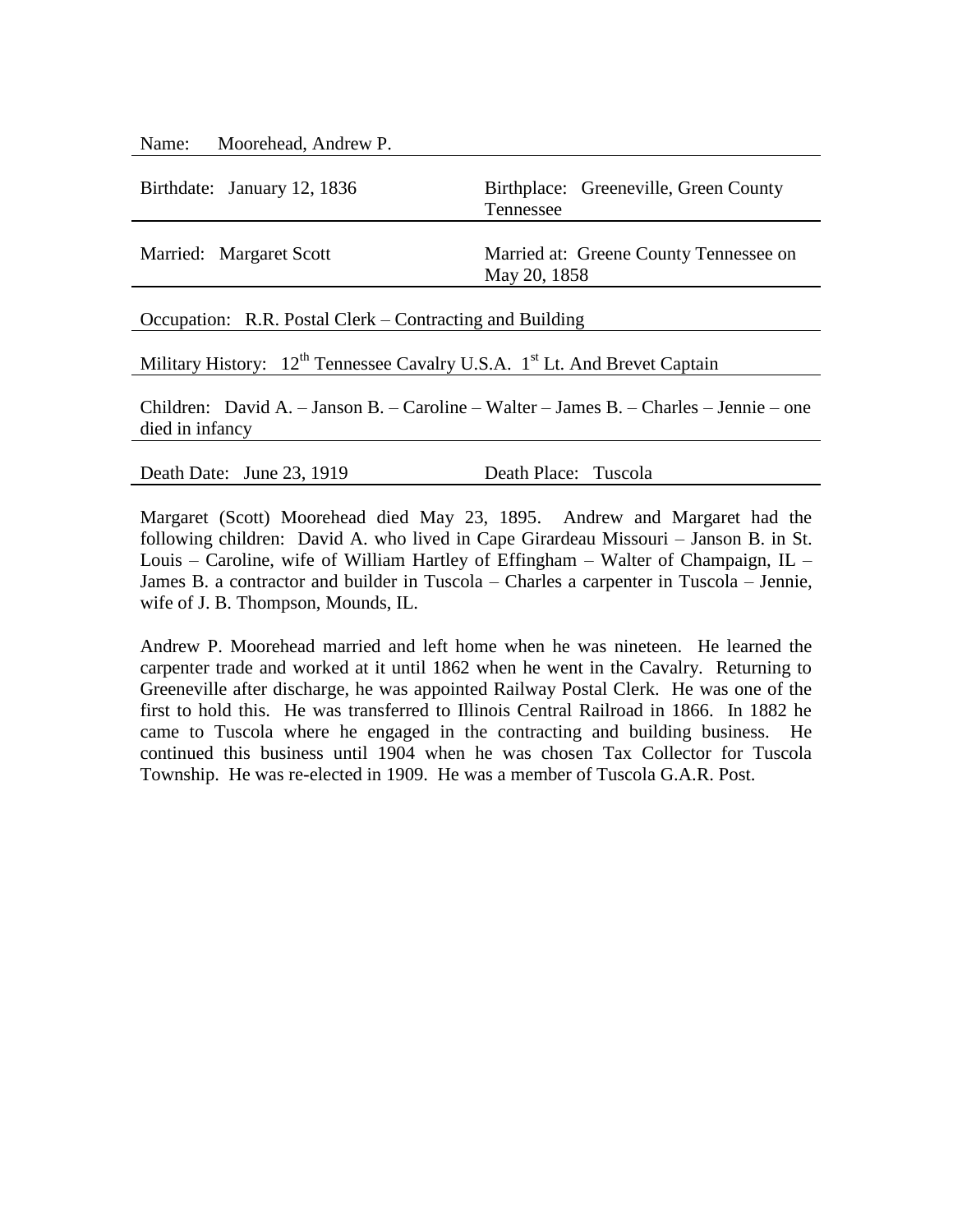| Name: | Mosbarger, Peter |  |
|-------|------------------|--|
|-------|------------------|--|

| Birthdate: June 18, 1841                                                                                     | Birthplace: Vermillion County Illinois                                  |  |
|--------------------------------------------------------------------------------------------------------------|-------------------------------------------------------------------------|--|
| Married: 1 <sup>st</sup> Naoma Quick; 2 <sup>nd</sup> Lucinda<br>Harshbarger                                 | Married at: 1 <sup>st</sup> Garrett Township, 2 <sup>nd</sup><br>Atwood |  |
| Occupation: Farmer – Meat Market and Livery Stable                                                           |                                                                         |  |
| Military History: Co. H 107 <sup>th</sup> Illinois Volunteer Infantry                                        |                                                                         |  |
| Children: $1st$ wife: Amos A. – Simon S. – Enoch D. (died 1879 at 11 years) $2nd$ wife:<br>Edward – Elmer S. |                                                                         |  |
| Death Date: January 17, 1910                                                                                 | Death Place: Atwood in Antioch<br>Cemetery                              |  |

When Peter Mosbarger was two years of age, his parents moved to Piatt County for a few years. Then they bought a farm in Section 7 Garrett Township. At the age of 24 years, Peter enlisted in the Army and served to the end of the war. He enlisted in Piatt County. At that time the prairie land was so swampy that the people living on the west side and north part of Garrett Township did their trading in Bement or Sadorus. After the war Peter settled on eighty acres joining his father's farm. In 1872 he sold this land and moved to Atwood and engaged in merchandising for about five years. Since that time, he had a meat market and livery stable in Atwood. His mother died October 25, 1883 at sixty-six years old.

Peter married Naoma Quick on November 19, 1865. She was born in Piatt County in 1845. She died November 28, 1872 at the age of 27 years. His second marriage on July 4, 1874, was to Lucinda Harshbarger, who was born in Indiana and lived in Piatt County and Garrett Township, Douglas County.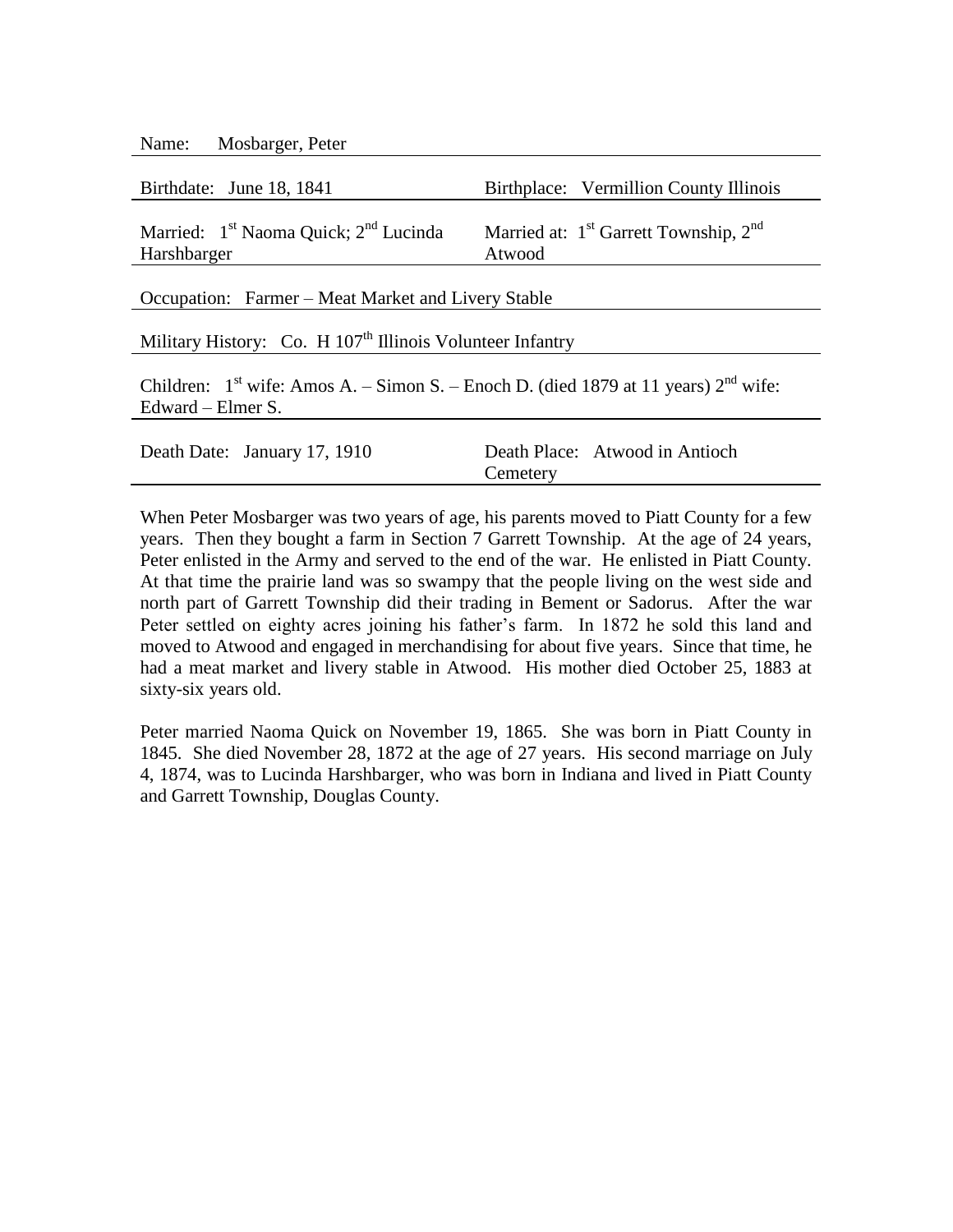Name: Myers, Benjamin F.

| Birthdate: May 29, 1841                                                               | Birthplace: Bath County Kentucky  |  |
|---------------------------------------------------------------------------------------|-----------------------------------|--|
| Married: 1 <sup>st</sup> wife: Martha A. Utterback;<br>$2nd$ wife: Cintha E. Williams | Married at: Brown County Kentucky |  |
| Occupation: Farmer                                                                    |                                   |  |
| Military History: Co. B. $10^{th}$ Kentucky Cavalry – Corporal                        |                                   |  |
| Children: Richard A. - Robert T. - Hiram R.                                           |                                   |  |
| Death Date: March 11, 1909                                                            | Death Place: Bowdre Township      |  |

Benjamin's parents were Anderson and Elsie (Patrick) Myers, Bath County Kentucky. Anderson was a farmer.

Benjamin farmed on his father's farm until 1862 when he enlisted in the  $10<sup>th</sup>$  Kentucky Cavalry. He participated in the Battles of Richmond Kentucky, Triplet Bridge Kentucky, and in campaigns against Morgan's Raiders who raided over into southern Indiana and Ohio, stealing money and food for confederates. Also campaigns against Kirby Smith. Benjamin was severely wounded at the Battle of Richmond Kentucky, and was discharged after leaving the hospital. His parents had moved to Douglas County Illinois in 1864. Benjamin came to Douglas County Bowdre Township, where his parents lived and bought a farm.

In 1867 Benjamin went back to Kentucky and married Martha A Utterback who lived in Brown County Kentucky. He returned to Bowdre Township with his wife and moved into a house on the farm, which he had remodeled before going back to Kentucky for his wife. He added to the farm. It had 132 acres of well-improved land. He built a barn, set out a fruit orchard and other improvements.

Benjamin and Martha lived East and South of Hugo. They had a Hugo post office address. They had three children: Richard  $A - Robert T - Hiram R$ .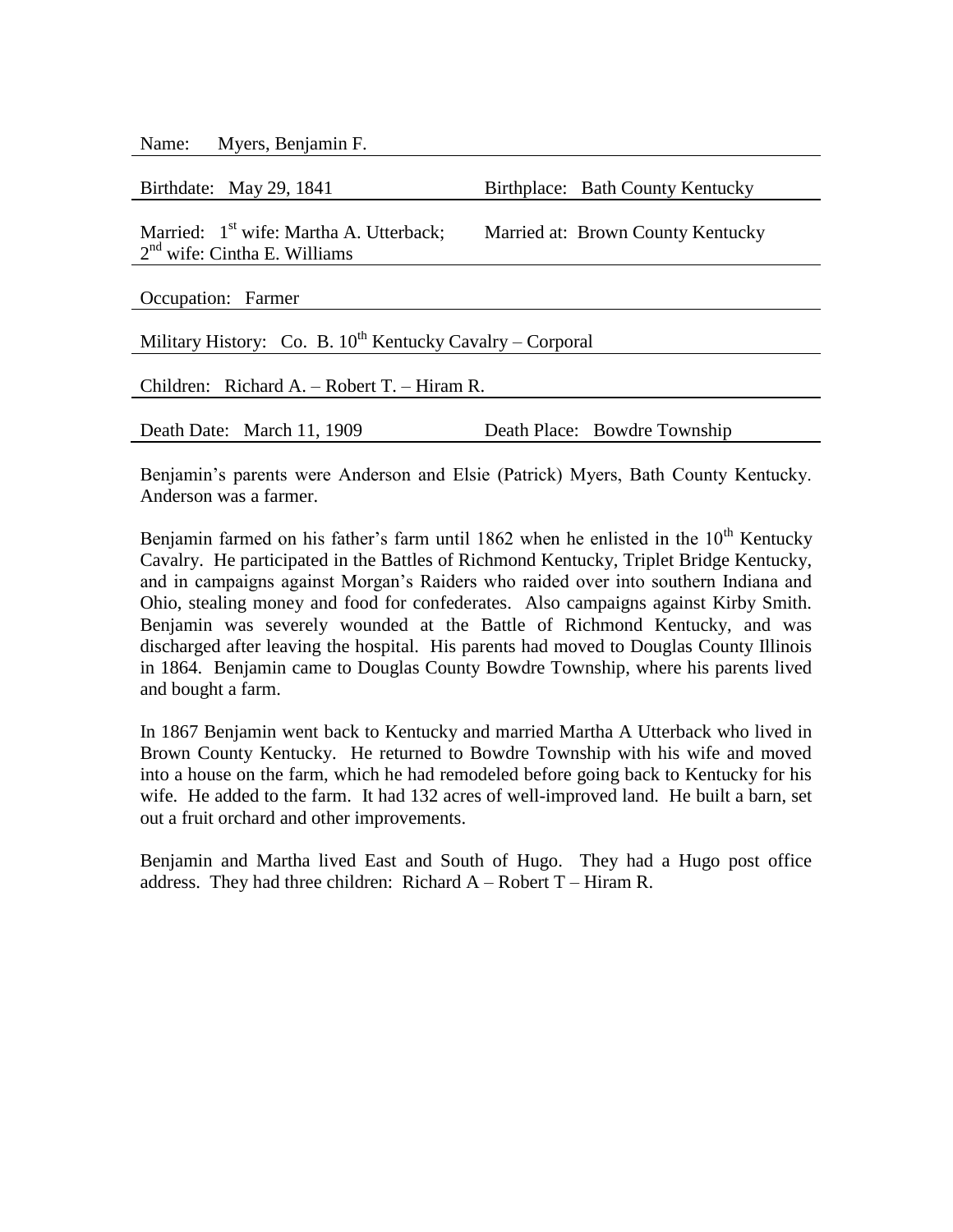| Outcelt, John N.<br>Name:                                             |                                   |  |
|-----------------------------------------------------------------------|-----------------------------------|--|
| Birthdate: March 4, 1839                                              | Birthplace: Muskingum County Ohio |  |
| Married: Not married                                                  | Married at:                       |  |
| Occupation: Farmer – Douglas County Clerk                             |                                   |  |
| Military History: Lieutenant, Co. L 13 <sup>th</sup> Missouri Cavalry |                                   |  |
| Children: None                                                        |                                   |  |
| Death Date:                                                           | Death Place:                      |  |
|                                                                       |                                   |  |

John N. Outcelt went to St. Louis from Douglas County in 1861 and enlisted in Company I 1<sup>st</sup> Missouri Voluntary Infantry. In 1864, veteranized, he went to Company F 13<sup>th</sup> Missouri Cavalry. In December 1864, he was promoted to Lieutenant and assigned to Company L in the same regiment. At the Battle of Independence Missouri, John, with four companions, unexpectedly came up on a masked battery of three cannons and 8 or 10 confederates, and succeeded in capturing them. That was the reason for his promotion. At the surrender of Lee, Mr. Outcelt volunteered to go on the Indian campaign in Colorado and New Mexico. He got his discharge in June 1866. At the close of the war, he returned to Douglas County and farmed three years. Then he was appointed Deputy County Clerk until 1880 when he was elected Douglas County Clerk for four years.

John Outcelt's father and mother were John Outcelt and Mary (McClain) Outcelt, natives of Pennsylvania, Bedford County. His Great Grandfather, Jacob Outcelt, came to the United States from Scotland, and settled in Bedford County, Pennsylvania. John Jr. was the youngest child of 16 children. When he was 16 years old, he came to Illinois for two years. He sold lightning rods. He saved money for tuition to attend school in St. Louis for one year. After leaving school, he sold tombstones for a St. Louis firm for three years. Then he worked on a farm in Fort Harrison Prairie, north of Terra Haute Indiana for three years. In February 1861, he came to Douglas County. In February 1862, he went to St. Louis to volunteer in the Army.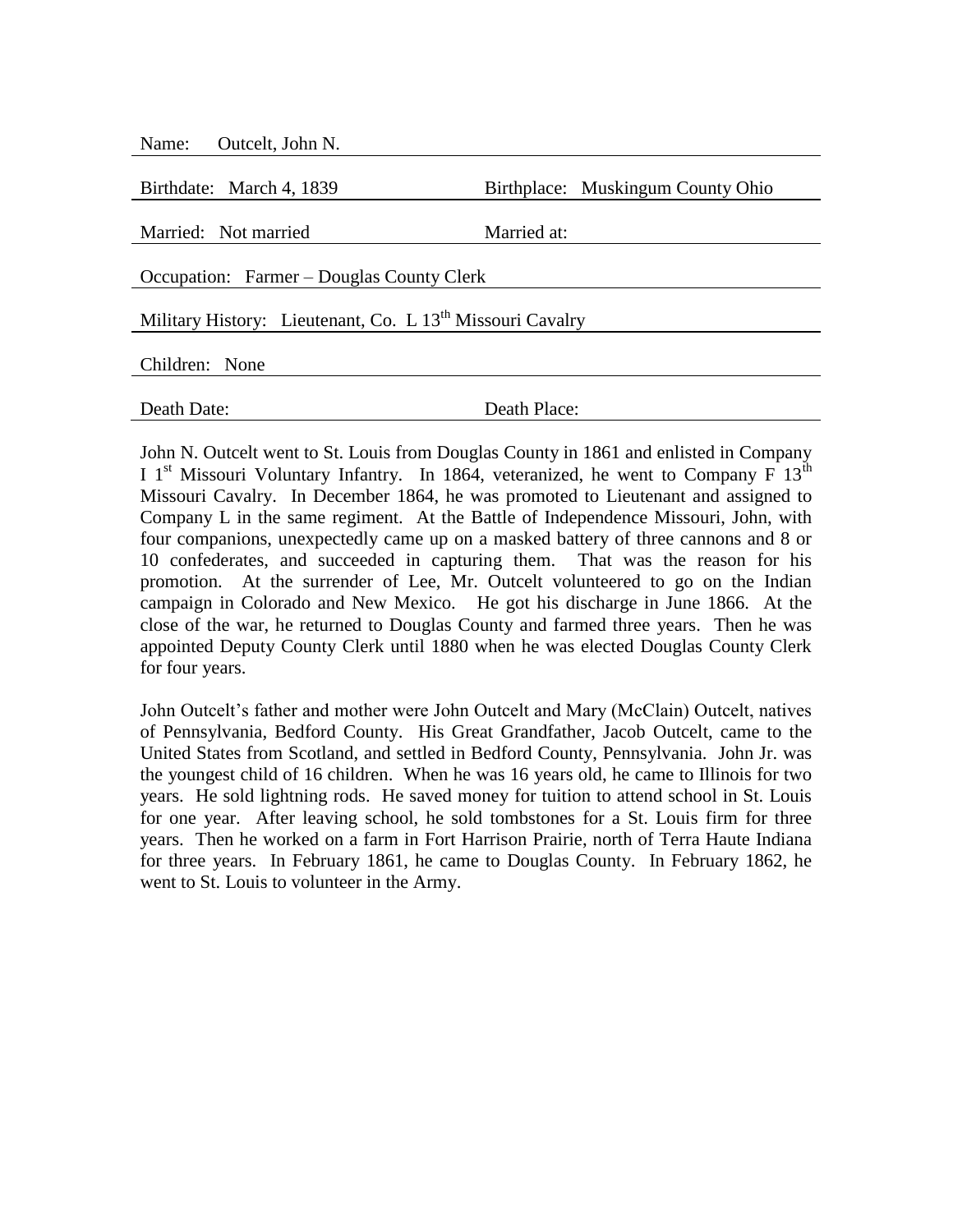Name: Parker, Lines L.

| Birthdate: September 1, 1832                                            | Birthplace: Brown County Ohio        |  |
|-------------------------------------------------------------------------|--------------------------------------|--|
|                                                                         |                                      |  |
| Married: Mary West on April 12, 1855                                    | Married at: Dallas, Vermilion County |  |
|                                                                         |                                      |  |
| Occupation: Farmer, Treasurer Douglas County for one term and two years |                                      |  |
|                                                                         |                                      |  |
| Military History: Company D $25th$ Illinois Infantry – First Lieutenant |                                      |  |
|                                                                         |                                      |  |
| Children: Alice – John W. – Oliver Lincoln – Hannah O. – Hattie         |                                      |  |
|                                                                         |                                      |  |
| Death Date: July 22, 1910                                               | Death Place: Hugo, Illinois          |  |

Lines L. Parker was a member of G.A.R. After the war, he was Sheriff of Vermilion County. He came to Douglas County in 1868. He bought a farm West of Hugo, one-half mile. He farmed eleven years, then he was Treasurer for two years. Then he went back to the farm. He was Treasurer one term, then re-elected for two years. Lines married Mary West on April 12, 1855. Mary was born in Fountain County Indiana on August 28, 1837. Mr. and Mrs. Parker had five children: Alice, widow of Alexander Fullerton, lived in Hugo; John W. farmed near Hugo; Oliver Lincoln, a grain dealer in Tuscola; Hattie lived with husband just west of parents; Hanna O. lived west of parents. Lines L. owned 350 acres. When he retired from farming, he divided the land among his children where they lived.

Lines L. Parker's parents were John W. and Hannah (Pangburn) Parker. Both were born in Brown County Ohio. They came to Vermilion County Illinois (near Dallas [Indianola]) in 1837. They lived there until they died. John W. was Sheriff of Vermilion County just before the Civil War. He was also County Superintendent of Schools in Vermilion County for two terms after he was Sheriff.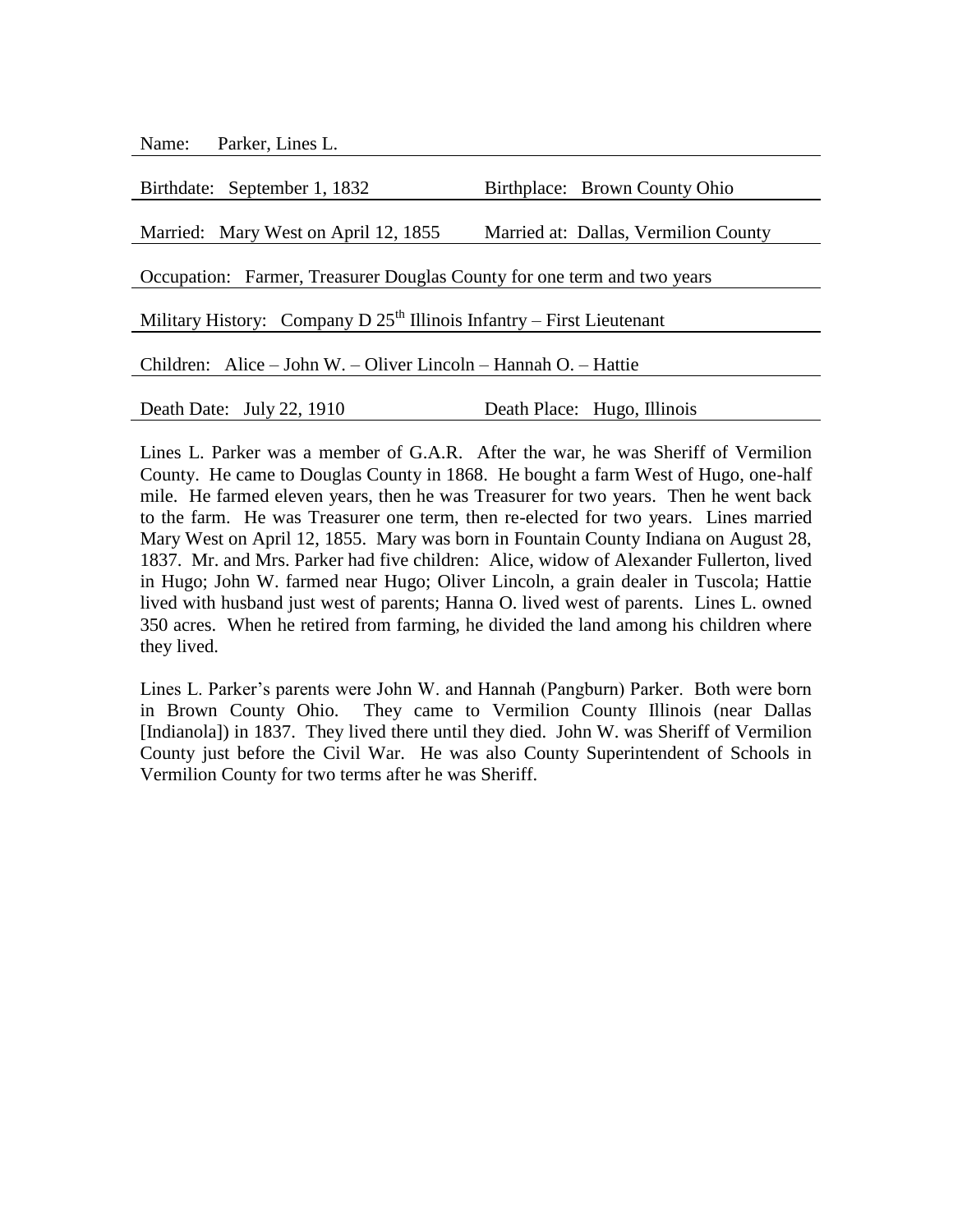| Paullin, Henry C.<br>Name:                                  |                                                     |
|-------------------------------------------------------------|-----------------------------------------------------|
| Birthdate: November 30, 1832                                | Birthplace: Butler County Ohio, Madison<br>Township |
| Married: Sarah J. Long                                      | Married at: Butler County Ohio, Madison<br>Township |
| Occupation: Farmer                                          |                                                     |
| Military History: Company E $146th$ Ohio Volunteer Infantry |                                                     |
| Children: Everett – Sarah Ellen – Mary                      |                                                     |
| Death Date: August 1, 1909                                  | Death Place: Tuscola Township                       |

The father of Henry Paullin was Henry Sr., born in Butler County Ohio. The Grandfather of Henry Jr. was Jeremiah Paullin, a native of New Jersey. First a sailor, then a farmer, he was one of the pioneers of Butler County Ohio. Henry Jr.'s mother was Ellen Williamson, also born in Butler County Ohio, Madison Township. Her parents came to Butler County from New Jersey.

Henry C. Paullin was the second child in a family of eight children. He attended district schools and gained a good education. When he was of age, he worked by the month on his father's farm. Soon after, he rented a farm. In the spring of 1864, he enlisted in Company E  $146<sup>th</sup>$  Ohio Infantry. He returned to farming until 1869, when he moved to DeWitt County Illinois. He rented a farm for two years, then moved to Douglas County in 1871. He had bought a 160 acre farm in Douglas County in 1870, the year before he moved there. Later he bought another 80 acres one-half mile from the first 160 acres. In Tuscola Township, he built a large spacious house located on a knoll. He planted a threeacre Maple grove around his house and barn. He also planted a large fruit orchard. He built a grain crib and a large barn. He set hedge fences and had it well tiled. He raised grain and livestock.

The year before leaving Ohio for Illinois, he married Sarah J. Long in Butler County Ohio. They had three children. They lived on the farm in Douglas County until he retired.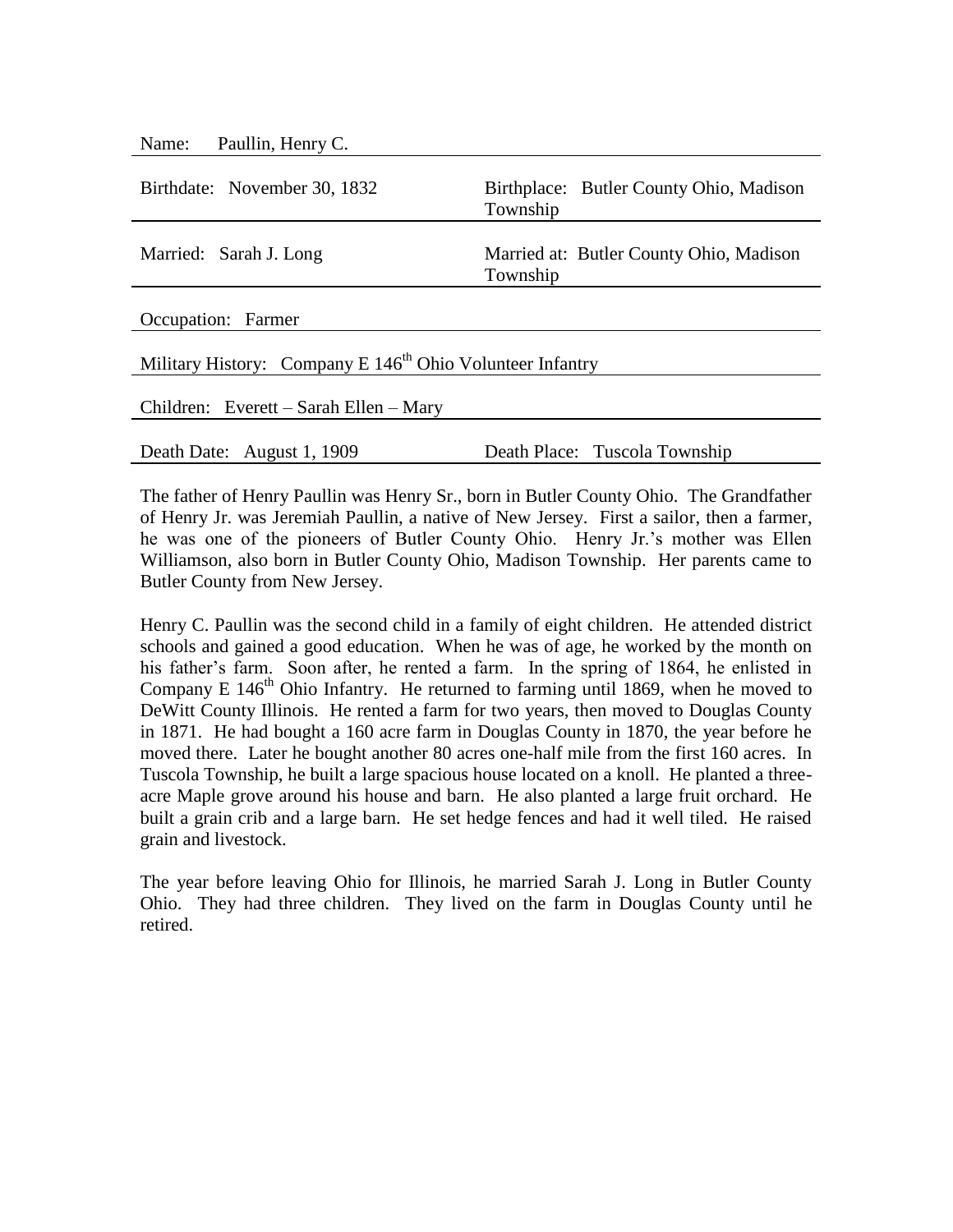Name: Perry, John B.

| Birthdate: August 25, 1842                                                                                                                               | Birthplace: Charleston, Clark County<br>Indiana     |  |
|----------------------------------------------------------------------------------------------------------------------------------------------------------|-----------------------------------------------------|--|
| Married: $1st$ : Ann Rader in 1865 (died in<br>1877); 2 <sup>nd</sup> Mrs. Olive C. (House) Davidson<br>in 1883                                          | Married at: $1st$ Murdock Township; $2nd$<br>Kansas |  |
| Occupation: Farmer                                                                                                                                       |                                                     |  |
| Military History: Company I 1 <sup>st</sup> Missouri Volunteer Infantry                                                                                  |                                                     |  |
| Children: $1^{st}$ : Laura – Ida – Dora; $2^{nd}$ : Floyd W. – Laura (killed in a runaway<br>$accident$ – Dora (died in infancy) – Ida, a school teacher |                                                     |  |
|                                                                                                                                                          |                                                     |  |

Death Date: September 30, 1923 Death Place: Tuscola, Illinois

John B. Perry's father was Jesse Perry. He was born in Indiana and died in 1883 in Murdock Township. Jesse was a Blacksmith and farmed in Murdock Township his lifetime. John B. Perry's mother was Louisa Willey, born July 4, 1818, in Indiana and died in 1899. John B.'s brother was Jefferson Perry, born in Indiana and lived in Murdock Township. Jefferson volunteered in Company H  $25<sup>th</sup>$  Illinois Infantry. He was discharged in 7 months with disability. He volunteered July 1862 in Company E  $79<sup>th</sup>$ Illinois Infantry as Sergeant, promoted to Captain. In the Battle of Franklin Tennessee he was captured and never heard from again – presumed dead.

When John B. Perry enlisted, they were recruiting a Company I for  $1<sup>st</sup>$  Missouri volunteer Infantry in Mattoon. As they were not recruiting in Douglas County at that time, he went to Mattoon and volunteered.

John B. Perry farmed in Murdock Township. Then he bought land in Tuscola Township and farmed there. He sold it and bought land in Kansas. He sold it and moved back to Murdock Township where he bought a farm. He retired in 1907 and bought a house on Houghton Street, Tuscola. He died there on September 30, 1923 and was buried in Camargo Cemetery.

John B.'s daughter, Ida, was a school teacher in the Tuscola schools.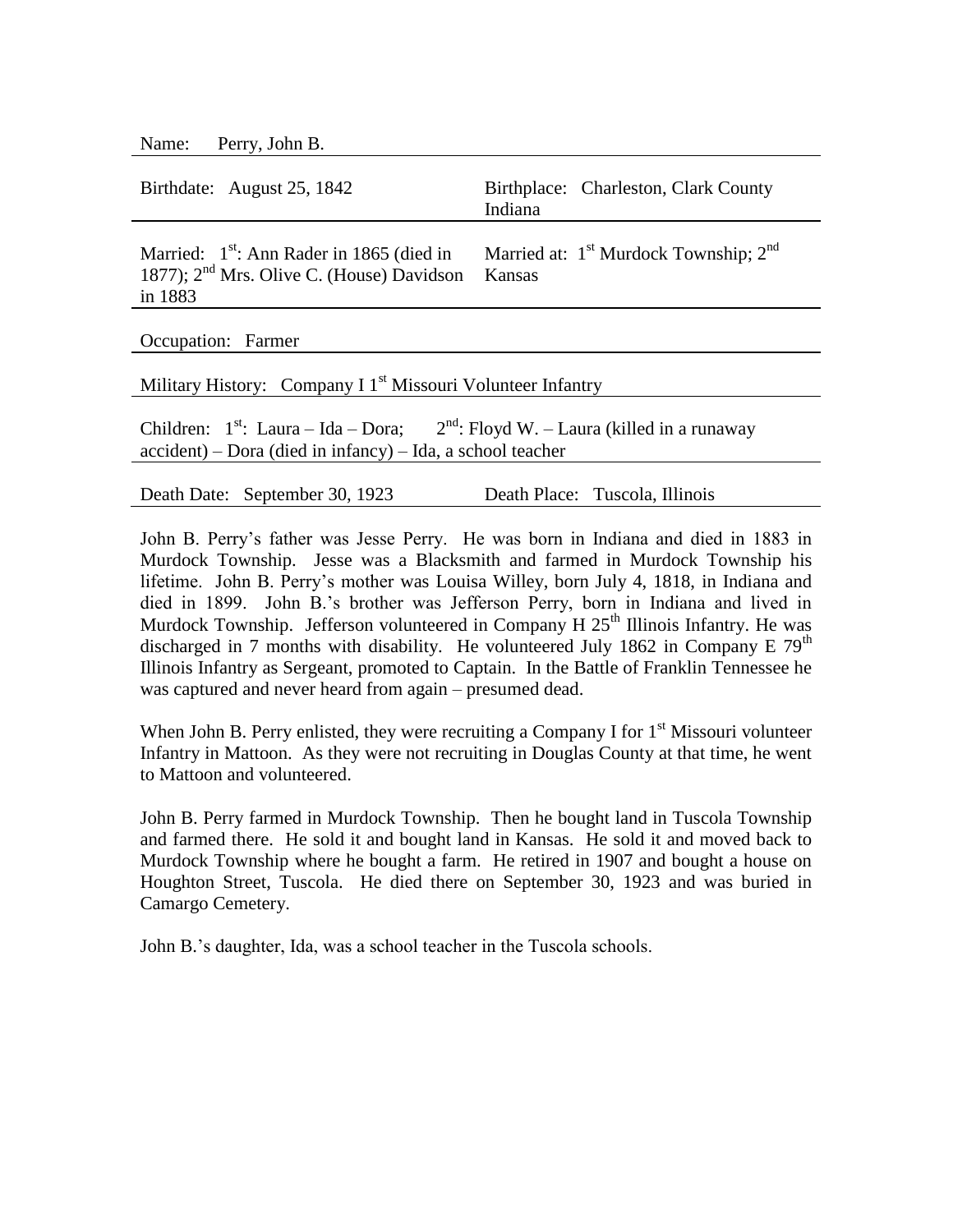| Name: Pfeifer, Louis W. M.                                               |                                                         |
|--------------------------------------------------------------------------|---------------------------------------------------------|
|                                                                          |                                                         |
| Birthdate: December 14, 1833                                             | Birthplace: Saxony Germany                              |
| Married: Jennie Rosamond Long                                            | Married at: Mercer County Illinois on<br>April 18, 1844 |
| Occupation: Carpenter and Farmer                                         |                                                         |
| Military History: Company K 79 <sup>th</sup> Illinois Volunteer Infantry |                                                         |

Children: Laura – John – Lawrence, a Sergeant in Company A  $4<sup>th</sup>$  Illinois Infantry Spanish-American War – Ida – Elmer H – three died in infancy

Death Date: April 29, 1918 Death Place: Arcola Township

Louis W. M. Pfeifer's parents, Bernhardt and Barbara (Beck) Pfeifer, were natives of Saxony Germany. They came to the United States in 1868 to Arcola Township. Bernhardt died in 1886 in Arcola Township; Barbara died in 1870 in Arcola Township. Before the father died, he made a trip back to Germany to visit. Bernhardt and Barbara were the parents of eight children. Only three came to the United States: Louis W. M. – George of Arcola – Dorothy Cehner (died). Bernhardt left three sons and one daughter in Germany.

Louis W. M. Pfeifer came to the United States in 1855. He landed at New Orleans. He learned the carpenter trade in Germany and easily found employment in Louisiana, Mississippi, Tennessee and Kentucky. In 1858, he located in Butler County Ohio and the same year he contracted to build a house in Arcola for Joel Smith. He built this house, then worked at his trade. He farmed for Francis McCarty for two years, then rented land of his own for four years. After release from the Civil War, he bought 80 acres in 1869. In 1874, he bought 100 acres. He lived on the farm until 1891 when he bought a house in Arcola. He retired owning 320 acres of farmland.

Louis and Jennie Pfeifer had eight children: Laura, wife of Austin McCallister – John who farmed – Lawrence a mail carrier – Ida, wife of Henry A. Timm – Elmer H. farmed home farm – and three died in infancy.

Louis's wife Jennie died March 30, 1909 in Arcola.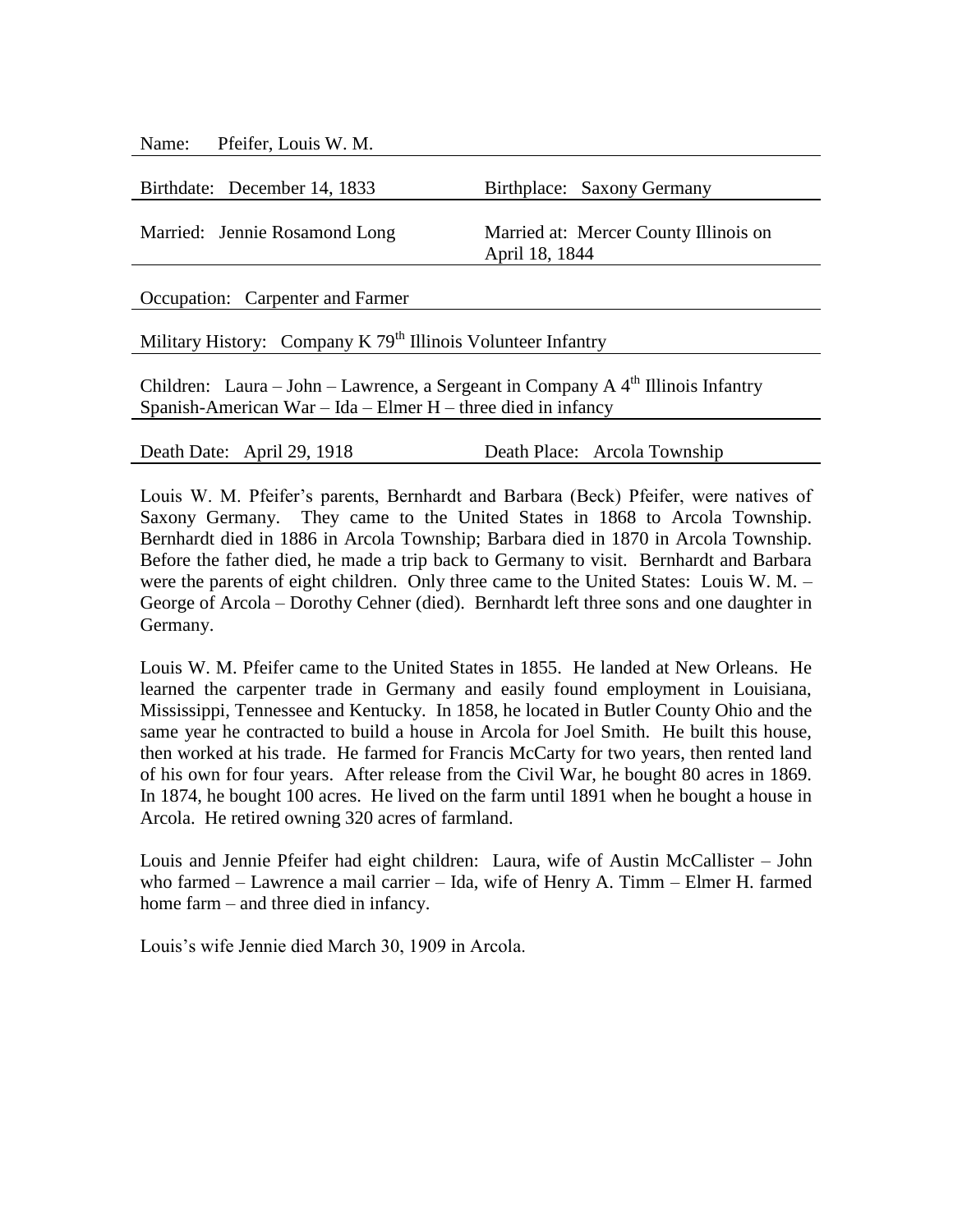| Piles, Frank<br>Name:                                                                                              |                                                  |  |
|--------------------------------------------------------------------------------------------------------------------|--------------------------------------------------|--|
| Birthdate: November 3, 1842                                                                                        | Birthplace: Portsmouth, Scioto County<br>Ohio    |  |
| Married: Jennie Coffrin                                                                                            | Married at: Portsmouth Ohio on March 14,<br>1877 |  |
| Occupation: Farmer – Blacksmith in Ohio                                                                            |                                                  |  |
| Military History: Company L $1st$ Ohio Light Artillery – 1861 to 1864                                              |                                                  |  |
| Children: Berdellah, wife of Virgil Payne, Tuscola Township – Ollie L., wife of Robert<br>E. McCellan, Decatur, IL |                                                  |  |
| Death Date: 1916                                                                                                   | Death Place: Tuscola                             |  |

Frank Piles married three times. His first and second wife died shortly after their marriage. He had no children from them. All three wives were from the same town. His third wife, Jennie Coffrin, was born in Portsmouth Ohio in 1852. She was the daughter of Rev. George and Barbara (Wilcoxson) Coffrin. Both were natives of Kentucky. Rev. Coffrin was a minister of the Methodist Church in Portsmouth. He had been in this work actively for thirty years.

Tuscola

Wife died: 1928

Frank Piles returned home after the war, until 1867 when he came to Champaign County Illinois. In 1869, he moved back to Ohio. He was Blacksmithing all this time until 1877. He married and came back to Champaign County. He stayed there until 1890. He came to Garrett Township and bought the Walker farm. He bought and sold several farms at a profit. He wound up on 116 acres of farm in section 22, Arcola Township. In 1903 he bought a residence on the corner of Court and Scott Streets in Tuscola, where he retired in 1910. He belonged to Frank Reed Post of G.A.R.

Frank Piles' parents were Jeremiah and Philomelia (Cole) Piles. Jeremiah was born in Washington County Pennsylvania in 1802 and Philomelia was born in New England in 1801. They were married in Portsmouth Ohio and lived on a farm. They also owned and operated a gristmill and shoe and boot-making establishment. Jeremiah was the Justice of the Peace. He died March 9, 1853. His widow survived until October 7, 1881. They had five children of whom Frank Piles was the fourth. When he was Justice of the Peace, he married son Frank Piles' Father-in-law.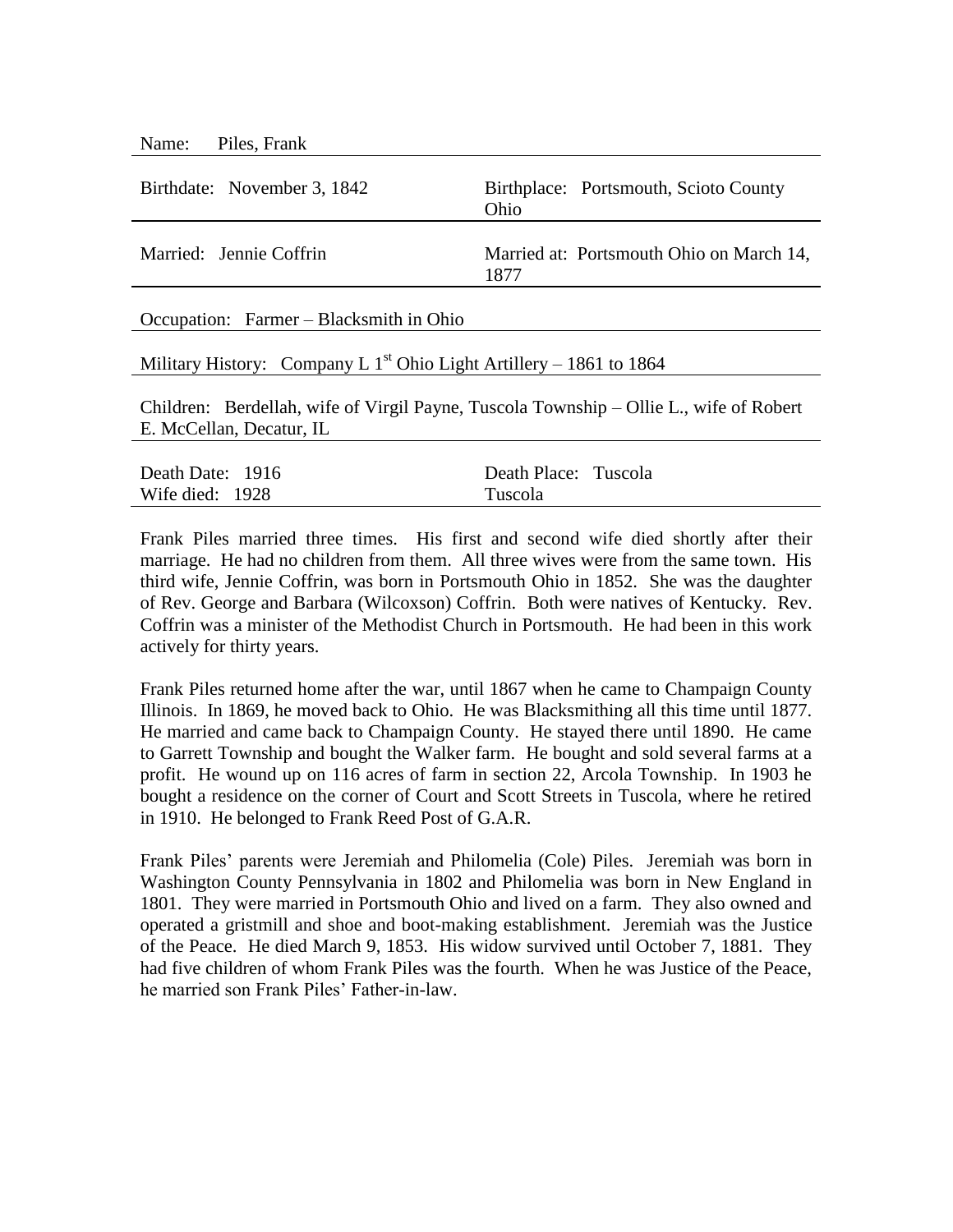Name: Pound, William J. G.

Birthdate: August 8, 1842 Birthplace: Clark County Indiana

Married:  $1<sup>st</sup>$  Ann Handy in 1872, she died in 1880. 2<sup>nd</sup> Martha Francis Russel on December 25, 1882 Married at: Newman, Illinois

Occupation: Farmer

Military History: Company C  $8<sup>th</sup>$  Illinois Volunteer Infantry

Children:  $1^{st}$ : Claudius R – Roselinda.  $2^{nd}$ : Horace Herschel – Pauline (died at 5 years) – Russell (died 9 days) – Maurine – John Milton – Kenneth – Kester

Death Date: 1917 Death Place: Newman Illinois

William Pound's children: Claudius lived in Missouri – Rosalinda married Clark Randall and lived on one of Mr. Pound's farms until she died.  $2<sup>nd</sup>$  marriage: Horace H on father's rice farm in Texas – Maurine – John M – Kenneth – Kester, still at home in 1910.

The parents of William Pound were John Milton and Rosalinda (Kester) Pound. John and Rosalinda were both born in Clark County Indiana. John Milton Pound was born in 1816 and died in Clark County in 1862. Rosalinda died in 1895 in Sargent Township.

The Grandfather of William Pound was Hezekiah Pound, one of the early settlers of Clark County Indiana. He lived and died in Clark County Indiana.

John Milton Pound, father of William Pound, was a soldier in the Black Hawk War. They passed through Edgar County and Coles County on their way North. He had seen possibilities for settlers in this area. After the Mexican War, he bought up military land warrants and bought up 1000 acres in Edgar, Coles and Douglas Counties – all unimproved land. John Milton Pound was elected Sheriff of Clark County Indiana in 1854. He moved into the county seat at Charleston Indiana and lived there until his death. John Milton Pound died while he was in the Army. He was the only boy and had seven sisters. In 1864, they sold the farm in Indiana and moved to Illinois.

William Pound bought 80 acres next to the land his father had purchased in 1852. He moved his mother into the house on the 80 acres, where she lived until she died. William's father's land was later divided among the children. William got 120 acres as his share. He moved on it when he married.

William J. G. Pound was a member of Lowe Post No. 323 G.A.R. Newman. He added on to his land until he had 285 acres in Sargent Township. He also owned a rice farm in Texas and a growing orange and fig orchard on the Texas farm, which his son Horace H. Pound manages.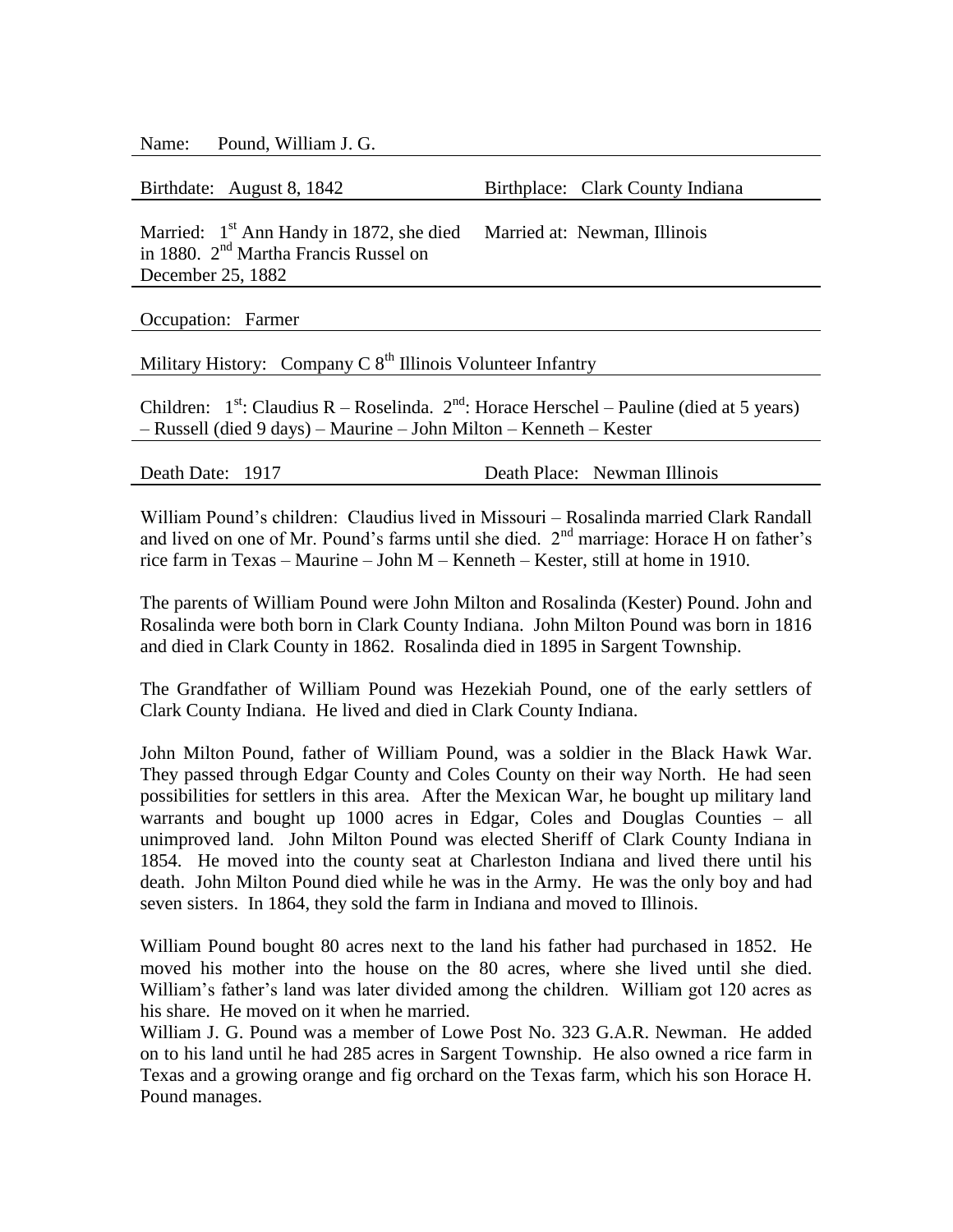| Name: Read, Whit                                                      |                                            |  |
|-----------------------------------------------------------------------|--------------------------------------------|--|
| Birthdate: September 9, 1839                                          | Birthplace: Jefferson County New York      |  |
|                                                                       |                                            |  |
| Married: Francis Graves                                               | Married at: Jefferson County New York      |  |
| Occupation: Grain, Coal, Lumber Merchant                              |                                            |  |
| Military History: Company H 10 <sup>th</sup> New York Heavy Artillery |                                            |  |
| Children: Bertha - Frank                                              |                                            |  |
| Death Date: September 29, 1914                                        | Death Place: Atwood, Mackville<br>Cemetery |  |

Whit Read's parents were G. B. and Huldah (Wescott) Read, both born in New York. Whit lived with his parents on his father's farm until 1862 when he enlisted in the New York Artillery. He served to the end of the war. After the war, he followed the Great Lakes as a sailor for three years. He then assisted in filling out Schooner Mount Blanc for her first trip. This boat was built by E. G. Merrick and Co. of Clayton New York for shipping freight inland. In 1868 Whit moved to Stark County Illinois and farmed for two years. Then he moved to Livingston County Illinois and engaged in the grain dealing business. In the fall of 1880, he came to Atwood, Garrett Township, Douglas County, where he has since been in the grain, coal and lumber business.

Whit Read married in 1868 to Francis Graves of Jefferson County New York. They had two children, Bertha and Frank, and lived in Atwood, Douglas County.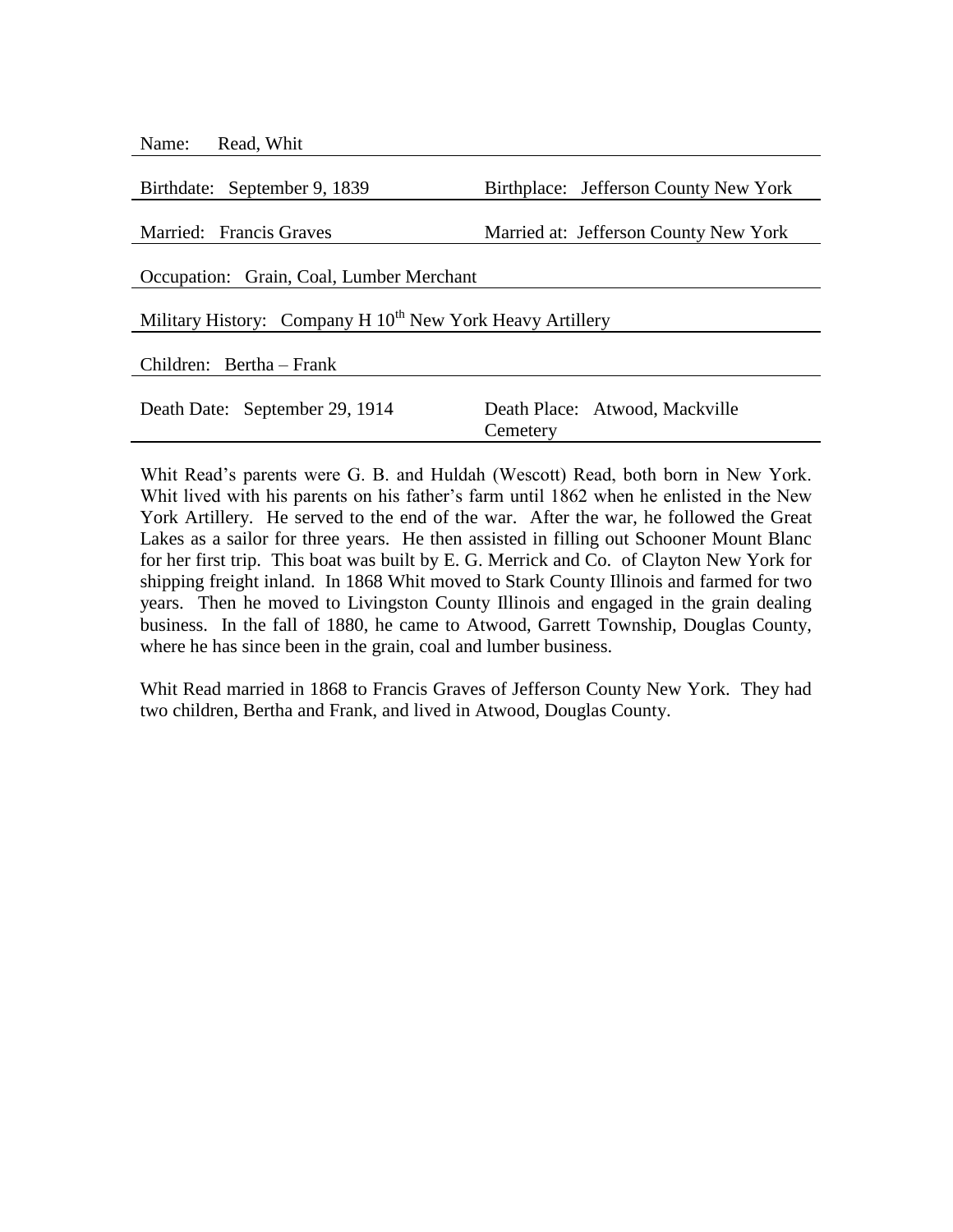Name: Ray, Phillip D.

Birthdate: July 5, 1837 Birthplace: Butler County Ohio

Married: Emiline Smith Married at: Arcola on December 20, 1869

Occupation: Merchant – Hardware

Military History:  $54<sup>th</sup>$  Illinois Volunteer Infantry

Children: Joel – Nellie – Phillip M. – James A. – Henry C. – Robert R. – James A. died at 14 months.

Death Date: April 17, 1903 Death Place: Arcola

Phillip D. Ray's parents were Phillip and Eleanor Ray, both born in Ohio. Phillip Sr. died in 1849 at the age of 61. He was a farmer and a Private in the War of 1812. Eleanor lived and died in Ohio at the age of 76.

Phillip Ray Jr. came to Illinois, Douglas County, in 1858. In 1861 he enlisted in the  $54<sup>th</sup>$ Illinois Infantry. From 1858 to 1861, he had been farming. He did not receive any serious wounds in the war. He was discharged October 1865, then came back to Arcola and engaged in the hardware business. His store was located on First South Street. He carried a stock of stoves, hardware, tinware and everything in that line. He had a very successful business. His residence was on Locust Street.

Mr. Ray married Emiline Smith, a residence of Arcola, born in Butler County Ohio. They had seven children, only one died, James A. in 1878 at the age of 14 months. Henry and Robert were twins.

Mr. Ray had served as City Treasurer, Supervisor of Arcola Township and City Alderman.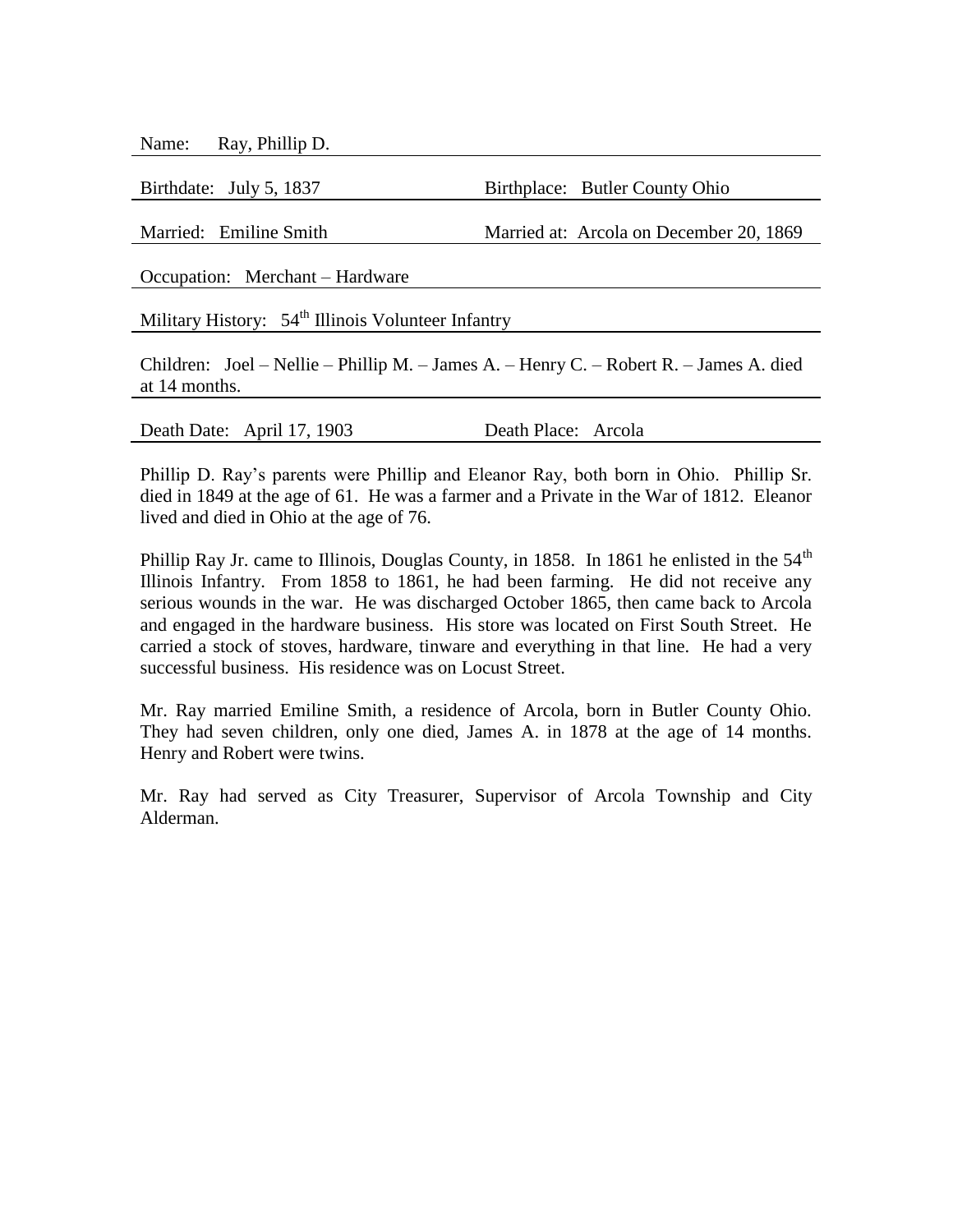Name: Redman, John W.

| Birthplace: Zanesville Ohio                                 |  |  |
|-------------------------------------------------------------|--|--|
| Married at: Zanesville Ohio                                 |  |  |
|                                                             |  |  |
|                                                             |  |  |
|                                                             |  |  |
| Military History: Company K $122nd$ Ohio Volunteer Infantry |  |  |
|                                                             |  |  |
| Children: Alonzo – Ellsworth – Harrison – Josephine         |  |  |
|                                                             |  |  |
| Death Place: Bowdre Township                                |  |  |
|                                                             |  |  |

John W. Redman was the son of Thomas and Euphema (McVeigh) Redman of Zanesville Ohio.

John W. Redman worked on the home farm for his father until he was twenty years old. He then enlisted in the Army in 1862. He participated in three major battles: Winchester, Gettysburg, Wilderness and several minor skirmishes. He was severely wounded in the side at the Battle of the Wilderness. At the close of the war, John W. returned to Ohio and farmed for two years. He married in 1865 just after getting out of the Army. After two years, he went to Western Illinois for four years then moved to Edgar County. In 1874 he came to Bowdre Township Douglas County. He bought eighty acres and improved it. Then he kept adding more land. He finely owned one of the best improved farms in the township, with a residence, barn, orchard, fences (hedge), tile and other improvements.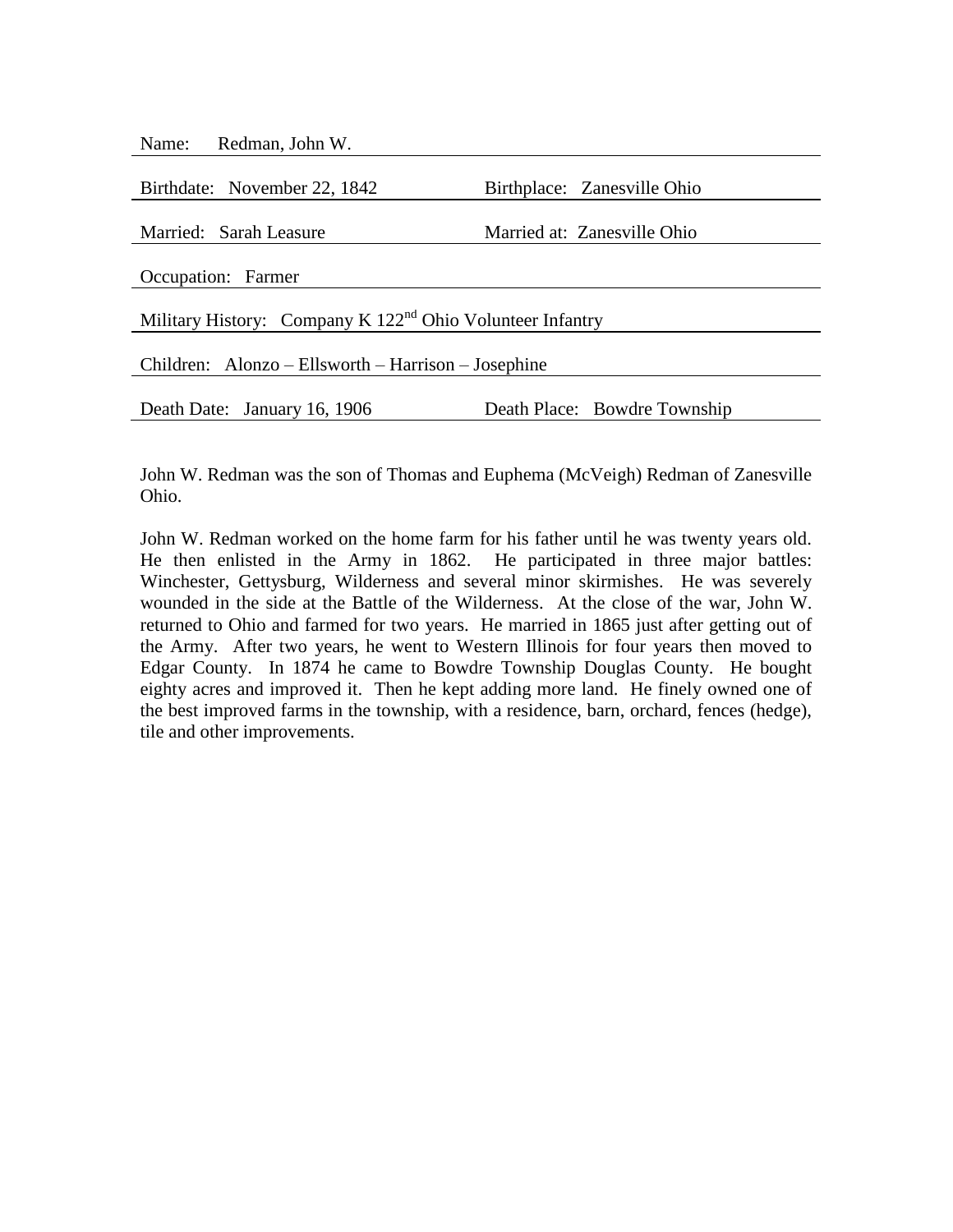Name: Reat, Dr. James Lee

Birthdate: January 26, 1835 Birthplace: Fairfield County Ohio

Married: Sallie C. Callaway Married at: Tuscola Illinois

Occupation: Physician and M. D.

Military History: 1862 Asst. Surgeon Illinois Volunteer, 1863 Asst. Surgeon in 21 $^{\rm st}$ Illinois Volunteer Infantry

Children: Lois R. – Samuel E. – Fred L. – baby died in infancy.

Death Date: 1921 Death Place: Tuscola Illinois

1910 Douglas County History:

Dr. James Lee Reat's children: Lois R. married Theodore Brantley, Chief Justice of the Supreme Court of Montana; Samuel C. Reat, United States Consul Tamsui, Formosa Japan; Fred L. Reat, Editor of the Tuscola Journal (1910).

Dr. Reat's Grandfather, James Reat, was Huquenot. He and his brother came to the United States from Scotland during the Revolutionary War. One joined the British and the other served with General Washington. James Reat was born in 1739 and died in 1823. At the close of the Revolutionary War, James settled at Frederickstown Maryland where James Jr. was born.

Dr. Reat's parents were James Reat Jr. and Susanna (Rogers) Reat. James Jr. was born in 1801 in Fredrickstown, Maryland and died in 1859 in Charleston Illinois. Susanna was born in Virginia and died near Camargo, Douglas County. When a young man, James Jr. came to Fairfield County, Ohio and bought a farm. He sold it in 1839 and came to Illinois, Coles County. He bought government land and farmed it until he retired and moved to Charleston. After James died in Charleston, his wife continued living in Charleston. She died in Camargo Township while visiting her daughter there. James Jr. and his wife had seven children. John died in Coles County – Mary was the wife of Joseph Linder, and died in Iowa – Margaret was the wife of Kimball Glass and died in Tuscola – Hester was the wife of Thomas V. Richards and died in Douglas County – Robert C. died in Charleston – Dr. James Lee, Tuscola – Susan R., widow of H. T. Caraway, Tuscola.

Doctor James Lee Reat was educated in log school houses in Ohio. In 1857 he entered Cincinnati Medical College and graduated in 1858. After the war, in 1876 and 1877, he took a post graduate course at Rush Medical College in Chicago. He located in Tuscola in 1859 and started practicing medicine. There were only a few scattered houses then. After the war he returned to Tuscola and continued his profession. He was the Pension Examiner for twenty years starting in 1867 – secretary of the Board of Education in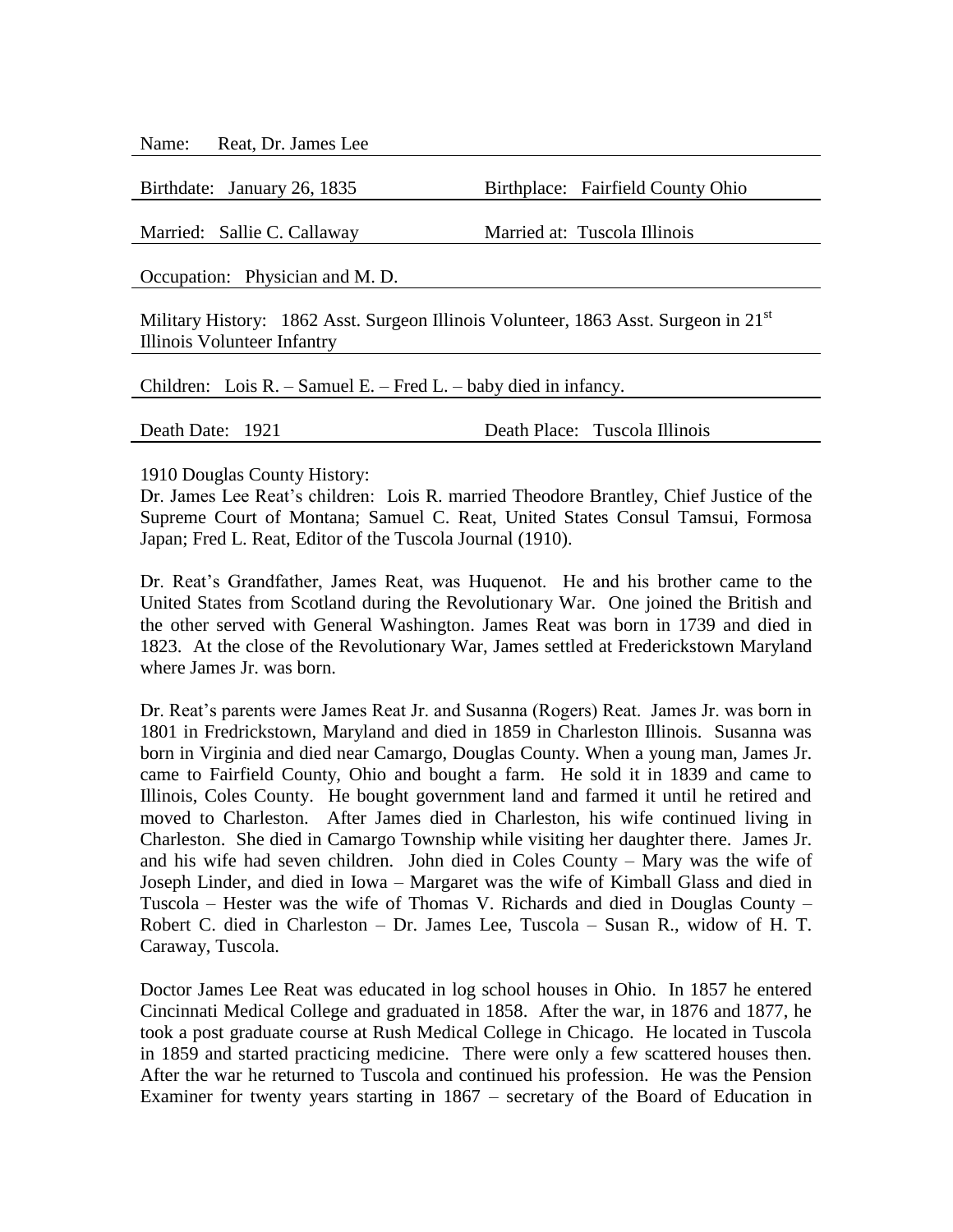Tuscola – a member of the Army and Navy Medical Association – and belonged to Frank Reed Post G.A.R.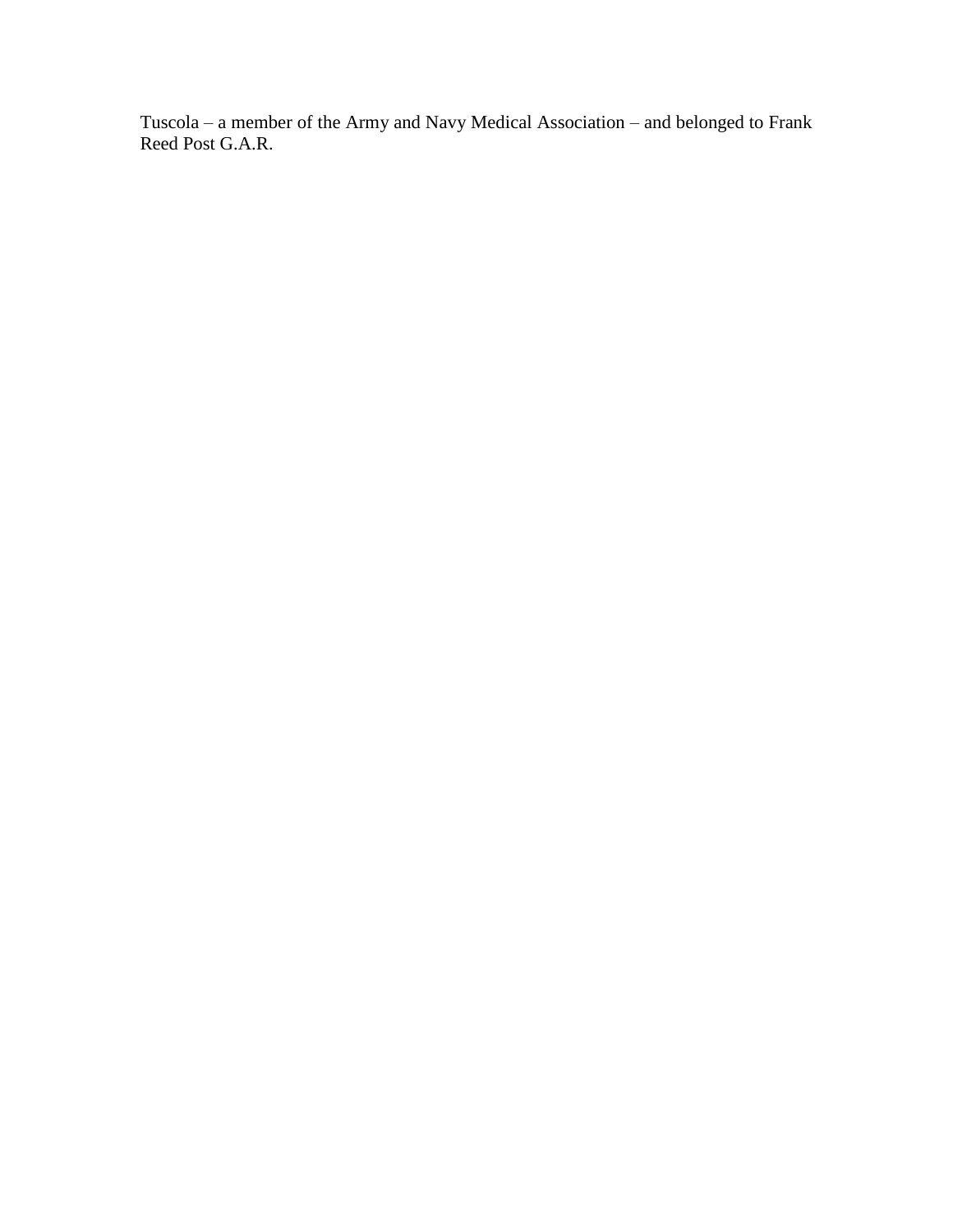Name: Reed, Captain Benjamin Franklin

| Birthdate: November 1824                                                        | Birthplace: Bourbon County Kentucky |  |
|---------------------------------------------------------------------------------|-------------------------------------|--|
| Married: Katherine Barnett                                                      | Married at: Camargo Township        |  |
|                                                                                 |                                     |  |
| Occupation: Farmer                                                              |                                     |  |
| Military History: Company D $21st$ Illinois Volunteer Infantry – Captain        |                                     |  |
| Children: William D. of Hugo – Benjamin Franklin of Oklahoma – Sarah M. wife of |                                     |  |
| Robert B. Helm                                                                  |                                     |  |
|                                                                                 |                                     |  |

Death Date: September 1865 Death Place: Chickamauga

Captain Benjamin Franklin Reed's father was Daniel Reed of Bourbon County Kentucky. Captain Reed was five years old when his parents came to Edgar County Illinois. Daniel, his father, founded the Roadhouse on old trail between Camargo and Eugene, Indiana, known as Hickory Grove, later Palermo.

Captain Reed's Grandfather was George Reed, who lived and died in Bourbon County Kentucky. He was a pioneer settler of Bourbon County Kentucky and of German descent. George Reed married the daughter of Benjamin Wayne, who was a nephew of General Anthony Wayne who was "Mad Anthony" General in the Revolutionary War. Later General Wayne was Governor of the Northwest Territory, where they had Indian wars. Indians called him Blacksnake and white man's chief who never sleeps.

B. Frank Reed had so many of the same qualities as his Uncle Anthony Wayne that his family called him "Mad Anthony."

Frank Reed and his wife had two children that died: Martin O. on August 15, 1863 at 10 months 15 days, and George W. on February 15, 1858 at 3 months 17 days. Three children lived: William D. farmed home place in Bowdre Township (Hugo) – Benjamin Franklin lived in Oklahoma, and Sarah M. who was the wife of Robert B. Helm.

The G.A.R. Post at Tuscola was named after Captain Frank Reed.

Captain Benjamin Franklin Reed was wounded so badly in the Battle of Chickamauga that he died on September 17, 1863 on the battlefield. He was married twice  $-1<sup>st</sup>$  to Delilah C. who died February 18, 1855 at the age of 24 years 1 month 23 days, no children; 2<sup>nd</sup> to Catherine Barnett who died October 31, 1868 at the age of 31 years 11 months 23 days. She was the daughter of William Barnett, and the sister of John Brown's first wife. William lived in Camargo Township.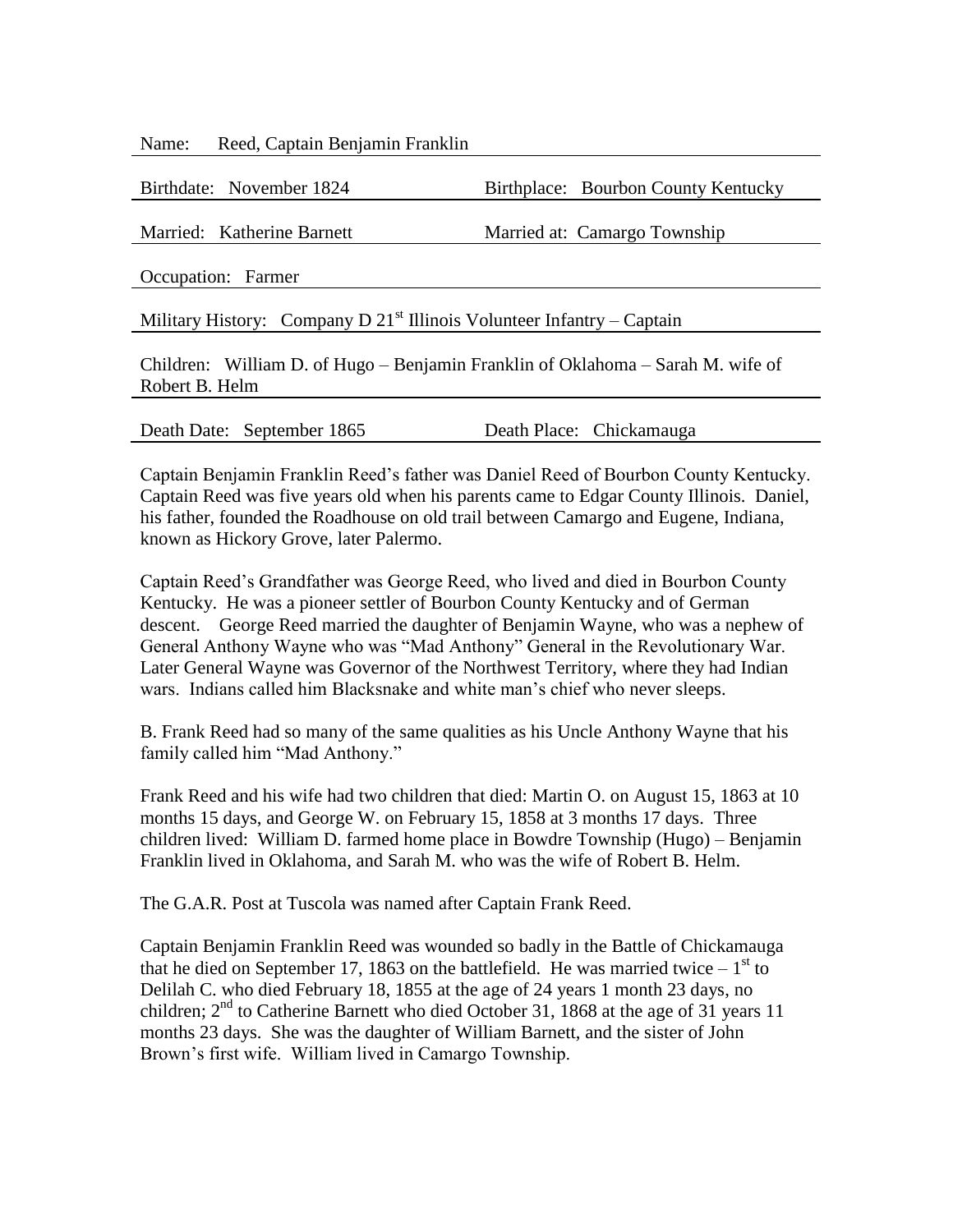Name: Reeder, James S.

Birthdate: March 4, 1840 Birthplace: Darke County Ohio Married: Mary Kelly Married at: Bourbon Township on December 2, 1865

Occupation: Farmer

Military History: Company G 79<sup>th</sup> Illinois Volunteer Infantry August 14, 1862

Children: Charles M. (died 1906 age 40 years) – Frank (lives and owns farm North of Garrett) – W. H. H. (of Pierson) – Olive (wife of David C. Martin)

Death Date: 1923 Death Place: Garrett Township

James Reeder's parents were John A. and Mary (Harter) Reeder. John A. was born in Montgomery County Ohio in 1815. He died in Bourbon Township in 1893. Mary was born in Ohio and died in Bourbon Township in 1897. They were married in Ohio and came to Bourbon Township in 1856. John S. rented land until 1861, then he purchased 120 acres unimproved land in Bourbon Township, which he sold. He then bought 250 acres of partly improved and part timber land. He cleared and broke out 60 more acres. There was an old log house and barn on it, which he replaced with a frame house and built a new barn.

James Reeder went to subscription school, which was held in an old log milk house. He was the second of eleven children. David H. (died in 1907 in Nebraska) – James S. – Hattie (married James Ellors and lived in Missouri) – Alexander (was in the  $2<sup>nd</sup>$  IL Vol. Cav. He died from injury at Baton Rouge, Louisiana) – W.H.H. (lived in California) – Thomas C. (lived in Humbolt, Coles County) – Sadie (died in Kansas the wife of George Reeves) – John A. Jr. (lived in Arthur) – Alice (married Clay Fisher, lived in Sullivan) – Frank (lived in Arthur) – Kate (married Joseph Peel, died).

In August 1862, James Reeder enlisted in the  $79<sup>th</sup>$  Infantry. He was in the Battles of Liberty Gap, Chickamauga, and Stone River, where he was wounded and captured. He was held prisoner for twenty-seven days when he was exchanged. The wound was in his right hip. He was in Union Hospital from December to the following March 15. He went back to his Regiment, and on September 19, 1863 at Chickamauga he was captured again. He was confined at Richmond and at several other prisons. On February 17, 1864 he was sent to Andersonville. On August 9, 1864, he was released for special exchange, one of twenty-one selected for this purpose. At the last minute a Union Colonel was substituted for twelve of the men and Mr. Reeder was one of the twelve. He was put in the stockade at Florence South Carolina until February 28, 1865 when he was returned to Union lines. When he was released, he was so weak he couldn't walk. He mustered out on June 20, 1865 at Springfield, Illinois. On December 2, 1865, he married Mary Kelly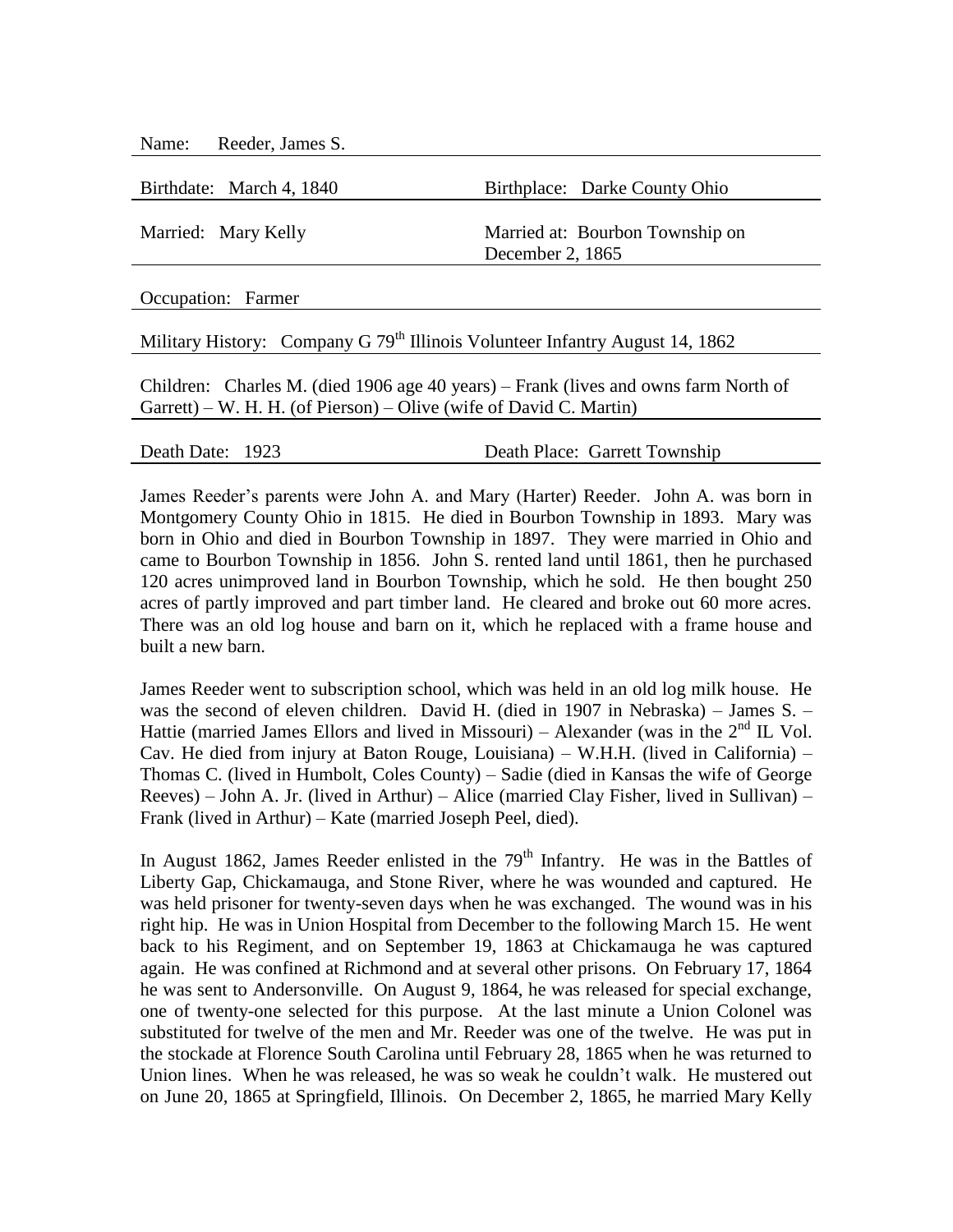in Bourbon Township. The Kelly family had a farm next to Mr. Reeder. They came there in 1863 from Ohio. Mrs. Reeder's parents were Jehial H. and Elizabeth (Lambert) Kelly. After they married, James Reeder bought 40 acres of land in Bourbon Township. In 1871 he sold it and went to Kansas and bought land there. He lived there three years, then back to Bourbon Township. He engaged in making brick for one year, then bought 80 acres – later 40 more. He lived there until 1894, then moved into Garrett Village.

James Reeder was a member of Atwood G.A.R. Post, and was Postmaster in Garrett, from 1897 until just before his death.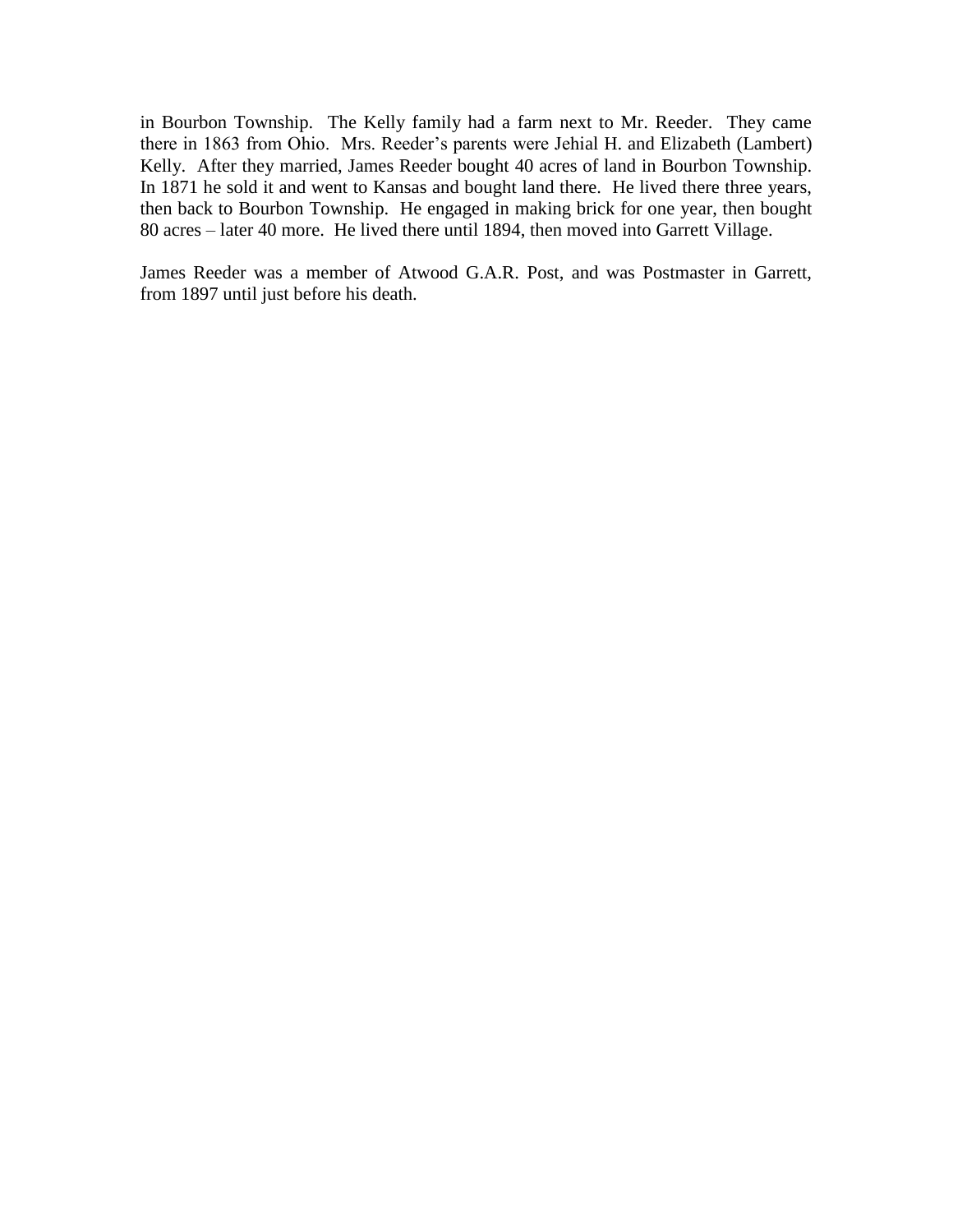Name: Root, Daniel O.

| Birthdate: September 24, 1834 | Birthplace: Decatur Township,<br><b>Washington County Ohio</b> |
|-------------------------------|----------------------------------------------------------------|
| Married: Sarah Winkler        | Married at: Sargent Township Douglas<br>County                 |

Occupation: Assessor Newman Township (1868 to 1873) - County Clerk (1873 and 1877)

Military History: Company H 25<sup>th</sup> Illinois Volunteer Infantry. Discharged October 1862 disability – Root Brothers Merchants, Newman

Children: Harriet – Edward T – Ornon L. Rosecrans – Luin – Pitner – Isabelle – Mary – son unnamed died.

Death Date: February 18, 1917 Death Place: Newman

Daniel Root came to Douglas County October 17, 1854. He came to Oakland (then called Pinhook). He came from Paris Illinois on stage coach on Springfield Trace. The first winter 1854-55 he taught school at Catfish Point near Isabel for \$25 per month. On April 15,1855, he married Sarah Winkler, a widow of Charles V. Winkler of Sargent Township. They lived on the Winkler farm in Newman Township until 1873 when he was elected County Clerk. Mrs. Root died in 1881. Their oldest daughter, Harriet, kept house for her father (Daniel) and cared for the younger children. Daniel Root was elected Assessor of Newman Township four times 1868 to 1873. He was then elected County Clerk two terms 1873 and 1877. After his retirement from public office, he was Clerk in a store in Tuscola until 1884. Then he came to Newman and bought half interest in the large General Store of James Gillogy. The store was known as Gillogy and Root. After four years Daniel Root's brother L. E. Root bought Gillogy out.

Daniel's father was Levi Root, born April 19, 1809 in Livingston County New York. His Grandfather was in the War of 1812, wounded and died shortly after. His mother's maiden name was Stewart. She died in Stewart Ohio in May 1857. Her Father Daniel Stewart was born in Litchfield Connecticut. He was a Revolutionary War soldier. He moved to Ohio in 1802 and died of an accident in 1809, in his ninety-eighth year. He was Daniel Roots maternal grandfather. Daniel Root had 12 children. Six of the Root boys were in the Union Army. All served a full war, except one who was killed in battle and Daniel who was wounded and discharged.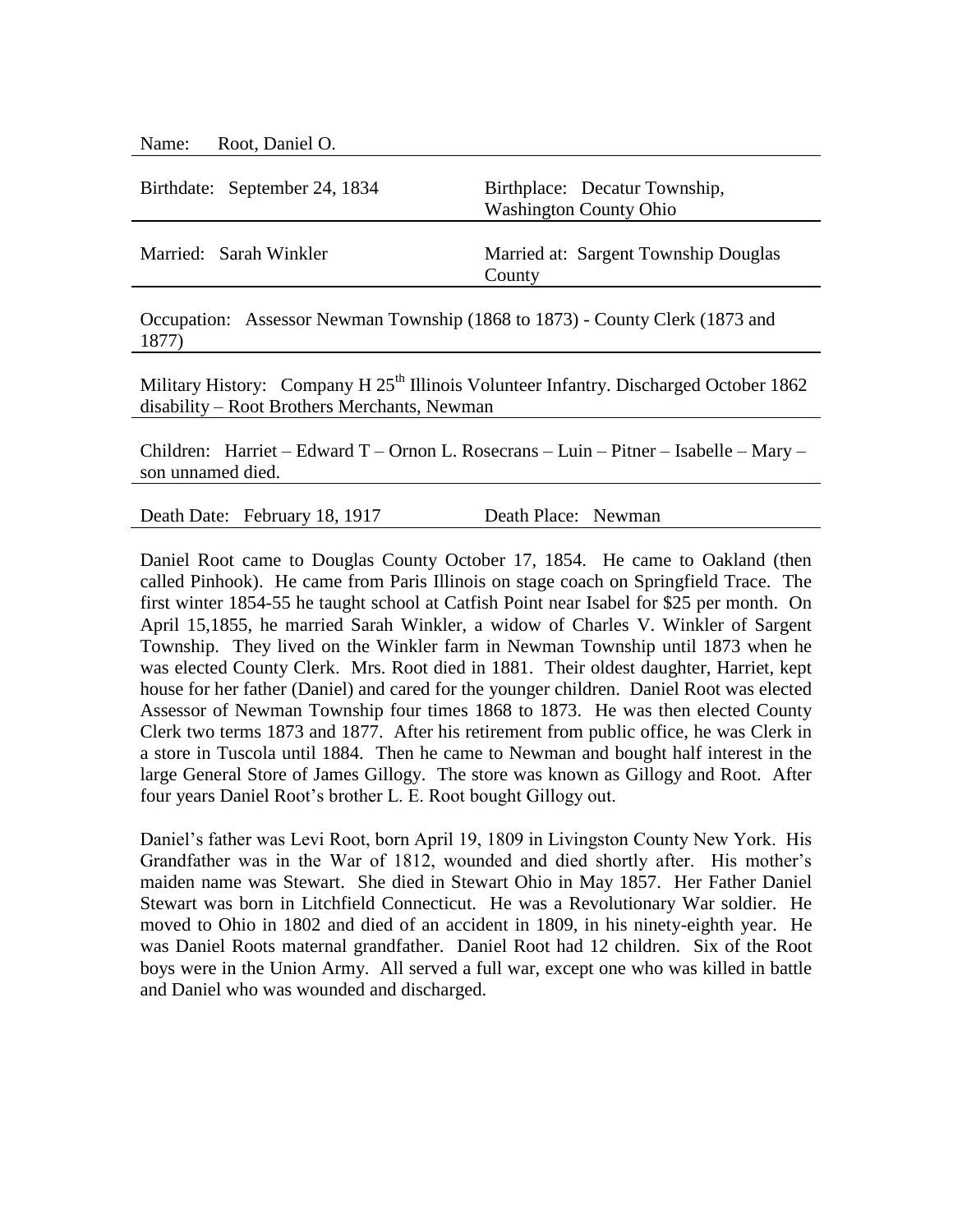Name: Root, Lawrence E.

Birthdate: November 16, 1848 Birthplace: Athens County Ohio

Married: Vashti Winkler Married at: Newman, Illinois

Occupation: Merchant

Military History: Company K 3<sup>rd</sup> W. Virginia Cavalry

Children: Melvin L – Wallace F – Blanche – Ina – Grace – Paul A – Hattie Lane – Madge - Lois

Death Date: April 1, 1918 Death Place: Newman, Illinois

Lawrence E. Root was born in Rome Township, Athens County Ohio. He was the ninth child born to Mr. and Mrs. Levi Root. In 1863 he enlisted in Company K  $3<sup>rd</sup>$  West Virginia Cavalry. At the time of enlistment he was just a few days past fourteen years old. He was the youngest soldier found in the Civil War. He went out in the winter of 1862-1863, first with Sheridan in Shenandoah Valley, then with Custer's division, and served until the surrender of Lee. After the war, Mr. Root returned to Athens County. In 1867 he came west to Illinois settling on a farm south of Newman. He was engaged in farming until 1888. In that year he bought one half interest and formed a partnership with his brother D. O. Root in a general dry goods business in Newman. While on the farm, he had served as supervisor of Sargent Township for four years. Also he was supervisor of Newman Township. From 1890 to 1894 he was elected Douglas County Treasurer. Since living in Newman, he had served on the City Council. He was a large stockholder in Newman Electric Light and Canning Company. The Root Brothers Store was a brick building 120 feet long, 20 feet wide and two stories high. They had clothing, boots and shoes on the second floor and dry goods on the first floor. They had 15 to 20 thousand dollars worth of stock. They hired five clerks.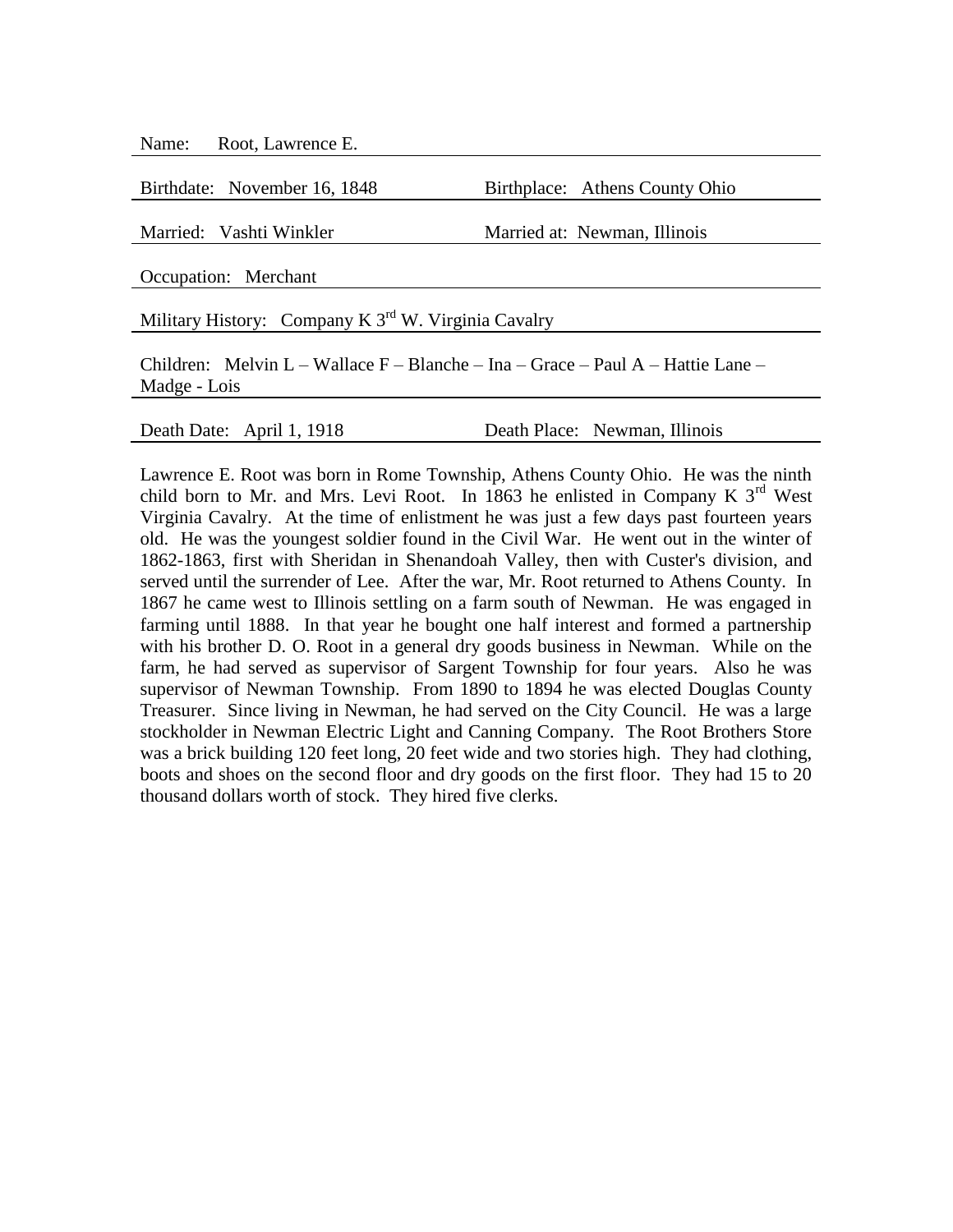Name: Richman, James A.

Birthdate: September 13, 1844 Birthplace: Old Homestead in Camargo

Married: Sarah L. Williams Married at: Camargo Township on November 30, 1865

Occupation: Farmer

Military History: Company E  $135<sup>th</sup>$  Illinois Volunteer Infantry

Children: David Franklin – Hattie Elenor – Charles Hilbert – Guy Alexander (twin sister died) – John Seymore.

Death Date: 1924 Death Place: Villa Grove

Children of James and Sarah:

- 1. David Franklin wife Mary Foster Implement Dealer in Villa Grove (1910 History)
- 2. Hattie Elenor husband Dr. Gilmer of Villa Grove
- 3. Charles Albert wife Jessie McKinney, daughter of Captain David
- 4. Guy Alexander married Mary Frazier, daughter of Rev. George Guy, died 190?
- 5. John Seymour married Maysie Martin. John was a bookkeeper for First National Bank of Villa Grove.

Sarah L. was the daughter of John and Rebecca (Atkeson) Williams. They moved from Kentucky to Vermilion County (Indianola). They were married in Vermilion County and came to Douglas County in the early 1830's. They bought several hundred acres between Camargo and Villa Grove. Sarah was born on this farm. Mr. Williams had sold this farm and moved to Champaign, where he enlisted in the  $125<sup>th</sup>$  IL Vol. Inf. He contracted an abscess and died in a hospital in Louisville Kentucky. John Williams and Rebecca had five children. This from 1810 History. Their children: Sarah L (wife of James Richman, Villa Grove) – Hannah (wife of Charles P. Marshall, retired R.R., lived in LaJunta Colorado) – Frances (wife of Joshua Tegar) – Catherine Elenor (wife of William Young. He died.  $2<sup>nd</sup>$  to brother-in-law of Joshua Tegar) – Albert W. (married Elizabeth Laughlin. He was a farmer in Nez Perce Idaho. They had 8 children.).

James A. Richman was an early President of the Village Board of Villa Grove. He was on the Board of Trustees of the Methodist Church. He owned 740 acres of farmland. James had a large residence and three modern homes for his sons. He was a Director and Stockholder of the First National Bank of Villa Grove.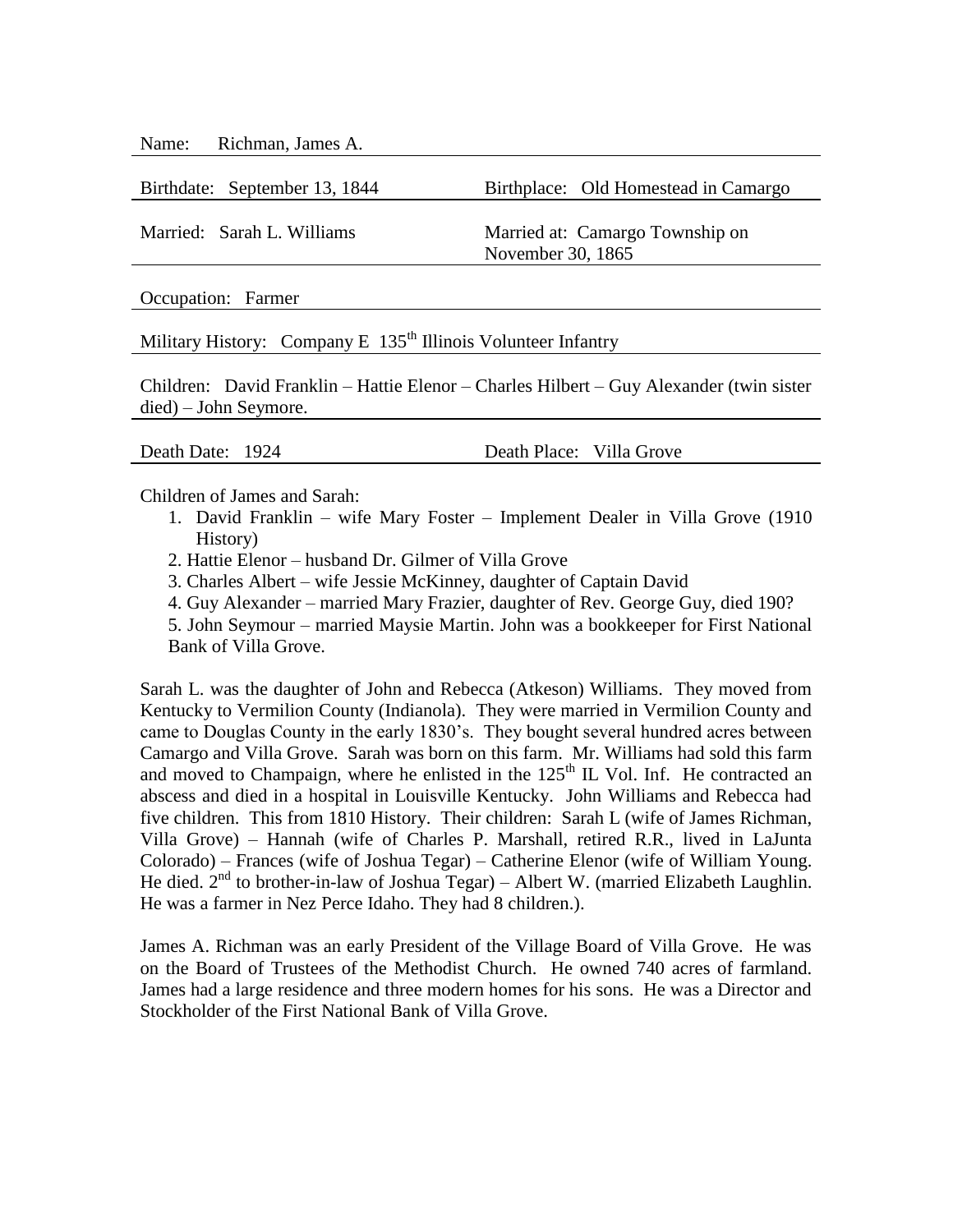| Name: Rideout, Horace W.                                                                    |                                                       |  |  |
|---------------------------------------------------------------------------------------------|-------------------------------------------------------|--|--|
| Birthdate: December 22, 1829                                                                | Birthplace: Freemont Ohio                             |  |  |
|                                                                                             |                                                       |  |  |
| Married: Louisa J. Fall                                                                     | Married at: Freemont Ohio                             |  |  |
| Occupation: Farmer                                                                          |                                                       |  |  |
| Military History: Company B 79 <sup>th</sup> Illinois Voluntary Infantry – $2nd$ Lieutenant |                                                       |  |  |
| Children: Frank, LeRoy, Mary E., Laura R., Calista                                          |                                                       |  |  |
| Death Date: May 19, 1894                                                                    | Death Place: Garrett Township – Cartright<br>Cemetery |  |  |

Horace W. Rideout came to Douglas County, Garrett Township in 1856. He purchased forty acres of land. He added fifty-three more acres, making a total of ninety-three acres. He put three acres in fruit trees. He built a house first and a shed for stock shelter. He built a barn in 1877. At the organization of the township, he was elected highway commissioner and served for seven years. He was also school director. In 1862, he assisted in forming Company B 79<sup>th</sup> Infantry and was commissioned Second Lieutenant. He served eight months and was discharged because of illness. He married Louisa J. Fall in Freemont, Ohio in 1851. In 1852 Horace and others started for gold claims in California with twenty-four yoke of oxen and cows. He took these to sell to the mines. They left May 24, 1852, and arrived September 15, 1852, at a mining town known as "46". They worked gold fields on Jamison Creek and Kenyon Creek, - the latter being surface mining. He remained there for three years. He returned to Freemont, Ohio, in 1855. In 1856 he came to Douglas County, Garrett Township.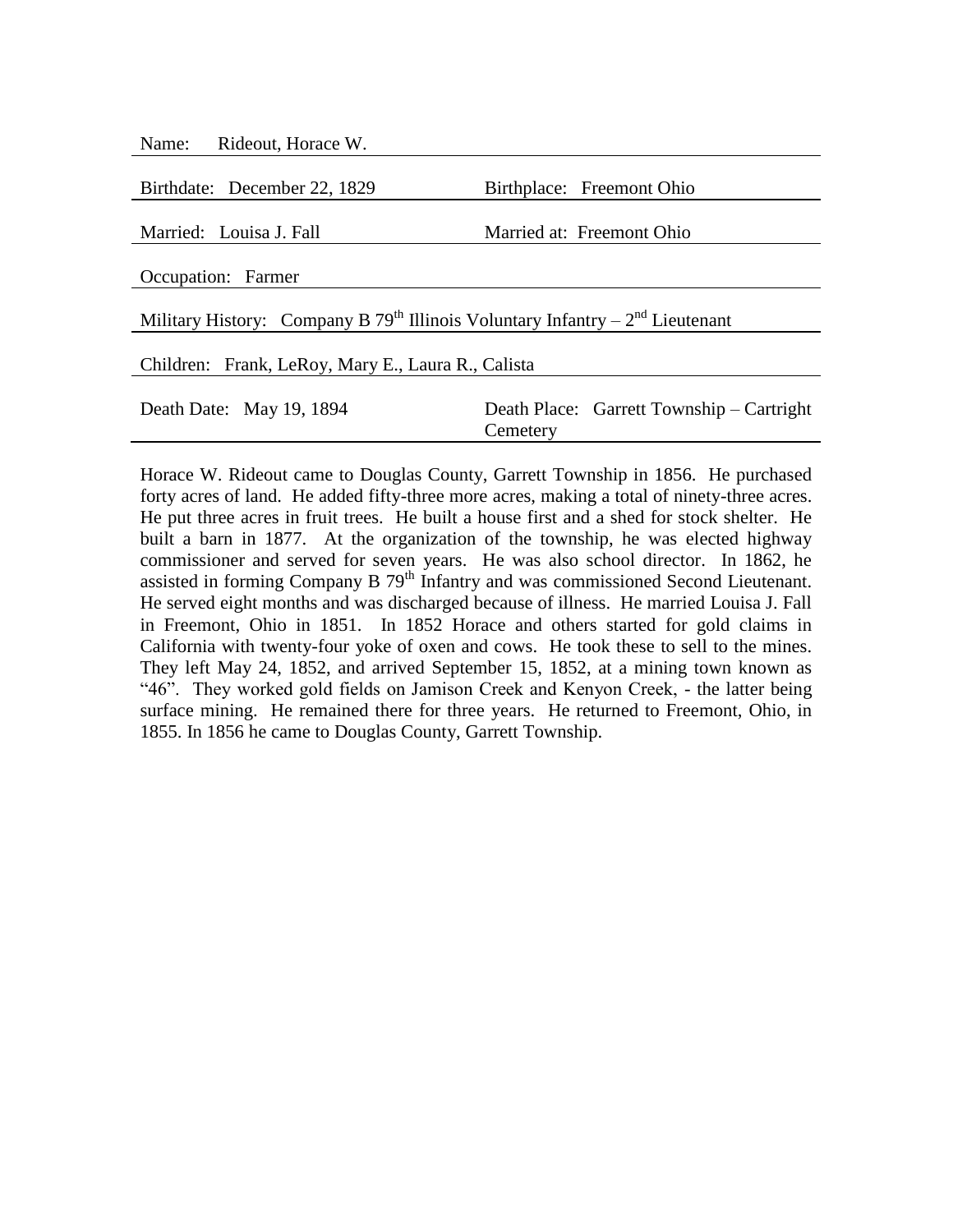| Scott, William<br>Name:                                                   |                                    |
|---------------------------------------------------------------------------|------------------------------------|
| Birthdate: February 13, 1846                                              | Birthplace: Ross County Ohio       |
| Married: Never married                                                    | Married at:                        |
| Occupation: Farmer                                                        |                                    |
| Military History: Company F 149 <sup>th</sup> Illinois Voluntary Infantry |                                    |
| Children:                                                                 |                                    |
| Death Date: January 3, 1923                                               | Death Place: Hugo, Bowdre Township |

William Scott was the son of Zachariah and Susana (Oldacres) Scott. Zachariah was born in Virginia in 1802 and died in Bowdre Township in 1878. Susana was born in Ross County Ohio in 1808, and died in Bowdre Township in 1879. Zachariah went to Ohio when a young man, where he met Susana and they married. The Oldacre family were early settlers of Ross County. They lived on the farm in Ross County until 1853. Then he brought the family (wife and eight children) to Douglas County, Illinois. They first bought 80 acres of land in Sarg. Township. They sold it and rented a farm in Bowdre Township, near Hugo. He rented for the rest of his lifetime. Their children were: Eliza Jane Parker (Bowdre Township); John (lived in Camargo Township); Zachariah Jr. (lived in Indianapolis Indiana); William (Hugo); Julia Ann Davis (died in Ohio); Henry (Camargo Township); Jacob (Moultrie County); Ranson (died in Ashmore Coles County).

After the war, William remained on his father's farm until 1878 when he went to Worth County Missouri for two years – farming and carrying mail from Albany Missouri to Mountaye Iowa, about 50 miles one way. In 1880, he came back to Hugo and lived with his sister, Mrs. Steven Parker. He remained there until 1896. Then he moved into Hugo and commenced keeping house for himself, where he resided until he died. He received a pension from the Government for his service in the Army.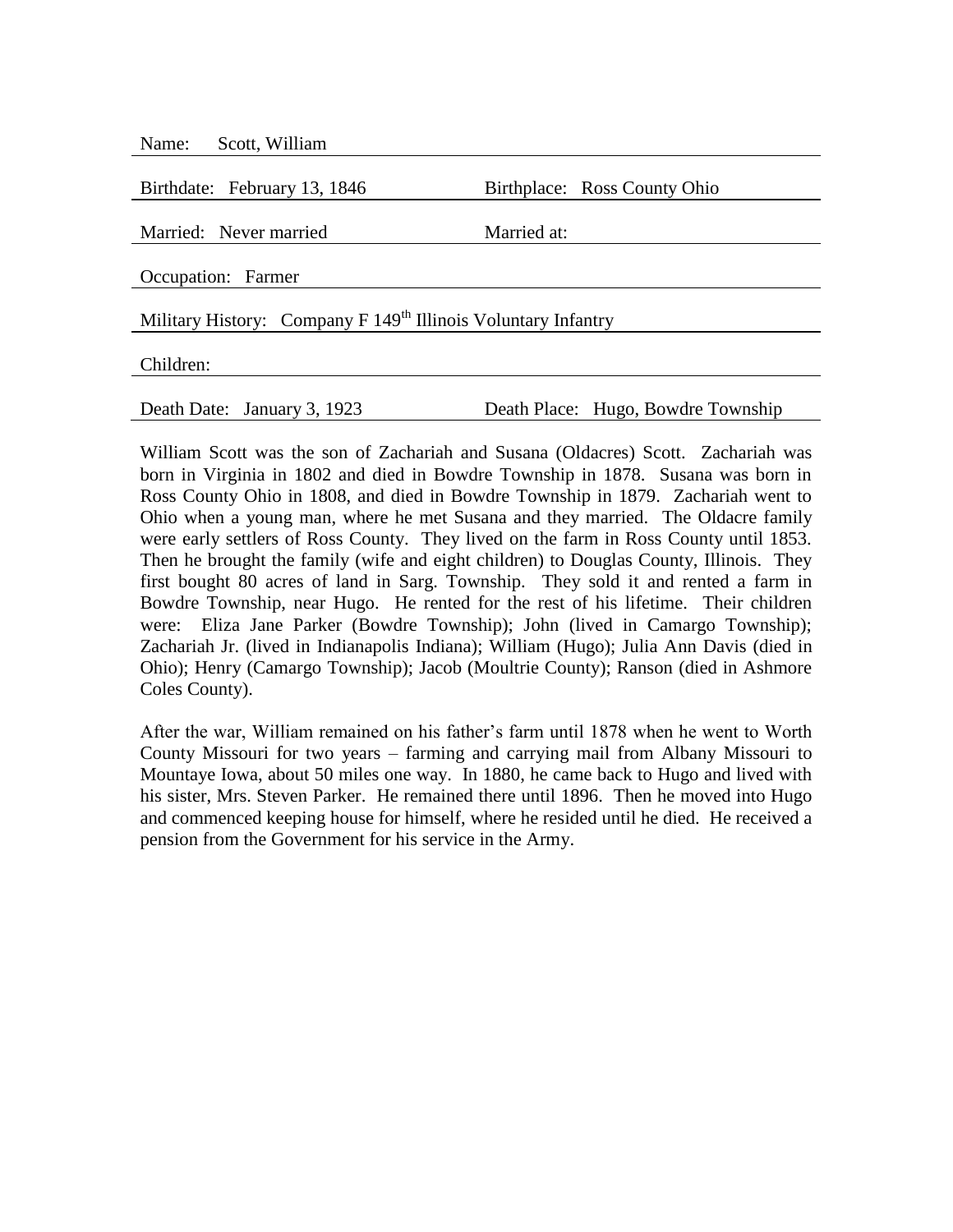| Name:<br>Shaw, Thomas                                                  |                                               |
|------------------------------------------------------------------------|-----------------------------------------------|
| Birthdate: 1842                                                        | Birthplace: New Jersey                        |
| Married: Jane McIntyre                                                 | Married at: Newman Township, February<br>1868 |
| Occupation: Farmer                                                     |                                               |
| Military History: Company G 3 <sup>rd</sup> Indiana Cavalry - Sergeant |                                               |
| Children: Infant son born and died 1869                                |                                               |
| Death Date: 1934                                                       | Death Place: Newman                           |

Thomas Shaw was reared on a farm in New Jersey. He moved to Indiana in 1859. He remained in Indiana until the Civil War when he enlisted in Company G  $3<sup>rd</sup>$  Indiana Cavalry. He served in Company G over three years, participating in thirty-two engagements. The more important ones: Perryville; Shiloh; Stone River; Murfreesboro; and Mission Ridge.

After the war, Mr. Shaw came to Newman Township Illinois and started farming. In February 1868 he married Jane McIntyre of Newman Township. Her father was James McIntyre, a farmer in Newman Township and a native of Middlesex, Canada. Mr. McIntyre had been on the school board and Supervisor of Newman Township.

Thomas Shaw bought and improved farmland until he owned two good farms of 320 acres. Also, he owned a well-improved residence in Newman. He retired in 1881 and moved into Newman.

The only record of children is the one son that was born and died in 1869, buried in Newman Cemetery. Jane (McIntyre) Shaw was born in 1842 and died in 1919.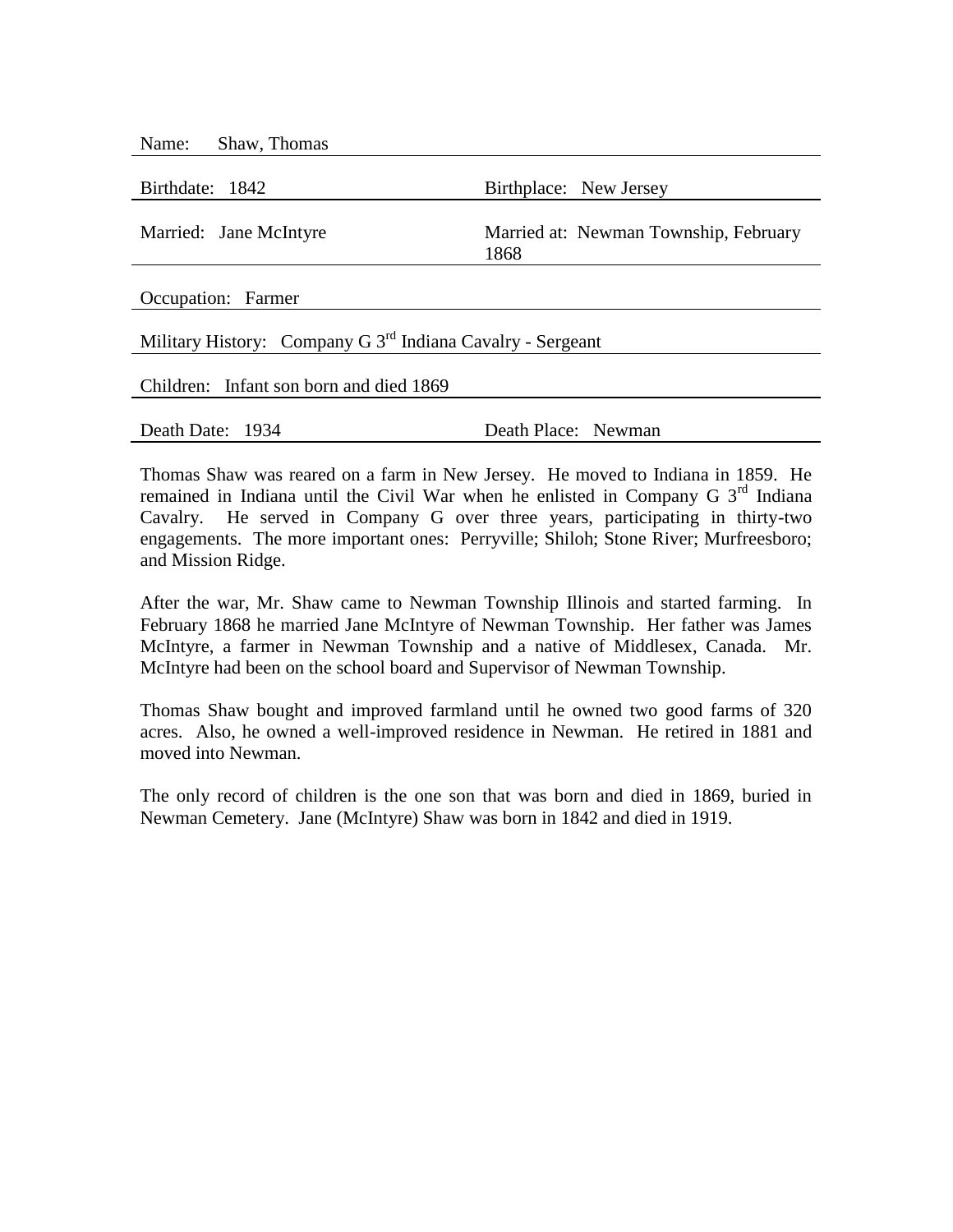| Skinner, James<br>Name:   |                                                    |
|---------------------------|----------------------------------------------------|
| Birthdate: April 25, 1841 | Birthplace: Bridgewater, Somersetshire,<br>England |
| Married: Ann Cheney       | Married at: Coles County on August 30,<br>1866     |
| Occupation: Farmer        |                                                    |

Military History: Company D  $21<sup>st</sup>$  Illinois Voluntary Infantry - May 8, 1861 reenlisted in Company D 21st.

Children: Samuel Robert (farmer West Salem, IL), John William (farmer Douglas County)

|  | Death Date: January 15, 1929 | Death Place: Arcola |  |  |
|--|------------------------------|---------------------|--|--|
|--|------------------------------|---------------------|--|--|

James Skinner's wife, Ann Cheney Skinner, was born April 29, 1850.

James and Ann had two sons: (1) Samuel Robert who farmed in West Salem. Samuel married Ella Hervey and had a son, James Clinton Lawrence. (2) John William farmed in Douglas County. He married Alda Stover. They had two children: James Clifford and Lucile Elizabeth. (1910 history)

James Skinner attended public schools in England. He also attended school a short time after coming to Illinois. His first year in Illinois he worked on a farm for board and one pair of shoes and a pair of mittens. The next year he received \$5.00 per month. He then went to Wisconsin and worked in the pinewoods for one winter and two summers for \$15 per month.

In 1858 he came to Arcola, Douglas County, and worked there and in Coles County until 1861 when he went into the Army. He was in five major battles. He was captured and imprisoned. He was first confined in a tobacco house at Richmond from September to December. Then he was taken to Danville, Virginia, where he was kept until April 1864. Then he was removed to Andersonville prison, being there until September. Then he was moved to Savannah, Georgia – to Charleston – and to Florence South Carolina where he was returned to Union lines on March 10, 1865. He had been a prisoner for seventeen months and twenty days. While at Danville Virginia he had small-pox. Later while in a convalescent hospital, he and two others escaped but were re-captured. After his release, he was afflicted with prison fever and spent three weeks in a hospital in Indianapolis Indiana. He was discharged May 6, 1865. On receiving his discharge he received \$700 in back pay. He bought a team and rented land, farming in Coles County for two years.

He then got married to Ann Cheney, daughter of Samuel and Elizabeth (Eiles) Cheney.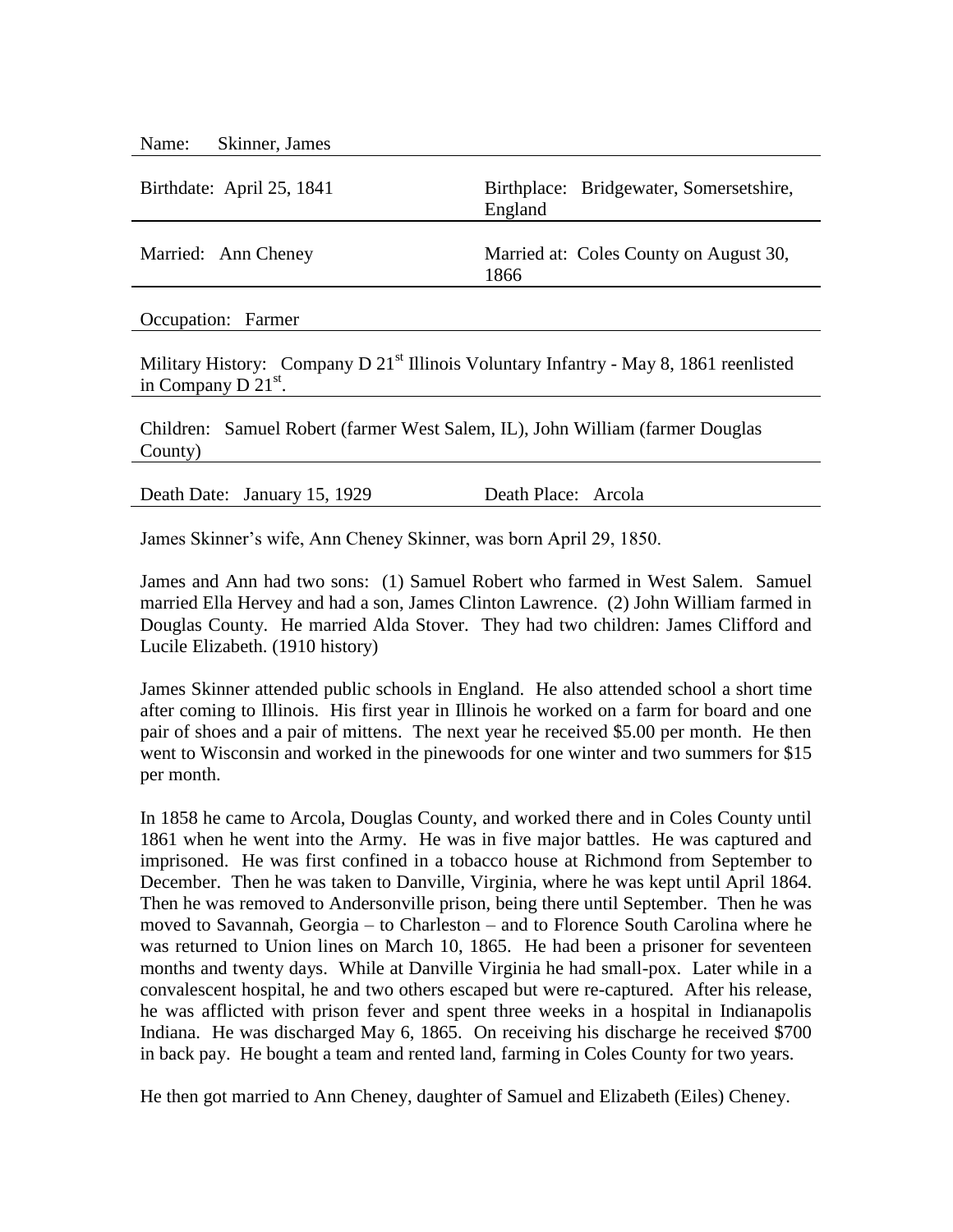In 1867 Mr. Skinner purchased forty acres of partly improved land with a log house on it. In 1869, he sold the first forty acres and bought another that was better land. This was in Coles County. He continued to add to it until he owned 225 acres. In 1881 he bought the Dr. Martin farm in Arcola Township and in 1882 moved there. He resided until 1886 when he retired and moved into Arcola. But the farm (175 acres) called him back until 1892 when he bought a house in Arcola and retired from farming for good. He lived there until his death in 1929. He belonged to the S. N. Sanders G.A.R. Post No. 393 in Arcola. Also served three years as Arcola Township Road Commissioner and was a member of the school board in Arcola City. This after he retired from farming.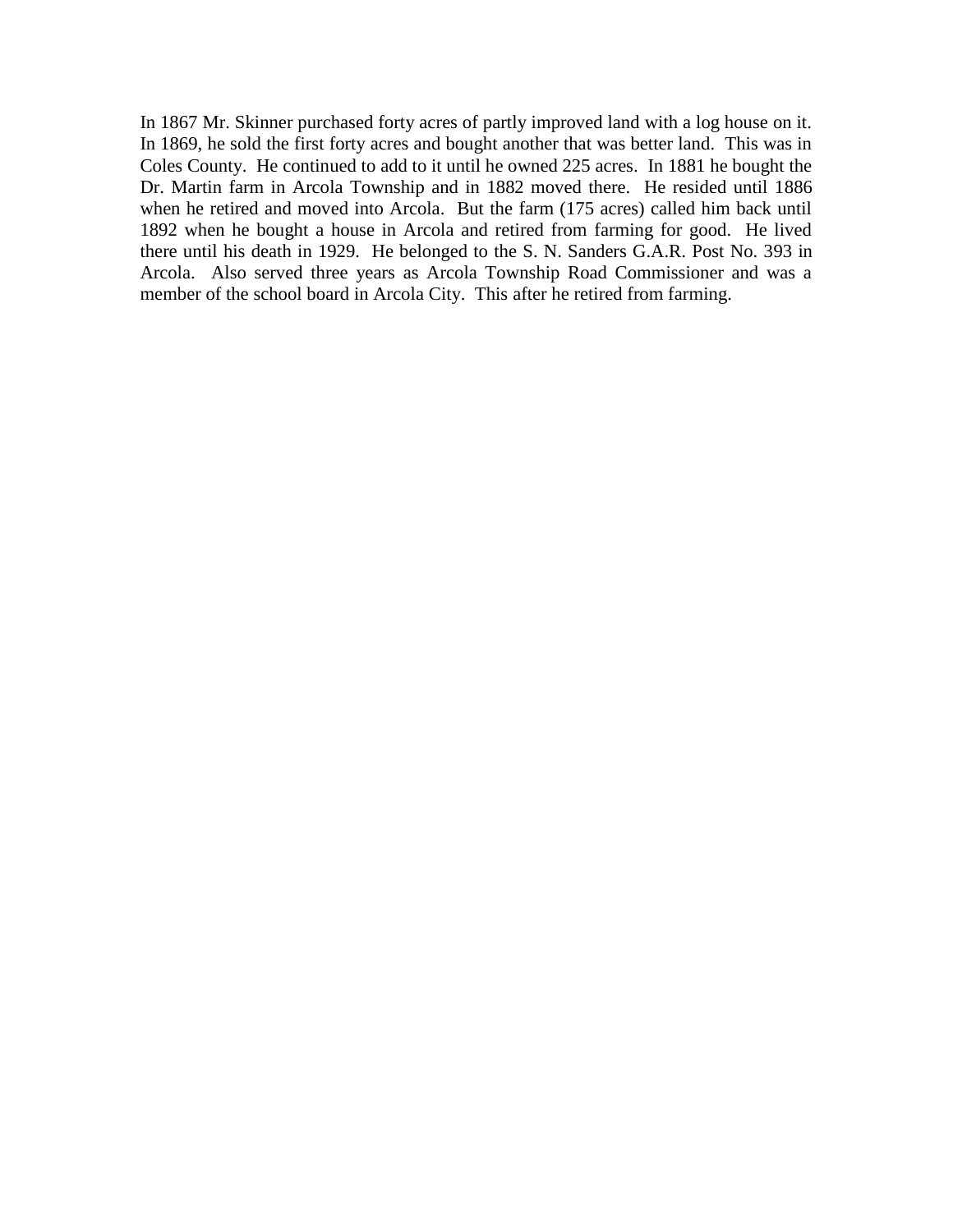| Skinner, John – and brothers Anson and William<br>Name:                   |                                      |  |  |
|---------------------------------------------------------------------------|--------------------------------------|--|--|
| Birthdate: April 14, 1831                                                 | Birthplace: Vermilion County Indiana |  |  |
| Married: Hanna Ringland                                                   | Married at: Newman                   |  |  |
| Occupation: Farmer                                                        |                                      |  |  |
| Military History: Company E $79th$ Illinois Voluntary Infantry – Sergeant |                                      |  |  |
| Children: None                                                            |                                      |  |  |
| Death Date: January 14, 1909                                              | Death Place: Newman Township         |  |  |

John Skinner's brother, Anson Skinner, was born October 3, 1840 in Douglas County Illinois and died February 4, 1897. He was a farmer. His wife, Christina, was born February 17, 1846 and died February 21, 1922. Anson was in Company E  $79<sup>th</sup>$  Illinois Voluntary Infantry, a sergeant. He was captured at Chickamauga on September 10, 1863. He was buried in Newman cemetery. Children born to Anson and Christina: Robert (born 1859), Charles H., William S. (born 1867), Anson E. (born 1868) and Charles (born 1870).

William Skinner was born in Vermilion County Indiana on November 12, 1835 and died June 6, 1908, buried in Albin Cemetery. He was a farmer. He was a member of Company E 79<sup>th</sup> Illinois Voluntary Infantry – a sergeant. He married Melvina, who was born February 3, 1846. They had two children: John C. (1869) and Charles (1867).

The parents of John Skinner were Joseph and Polly Mary (Gaston) Skinner. They came to Douglas County Illinois in 1839 from Vermilion County Indiana. Joseph rented for a few years, then he bought a farm and eventually owned a tract of eight hundred acres. The City of Newman is located on part of this land. Joseph enlisted in the Black Hawk War. He died in 1857. Joseph was born in Maine and moved to Ohio then Vermilion County Indiana. Mrs. Polly Mary (Gaston) Skinner was the daughter of Thomas Gaston who lived in Meigs County Ohio, a native of Canada. His wife, Sarah Gaston was born on the St. Lawrence River, Canada, while her parents were captives of the Indians. Children of Joseph and Polly M. were Isaac (born 1829), John (born 1831), William (born 1835), Anson (born 1840), Esther (born 1833), Henry C. (born 1843), Joel (born 1845), Joseph Jr. (1849), and Benjamin (born 1851).

John Skinner had always farmed. He owned three hundred fifty acres of well-tiled land. It ran almost to the corporate limits of Newman. He always identified himself with the best interests of Newman and Newman Township. In 1859 John married Miss Hanna J. Ringland who was the daughter of Dr. Ringland, one of the first physicians in Newman who emigrated from Pennsylvania to Kansas, Illinois Edgar County, then to Newman in 1857. Then he went back to Kansas where he died.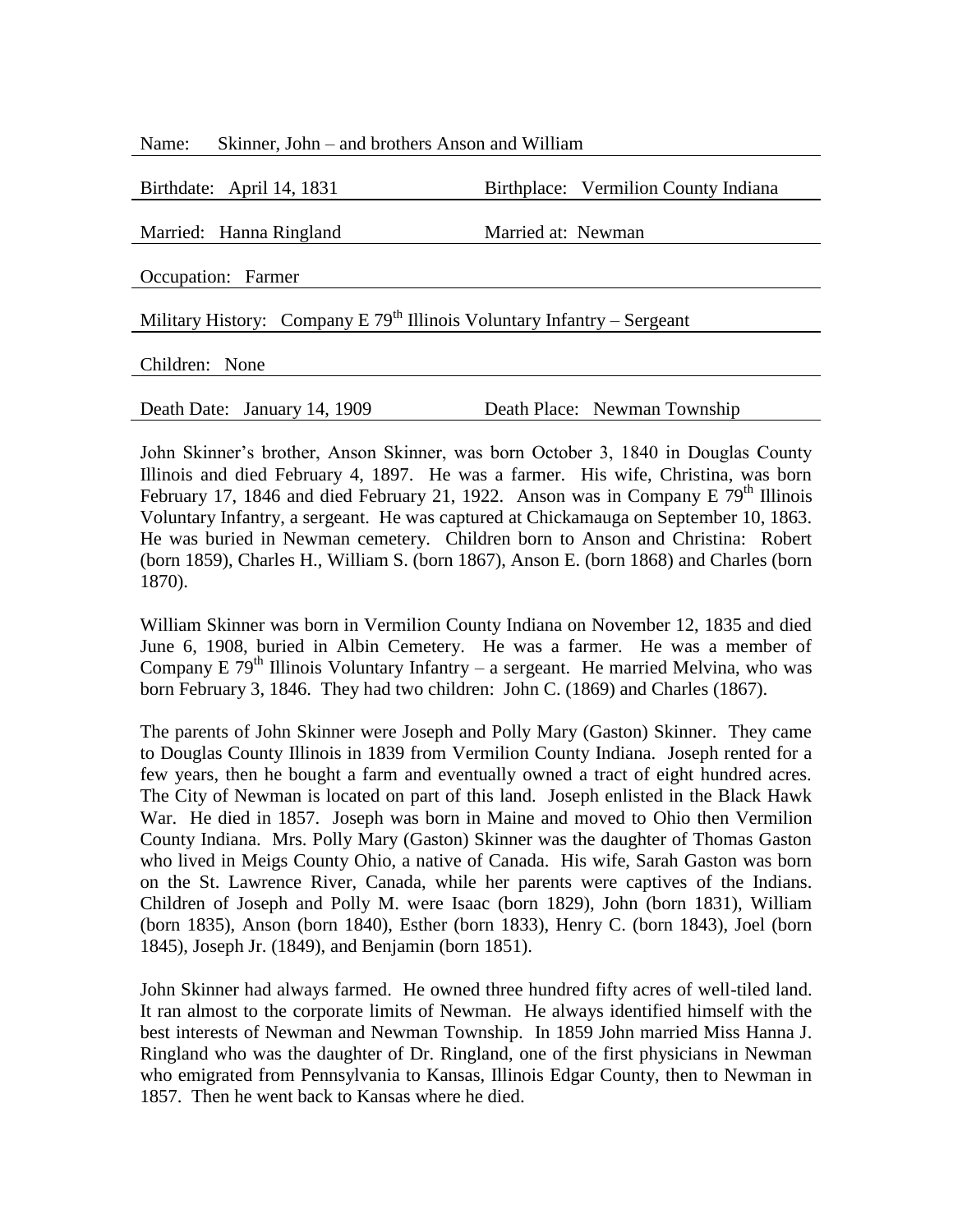The death of Mrs. John Skinner occurred six weeks after they married. John never married again.

In 1862 John and his brothers, Anson and William, volunteered in Company E  $79<sup>th</sup>$ Illinois Voluntary Infantry. They participated in Battles of Stone River, Liberty Gap, and Chickamauga. John and Anson were captured along with 17 others, and confined in Andersonville. They both were released after seventeen months nine days. Their weight was down to 85 pounds. About 35000 prisoners were there at that time. Of the seventeen captured in John's company, the ones who died were D. N. Howard, Aaron Britton and William Stillwell.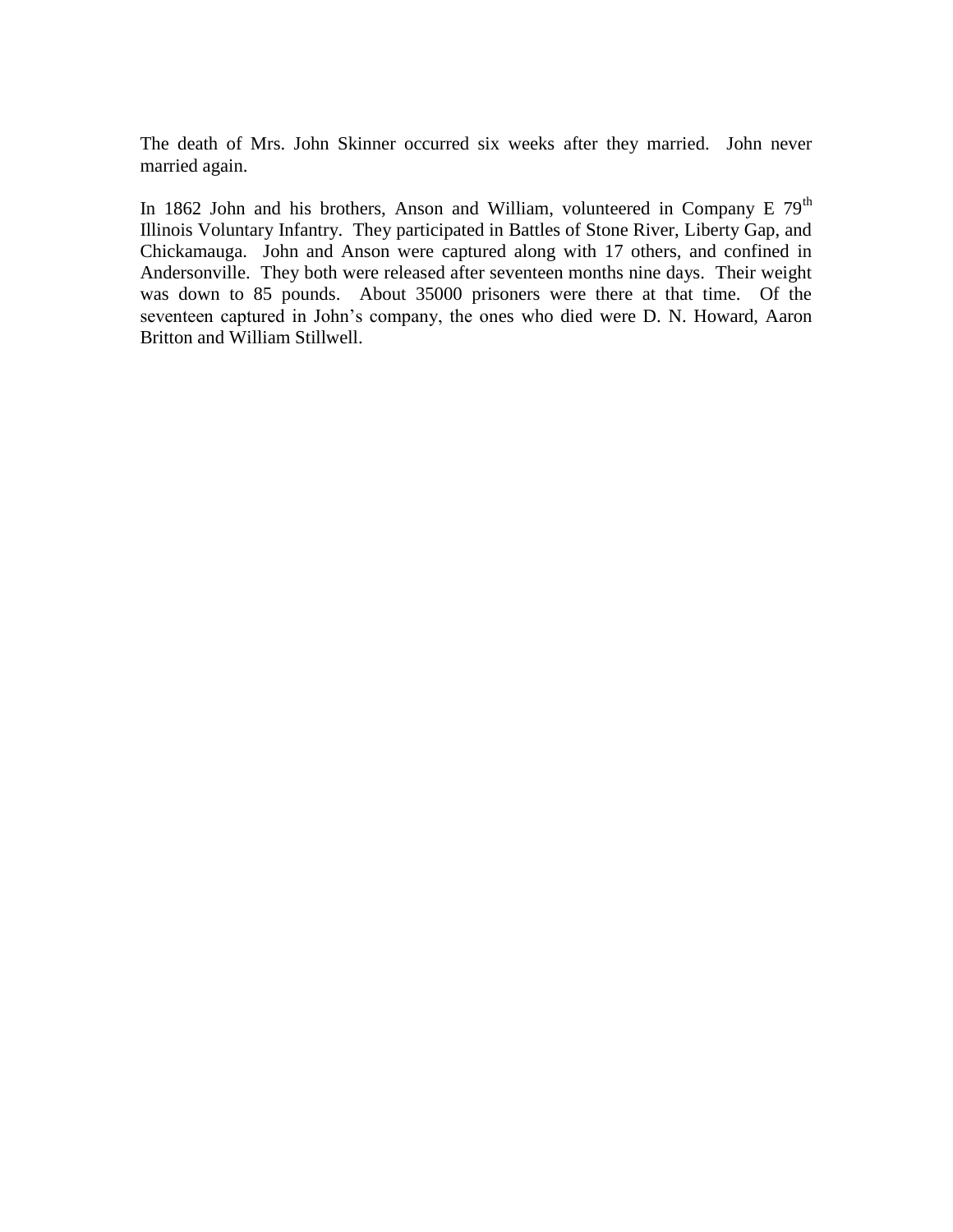Name: Smitson, Dr. William T.

Married:  $1<sup>st</sup>$  Mary E. McCord in 1864,  $2<sup>nd</sup>$ Luella Mathes in 1881 Married at: Cincinnati Ohio

Occupation: Doctor

Military History: Company H  $12<sup>th</sup>$  Ohio Voluntary Infantry – Captain

Children:  $1<sup>st</sup>$ : Ida, Mabel, Oscar  $2<sup>nd</sup>$ : Elpha Leola, Geno Celest, Koore Honore, William McKinley (deceased), Hildred and Vildred (twins)

| Death Date: April 23, 1912 |                           | Death Place: Atwood Douglas County in |
|----------------------------|---------------------------|---------------------------------------|
|                            | <b>Mackville Cemetery</b> |                                       |

Dr. William T. Smitson's first wife, Mary E. McCord Smitson, was born in Cincinnati Ohio and died 1879 at Mackville. They had three children: Ida, Mabel and Oscar.

In 1865 Mr. William Smitson went to Cincinnati Physio-Medical College. He graduated in the winter of 1868. In that year he came to Mackville, Piatt County Illinois and began practice of medicine. He made Mackville his home until 1879. He moved to Douglas County Atwood when the railroad went in. In 1894 he retired from his professional duties and lived in Atwood, Douglas County.

Dr. William T. Smitson belonged to Harker Post No. 189 G.A.R., Atwood. He was also a school director at Atwood for fifteen years.

Dr. Smitson's parents were Thomas Hillery and Elizabeth (Wright) Smitson. Thomas was born in Maryland on September 29, 1805, and died in Ripley Ohio on September 29, 1866. Elizabeth was born in Pennsylvania on July 2, 1811 and died in Ripley Ohio on September 24, 1866. They both had come to Ohio while children with their parents. Thomas H. was raised on a farm. He learned the woolen-makers trade, then he was engaged in the manufacture of woolens in Ripley Ohio. He continued in this business until a short time prior to his death, when he started farming near Ripley Ohio.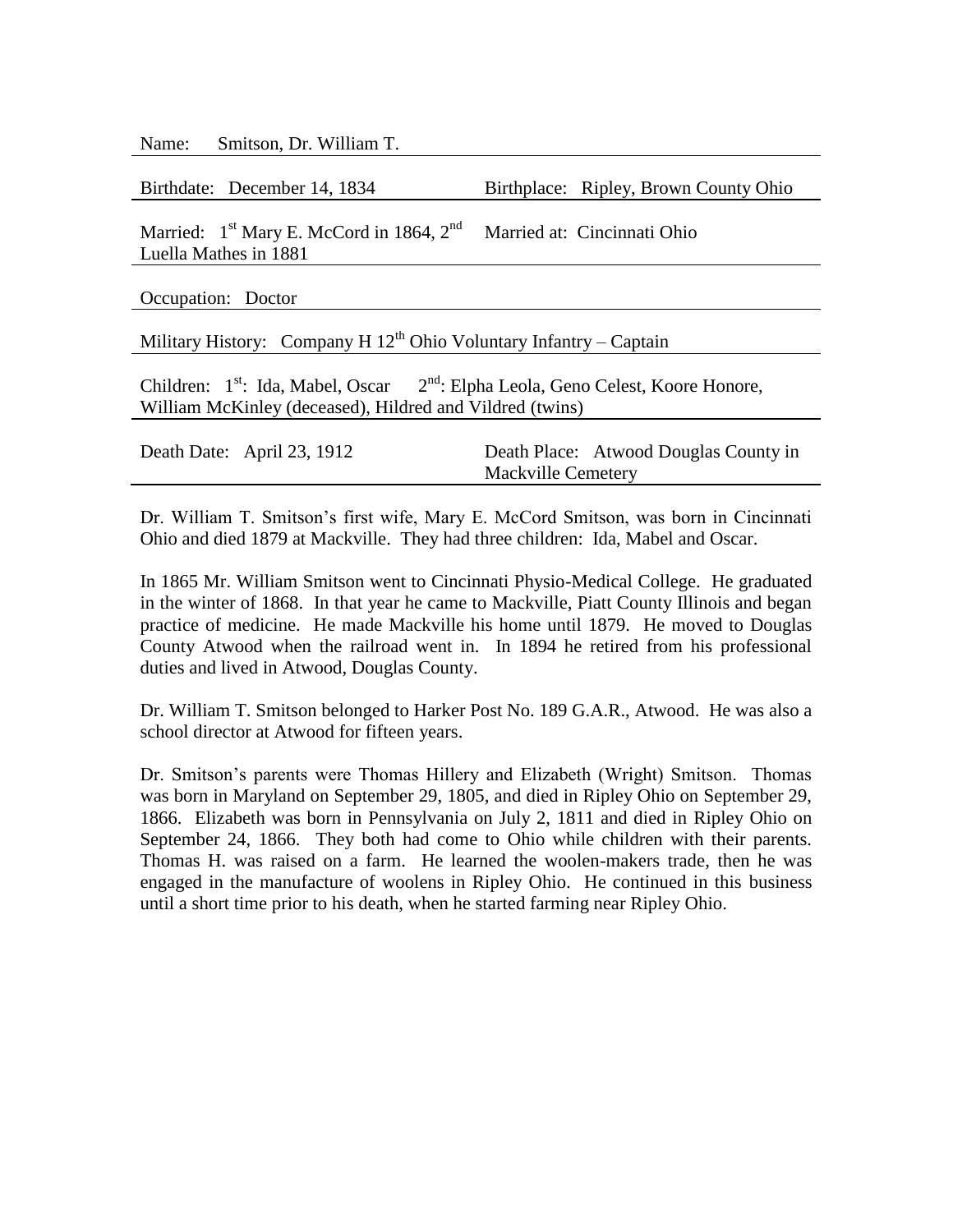| Stevenson, James C.<br>Name:                                                                                                              |                                                           |  |
|-------------------------------------------------------------------------------------------------------------------------------------------|-----------------------------------------------------------|--|
| Birthdate: April 27, 1834                                                                                                                 | Birthplace: Mason County Virginia (now<br>West Virginia)  |  |
| Married: Margerite Stout                                                                                                                  | Married at: Delaware County Indiana on<br>August 10, 1854 |  |
| Occupation: Farmer                                                                                                                        |                                                           |  |
| Military History: Company D 84 <sup>th</sup> Indiana Voluntary Infantry - Sergeant                                                        |                                                           |  |
| Children: Lafayette (died 6 months), Francis Marion, Helen Arminta, Martha Alice, Ida<br>Elnora, William T., Charles E., Ella, Maggie May |                                                           |  |
|                                                                                                                                           |                                                           |  |

James Stevenson's children married as follows: Francis Marion to Lidia Campbell and lived in Joplin Missouri; Helen Arminta to William Sargent and lived in Gray Oklahoma; Martha Alice to Ellis Crawford and lived in Crittendon Township Champaign County; Ida Elnora to James Chitner and lived in Sorento Illinois; William T. to Mattie Hackett and lived in Tuscola; Charles F. to Cora Hackett who died, then to Annie Mason and farmed in Garrett Township; Ella (died) to Hermon Drake; Maggie May (died) to Edgar Johnson.

Death Date: December 29, 1909 Death Place: Garrett Township

James Stevenson was the son of Charles and Rebecca (Barnett) Stevenson. Charles was born in Virginia in 1810 and died in Delaware County Indiana in 1883. Rebecca was born in Virginia in 1812 and died in Indiana in 1886. They came from Virginia to Delaware County Indiana in 1853.

James C. worked in a sawmill in Virginia for two years. He moved to Indiana and continued sawmill work. He was elected Justice of the Peace for three years. He was reelected another term, then he taught school for two winters in Newcomber Indiana. He enlisted in the Army. After the war, he bought a small farm in Indiana. He sold it and came to Douglas County in 1869. He bought forty acres then added to it until he owned 160 acres. He lived and farmed it for 34 years. He retired and moved into Tuscola in 1894. In 1898, he sold the farm in Tuscola Township and bought 160 acres in Section 4 Garrett Township. After his wife died he moved in with his son on the farm. His wife's parents were James and Sarah (Taylor) Stout who came from Virginia to Indiana. They bought a farm, which they lived on for 50 years. Both died at this farm.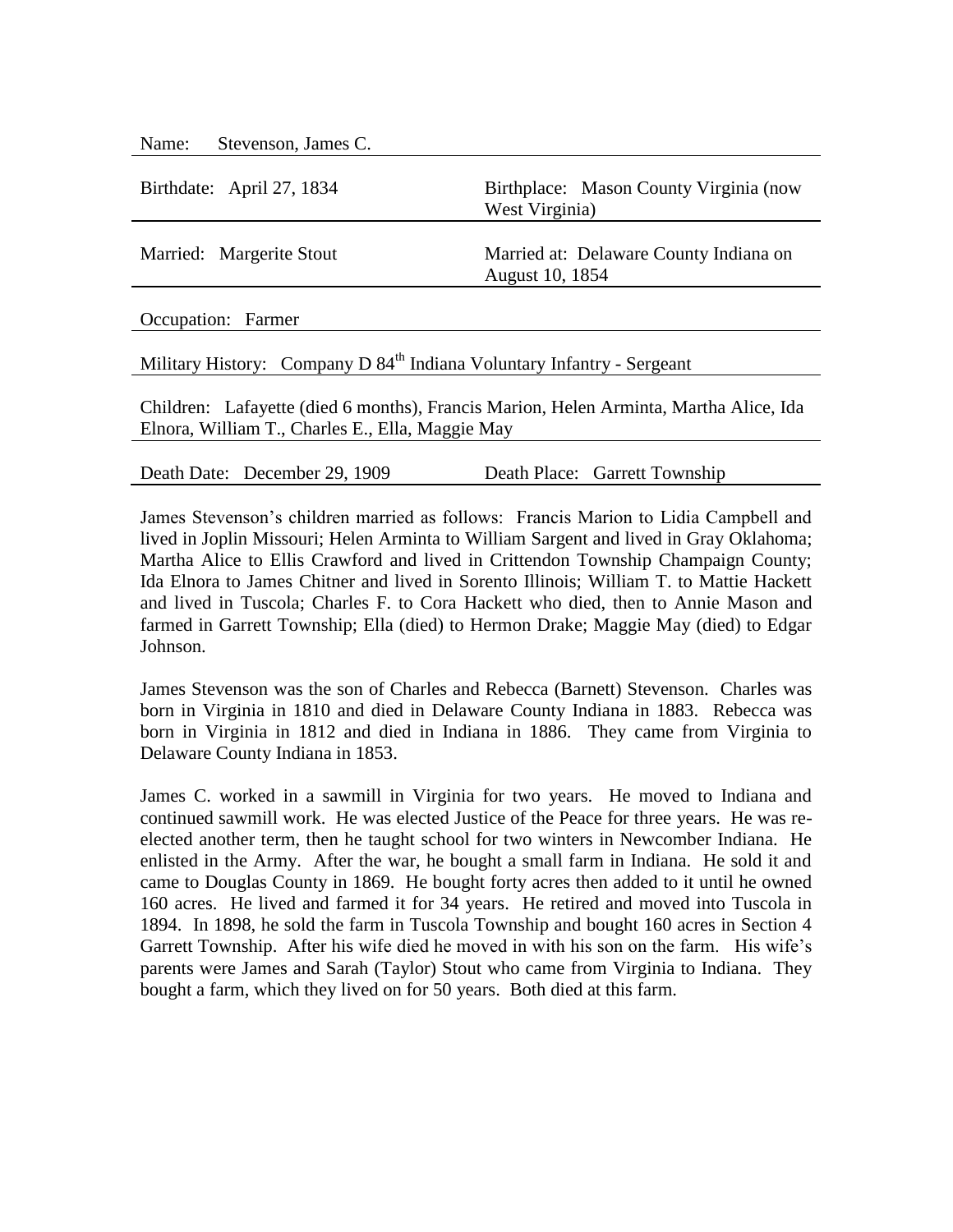| Taggart, Col. Wesford<br>Name:                                           |                                                     |  |  |
|--------------------------------------------------------------------------|-----------------------------------------------------|--|--|
| Birthdate: November 17, 1833                                             | Birthplace: Nashville Brown County<br>Indiana       |  |  |
| Married: Julla Skinner                                                   | Married at: Edinburg Indiana on January<br>20, 1859 |  |  |
| Occupation: Blacksmith – Grocery Merchant – Furniture and Undertaking    |                                                     |  |  |
| Military History: Company E $25th$ Illinois Infantry – Colonel           |                                                     |  |  |
| Children: Savon objector three survived: Lizzie (wife of Andrew Ingress) |                                                     |  |  |

Children: Seven children – three survived: Lizzie (wife of Andrew Ingram, Indianapolis), Susan (Morris – died, Indianapolis), Margaret

| Death Date: September 27, 1906 | Death Place: Tuscola |  |
|--------------------------------|----------------------|--|
|                                |                      |  |

Wesford Taggart left the farm when he was seventeen years old. He went to Bloomington, Indiana, and learned the blacksmithing trade. Then he went to Edenburg, Indiana, and blacksmithed until 1860 when he moved to Charleston Coles County Illinois. He Blacksmithed there until the Civil War started.

He raised Company E of  $25<sup>th</sup>$  Regiment himself at Charleston, and was made Colonel. He mustered in at St. Louis on June 1, 1861. He mustered out at Springfield, Illinois on September 5, 1864.

He came to Tuscola in 1865. From 1865 to 1868 he had an interest in a grocery store. In 1868 he went to blacksmithing, manufacturing wagons and buggies until 1876. In 1876 he was elected Sheriff of Douglas County. He was re-elected in 1878. He was elected to the State Legislature. In 1891 he was partner with A. L. Elkins in a furniture store and undertaking. Elkins died. Wesford took Silas Williams as his partner. In 1903 Wesford retired due to Illness.

Wesford's father, James Taggart, married Jane Weddell who was born in Bristol Tennessee. She was the daughter of Thomas Weddell who was a Lieutenant in the Company that was on the campaign against the Indians. Thomas was killed in the Battle of Horseshoe Bend Florida. James was a Captain in Company E Senator James K. Lanes Regiment in the Mexican War. James was killed in the Battle of Buena Vista in 1847.

Maternal Grandparents of Wesford Taggart were natives of North of Ireland, who came to America in their youth to Rockingham County Virginia. They later moved to Indiana territory, Crawford County Indiana. Later they moved to Brown County Indiana where Mr. Taggart died at the age of 92 years.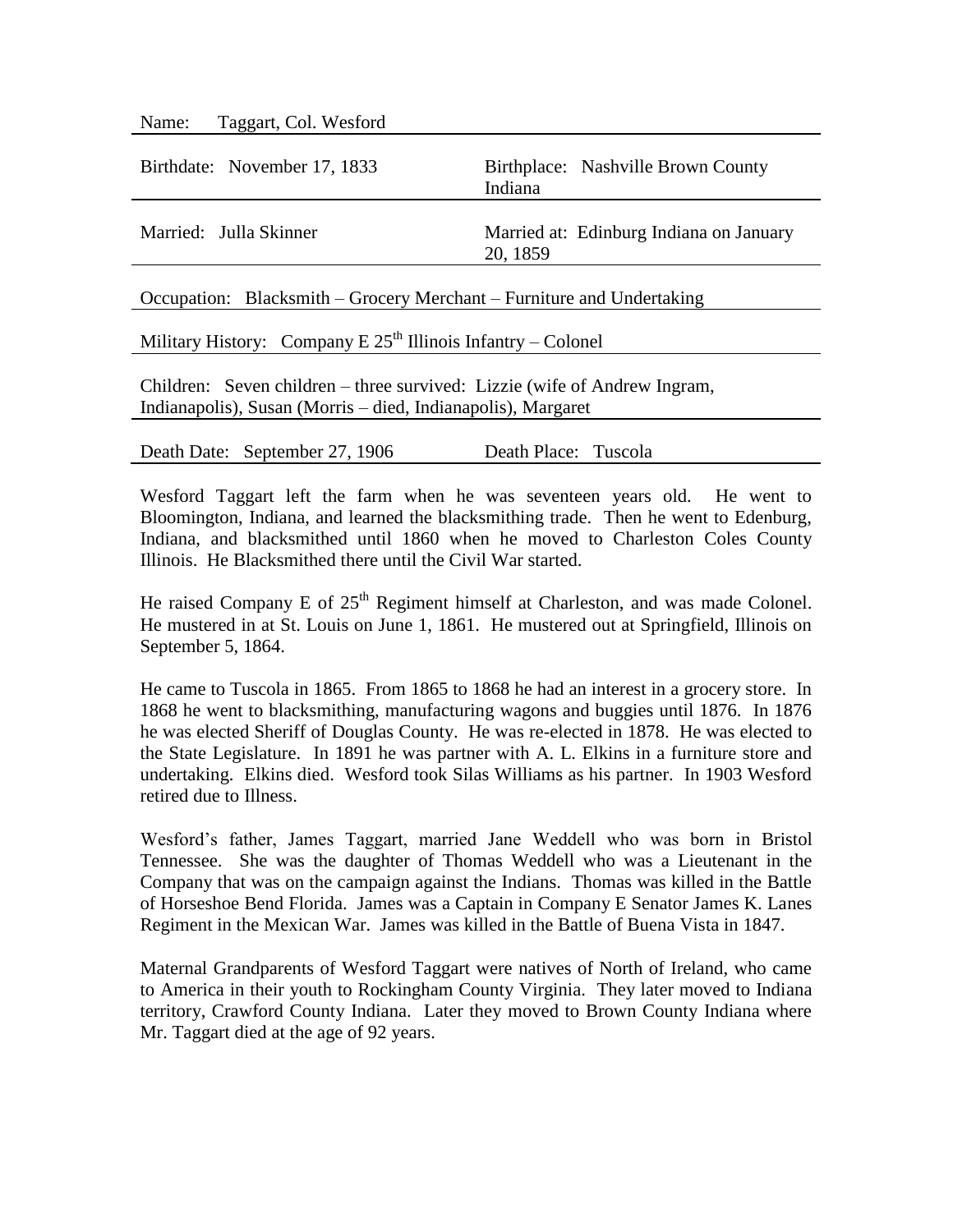| Taylor, Leonard C. M. D.<br>Name:                                                  |                                     |  |
|------------------------------------------------------------------------------------|-------------------------------------|--|
|                                                                                    |                                     |  |
| Birthdate: May 5, 1831                                                             | Birthplace: Fountain County Indiana |  |
|                                                                                    |                                     |  |
| Married: Angeline Mapps                                                            | Married at: Clark County Illinois   |  |
|                                                                                    |                                     |  |
| Occupation: Farmer – Doctor – Merchant (drugs, groceries)                          |                                     |  |
|                                                                                    |                                     |  |
| Military History: Company K $79th$ Illinois Voluntary Infantry – Assistant Surgeon |                                     |  |
|                                                                                    |                                     |  |
| Children:                                                                          |                                     |  |
|                                                                                    |                                     |  |
| Death Date: July 14, 1890                                                          | Death Place: Atwood in Mackville    |  |
|                                                                                    | Cemetery                            |  |

Dr. Taylor came to Douglas County (Coles County) in 1847 Garrett Township. He stayed on his parents' farm until the age of twenty. He then taught school two terms, then sold goods in Moultrie County until 1857. In 1858 he went to Leavenworth Kansas. He returned to Douglas County at breaking out of war. He enlisted in Company K  $79<sup>th</sup>$ Illinois Infantry. He received a slight wound at Kenesaw Mountain. He was sent back to the hospital at Jeffersonville Indiana where he was detailed Assistant surgeon. He held this position to the end of the war.

He then located on a farm in Section 5 Garrett Township, where he farmed and practiced medicine. In the fall of 1873, he moved to Atwood and built his first business house and established a drug and grocery business, along with the practice of medicine. He was the first Postmaster in Atwood. He was married in late 1864 to Angeline Mapps.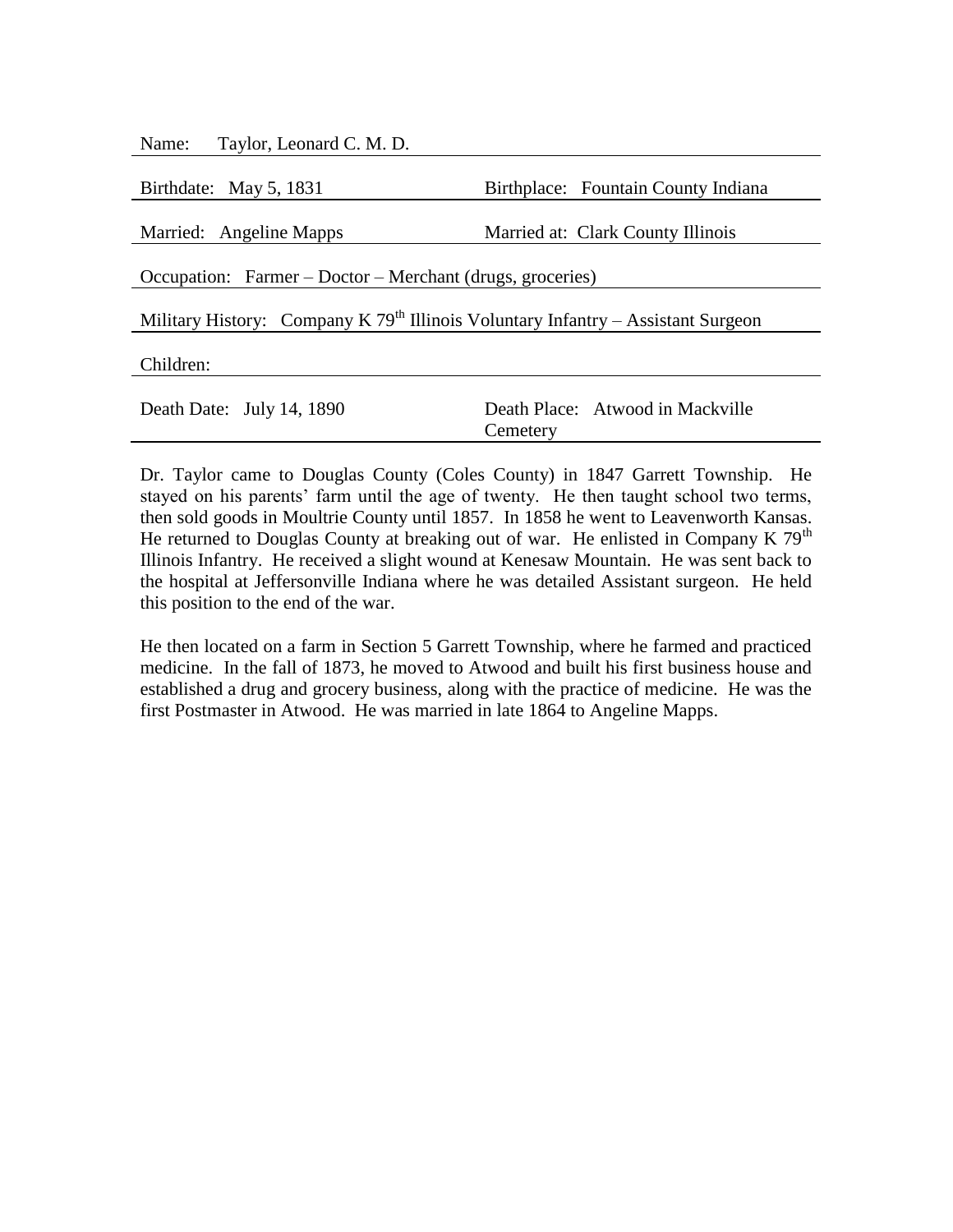Name: Tenbrook, John R.

Birthdate: December 1842 Birthplace: Parke County Indiana

Married: Malinda Perry Married at: Camargo Township (Murdock)

Occupation: Farmer

Military History: Company A  $85<sup>th</sup>$  Indiana Voluntary Infantry

Children: Ollie (died 15 years), Nettie (wife of John Hourighousel- merchant Laurnsville IL), Arthur P. (businessman Dallas Texas), Ceille (at home)

|  | Death Date: |  | 1918 |
|--|-------------|--|------|
|--|-------------|--|------|

Death Place: Tuscola, IL

Brothers of John R. Tenbrook: Samuel B. Tenbrook – surgeon  $21<sup>st</sup>$  IL Inf.; Oliver P. Tenbrook  $-2<sup>nd</sup>$  Oregon Cavalry and Hancock's Veterans Corps of Army of Potomac  $$ buried Camargo cemetery.

John R. lived with his parents, Andrew and Rachel (Brown) Tenbrook in Parke County Indiana until 1862 when he went into the Army. He returned to Indiana in 1865. He came to Douglas County in 1866 and bought a farm in Camargo Township. He met his wife, Malinda Perry, whose father was Jessie Perry. Jessie had a farm next to John R. John R. stayed on his farm until 1882 when he retired and bought a house in Tuscola. He was buried in Tuscola cemetery in 1918.

John R. Tenbrook's father, Andrew Tenbrook, was born in Pennsylvania in 1810. Andrew came to Ohio then to Parke County Indiana in 1823. He met Rachel Brown who was born in 1816 in Ohio. Andrew's father bought government land in Parke County Indiana in 1822. He was Conrad Tenbrook, who bought his land at a land office in Terre Haute Indiana.

John R. Tenbrook was a direct line descendant of Wessel Tenbrook who was born in Munsler Westphalia in 1600. He had three sons who came to America in 1659, settling on the Hudson River in Kingston New York. One of them was John R's Great Grandfather, a Lt. Col. in the  $5^{th}$  New Jersey Revolutionary War.

John R. Tenbrook is the seventh generation in direct line to Wessel Tenbrook.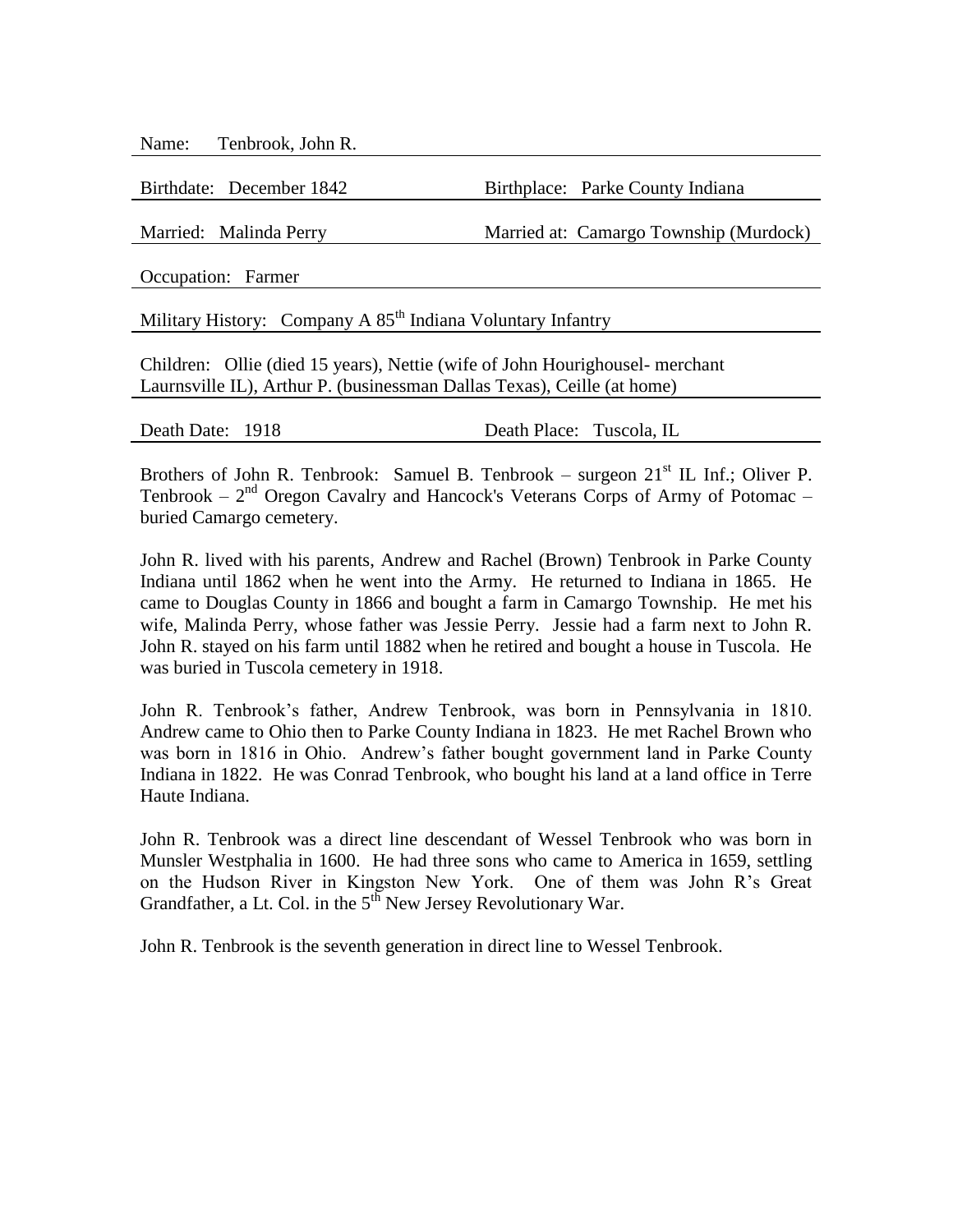| Thayer, Alfred<br>Name:                                                                                                                      |                                                      |  |  |
|----------------------------------------------------------------------------------------------------------------------------------------------|------------------------------------------------------|--|--|
| Birthdate: February 1821                                                                                                                     | Birthplace: Hampshire County<br><b>Massachusetts</b> |  |  |
| Married: Lucinda France                                                                                                                      | Married at: Allegheny County Maryland                |  |  |
| Occupation: Horse and cattle trader – farmed and ran sawmill – beach house Tuscola                                                           |                                                      |  |  |
| Military History: $1^{st}$ Lieutenant Company E 21 <sup>st</sup> Illinois Infantry – $1^{st}$ Lieutenant<br>Company B $5th$ Illinois Cavalry |                                                      |  |  |
| Children: Mary J (died 3 years old – April 18, 1850)                                                                                         |                                                      |  |  |
| Death Date: April 21, 1898                                                                                                                   | Death Place: Tuscola                                 |  |  |
|                                                                                                                                              |                                                      |  |  |

Alfred Thayer's father was Murry Thayer. His mother was Kesiah (Barass) Thayer. They moved from Hampshire County Massachusetts to Allegheny County Maryland when Alfred was a few years old. They had twelve children. Murry Thayer died in 1850 and Kesiah died in 1861. Both died in Allegheny County Maryland.

Alfred learned the carpenter trade when he was eighteen years old. He only worked at it a short time. Then he clerked in a store. He farmed and ran a sawmill. Next he worked in a store owned by his cousin. They sold and traded horses. Alfred traveled all the eastern states leading 25 to 30 head of horses – selling and trading. After four and a half years, he was appointed Deputy Sheriff and Tax Collector in Allegheny County Maryland. In 1848 he moved to Perry County Ohio. In 1849 he made a trip to Illinois where he bought farm land in Moultrie County, west of Arthur. He operated from this farm, doing cattle trading in Illinois and Iowa until the civil war. When he came back from the Army, he took charge of the McCarty farm as manager. Next he ran a livery barn in Tuscola. He lost two bays in a fire. He lost \$8000 in this fire. Then he bought Central House Hotel. He ran this until he retired in 1880. He bought a house and lived in Tuscola until he died.

His wife, Lucinda (France) Thayer died February 21, 1889 at 63 years 5 months 24 days.

Mary J. (Alfred and Lucinda's daughter) died April 18, 1850 at 3 years 3 months 14 days. She is buried in Tuscola Cemetery.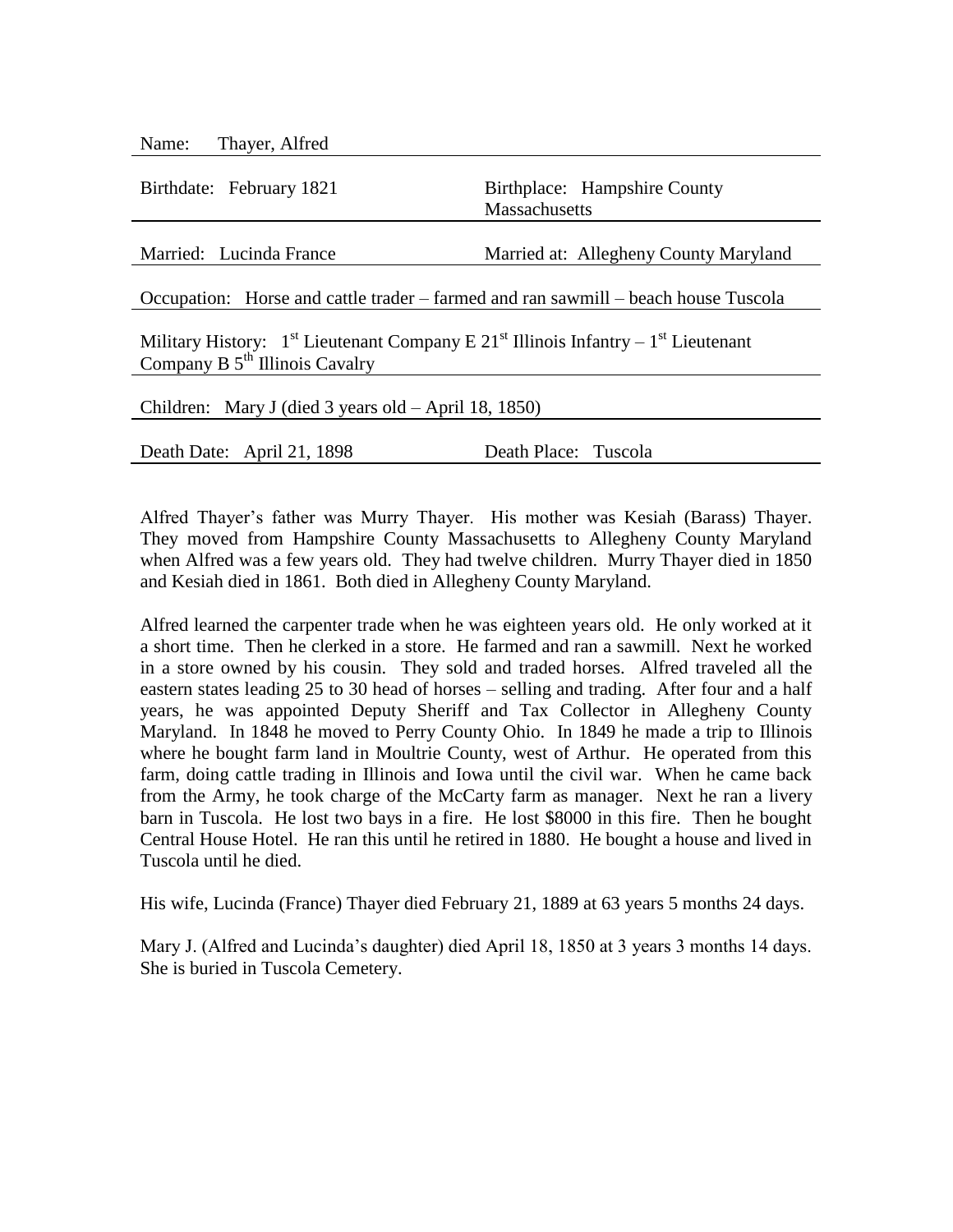| Name: Thomas, Reuben                                                    |                                                         |  |  |
|-------------------------------------------------------------------------|---------------------------------------------------------|--|--|
| Birthdate: January 4, 1846                                              | Birthplace: Lumberville Bucks County<br>Pennsylvania    |  |  |
| Married: Rosalla Hibbs                                                  | Married at: Newtown Pennsylvania on<br>October 10, 1872 |  |  |
| Occupation: Lumber Merchant                                             |                                                         |  |  |
| Military History: Company E 196 <sup>th</sup> Pennsylvania Infantry     |                                                         |  |  |
| Children: Eva (Topeka Kansas), Howard L., Caroline, Edgar C., Warner W. |                                                         |  |  |
| Death Date: March 16, 1914                                              | Death Place: Newman, Douglas County                     |  |  |

Reuben Thomas married Rosalla Hibbs on October 10, 1872. She was born March 18, 1848, the daughter of Daniel and Maude Esther Hibbs of Pennsylvania. Rosalla died September 9, 1931. Their children were: Eva, born October 21, 1873 in Topeka Kansas, married John Gillogly a Real Estate dealer in Oklahoma City; Howard L. was born October 25, 1875 in Newman – he was a junior member of a lumber firm - R. Thomas  $\&$ Sons of Newman; Carolyn H. born October 1, 1877; Edgar C. born January 1, 1880 and died in Newman on March 19, 1906; and, Warren W. born March 16, 1888.

After the war Reuben went to Excelsior Normal Institute in Carversville Pennsylvania. He had attended public schools in Lumberville before the war. Reuben married Rosalla Hibbs in 1872 and moved to Topeka Kansas where they resided four or five years. There he was in the lumber business and was in banking for a short time. In 1874 he established a lumber business in Newman, where he stayed until his death. He built up the business until it was the largest lumber business in this part of the State. Reuben has served as Mayor of Newman, School Director, Alderman and other minor capacities. Reuben was known for his strict business integrity. In his home he had a large library, which contained several rare volumes and old editions, some going back to 1681. He had one large parchment bearing the signature of William Penn inscribed the  $22<sup>nd</sup>$  of March 1681 at Kozmintyhurst County of Sussex.

Lukens Thomas, Rueben's father, married Ann C. Conrad, who was born July 21, 1810 in New Jersey and died in Lumberville Pennsylvania on April 28, 1858. Lukens was born February 15, 1812 at Portland Pennsylvania and died March 7, 1892 at Norristown, Pennsylvania. He spent his entire life in the lumber business. He and his wife had the following children: Charles (born January 9, 1838, died September 15, 1868); Joseph (born August 13, 1839 – in the lumber business in Homer, Champaign County Illinois); Jonathon (born May 20, 1841, a resident of Topeka Kansas – in the lumber business on a large scale – owned eighteen lumber yards throughout the State of Kansas, a man of abundant wealth. He donated Washburn College gymnasium in Topeka. Jonathon also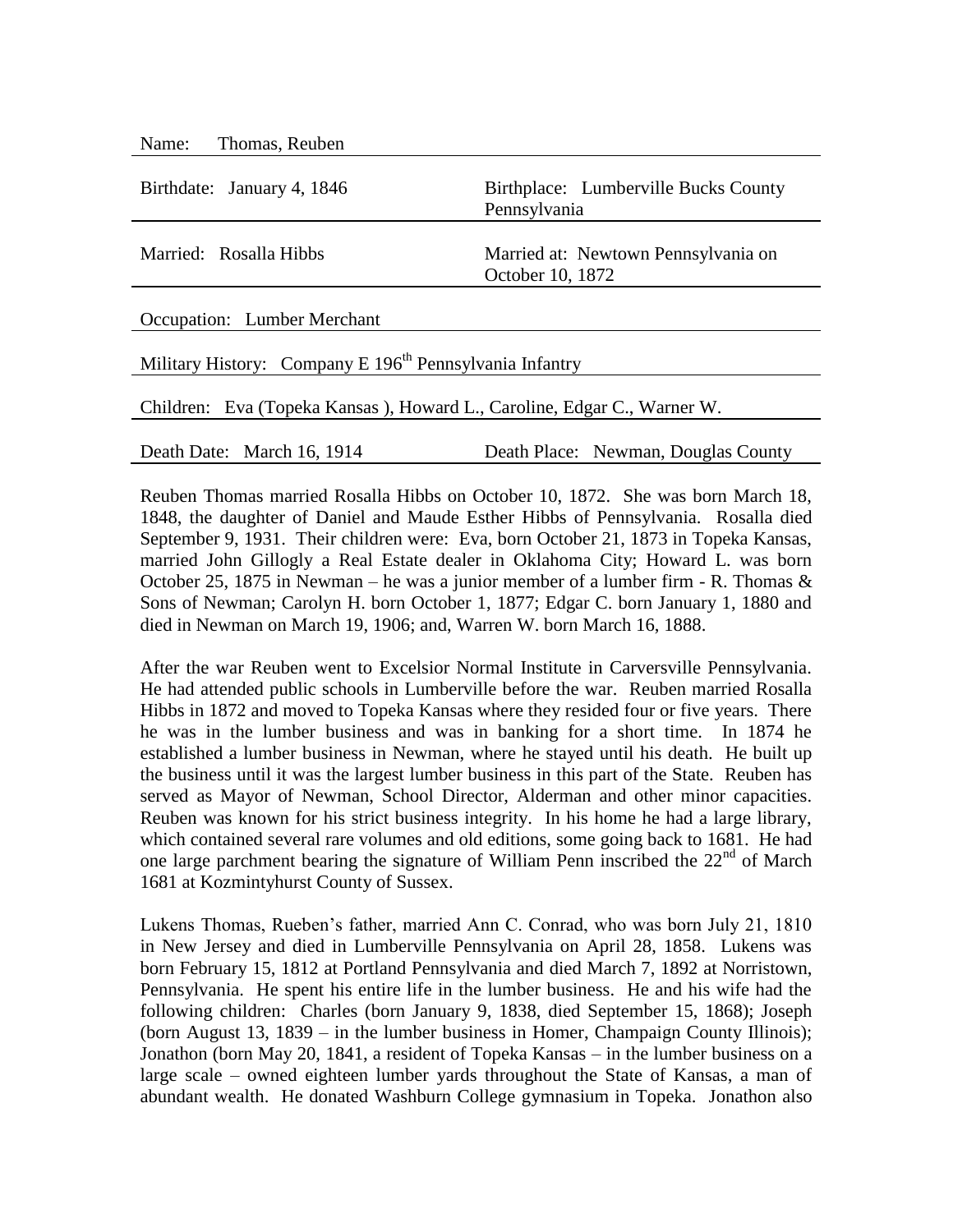established a home for the aged women in Topeka Kansas). Reuben was the youngest child.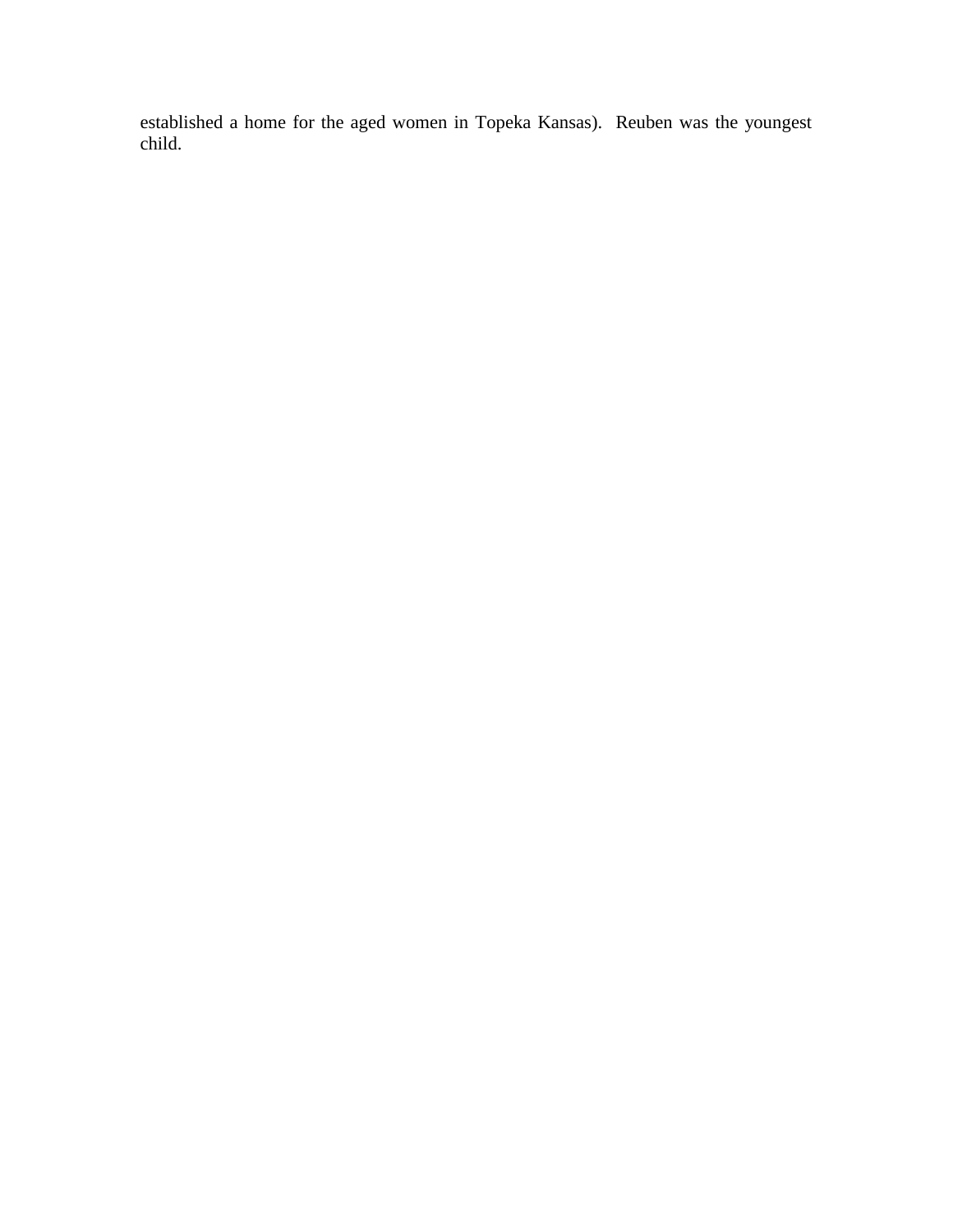Name: Timmons, Laban A.

Birthdate: September 26, 1843 Birthplace: Pickaway County Ohio

Married: Mary A. Geisenhof Married at: Coles County on May 30, 1866

Occupation: Farmer – Carpenter – Tile factory

Military History: Company A 123<sup>rd</sup> Illinois Voluntary Infantry

Children: Relievie Etta (died 1893 25 years), Adelia Ann (wife of A.J.Fritts, clothing merchant in Villa Grove), Carrie Belle (wife of F.B.Foraker), Daley M. (Villa Grove)

| Death Date: January 13, 1937 |          | Death Place: Newman – Newman |
|------------------------------|----------|------------------------------|
|                              | Cemetery |                              |

Laban Timmon's parents were Peter Jr. and Nancy (Dyer) Timmons. Peter Jr. was born in Pickaway County Ohio, and died in California in 1878 at the age of 65 years. Nancy was born in Shenandoah Valley Virginia, and died in Westfield Illinois in 1880 at the age of 69 years. Peter Jr.'s father, Peter Sr., was born in Ireland and came to the United States, settling in Pickaway County Ohio. He was one of the early settlers. He died there. Nancy's father, Hugh Dyer, was born in Germany and immigrated to the United States, settling in Virginia. He later moved to Pickaway County where he died.

Peter Jr. and his wife Nancy were married in Pickaway County Ohio where he farmed until February 1861. He sold the farm in Ohio and moved to Coles County Illinois near Ashmore. He rented a farm until 1868 when he went to California and engaged in the livestock business. He died there.

Laban A. Timmons accompanied his parents to Coles County Illinois. He stayed on his father's farm until August 1862 when he volunteered in the  $123<sup>rd</sup>$  Illinois Infantry. He was in eleven major battles. His infantry then joined in pursuit of General Bragg and fought him at Rome, then followed an engagement to Selma. In March 1863, when at Murfreesboro, his regiment was mounted and attached to General Wilder's Lightning Brigade. Mr. Timmons served in the mounted infantry until he was mustered out in the latter part of June 1865 at Nashville Tennessee. He was discharged at Camp Butler, Springfield, Illinois, in July 1865. He returned to his father's farm in Coles County. He remained until May 30, 1866, when he married Mary E. Geisenhof in Coles County. Mary was born November 22, 1841. She was the daughter of John and Elizabeth (Shaffer) Geisenhof, natives of Holland. John came to the United States when he was 21 years old. He had learned the trade of stonemason and plasterer in his native country. He followed this trade until he died. The mother of Mrs. Timmons came to Elizabethtown Kentucky where she met John. They were married sometime in the 1840's. They moved to Louisville Kentucky and then to Terra Haute Indiana, where they lived until John died on February 10, 1872. His widow died in Vermilion County Illinois in 1888. John was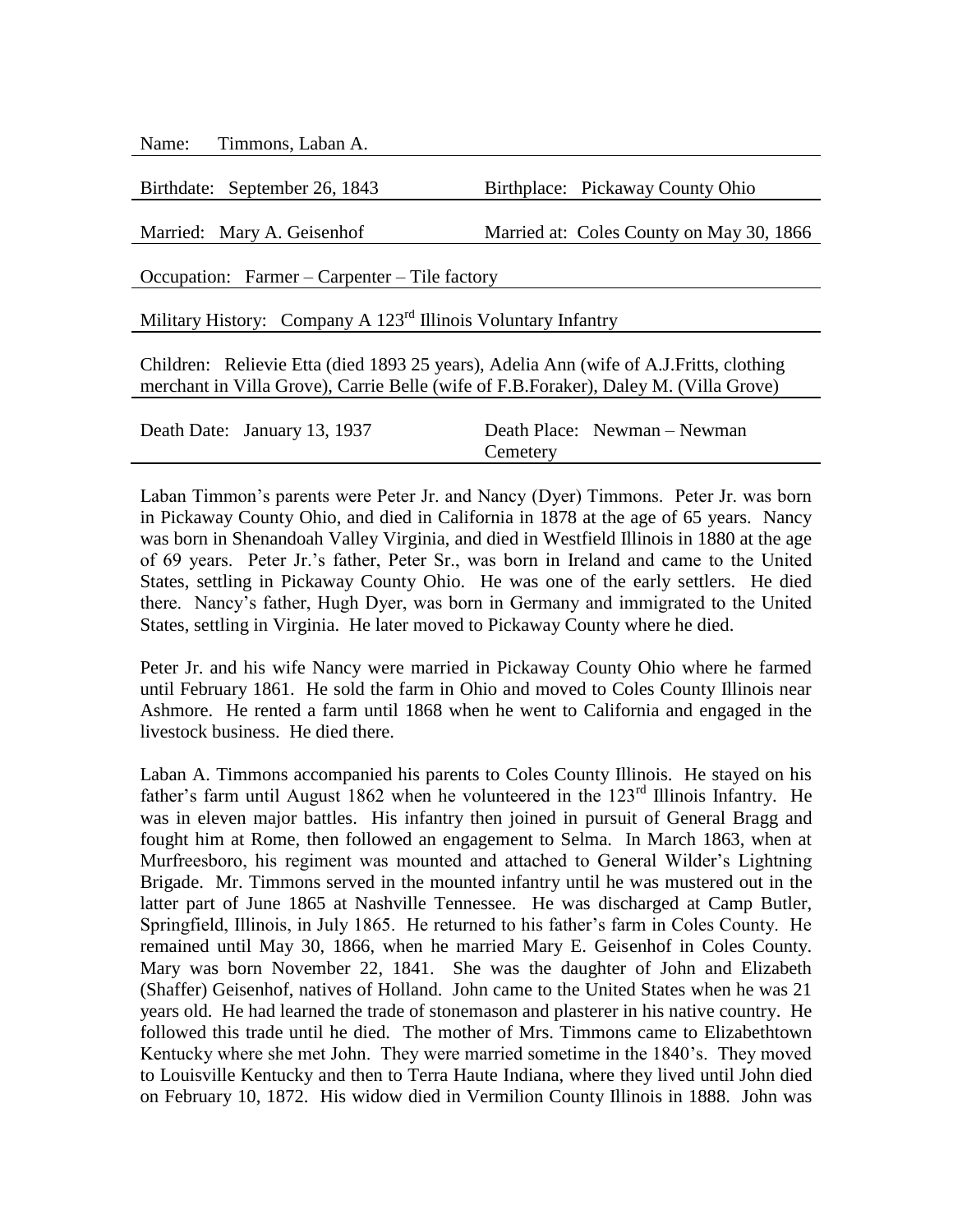Drill Master in the 8<sup>th</sup> Illinois Infantry as he was familiar with the drill manual from being in the regular Army in Holland.

Laban and his wife rented a farm at Ashmore until 1871. Then a farm 2 ½ miles south of Oakland. In 1874 he moved back to the farm he originally rented. He lived there until 1882. Then he moved to Oakland. He did teaming one year. In 1883 he moved to Newman and bought interest in a tile factory until 1886. Then he started carpentering, which he followed for the rest of his life. He was a member of Lowe Post No. 223 G.A.R. in Newman. Adjutant of Newman Post.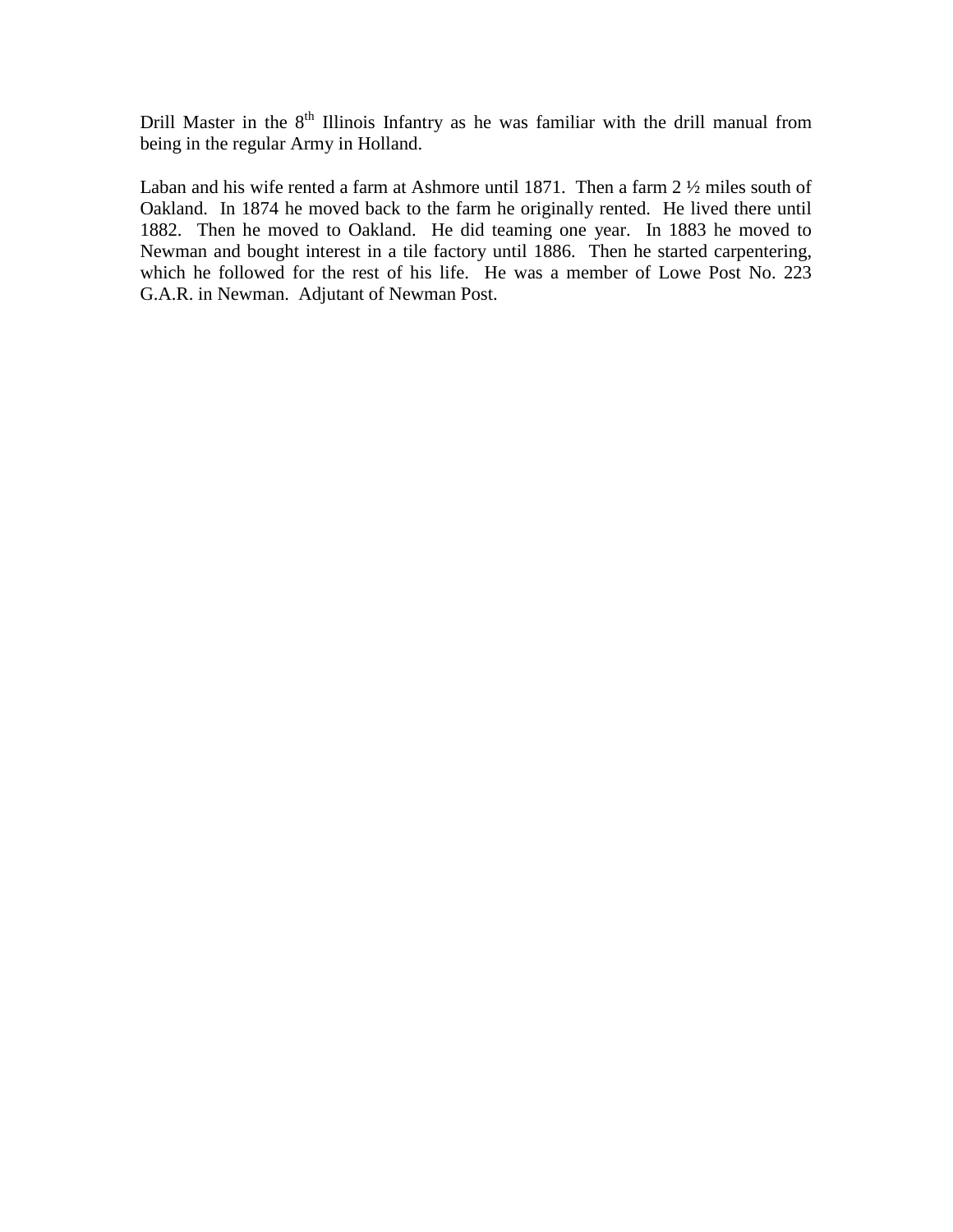| Name: Trownsell, James                                                                                                       |                                                   |
|------------------------------------------------------------------------------------------------------------------------------|---------------------------------------------------|
| Birthdate: 1842                                                                                                              | Birthplace: Bristol England                       |
| Married: Mary E. Woody                                                                                                       | Married at: Tuscola Illinois on March 14,<br>1870 |
| Occupation: Jeweler                                                                                                          |                                                   |
| Military History: Company F $4^{\text{th}}$ Ohio Infantry (3 years), Captain of Company A 195 <sup>th</sup><br>Ohio Infantry |                                                   |

Children: Jennie F.

Death Date: Death Place:

James Trownsell's parents were William and Annie (Grabb) Trownsell. His mother, Annie, died in England. James' father came to America in 1848. James and his brother came in 1852 and met their father in Guelph County Canada. After moving to various parts of Canada, James went to Rossville, Butler County Ohio to live with their family friend Dr. Mulligan. There, James clerked in the Doctor's dry goods store and lived with the Mulligan family until the Doctor's death in 1858. Then he went to Cincinnati and clerked in a grocery store until the winter of 1861. While making a collecting trip through eastern Ohio for the store, he availed himself of the first opportunity to enlist in the Army. He was in Company  $F 4<sup>th</sup>$  Ohio Infantry for three years, then re-enlisted in 195<sup>th</sup> Ohio Infantry as Captain of Company A. While in the  $4<sup>th</sup>$  Regiment he was wounded in the Battle of the Wilderness and was captured. He was sent to Andersonville for one year. He was paroled and then joined the  $195<sup>th</sup>$  Regiment as adjutant then promoted to commissioned captain of Company A. At the close of the war, he came to Kankakee Illinois with A. H. Pyke, whom he met while in the Army. They went west looking for a business location, but came back to Tuscola Illinois and located there in 1866. They opened a jewelry store on Sales Street Tuscola under the firm name of Pyke and Trownsell. In 1869 they built a three-story brick building on West Central. It was destroyed by fire in 1873. In 1877 Mr. Trownsell built on the same location and went into the jewelry business on his own. He also handled a large variety of musical instruments along with the jewelry. He was also a partner in a jewelry store in Hannibal Missouri under the firm name of Trownsell and Russell. Mr. Russell ran it.

In March 24, 1870 James Trownsell and Mary E. Woody (of Tuscola) were married. They had one child, Jennie F.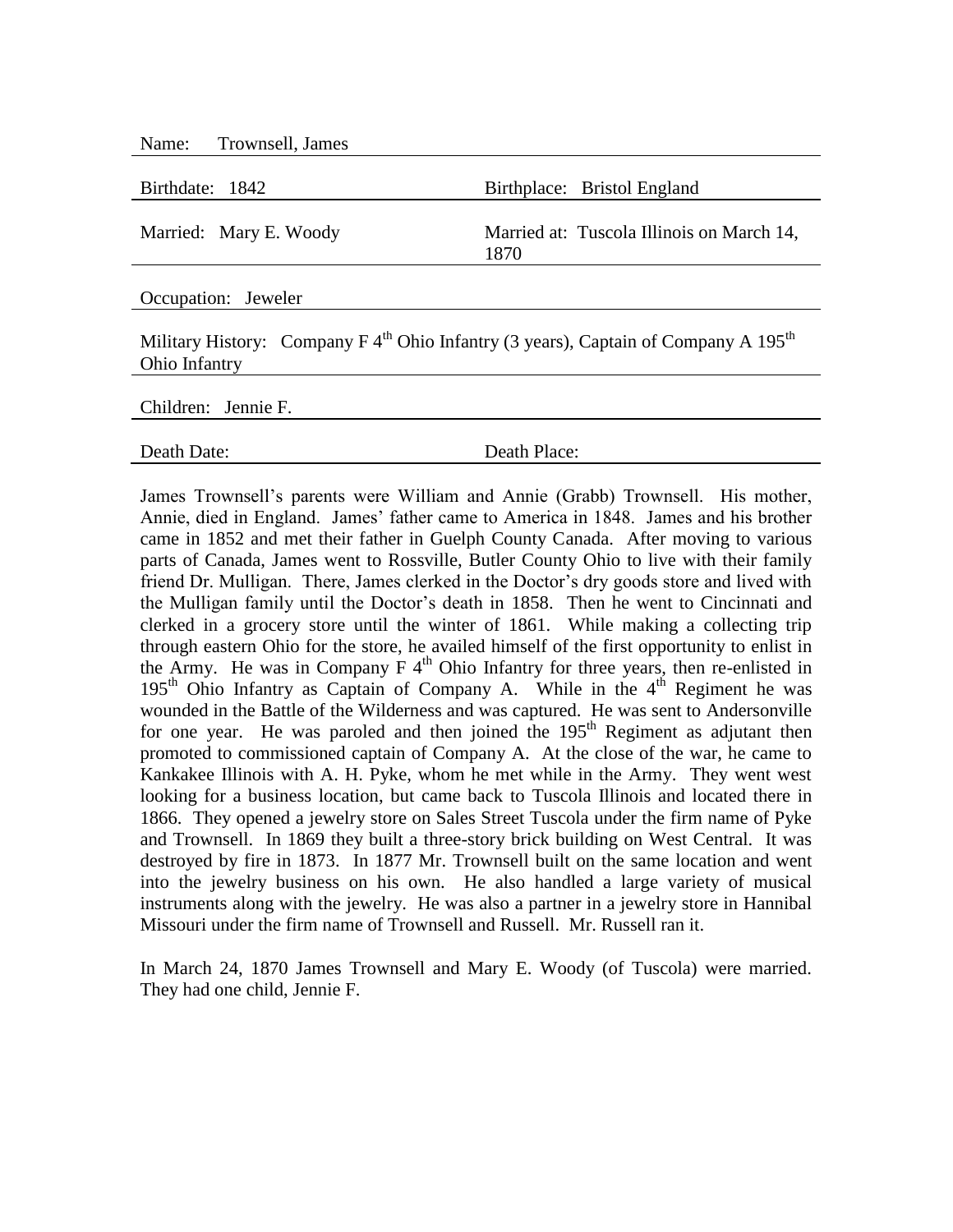| VanDeren, Archibald (Major)<br>Name:                                        |                                |  |
|-----------------------------------------------------------------------------|--------------------------------|--|
| Birthdate: 1823                                                             | Birthplace: Cynthiana Kentucky |  |
| Married:                                                                    | Married at:                    |  |
| <b>Occupation:</b> Postmaster Tuscola                                       |                                |  |
| Military History: Major in the 78 <sup>th</sup> Illinois Voluntary Infantry |                                |  |
| Children: Katherine (Van Deren) Liggett (the only one surviving in 1909)    |                                |  |
| Death Date: August 16, 1909                                                 | Death Place: Tuscola           |  |
|                                                                             |                                |  |

Major VanDeren was descended from German and French families. His mother's father, Captain Journey, served on George Washington's staff in the Revolutionary War.

Bernard VanDeren, the Major's Grandfather, was a soldier in the Revolutionary War. He was with General Washington when he crossed the Delaware River.

Major VanDeren raised a company in the  $79<sup>th</sup>$  Infantry. He was released in 1864 due to injuries. He came back to Tuscola after the war and was Postmaster for a number of years. He died August 16, 1909, nearly seventy-seven years old. He was buried in Tuscola Cemetery. Before coming to Tuscola he had lived in Springfield for a few years. He was a neighbor of Abraham Lincoln, as well as a personal friend.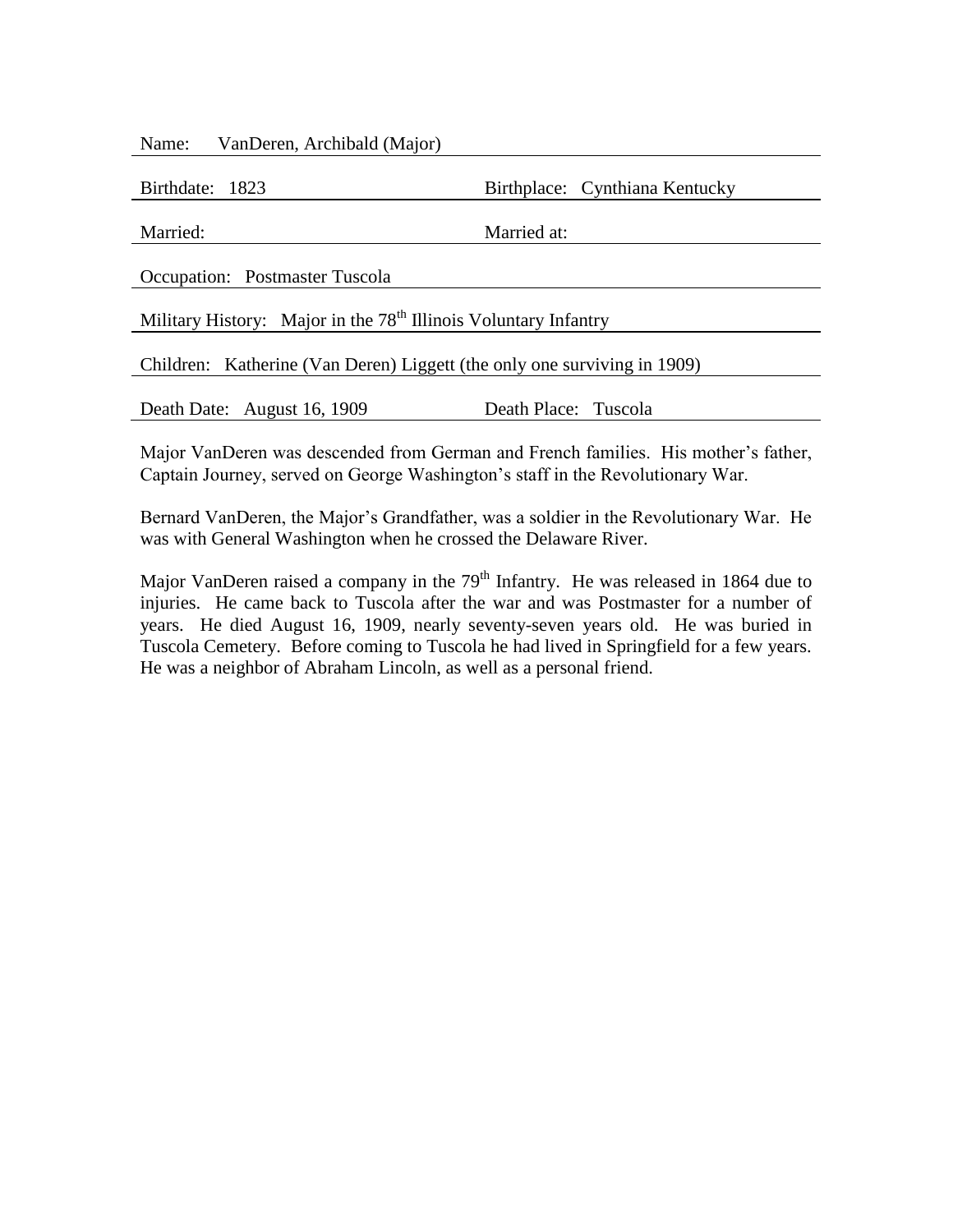| Vandyne, Joseph<br>Name:                                                                                |                                                 |  |
|---------------------------------------------------------------------------------------------------------|-------------------------------------------------|--|
| Birthdate: March 6, 1843                                                                                | Birthplace: Edwards County Illinois             |  |
| Married: Nancy Jane Mark                                                                                | Married at: Newman Township on<br>December 1870 |  |
| Occupation: Farmer                                                                                      |                                                 |  |
| Military History: Company K $62nd$ Illinois Voluntary Infantry – 1 <sup>st</sup> Duty Sergeant          |                                                 |  |
| Children: Herman M. (of Decatur Illinois), Mrs. Jessie M. Douglas (of Newman), and<br>Bruce W. (Newman) |                                                 |  |

Death Date: November 22, 1909 Death Place: Newman Illinois

Joseph Vandyne was located on a farm in Douglas County in 1870. He came from Edward County Illinois. Mr. Vandyne was left an orphan when he was seven years old. He made his home with his Uncle, Captain Samuel Mitchell – his Mother's brother.

Joseph was born and lived in Edwards County Illinois until April 4, 1862, when he enlisted in Company K  $62<sup>nd</sup>$  Illinois Infantry for one year, re-enlisting in the same Company and Regiment on January 1, 1863. He mustered out March 22, 1866. He returned to his Uncle's until coming to Douglas County in 1870, buying a farm one and one-half mile south of Newman Illinois.

Joseph married on December 15, 1870 to Nancy Jane Mark.

Mr. Vandyne belonged to Lowe Post 323 G.A.R. He was living in Newman at the time of his death in 1909. His son, Bruce W. was also in Newman at this time. Bruce was with the National Elevator Company as Superintendent of the Newman Division. This company is based in Indianapolis Indiana. The Newman Division also included McCown Station East of Newman – Murdock – and Longview with the Superintendent and main office in Newman. Bruce W. Vandyne married Lulu Cash on December 30, 1899.

Joseph Vandyne also had a daughter in Newman- Mrs. Jessie Douglas – and a son Herbert in Decatur Illinois.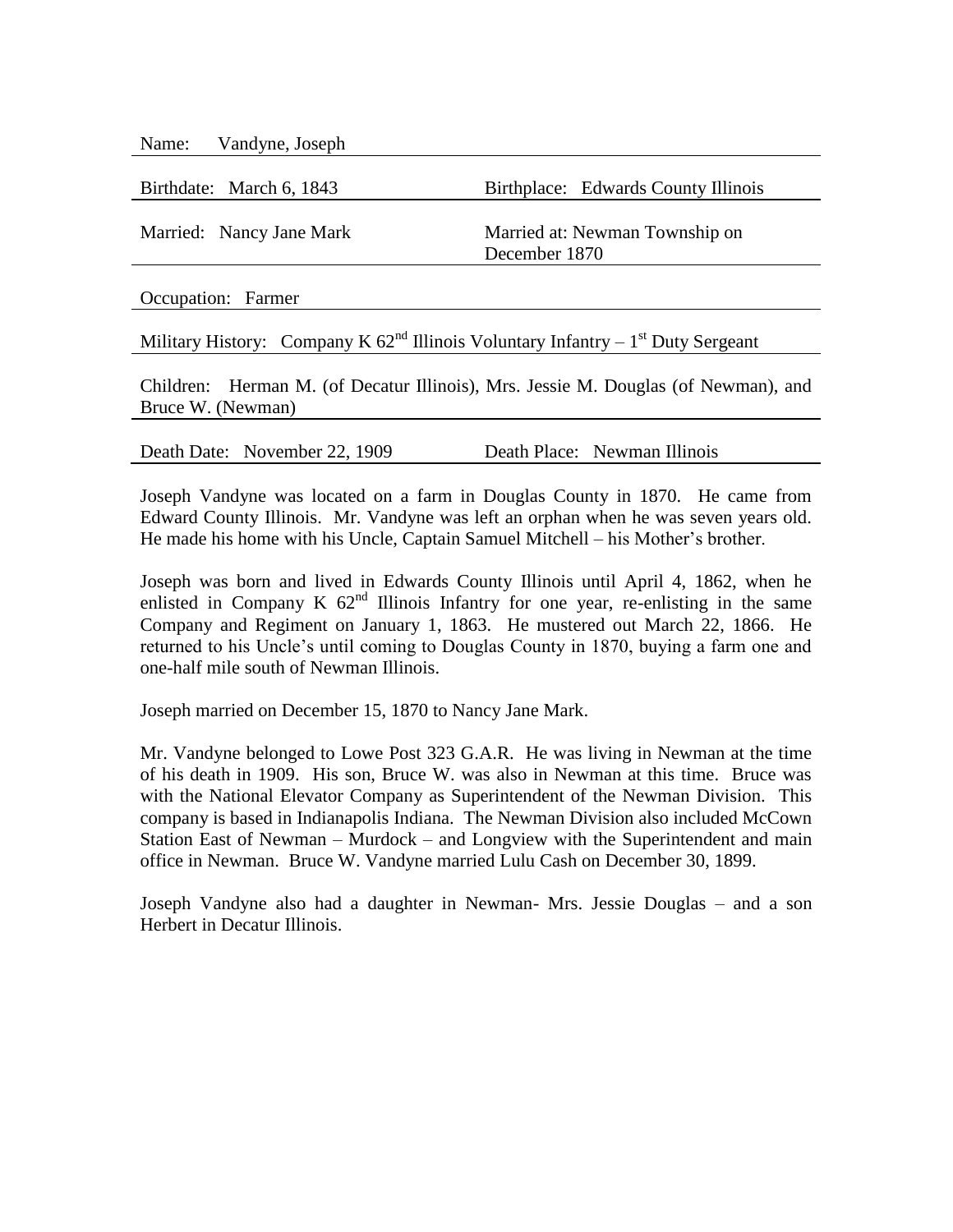Name: Ward, David A.

| Birthdate: September 30, 1839                                                         | Birthplace: Erie County Ohio |
|---------------------------------------------------------------------------------------|------------------------------|
| Married: Sophia B. Watson in 1866                                                     | Married at: Camargo, IL      |
| Occupation: Farmer – Railroad employee – Ran a Harness Shop – Postmaster              |                              |
| Military History: Company C $7th$ Ohio Infantry – re-enlisted in Company C $7th$ Ohio |                              |

Infantry three years. In 1865 enlisted in Company A  $98<sup>th</sup>$  Pennsylvania Infantry

Children: Guy W., Mark A. (died one year), Maude L.

Death Date: 1911 Death Place: Camargo, IL

David A. Ward's parents were Jonathon and Sarah (Warren) Ward. David was the second in a family of six children. He is of English descent. David's Grandfather, David Austin Ward, was a soldier in the War of 1812. David's Father was born in Oneida County New York and came to Western Reserve in Ohio in 1828. He died in Ohio in 1876.

David A. Ward enlisted in Company C  $7<sup>th</sup>$  Infantry for three months. He re-enlisted in the same company and regiment for three years. In 1865 he enlisted in Company A 98<sup>th</sup> Pennsylvania Infantry and was discharged the end of 1865.

In the fall of 1865 David came to Camargo, Illinois, and for several years was engaged in handling stock. In March 1866 he married Miss Sophia B. Watson, daughter of William Watson.

After farming and railroading for a number of years, Mr. Ward opened a harness shop in Camargo in 1875. He hired help and kept the harness shop open. David was elected Justice of the Peace and re-elected in 1880. In 1882 he was commissioned a Notary Public. His wife Sophia B. was born 1840 and died 1910.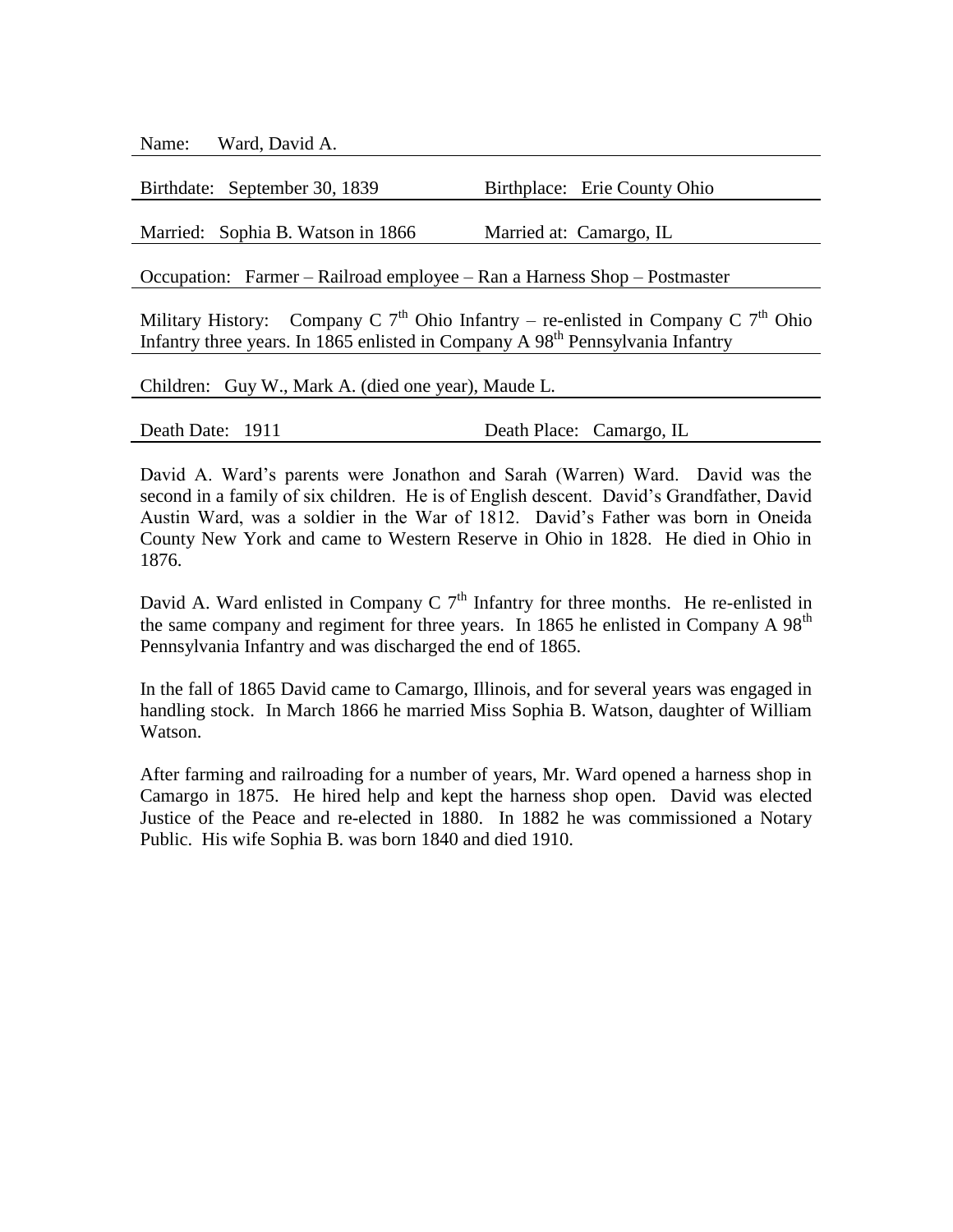| Name: Watson, Aaron T.                                                                                               |                                                                             |  |
|----------------------------------------------------------------------------------------------------------------------|-----------------------------------------------------------------------------|--|
| Birthdate: February 17, 1839                                                                                         | Birthplace: Fairfield County Ohio                                           |  |
| Married: Mary Bradley                                                                                                | Married at: Bourbon Township Douglas<br>County                              |  |
| Occupation: Farmer                                                                                                   |                                                                             |  |
| Military History: Company G 54 <sup>th</sup> Illinois Voluntary Infantry                                             |                                                                             |  |
| Children: Jesse (died in 1888, 18 years old), Addie (wife of Robert N. Wright, Tuscola<br>Township)                  |                                                                             |  |
| $\mathbf{D}$ $\mathbf{D}$ $\mathbf{D}$ $\mathbf{A}$ $\mathbf{A}$ $\mathbf{A}$ $\mathbf{A}$ $\mathbf{A}$ $\mathbf{A}$ | $\mathbf{m}$ in item<br>$\mathbf{D}$ $\mathbf{I}$ $\mathbf{D}$ $\mathbf{I}$ |  |

| Death Date: August 26, 1913 |          | Death Place: Tuscola Township, Tuscola |
|-----------------------------|----------|----------------------------------------|
|                             | Cemetery |                                        |
|                             |          |                                        |

Mrs. Mary (Bradley) Watson was born in 1846 and died in 1902. Aaron and Mary were married on March 7, 1868. Aaron Watson's parents were Thomas B. and Nancy (Franklin) Watson who were natives of Virginia. Thomas died in Clark County Illinois; Nancy died in Douglas County, Illinois. Thomas and Nancy were married near Harpers Ferry, Virginia and moved to Fairfield County Ohio. They bought a farm. They sold the farm and moved to Clark County Illinois in 1851. Thomas enlisted from Virginia in the War of 1812. He received some military land warrants, which he used for farming in Clark County. He died there. His wife, Nancy, came to Douglas County to live with her daughter, Mrs. Scott Reed. There she died. Nancy and Thomas had eight children: John (Woodford County Illinois), Mary (widow of George Lamb – lives in Kansas), Eliza (died – the wife of William West), Mrs. Scott Reed, Aaron T., Samuel and Wesley live in the State of Kansas.

Aaron T. Watson married Mary Bradley in 1868. They rented a farm in Arcola Township for three years. In 1871, Aaron bought 61 acres of wild land in section 10 Tuscola Township. They moved into a small frame house on this land. He started breaking sod and fencing it. He had such success with crops that he soon built a large barn and house and good stock pens. He later bought eighty more acres in the same section. Mrs. Watson died in 1902. They had two children: Jesse and Addie. Addie married Robert N. Wright and had one daughter, Mary, in 1910.

Aaron Watson semi-retired after his wife died. He deeded the farm to his daughter and son-in-law, Mr. Robert Wright. He then served as school trustee for four years.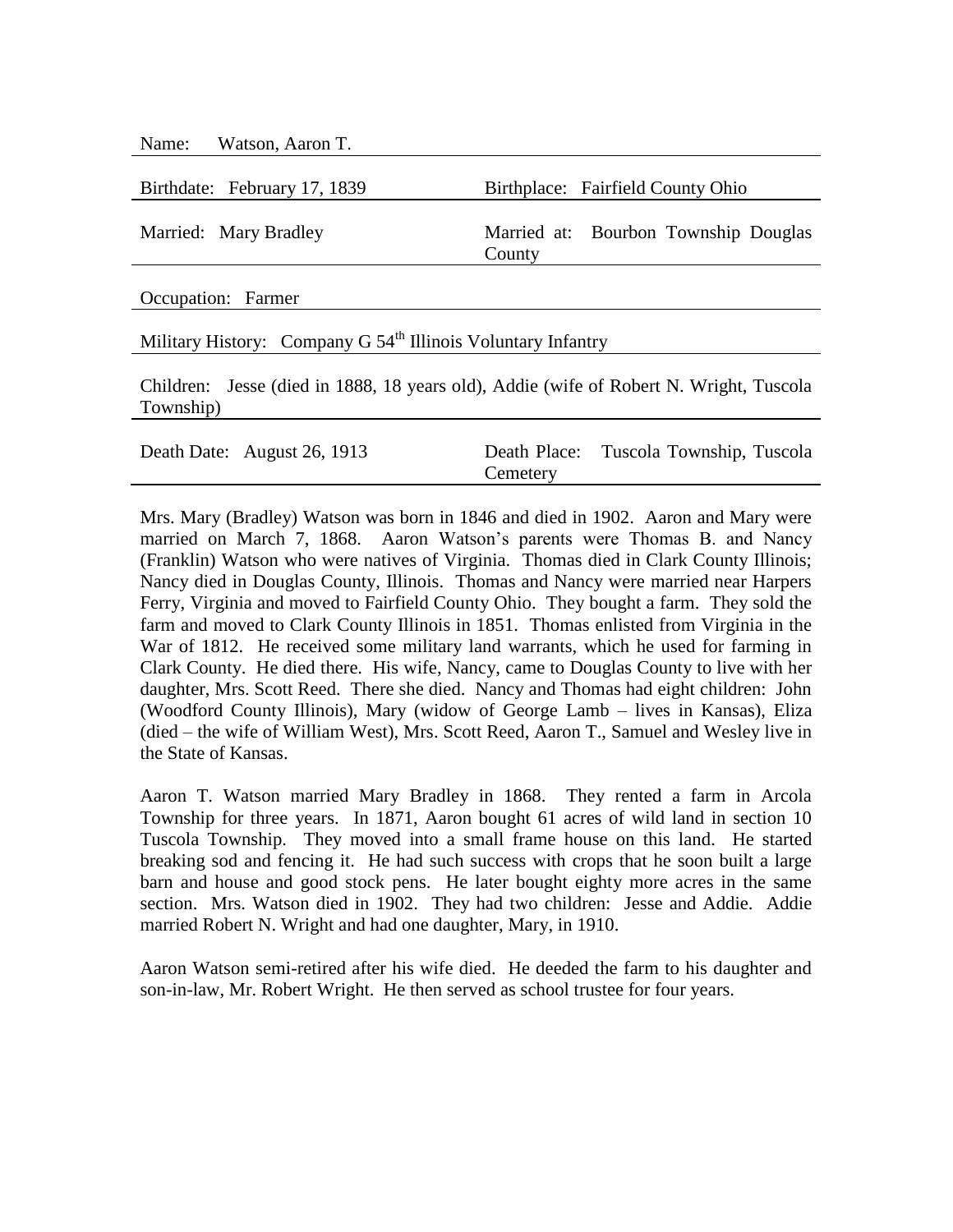| Watson, W. L.<br>Name:                             |                                       |
|----------------------------------------------------|---------------------------------------|
| Birthdate: December 22, 1837                       | Birthplace: Vermilion County Illinois |
|                                                    |                                       |
| Married: Never married                             | Married at:                           |
| Occupation: Farmer                                 |                                       |
| Military History: 5 <sup>th</sup> Missouri Cavalry |                                       |
| Children:                                          |                                       |
| Death Date:                                        | Death Place:                          |

W. L. Watson's father was William D. Watson who was born in the neighborhood of Vincennes Indiana. In his early years he was a Methodist Minister, and traveled extensively in Indiana. His wife was Mary Low of Fountain County Indiana. His health failed him and he gave up traveling as a minister and moved to Georgetown, Vermilion County Illinois.

W. L. Watson's grandfather was also named William Watson, born in Kentucky and moved to Fountain County Indiana when a young man. He died there.

W. L. Watson was the eldest son of William D. Watson, who came from Vermilion County to Douglas County in 1834. He lived two years in Newman Township on Brushy Fork, south of Newman. Then he moved to a farm at Camargo until his death in October 1858. His wife died in 1866.

W. L. Watson was between four and five years old when his father moved to Camargo Illinois. He got his education at Camargo school. His father taught school , and was one of the first teachers in the old log school north of Main Street on Oak Street, about one hundred yards north of Alonzo Lion's Store on the corner. In 1858, when his father died, W. L. Watson, being the oldest, took charge of his father's farm and farmed until 1862 when he volunteered in the Fifth Missouri Cavalry. Then after a two-year term, he reenlisted in the  $13<sup>th</sup>$  Missouri Cavalry as a non-commissioned officer until the end of the war in January 1866. W. L. preferred cavalry and since they were not recruiting cavalry in Douglas County at that time, he went to St. Louis to enlist.

After the war, he returned to Camargo and commenced farming on the old homestead.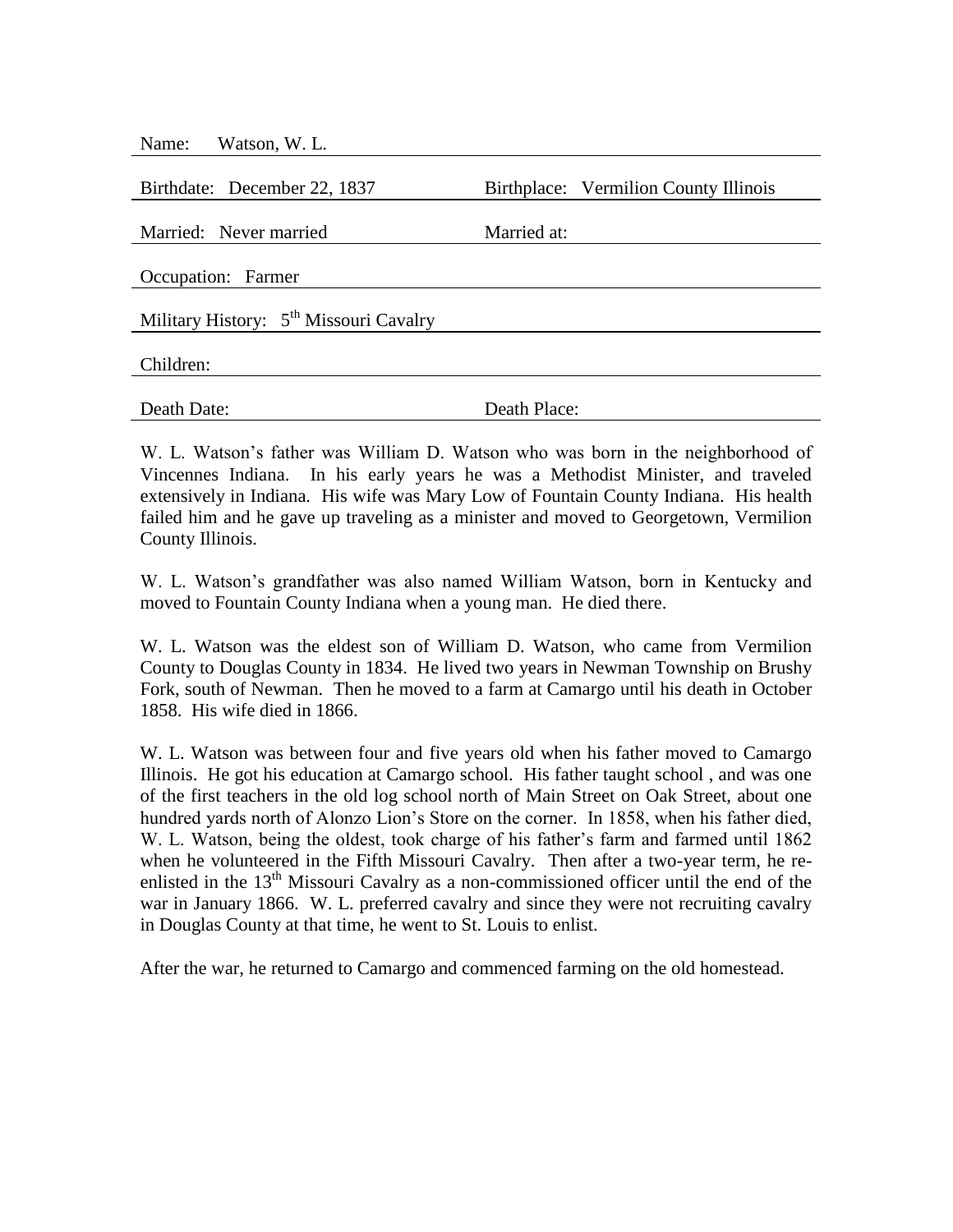Name: Weh, David

Birthdate: January 30, 1844 Birthplace: Huron County Ohio

Married: Rebecca Cummings Married at: Shelby County Ohio

Occupation: Farmer – Merchant

Military History: Company I  $15<sup>th</sup>$  Ohio Voluntary Infantry for three months. Enlisted in the same company as Sergeant for three years. Promoted to Captain

Children: George F.

Death Date: Death Place:

David Weh's father was John Weh, a native of Wittenberg Germany. John Weh first settled in Plymouth County Ohio. He was a wagon maker. He died in 1852. John's wife, Eva (Cafer) Weh of Whittenberg Germany. She died in Plymouth County Ohio in 1883.

David Weh was eight years old when his father died. He began working in a hotel. Then he clerked in a store in Plymouth County until he was seventeen years old. He then enlisted in the Army. After the war he worked in the store in Cresland, Ohio, as a salesman. Then he started trading in livestock in Kansas. He returned to Shelby County Ohio after eight months. In 1867 he came to Douglas County, where he farmed. In the late 1870's he went to Virginia, Cass County Illinois, where he was in the furniture business.

David married Rebecca Cummings on March 15, 1866 in Shelby County Ohio. Rebecca's parents moved to Tuscola Township. He owned 700 acres of land adjoining Tuscola when he died.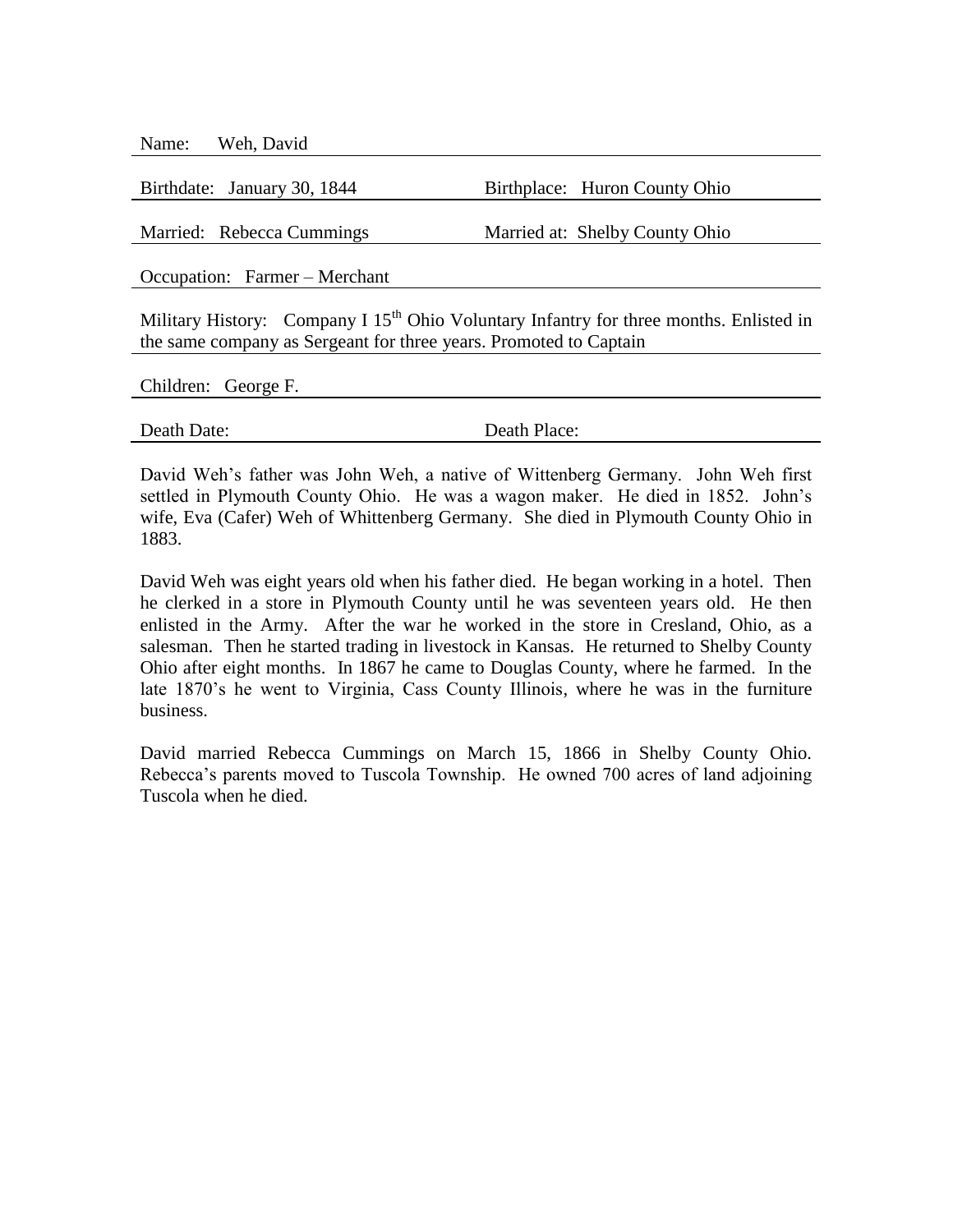| Name: West, William                                            |                                   |  |
|----------------------------------------------------------------|-----------------------------------|--|
|                                                                |                                   |  |
| Birthdate: January 4, 1840                                     | Birthplace: Eugene Indiana        |  |
|                                                                |                                   |  |
| Married: Never married                                         | Married at:                       |  |
|                                                                |                                   |  |
| Occupation: Farmer – Raised bees and sold honey – Carpenter    |                                   |  |
|                                                                |                                   |  |
| Military History: Company E $25th$ Illinois Voluntary Infantry |                                   |  |
|                                                                |                                   |  |
| Children:                                                      |                                   |  |
|                                                                |                                   |  |
| Death Date: October 9, 1917                                    | Death Place: Bowdre Township Hugo |  |

William West was the son of Thomas and Mary (Florer) West. Thomas was born in Barren County Kentucky and died in Bowdre Township in 1882. Mary was born in Daviess County Indiana on November 10, 1810 and died in Coles County in 1852. Thomas West moved from Kentucky to Indiana with his parents in 1817. Thomas met Mary Florer and they were married in 1829 in Vermilion County Indiana. They lived in Indiana until 1842 when they moved to Coles County, south of Hindsboro at Greasy Point. He had bought this farm on a trip to Coles County several years before. He ran a sawmill in Indiana, but farmed after moving to Illinois. He sold this place in 1856 and bought a farm in Bowdre Township – 160 acres southeast of Hindsboro. He added another 200 acres in 1864. He then sold it in 1870 and rented land northeast of Hindsboro. He rented – and only bought four acres with a house in section 12 of Bowdre Township near Hugo. He lived there. Thomas married a second time to Mary Hutt in 1858. He had nine children. First wife: Alexander (died in Quincy Soldiers Home), Eliza Jane, John, Mary, Sarah, David, James (all deceased in 1910 history), William and Albert lived in Shelbyville, Illinois.

William West had four brothers in the Army: Alexander – Company B  $79<sup>th</sup>$  IL Infantry; John – Company E  $25<sup>th</sup>$ ; David – Company B  $21<sup>st</sup>$  IL Infantry, died in Nashville Tennessee; and, James – Company C  $115<sup>th</sup>$  IL Infantry, died in Bridgeport Alabama.

William West was discharged in December 1861 – disability. He returned to his father's farm, and helped on the farm until 1870. Then he went to Nashville Tennessee doing carpenter work and coal-tar roofing. He had a small apiary and sold honey. He also sold patent rights on beehives. His territory was the Southern States. He remained there until 1877 when he went to Cincinnati Ohio for two years as foreman for a paint manufacturing company. In 1879 he returned to Bowdre Township to take care of his father. He lived on the four-acre tract at Hugo for the rest of his life. He was never married.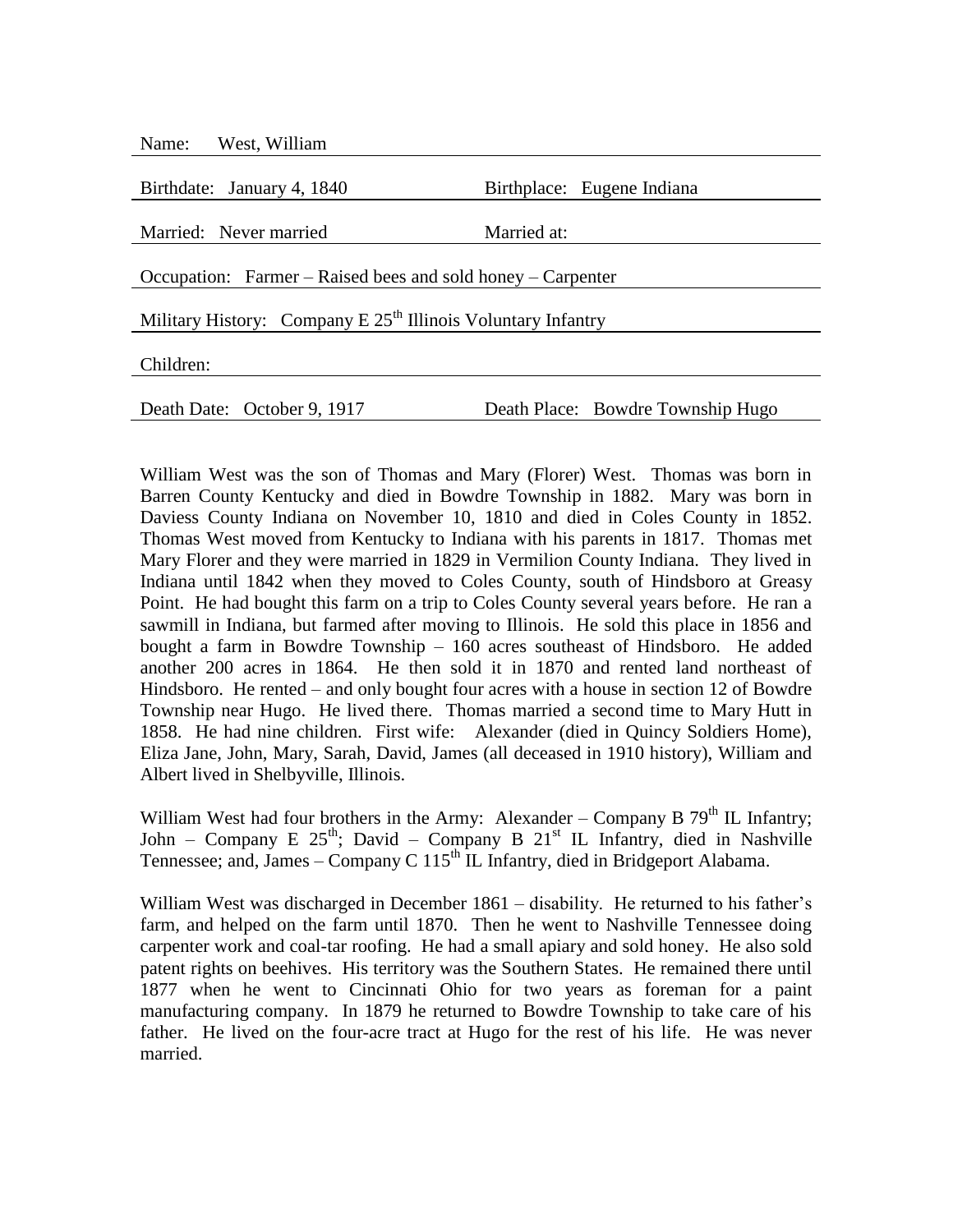| Name: White, George                                            |                                                   |  |
|----------------------------------------------------------------|---------------------------------------------------|--|
| Birthdate: August 18, 1839                                     | Birthplace:<br>Glasgow, Barron County<br>Kentucky |  |
| Married: Della Clark                                           | Married at: Edgar County                          |  |
| Occupation: Merchant – Implement Dealer – Auctioneer           |                                                   |  |
| Military History: Company E $12th$ Illinois Voluntary Infantry |                                                   |  |
| Children: Henry W., Fred                                       |                                                   |  |
| Death Date: August 12, 1904                                    | Death Place: Newman, Illinois                     |  |

George White came to Newman in 1874 from Paris, Edgar County. He married Della Clark, a native of Kentucky, in Paris Illinois just before coming to Newman. They had two children living (1900). Henry W., one of their children, went to Chicago Homeopathic School of Medicine and graduated in 1901. Fred, the other child, was in business with his father in Newman.

George was a most successful and extensive implement dealer in Douglas County. He handled the Mitchell wagons and several makes of buggies and carriages. His sales ran \$25,000 to \$35,000 per year. He was also an auctioneer.

George's parents, Middleton and Mary (Biby) White were both born in Glasgow, Barren County, Kentucky and moved to Edgar County near Paris Illinois. Both died there and were buried in Paris Cemetery.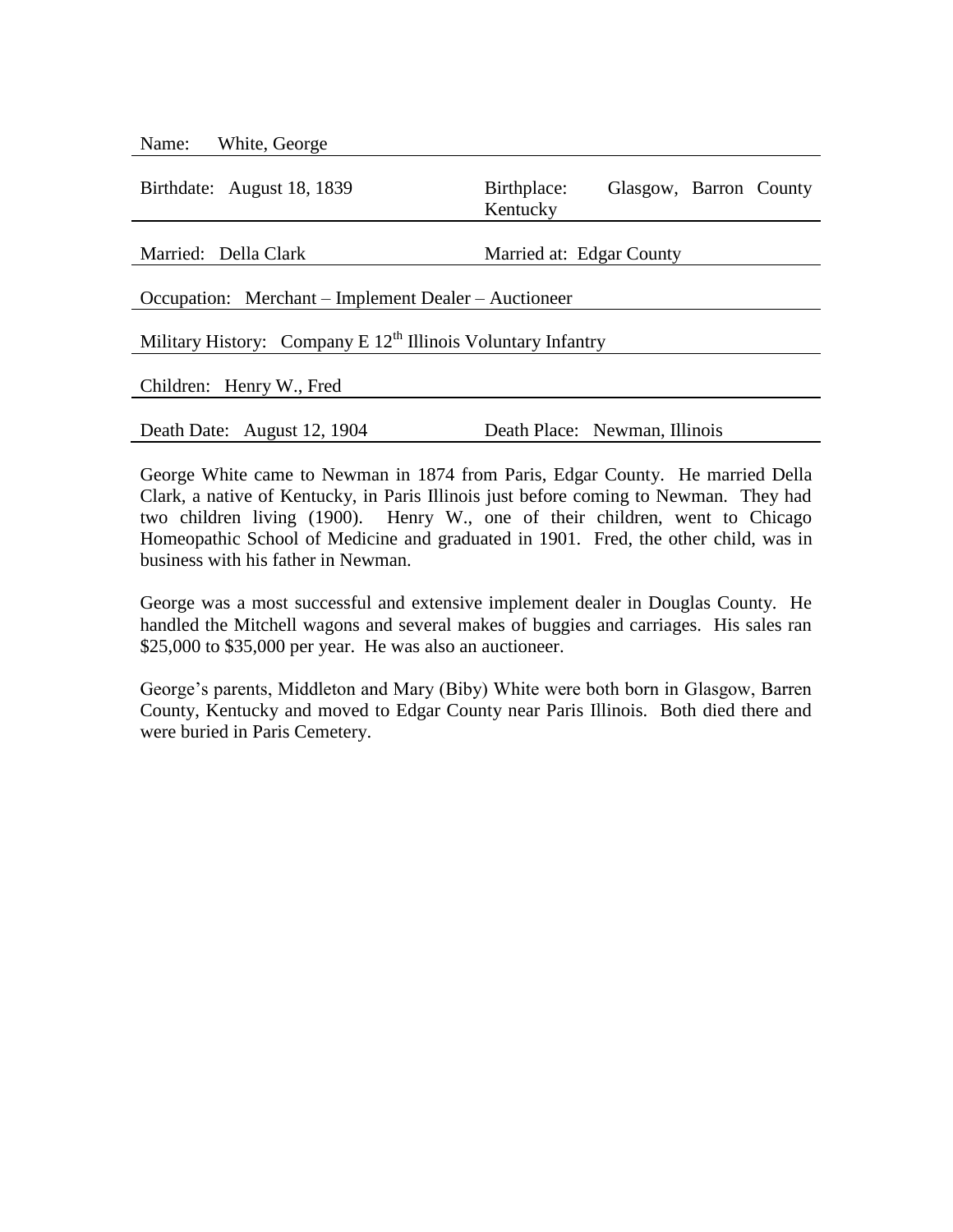| Name: |  | Wiley, George |
|-------|--|---------------|
|-------|--|---------------|

| Birthdate: April 18, 1843 | Birthplace: Champaign County Illinois                                                                                               |
|---------------------------|-------------------------------------------------------------------------------------------------------------------------------------|
| Starr $(2nd)$             | Married: Ruth Ann Moore $(1st)$ – Mary E. Married at: $(1st)$ Garrett Township in 1866.<br>She died in 1869. $(2nd)$ Atwood in 1870 |
| Occupation: Merchant      |                                                                                                                                     |

| Military History: Company G 11 <sup>th</sup> Indiana Cavalry                |                                    |  |
|-----------------------------------------------------------------------------|------------------------------------|--|
| Children: $(1^{st})$ William and Laura $(2^{nd})$ George Jr. and Jessie May |                                    |  |
|                                                                             |                                    |  |
| Death Date: September 5, 1917                                               | Atwood – Mackville<br>Death Place: |  |
|                                                                             | Cemetery                           |  |

George was the son of William and Sarah (Lowman) Wiley. William and Sarah were raised in Ohio and married in Illinois. William died in Douglas County in 1870 at the age of 52 years. Sarah died in Douglas County in 1860 at the age of 42 years.

When George was six years old his parents moved to Coles County, what is now Garrett Township. He lived on the home farm until 1863 when enlisted in Indiana Cavalry. He returned to the home and engaged in farming in 1866 to 1867. Then he went into merchandising in Ivesdale, Champaign County for three years. Then he moved to Vermilion County and ran a business for eighteen months. In 1875, after the railroad went through, he came back to Atwood and engaged in merchandising. He sold this business to Mr. Fisher in 1880. In 1882 Mr. Wiley bought out Mr. Linton. Mr. Linton bought back half interest and it was known as Wiley and Linton. They dealt in groceries and queensware. Mr. Wiley finally sold his share to Mr. Linton. He went blind, his affliction caused from colds and chronic diseases while in the Army.

George's first marriage was to Ruth Ann Moore of Piatt County in 1866. She died in 1869. His second marriage to Mary E. Starr was in 1870. Mary E. was born in Vermilion County Ohio in 1850. She moved with her parents to Garrett Township.

George was a member of Atwood G.A.R. Post.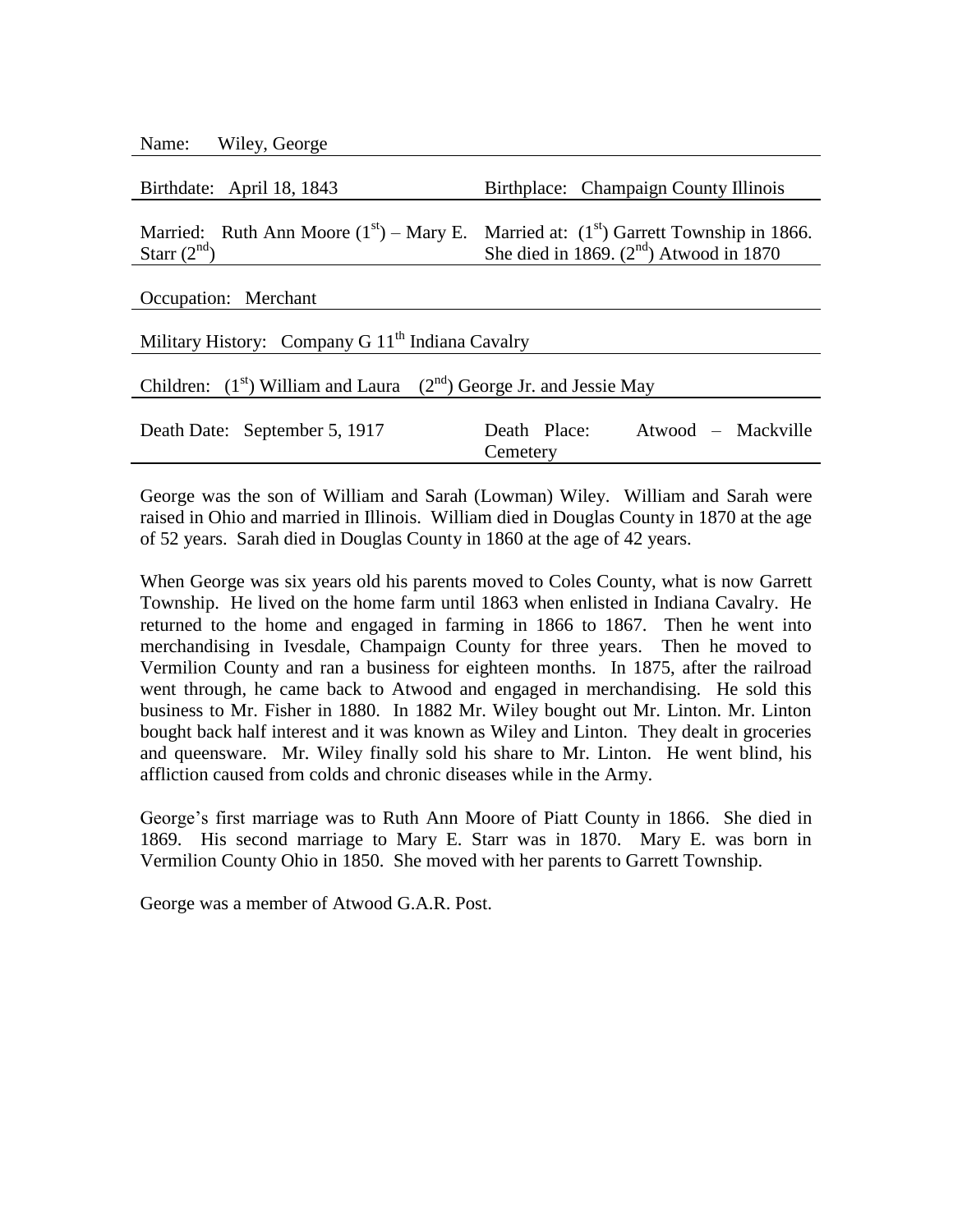| Name: Winship, David         |                                                |
|------------------------------|------------------------------------------------|
| Birthdate: February 25, 1845 | Birthplace: Tiaga County New York              |
| Married: Bernice May         | Married at: Garrett Township Douglas<br>County |
|                              |                                                |

Occupation: Farmer

Military History: Company H 21<sup>st</sup> Ohio Voluntary Infantry – Assigned  $2^{nd}$  Brigade  $2^{nd}$ Division  $14<sup>th</sup>$  Army Corps. Army of the Cumberland

|                  | Children: Charles J., James, Alta, Homer, Anna Mary, Arthur, Clinton (died young) |                           |                                          |
|------------------|-----------------------------------------------------------------------------------|---------------------------|------------------------------------------|
| Death Date: 1930 |                                                                                   | <b>Cartright Cemetery</b> | Death Place: Garrett Township, buried in |

David and Bernice had seven children: Charles J. and James lived in Garrett Village; Alta married John Dulin and lived in Tuscola Township; Homer lived in Garrett; Anna Mary was the wife of Harry Haines and lived in Garrett; Arthur lived at the home place (1910 history).

David Winship, of section 28 Garrett Township, was born February 25, 1845. He was the son of Russel and Anna Maria (Van Houten) Winship. Russell was born in Tiaga County New York in 1804 and died in Douglas County in 1896 at the age of 92 years. Anna Maria was born in New Jersey in 1816 and died in Douglas County in 1902. Mr. and Mrs. Winship moved from New York to Delaware County Ohio in 1858. They bought a small tract of land. They lived on this place until 1868, when they sold it and moved to Garrett Township Douglas County. There they bought 80 acres of prairie land, which had been broken and farmed, but no buildings. He put up a frame house and barn. He got 80 acres under cultivation. Russel and Anna Maria had seven children: John was killed by a horse while young; Jane was the wife of Truman Rolosen; Charles J. was a sergeant in Company C  $4<sup>th</sup>$  Ohio Infantry and died at Romney Virginia; John was in the  $2<sup>nd</sup>$  Company G  $13<sup>th</sup>$  Ohio Cavalry and was discharged on May 28, 1864 with a disability; Mary was the wife of Robert Adams; Hester Ann; and David.

David remained on his father's farm until September 11, 1862, when he went into the Army. He was wounded in his left shoulder at Chickamauga. He was in the field hospital at Chattanooga, Nashville, New Albany, and Camp Dennison Ohio for eight months. He rejoined his regiment. In the Battle of Kenesaw Mountain he was wounded in the left breast and once again was sent to the hospital at Nashville for two months, then transferred to New York City. From New York City he was transferred to Savannah Georgia, where he rejoined his regiment. He was then in the Battle of Bentonville North Carolina. His Regiment was sent to Washington D.C. for the grand review. He was discharged there on June 5, 1865. He went to Columbus Ohio and mustered out as a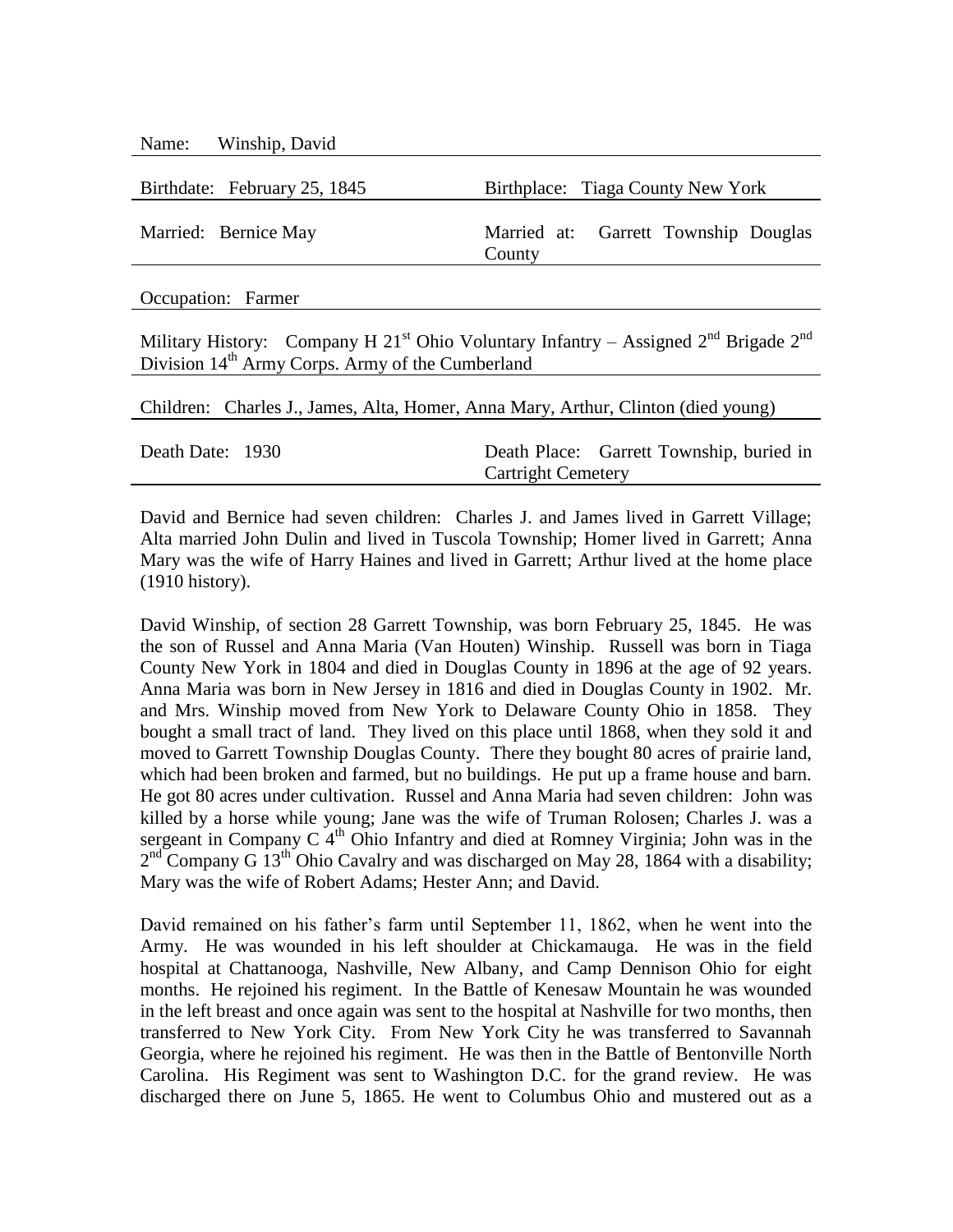Corporal. After the war, David joined his family in Ohio and moved with them to Garrett Township Douglas County. He owned sixty acres of his father's homestead. He married Bernice May on February 28, 1870. Bernice's parents were Obed May (a blacksmith) and Mary (Vining) May. They were both natives of Delaware County Ohio. Also, they both died there.

David and Bernice lived on his father's farm in Garrett Township section 28.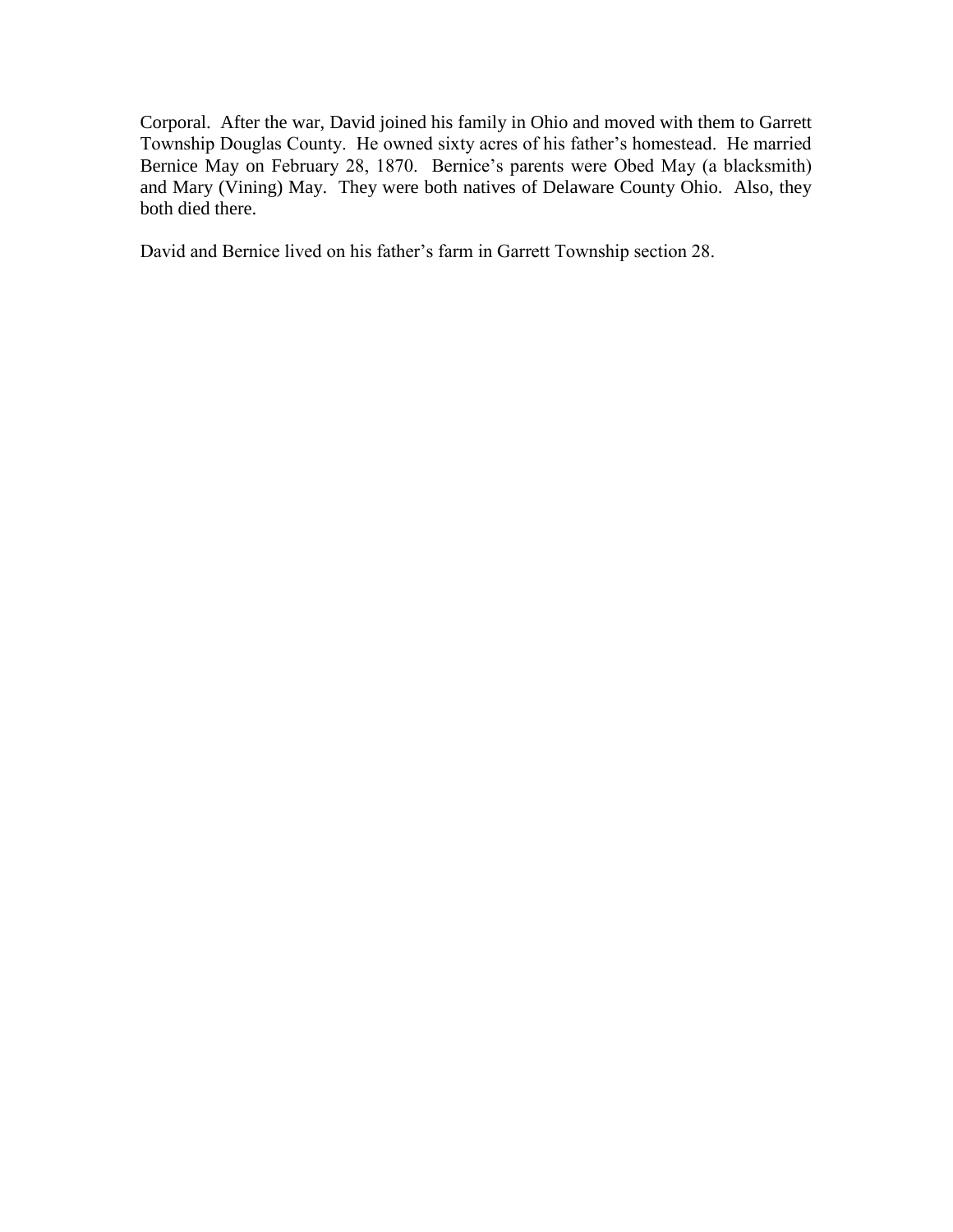Name: Woodworth, S. L.

| Birthdate: December 9, 1841 | Birthplace: Licking County Ohio                                                                         |
|-----------------------------|---------------------------------------------------------------------------------------------------------|
| Stratton $(2nd)$            | Married: Martha J. Starner $(1^{st})$ – Arletta Married at: $(1^{st})$ Coles County –<br>$(2nd)$ Arcola |

Occupation: Merchant Grain Elevators

Military History:  $8<sup>th</sup>$  Illinois Infantry and 79<sup>th</sup> Illinois Voluntary Infantry – 1<sup>st</sup> Lieutenant

Children:  $(1<sup>st</sup>)$  Sobrina, Silas E., Cora, Harry, Burtie, and infant died at 5 months.  $(2<sup>nd</sup>)$ Eva died in infancy

Death Date: 1911 Death Place: Arcola

S. L. Woodworth's parents were H. C. Woodworth and Catharine (Critchet) Woodworth. H. C. was a native of Vermont and Catharine a native of New York. H. C. was a farmer and cooper. He also held several county offices while living in Cumberland County Illinois. He favored a vigorous prosecution of the Civil War. As evidence of that fact, he had six sons and all at one time they were in the Union Army. H. C. died in 1871 at the age of 64 years. Catharine died in 1858 at the age of 50 years. They had twelve children.

S. L. Woodworth came with his parents to Cumberland County Illinois and settled on a farm twelve miles south of Charleston in 1851. All of his brothers and sisters had very good schooling advantages. Seven of them had experience in school teaching. Two of the boys taught for years. S. L. taught two years, but not liking the business of teaching, he came to Douglas County in 1858 and was an engineer in the saw and grist mill owned by Mr. Gere (James). He worked at this for two years. Then he engaged in the grocery business with his brother until 1861, when he enlisted in the Army  $8<sup>th</sup>$  Illinois Infantry until 1862. He was discharged because of sickness. In about a month he was well and raised a company and was assigned to the  $79<sup>th</sup>$  Illinois Infantry as First Lieutenant. In February 1864 he resigned and came home.

He took part in Battles of Fort Henry, Fort Donelson, Shiloh, and Stone River. When he came back to Arcola, he had a job with Buckingham Elevator as a bookkeeper for twelve years. He bought the elevator at Arthur and in Arcola, which is Woodworth Elevator. He handled 250,000 bushels of grain each year besides dealing in coal and seed of all kinds. He was a member of the City of Arcola Board and School Board for twelve years.

Mr. Woodworth married Martha J. Starner of Coles County in 1864. She died in August 1879 – 33 years old. S. L. married a second time to Aletta Stratton of Arcola in May 1880. She was born in Licking County Ohio.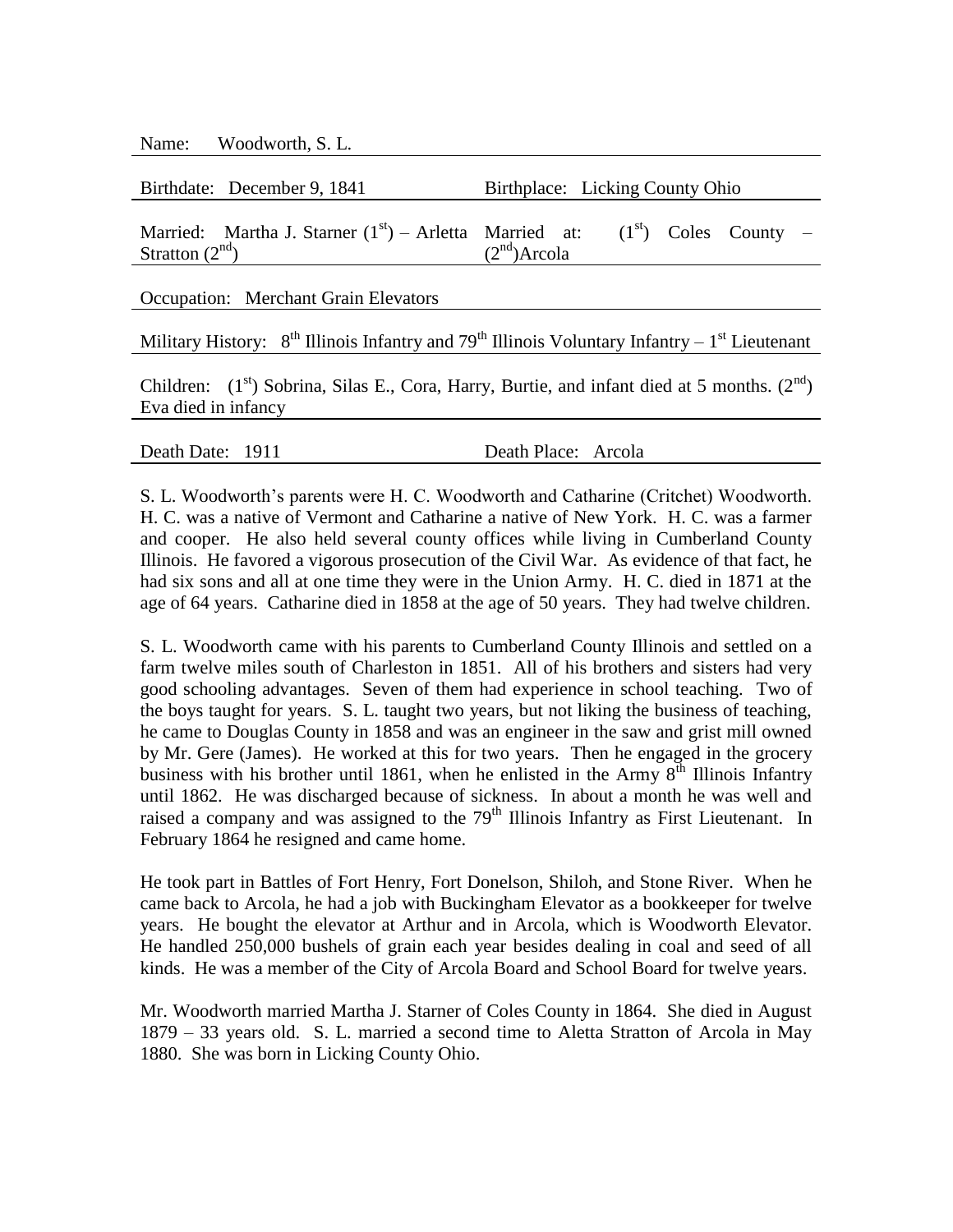Name: Wright, John Beard

| Birthdate:     | Birthplace: Parke County Indiana                                                                                                 |
|----------------|----------------------------------------------------------------------------------------------------------------------------------|
| Lucinda Newlin | Married: $(1st)$ Augusta Johnson, $(2nd)$ Mrs. Married at: $(1st)$ Newport Indiana<br>December 24, 1872; $(2nd)$ January 4, 1899 |
|                |                                                                                                                                  |

Occupation: Farmer

Military History: Company A  $85<sup>th</sup>$  Indiana Voluntary Infantry

Children: (1<sup>st</sup>) Lydia P., Prier B., Anna, John C., Elizabeth, Katie

Death Date: Death Place:

John B. Wright's first wife died August 14, 1896. They had six children: Lydia P. married M. S. Patrick of WestRidge, the son of Thomas Patrick – they had one daughter Lavonne. Anna married John E. Welever of Lafayette Indiana, then went to Colorado, had one daughter. John C. was a farmer near Cayuga Indiana, married Maude Fable, daughter of Henry Fable.

John B. Wright's second wife was a widow of Eli Newlin of Bloomingdale Indiana.

John B. was the son of Prier Wright who was born in Richmond Virginia and moved to Kentucky when John B. was nine years old. In John B.'s  $18<sup>th</sup>$  year the family journeyed to Parke County Indiana on foot. For several years Prier worked on a farm. Later he ran a grocery store at the Narrow of Sugar Creek. He also rented a gristmill there. Finally he erected a large grist mill of his own eight miles below the Narrows. It became known as Wrights Mills and was the largest mill in the county and possibly in the State. Prier Wright died there on October 12, 1860.

John B. Wright entered college at Crawfordsville Indiana. While attending school he enlisted in the Army on August 7, 1862. He mustered out June 21, 1865. After the war Mr. Wright went back to Parke County where he farmed near West Union until 1875. Then he located on a farm near Cayuga Indiana. He remained there until 1893 when he moved to a farm in Camargo Township West Ridge in section 9-16-20. He purchased this land in 1884 from Michael Hahn, who, during the war, was appointed by President Lincoln to the post of Provisional Governor of Louisiana. One of the greatest attractions of this farm was Mr. Wright's deer park. He had a high fence with a grove of trees. He brought two does with him from Indiana and bought a buck here. He had twenty-one deer in 1909.

While in Indiana he specialized in registered short-horn cattle. He brought them with him to Illinois and had a herd of breeding stock that he sold. In addition to the farm in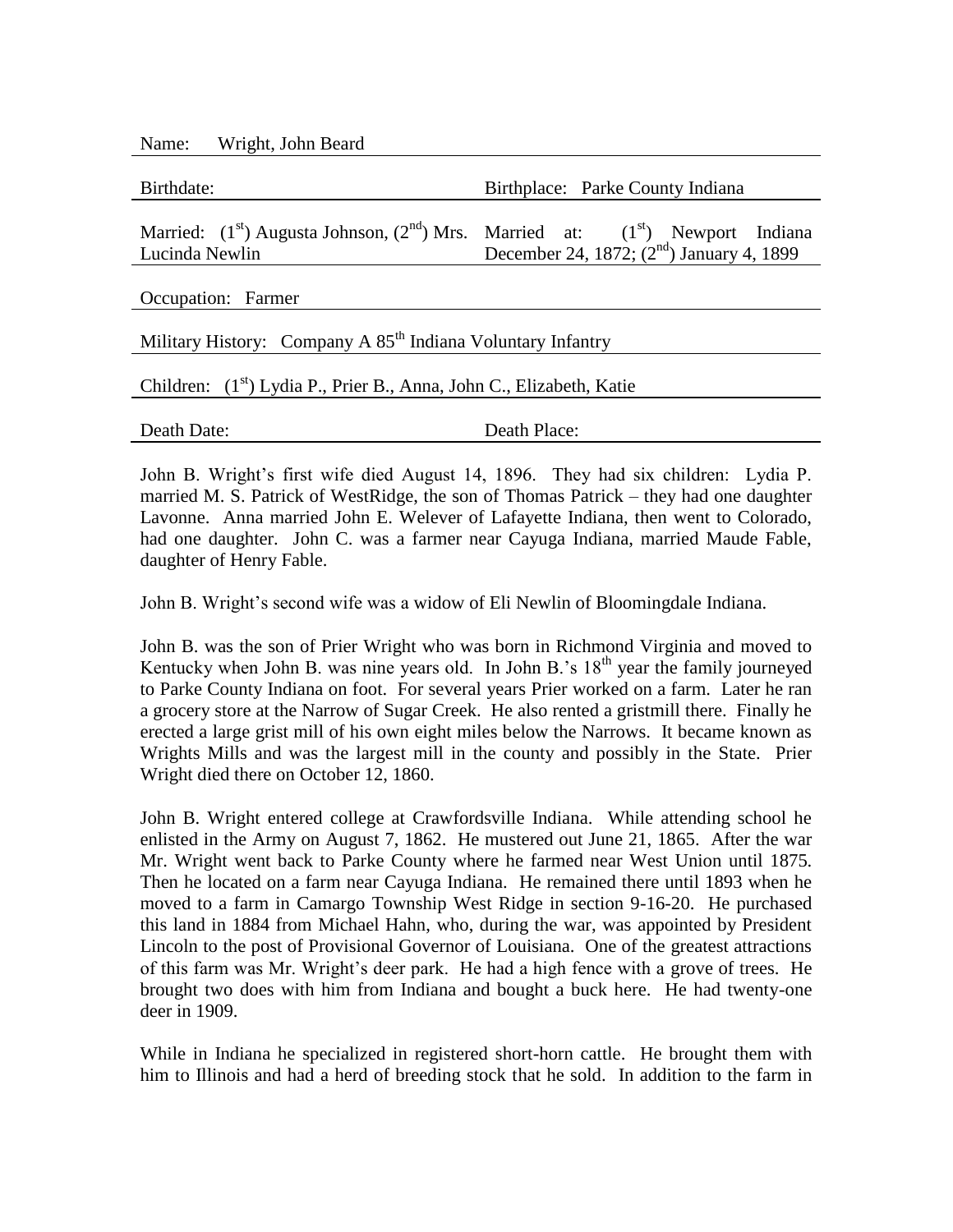Douglas County, he owned a farm in Indiana and a fruit farm in Florida and a rice farm in Louisiana. He was a member of G.A.R. post in Tuscola.